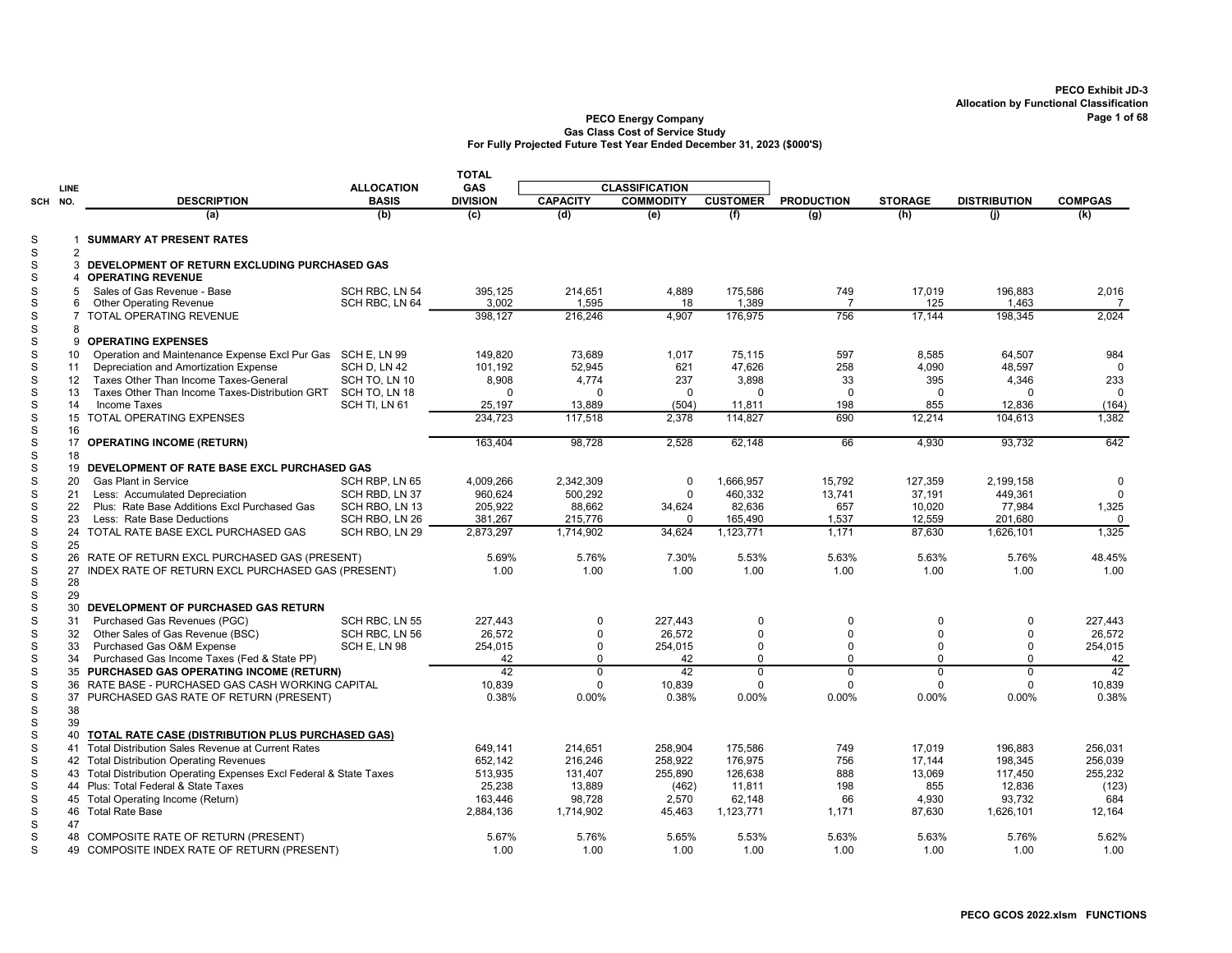|            | LINE           |                                                                                                        | <b>ALLOCATION</b>             |                |                 |                  |                    |                 |                 |
|------------|----------------|--------------------------------------------------------------------------------------------------------|-------------------------------|----------------|-----------------|------------------|--------------------|-----------------|-----------------|
| <b>SCH</b> | NO.            | <b>DESCRIPTION</b>                                                                                     | <b>BASIS</b>                  | <b>COMOTH</b>  | <b>SERVICES</b> | <b>METERS</b>    | <b>CUSTINSTALL</b> | <b>CUSTSERV</b> | <b>CUSTACCT</b> |
|            |                | (a)                                                                                                    | (b)                           | (1)            | (m)             | (n)              | (o)                | (p)             | (q)             |
| S          | 1              | <b>SUMMARY AT PRESENT RATES</b>                                                                        |                               |                |                 |                  |                    |                 |                 |
| S          | $\overline{2}$ |                                                                                                        |                               |                |                 |                  |                    |                 |                 |
| S          | 3              | DEVELOPMENT OF RETURN EXCLUDING PURCHASED GAS                                                          |                               |                |                 |                  |                    |                 |                 |
| S          | 4              | <b>OPERATING REVENUE</b>                                                                               |                               |                |                 |                  |                    |                 |                 |
| S          | 5              | Sales of Gas Revenue - Base                                                                            | SCH RBC, LN 54                | 2,873          | 88,165          | 35,291           | 15,032             | 11,666          | 25,432          |
| S          | 6              | <b>Other Operating Revenue</b>                                                                         | SCH RBC, LN 64                | 10             | 603             | 258              | 197                | 62              | 270             |
| S          | $\overline{7}$ | <b>TOTAL OPERATING REVENUE</b>                                                                         |                               | 2.883          | 88.769          | 35.549           | 15.229             | 11.727          | 25.701          |
| S          | 8              |                                                                                                        |                               |                |                 |                  |                    |                 |                 |
| S<br>S     | 9              | <b>OPERATING EXPENSES</b>                                                                              |                               |                |                 |                  |                    |                 |                 |
| S          | 10             | Operation and Maintenance Expense Excl Pur Gas SCH E, LN 99<br>Depreciation and Amortization Expense   |                               | 33<br>621      | 19,478          | 12,342<br>12,507 | 12,379<br>1,121    | 8,134           | 22,782<br>1,387 |
| S          | 11<br>12       | Taxes Other Than Income Taxes-General                                                                  | SCH D, LN 42<br>SCH TO, LN 10 | 3              | 29,256<br>1,780 | 759              | 572                | 3,355<br>74     | 713             |
| S          | 13             | Taxes Other Than Income Taxes-Distribution GRT                                                         | SCH TO, LN 18                 | $\Omega$       | $\Omega$        | $\Omega$         | $\Omega$           | $\Omega$        | $\Omega$        |
| S          | 14             | Income Taxes                                                                                           | SCH TI, LN 61                 | (339)          | 8,145           | 3,381            | 83                 | 5               | 197             |
| S          | 15             | TOTAL OPERATING EXPENSES                                                                               |                               | 997            | 42,369          | 22,226           | 13,988             | 11,558          | 24,685          |
| S          | 16             |                                                                                                        |                               |                |                 |                  |                    |                 |                 |
| S          |                | 17 OPERATING INCOME (RETURN)                                                                           |                               | 1.886          | 46.400          | 13.323           | 1.240              | 169             | 1.016           |
| S          | 18             |                                                                                                        |                               |                |                 |                  |                    |                 |                 |
| S          | 19             | DEVELOPMENT OF RATE BASE EXCL PURCHASED GAS                                                            |                               |                |                 |                  |                    |                 |                 |
| S          | 20             | <b>Gas Plant in Service</b>                                                                            | SCH RBP, LN 65                | $\mathbf 0$    | 1,226,894       | 428,171          | 5.059              | 573             | 6,259           |
| S          | 21             | Less: Accumulated Depreciation                                                                         | SCH RBD, LN 37                | $\mathbf 0$    | 291,923         | 162,758          | 2,404              | 272             | 2,974           |
| S          | 22             | Plus: Rate Base Additions Excl Purchased Gas                                                           | SCH RBO, LN 13                | 33,299         | 18,891          | 11,999           | 21,643             | 2,985           | 27.118          |
| S          | 23             | Less: Rate Base Deductions                                                                             | SCH RBO, LN 26                | $\Omega$       | 111,899         | 41,465           | 1,250              | 142             | 10,736          |
| S          | 24             | TOTAL RATE BASE EXCL PURCHASED GAS                                                                     | SCH RBO, LN 29                | 33,299         | 841,964         | 235,947          | 23,048             | 3,144           | 19,668          |
| S<br>S     | 25             |                                                                                                        |                               | 5.67%          | 5.51%           | 5.65%            | 5.38%              | 5.36%           | 5.17%           |
| S          | 26<br>27       | RATE OF RETURN EXCL PURCHASED GAS (PRESENT)<br>INDEX RATE OF RETURN EXCL PURCHASED GAS (PRESENT)       |                               | 1.00           | 1.00            | 1.00             | 1.00               | 1.00            | 1.00            |
| S          | 28             |                                                                                                        |                               |                |                 |                  |                    |                 |                 |
| S          | 29             |                                                                                                        |                               |                |                 |                  |                    |                 |                 |
| S          | 30             | DEVELOPMENT OF PURCHASED GAS RETURN                                                                    |                               |                |                 |                  |                    |                 |                 |
| S          | 31             | Purchased Gas Revenues (PGC)                                                                           | SCH RBC, LN 55                | $\mathbf 0$    | $\mathbf 0$     | $\pmb{0}$        | 0                  | 0               | $\mathbf 0$     |
| S          | 32             | Other Sales of Gas Revenue (BSC)                                                                       | SCH RBC, LN 56                | $\mathbf 0$    | $\Omega$        | $\mathbf 0$      | 0                  | $\Omega$        | $\mathbf 0$     |
| S          | 33             | Purchased Gas O&M Expense                                                                              | SCH E, LN 98                  | $\Omega$       | $\Omega$        | $\Omega$         | $\Omega$           | $\Omega$        | $\mathbf 0$     |
| S          | 34             | Purchased Gas Income Taxes (Fed & State PP)                                                            |                               | $\Omega$       | $\Omega$        | $\Omega$         | $\Omega$           | $\Omega$        | 0               |
| S          |                | 35 PURCHASED GAS OPERATING INCOME (RETURN)                                                             |                               | $\overline{0}$ | $\overline{0}$  | $\overline{0}$   | $\overline{0}$     | $\overline{0}$  | $\overline{0}$  |
| S          | 36             | RATE BASE - PURCHASED GAS CASH WORKING CAPITAL                                                         |                               | $\Omega$       | $\Omega$        | $\mathbf 0$      | $\Omega$           | $\Omega$        | $\Omega$        |
| S          |                | 37 PURCHASED GAS RATE OF RETURN (PRESENT)                                                              |                               | 0.00%          | 0.00%           | 0.00%            | 0.00%              | 0.00%           | 0.00%           |
| S          | 38             |                                                                                                        |                               |                |                 |                  |                    |                 |                 |
| S<br>S     | 39<br>40       |                                                                                                        |                               |                |                 |                  |                    |                 |                 |
| S          | 41             | TOTAL RATE CASE (DISTRIBUTION PLUS PURCHASED GAS)<br>Total Distribution Sales Revenue at Current Rates |                               | 2,873          | 88,165          | 35,291           | 15,032             | 11,666          | 25,432          |
| S          | 42             | <b>Total Distribution Operating Revenues</b>                                                           |                               | 2,883          | 88,769          | 35,549           | 15,229             | 11,727          | 25,701          |
| S          | 43             | Total Distribution Operating Expenses Excl Federal & State Taxes                                       |                               | 657            | 50,514          | 25,608           | 14,071             | 11,563          | 24,882          |
| S          | 44             | Plus: Total Federal & State Taxes                                                                      |                               | (339)          | 8,145           | 3,381            | 83                 | 5               | 197             |
| S          | 45             | Total Operating Income (Return)                                                                        |                               | 1,886          | 46,400          | 13,323           | 1,240              | 169             | 1,016           |
| S          | 46             | <b>Total Rate Base</b>                                                                                 |                               | 33,299         | 841,964         | 235,947          | 23,048             | 3,144           | 19,668          |
| S          | 47             |                                                                                                        |                               |                |                 |                  |                    |                 |                 |
| S          | 48             | COMPOSITE RATE OF RETURN (PRESENT)                                                                     |                               | 5.67%          | 5.51%           | 5.65%            | 5.38%              | 5.36%           | 5.17%           |
| S          |                | 49 COMPOSITE INDEX RATE OF RETURN (PRESENT)                                                            |                               | 1.00           | 1.00            | 1.00             | 1.00               | 1.00            | 1.00            |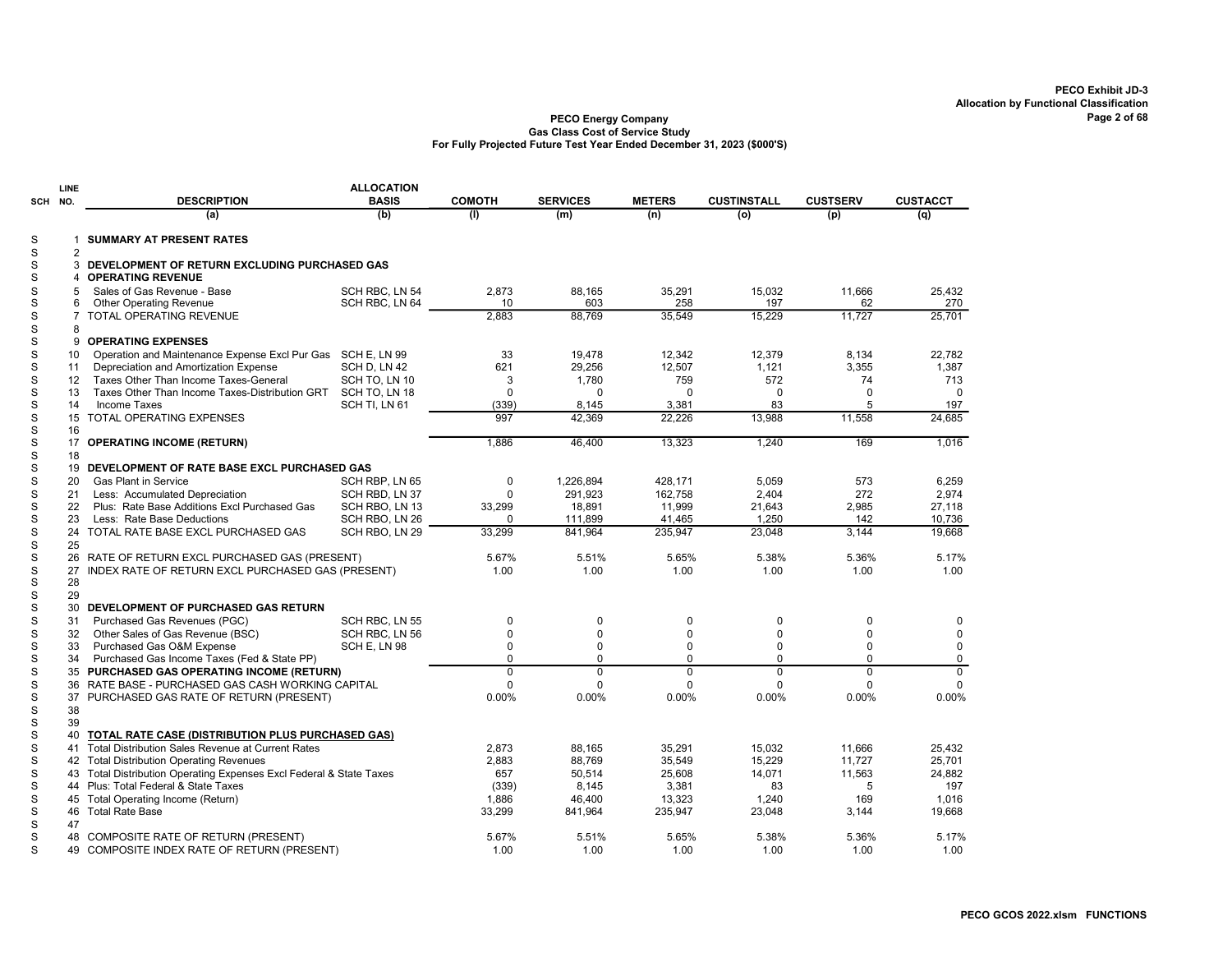#### PECO Energy Company Page 3 of 68 Gas Class Cost of Service Study For Fully Projected Future Test Year Ended December 31, 2023 (\$000'S)

|                            |      |                                                                  |                     | <b>TOTAL</b>    |                 |                       |                 |                   |                |                     |                |
|----------------------------|------|------------------------------------------------------------------|---------------------|-----------------|-----------------|-----------------------|-----------------|-------------------|----------------|---------------------|----------------|
|                            | LINE |                                                                  | <b>ALLOCATION</b>   | <b>GAS</b>      |                 | <b>CLASSIFICATION</b> |                 |                   |                |                     |                |
| SCH NO.                    |      | <b>DESCRIPTION</b>                                               | <b>BASIS</b>        | <b>DIVISION</b> | <b>CAPACITY</b> | <b>COMMODITY</b>      | <b>CUSTOMER</b> | <b>PRODUCTION</b> | <b>STORAGE</b> | <b>DISTRIBUTION</b> | <b>COMPGAS</b> |
|                            |      | (a)                                                              | (b)                 | (c)             | (d)             | (e)                   | (f)             | (g)               | (h)            | (i)                 | (k)            |
| S                          | 50   |                                                                  |                     |                 |                 |                       |                 |                   |                |                     |                |
| $\mathbf S$                | 51   | <b>EQUALIZED RETURN AT PROPOSED ROR OF 7.68%</b>                 |                     |                 |                 |                       |                 |                   |                |                     |                |
| $\mathbf S$                | 52   |                                                                  |                     |                 |                 |                       |                 |                   |                |                     |                |
| $\mathbf S$                | 53   | DEVELOPMENT OF RETURN EXCL PURCHASED GAS (EQUALIZED RATE)        |                     |                 |                 |                       |                 |                   |                |                     |                |
| $\mathbb S$                | 54   |                                                                  |                     |                 |                 |                       |                 |                   |                |                     |                |
| $\mathsf S$                |      | 55 Rate Base Excluding Purchased Gas                             | SCH S. LN 24        | 2,873,297       | 1,714,902       | 34,624                | 1,123,771       | 1,171             | 87,630         | 1.626.101           | 1,325          |
| $\mathbf S$                | 56   | Change in Operating Income (Rate Base * (7.68% - ROR (Present))) |                     | 57,265          | 32,650          | 690                   | 23.925          | 24                | 1,782          | 30,844              | 26             |
| $\mathbf S$                | 57   |                                                                  |                     | 7.68%           | 7.66%           | 9.30%                 | 7.66%           | 7.66%             | 7.66%          | 7.66%               | 50.42%         |
| S                          |      | 58 OPERATING REVENUES                                            |                     |                 |                 |                       |                 |                   |                |                     |                |
| $\mathbf S$                |      | 59 Change in Revenue (Change in Return * 1.414)                  |                     | 80.991          | 46.177          | 976                   | 33.838          | 34                | 2.520          | 43.624              | 37             |
| $\mathbf S$                |      | 60 Distribution Base Rate Revenue (Present Rates)                | SCH S, LN 5         | 395,125         | 214,651         | 4,889                 | 175,586         | 749               | 17,019         | 196,883             | 2,016          |
| $\mathbf S$                |      | 61 Total Dist Base Rate Revenue (Proposed Rate)                  | CALCULATED          | 476,117         | 260,828         | 5,865                 | 209,423         | 783               | 19,539         | 240,506             | 2,053          |
| $\mathbf S$                | 62   |                                                                  |                     |                 |                 |                       |                 |                   |                |                     |                |
| $\mathbf S$                |      | 63 Forfeited Discounts Revenues                                  | CALCULATED          | 161             | 90              | 4                     | 66              | $\Omega$          | 5              | 85                  | $\overline{c}$ |
| $\mathsf{s}$               |      | 64 Other Operating Revenue (Present Rates)                       | SCH S, LN 6         | 3.002           | 1,595           | 18                    | 1,389           | $\overline{7}$    | 125            | 1.463               | $\overline{7}$ |
| $\mathbb S$                |      | 65 TOTAL OPERATING REVENUES                                      |                     | 479,279         | 262,513         | 5,887                 | 210,879         | 790               | 19,669         | 242,054             | 2,063          |
| $\mathbf S$                | 66   |                                                                  |                     |                 |                 |                       |                 |                   |                |                     |                |
| S                          | 67   | <b>OPERATING EXPENSES</b>                                        |                     |                 |                 |                       |                 |                   |                |                     |                |
| $\mathsf S$                | 68   | Operation and Maintenance Expense Excl Pur Gas SCH S, LN 10      |                     | 149.820         | 73,689          | 1,017                 | 75,115          | 597               | 8,585          | 64,507              | 984            |
| $\mathbf S$                | 69   | Depreciation and Amortization Expense                            | <b>SCH S, LN 11</b> | 101,192         | 52,945          | 621                   | 47,626          | 258               | 4,090          | 48,597              |                |
| S                          | 70   | <b>Additional Bad Debt Expense</b>                               | <b>CALCULATED</b>   | 264             | 151             | 3                     | 110             | $\Omega$          | 8              | 142                 | $\Omega$       |
| $\mathsf S$                | 71   | Additional PUC / OTS & SBA Fee Expense                           | CALCULATED          | 353             | 201             |                       | 147             | $\Omega$          | 11             | 190                 | $\Omega$       |
| $\mathsf S$                | 72   | Taxes Other Than Income Taxes-General                            | SCH S, LN 12        | 8,908           | 4,774           | 237                   | 3,898           | 33                | 395            | 4,346               | 233            |
| $\mathsf S$                | 73   | Taxes Other Than Income Taxes-Distribution GRT                   | SCH S, LN 13        | $\Omega$        | $\Omega$        |                       | $\Omega$        | $\Omega$          | $\Omega$       |                     | $\Omega$       |
| $\mathbf S$                |      | 74 TOTAL OPERATING EXPENSES BEFORE TAXES                         |                     | 260,537         | 131,759         | 1,882                 | 126,896         | 888               | 13,089         | 117,782             | 1,218          |
| $\mathbf S$                | 75   | State and Federal Income Taxes @ Effective Tax Ra CALCULATED     |                     | (25, 197)       | (13, 889)       | 504                   | (11, 811)       | (198)             | (855)          | (12, 836)           | 164            |
| S                          | 76   | State and Federal Income Taxes @ Statutory Rates CALCULATED      |                     | 23,268          | 13,266          | 281                   | 9,721           | 10                | 724            | 12,532              | 11             |
| $\mathsf S$                |      | 77 TOTAL OPERATING EXPENSES                                      |                     | 258,608         | 131,136         | 2.667                 | 124,806         | 700               | 12.957         | 117,478             | 1,393          |
| $\mathsf S$                | 78   |                                                                  |                     |                 |                 |                       |                 |                   |                |                     |                |
| $\mathbf S$<br>$\mathsf S$ | 80   | 79 NET OPERATING INCOME EXCL PURCHASED GAS                       |                     | 220,671         | 131,377         | 3,220                 | 86,073          | 90                | 6,712          | 124,576             | 670            |
| $\mathbf S$                | 81   | BASE RATE SALES EXCL PUR GAS @ EQUALIZED ROR 7.68%               |                     | 476.117         | 260.828         | 5.865                 | 209,423         | 783               | 19,539         | 240,506             | 2,053          |
| $\mathbf S$                | 82   |                                                                  |                     |                 |                 |                       |                 |                   |                |                     |                |
| S                          |      | 83 TOTAL REVENUE EXCL PUR GAS INCREASE/DECREASE                  |                     | 81,152          | 46,267          | 980                   | 33,904          | 34                | 2,525          | 43,709              | 39             |
| $\mathbf S$                | 84   | REVENUE INCREASE(DECREASE) TO RETAIL EXCL PUR GAS REVEI          |                     | 20.54%          | 21.55%          | 20.05%                | 19.31%          | 4.50%             | 14.84%         | 22.20%              | 1.94%          |
| S                          | 85   |                                                                  |                     |                 |                 |                       |                 |                   |                |                     |                |

87

S 86 S 88 S 89 S 90 S 91 S 92 S 93

S 98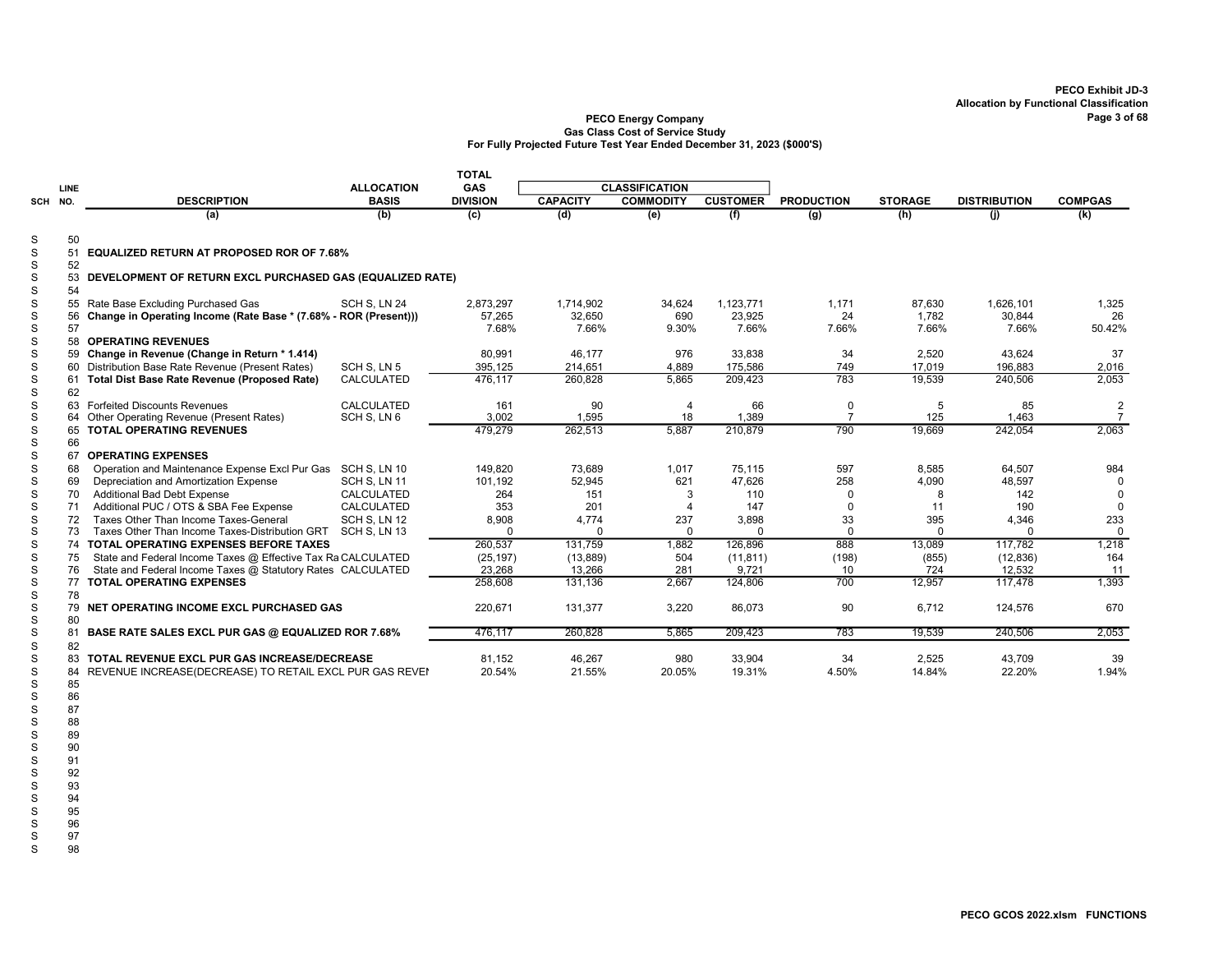#### PECO Energy Company Gas Class Cost of Service Study For Fully Projected Future Test Year Ended December 31, 2023 (\$000'S)

|         | <b>LINE</b> |                                                                  | <b>ALLOCATION</b> |               |                 |               |                    |                 |                 |
|---------|-------------|------------------------------------------------------------------|-------------------|---------------|-----------------|---------------|--------------------|-----------------|-----------------|
| SCH NO. |             | <b>DESCRIPTION</b>                                               | <b>BASIS</b>      | <b>COMOTH</b> | <b>SERVICES</b> | <b>METERS</b> | <b>CUSTINSTALL</b> | <b>CUSTSERV</b> | <b>CUSTACCT</b> |
|         |             | (a)                                                              | (b)               | (1)           | (m)             | (n)           | (o)                | (p)             | (q)             |
| S       | 50          |                                                                  |                   |               |                 |               |                    |                 |                 |
| S       | 51          | <b>EQUALIZED RETURN AT PROPOSED ROR OF 7.68%</b>                 |                   |               |                 |               |                    |                 |                 |
| S       | 52          |                                                                  |                   |               |                 |               |                    |                 |                 |
| S       | 53          | DEVELOPMENT OF RETURN EXCL PURCHASED GAS (EQUALIZED F            |                   |               |                 |               |                    |                 |                 |
| S       | 54          |                                                                  |                   |               |                 |               |                    |                 |                 |
| S       | 55          | Rate Base Excluding Purchased Gas                                | SCH S. LN 24      | 33,299        | 841,964         | 235,947       | 23,048             | 3,144           | 19,668          |
| S       | 56          | Change in Operating Income (Rate Base * (7.68% - ROR (Present))) |                   | 664           | 18,089          | 4,749         | 525                | 72              | 490             |
| S       | 57          |                                                                  |                   | 7.66%         | 7.66%           | 7.66%         | 7.66%              | 7.66%           | 7.66%           |
| S       |             | 58 OPERATING REVENUES                                            |                   |               |                 |               |                    |                 |                 |
| S       |             | 59 Change in Revenue (Change in Return * 1.414)                  |                   | 939           | 25,583          | 6,717         | 742                | 102             | 693             |
| S       |             | 60 Distribution Base Rate Revenue (Present Rates)                | SCH S, LN 5       | 2,873         | 88,165          | 35,291        | 15.032             | 11,666          | 25,432          |
| S       | 61          | <b>Total Dist Base Rate Revenue (Proposed Rate)</b>              | <b>CALCULATED</b> | 3,812         | 113,749         | 42,008        | 15,774             | 11,768          | 26,125          |
| S       | 62          |                                                                  |                   |               |                 |               |                    |                 |                 |
| S       |             | 63 Forfeited Discounts Revenues                                  | <b>CALCULATED</b> | 2             | 50              | 13            | $\overline{1}$     | $\mathbf 0$     |                 |
| S       | 64          | Other Operating Revenue (Present Rates)                          | SCH S. LN 6       | 10            | 603             | 258           | 197                | 62              | 270             |
| S       | 65          | <b>TOTAL OPERATING REVENUES</b>                                  |                   | 3,824         | 114,402         | 42,279        | 15,972             | 11,829          | 26,396          |
| S       | 66          |                                                                  |                   |               |                 |               |                    |                 |                 |
| S       | 67          | <b>OPERATING EXPENSES</b>                                        |                   |               |                 |               |                    |                 |                 |
| S       | 68          | Operation and Maintenance Expense Excl Pur Gas                   | SCH S, LN 10      | 33            | 19,478          | 12,342        | 12,379             | 8,134           | 22,782          |
| S       | 69          | Depreciation and Amortization Expense                            | SCH S, LN 11      | 621           | 29,256          | 12,507        | 1,121              | 3,355           | 1,387           |
| S       | 70          | Additional Bad Debt Expense                                      | <b>CALCULATED</b> | 3             | 84              | 22            | 2                  | $\Omega$        | $\overline{2}$  |
| S       | 71          | Additional PUC / OTS & SBA Fee Expense                           | CALCULATED        | 4             | 111             | 29            | 3                  | $\Omega$        | 3               |
| S       | 72          | Taxes Other Than Income Taxes-General                            | SCH S, LN 12      | 3             | 1,780           | 759           | 572                | 74              | 713             |
| S       | 73          | Taxes Other Than Income Taxes-Distribution GRT                   | SCH S, LN 13      | $\Omega$      | $\Omega$        | $\Omega$      | $\Omega$           | $\Omega$        | $\mathbf 0$     |
| S       | 74          | <b>TOTAL OPERATING EXPENSES BEFORE TAXES</b>                     |                   | 664           | 50.709          | 25,659        | 14,077             | 11,564          | 24,888          |
| S       | 75          | State and Federal Income Taxes @ Effective Tax Ra CALCULATED     |                   | 339           | (8, 145)        | (3, 381)      | (83)               | (5)             | (197)           |
| S       | 76          | State and Federal Income Taxes @ Statutory Rates CALCULATED      |                   | 270           | 7,350           | 1,930         | 213                | 29              | 199             |
| S       | 77          | <b>TOTAL OPERATING EXPENSES</b>                                  |                   | 1.274         | 49,913          | 24,207        | 14,207             | 11,589          | 24.890          |
| S       | 78          |                                                                  |                   |               |                 |               |                    |                 |                 |
| S       | 79          | NET OPERATING INCOME EXCL PURCHASED GAS                          |                   | 2,551         | 64,489          | 18,072        | 1.765              | 241             | 1.506           |
| S       | 80          |                                                                  |                   |               |                 |               |                    |                 |                 |
| S       | 81          | BASE RATE SALES EXCL PUR GAS @ EQUALIZED ROR 7.68%               |                   | 3,812         | 113,749         | 42,008        | 15,774             | 11,768          | 26,125          |
| S       | 82          |                                                                  |                   |               |                 |               |                    |                 |                 |
| S       | 83          | TOTAL REVENUE EXCL PUR GAS INCREASE/DECREASE                     |                   | 941           | 25,633          | 6.730         | 744                | 102             | 695             |
| S       |             | 84 REVENUE INCREASE(DECREASE) TO RETAIL EXCL PUR GAS REVEI       |                   | 32.76%        | 29.07%          | 19.07%        | 4.95%              | 0.88%           | 2.73%           |
| S       | 85          |                                                                  |                   |               |                 |               |                    |                 |                 |

- S 86
- S 87 S 89 S 90 91 S 92 S 93

S 88

S 94 S 95

S 96

S 97

S 98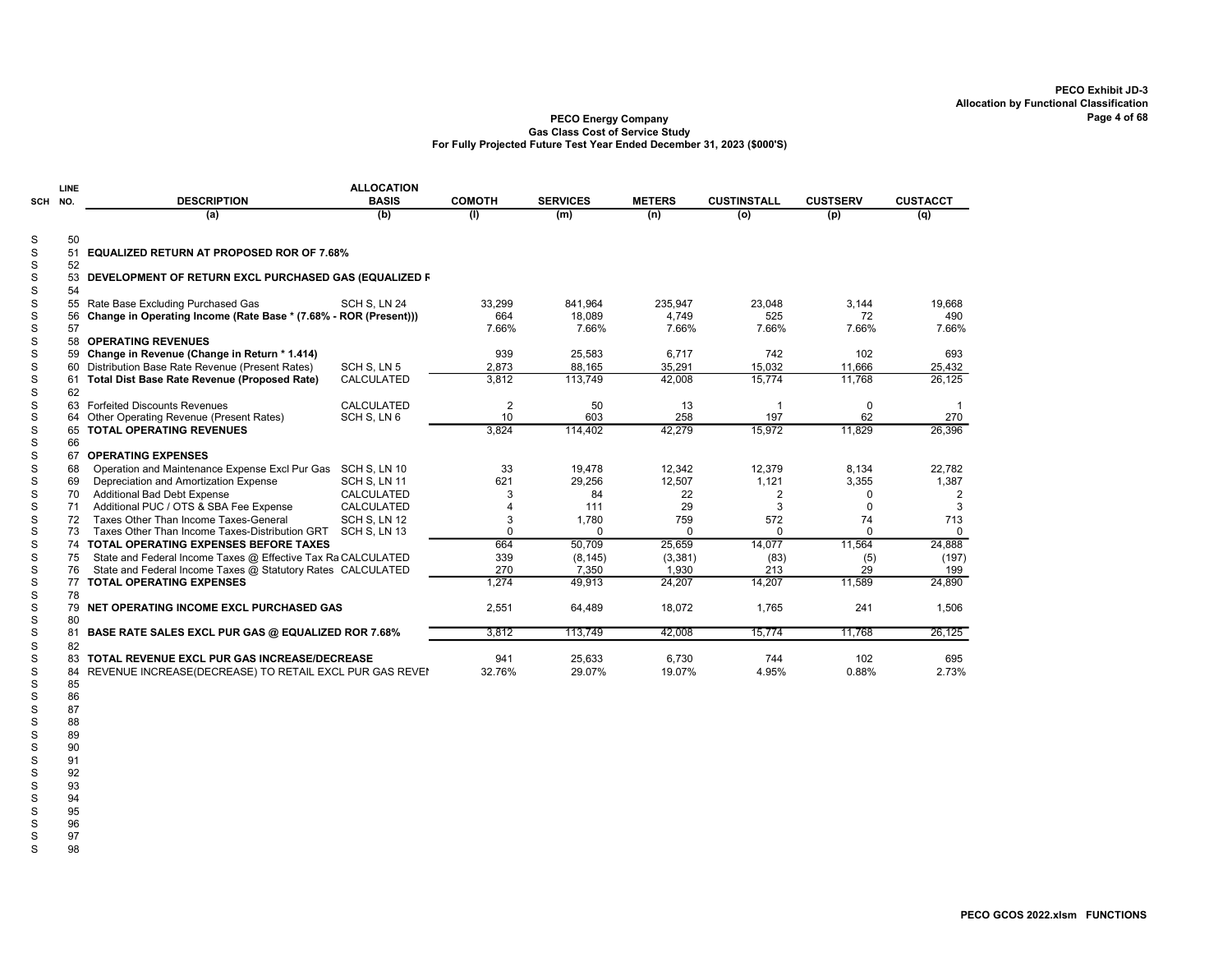|                  |            |                                                                          |                   | <b>TOTAL</b>    |                      |                       |                 |                         |                         |                     |                          |
|------------------|------------|--------------------------------------------------------------------------|-------------------|-----------------|----------------------|-----------------------|-----------------|-------------------------|-------------------------|---------------------|--------------------------|
|                  | LINE       |                                                                          | <b>ALLOCATION</b> | GAS             |                      | <b>CLASSIFICATION</b> |                 |                         |                         |                     |                          |
| SCH NO.          |            | <b>DESCRIPTION</b>                                                       | <b>BASIS</b>      | <b>DIVISION</b> | <b>CAPACITY</b>      | <b>COMMODITY</b>      | <b>CUSTOMER</b> | <b>PRODUCTION</b>       | <b>STORAGE</b>          | <b>DISTRIBUTION</b> | <b>COMPGAS</b>           |
|                  |            | (a)                                                                      | (b)               | (c)             | (d)                  | (e)                   | (f)             | $\overline{(g)}$        | (h)                     | (i)                 | (k)                      |
| S                | 99         |                                                                          |                   |                 |                      |                       |                 |                         |                         |                     |                          |
| S                | 100        |                                                                          |                   |                 |                      |                       |                 |                         |                         |                     |                          |
| $\mathbf S$      |            | 101 EQUALIZED RETURN AT PROPOSED ROR OF 7.68%                            |                   |                 |                      |                       |                 |                         |                         |                     |                          |
| $\mathbf S$      | 102        |                                                                          |                   |                 |                      |                       |                 |                         |                         |                     |                          |
| S                |            | 103 DEVELOPMENT OF PURCHASED GAS RETURN (EQUALIZED RATE)                 |                   |                 |                      |                       |                 |                         |                         |                     |                          |
| $\mathbf S$      | 104        |                                                                          |                   |                 |                      |                       |                 |                         |                         |                     |                          |
| S                |            | 105 Rate Base for Purchased Gas                                          | SCH S. LN 36      | 10.839          | $\mathbf 0$          | 10,839                | 0               | 0                       | $\mathbf 0$             | $\mathbf 0$         | 10,839                   |
| S                | 106        | Change in Operating Income (Rate Base * (7.68% - ROR (Present)))         |                   | 791             | $\Omega$             | 791                   | $\mathbf 0$     | $\Omega$                | $\Omega$                | $\Omega$            | 791                      |
| S                | 107        |                                                                          |                   |                 |                      |                       |                 |                         |                         |                     |                          |
| S                |            | 108 OPERATING REVENUES                                                   |                   |                 |                      |                       |                 |                         |                         |                     |                          |
| S                |            | 109 Change in Revenue (Change in Return * 1.414)                         |                   | 1.118           | 0                    | 1.118                 | $\mathbf 0$     | 0                       | $\mathbf 0$             | 0                   | 1.118                    |
| $\mathbf S$<br>S |            | 110 Distribution Base Rate Revenue (Present Rates)                       | CALCULATED        | 254,015         | $\Omega$<br>$\Omega$ | 254,015               | $\mathbf 0$     | $\mathbf 0$<br>$\Omega$ | $\mathbf 0$<br>$\Omega$ | 0                   | 254,015                  |
| S                | 111<br>112 | Total Dist Base Rate Revenue (Proposed Rate)                             | CALCULATED        | 255,133         |                      | 255,133               | $\mathbf 0$     |                         |                         | $\mathbf 0$         | 255,133                  |
| S                |            | 113 OPERATING EXPENSES                                                   |                   |                 |                      |                       |                 |                         |                         |                     |                          |
| S                | 114        | Purchased Gas O&M Expense                                                | SCH S, LN 33      | 254,015         | 0                    | 254,015               | $\mathbf 0$     | 0                       | $\Omega$                | $\pmb{0}$           | 254,015                  |
| S                | 115        | Additional Bad Debt Expense                                              | CALCULATED        | 4               | $\mathbf 0$          | $\overline{4}$        | $\mathbf 0$     | $\Omega$                | $\Omega$                | $\mathbf 0$         | $\overline{\mathcal{A}}$ |
| $\mathbf S$      | 116        | Additional PUC / OTS & SBA Fee Expense                                   | CALCULATED        | 5               | $\Omega$             | 5                     | $\mathbf 0$     | 0                       | $\Omega$                | 0                   | 5                        |
| S                |            | 117 TOTAL OPERATING EXPENSES BEFORE TAXES                                |                   | 254,024         | $\overline{0}$       | 254,024               | $\overline{0}$  | $\overline{0}$          | $\overline{0}$          | $\overline{0}$      | 254,024                  |
| S                | 118        | State and Federal Inc Taxes @ Effective Tax Rate                         | CALCULATED        | (42)            | $\Omega$             | (42)                  | $\mathbf 0$     | $\Omega$                | $\Omega$                | $\Omega$            | (42)                     |
| $\mathbf S$      | 119        | State and Federal Income Taxes @ Statutory Rates CALCULATED              |                   | 321             | $\Omega$             | 321                   | 0               | $\Omega$                | $\Omega$                | $\mathbf 0$         | 321                      |
| S                |            | 120 TOTAL OPERATING EXPENSES                                             |                   | 254,303         | $\overline{0}$       | 254,303               | $\overline{0}$  | $\overline{0}$          | $\overline{0}$          | $\overline{0}$      | 254,303                  |
| S                | 121        |                                                                          |                   |                 |                      |                       |                 |                         |                         |                     |                          |
| S                |            | 122 NET OPERATING INCOME FOR PURCHASED GAS                               |                   | 831             | $\mathbf 0$          | 831                   | $\mathbf 0$     | 0                       | $\Omega$                | $\mathbf 0$         | 831                      |
| $\mathbf S$      | 123        |                                                                          |                   |                 |                      |                       |                 |                         |                         |                     |                          |
| S                |            | 124 EQUALS TOTAL PURCHASED GAS COST OF SERVICE @ ROR                     |                   | 255,133         | $\overline{0}$       | 255,133               | $\overline{0}$  | 0                       | $\Omega$                | $\overline{0}$      | 255,133                  |
| S                | 125        |                                                                          |                   |                 |                      |                       |                 |                         |                         |                     |                          |
| S                |            | 126 TOTAL SALES PURCH GAS INCREASE/DECREASE                              |                   | 1,118           | 0                    | 1,118                 | $\mathbf 0$     | 0                       | $\Omega$                | $\Omega$            | 1,118                    |
| S                | 127        | SALES REVENUE INCREASE TO RURCHASED GAS REVENUES (%)                     |                   | 0.49%           | 0.00%                | 0.49%                 | 0.00%           | 0.00%                   | 0.00%                   | 0.00%               | 0.49%                    |
| $\mathbf S$      | 128        |                                                                          |                   |                 |                      |                       |                 |                         |                         |                     |                          |
| S                | 129        |                                                                          |                   |                 |                      |                       |                 |                         |                         |                     |                          |
| S<br>S           | 130<br>131 |                                                                          |                   |                 |                      |                       |                 |                         |                         |                     |                          |
| $\mathbf S$      | 132        | TOTAL RATE CASE (DISTRIBUTION PLUS PURCHASED GAS)                        |                   |                 |                      |                       |                 |                         |                         |                     |                          |
| S                | 133        | <b>Total Composite Base Rate Sales Revenue Requirement</b>               |                   | 731,250         | 260,828              | 260,999               | 209,423         | 783                     | 19,539                  | 240,506             | 257,186                  |
| $\mathbf S$      |            | 134 Other Operating Revenue                                              |                   | 3,162           | 1,685                | 22                    | 1,455           | $\overline{7}$          | 130                     | 1,548               | 10                       |
| S                |            | 135 Total Revenue                                                        |                   | 734,413         | 262,513              | 261,021               | 210,879         | 790                     | 19,669                  | 242,054             | 257,196                  |
| S                |            | 136 Total Operating Expense before Income Taxes                          |                   | 514,560         | 131,759              | 255,906               | 126,896         | 888                     | 13,089                  | 117,782             | 255,241                  |
| S                |            | 137 OIBIT                                                                |                   | 219,852         | 130,754              | 5,115                 | 83,983          | (98)                    | 6,580                   | 124,272             | 1,955                    |
| S                |            | 138 Total Income Taxes                                                   |                   | (1,649)         | (623)                | 1,064                 | (2,090)         | (188)                   | (131)                   | (304)               | 454                      |
| S                |            | 139 Net Operating Income                                                 |                   | 221,502         | 131,377              | 4,051                 | 86,073          | 90                      | 6,712                   | 124,576             | 1,500                    |
| S                |            | 140 Total Increase (Decrease) Base Sales Required w/ Addt'l Forfeited Di |                   | 82,270          | 46,267               | 2,099                 | 33,904          | 34                      | 2,525                   | 43,709              | 1,158                    |
| S                |            | 141 TOTAL INCREASE (DECREASE) BASE SALES REQUIRED W/O ADDT               |                   | 82,110          | 46,177               | 2,095                 | 33,838          | 34                      | 2,520                   | 43,624              | 1,155                    |
| $\mathbf S$      |            | 142 RATE OF RETURN (PROPOSED)                                            |                   | 7.68%           | 7.66%                | 8.91%                 | 7.66%           | 7.66%                   | 7.66%                   | 7.66%               | 12.34%                   |
| S                | 143        |                                                                          |                   |                 |                      |                       |                 |                         |                         |                     |                          |
| $\mathcal{S}$    | 144        |                                                                          |                   |                 |                      |                       |                 |                         |                         |                     |                          |

- 
- $\frac{5}{5}$ 145
- 146
- 147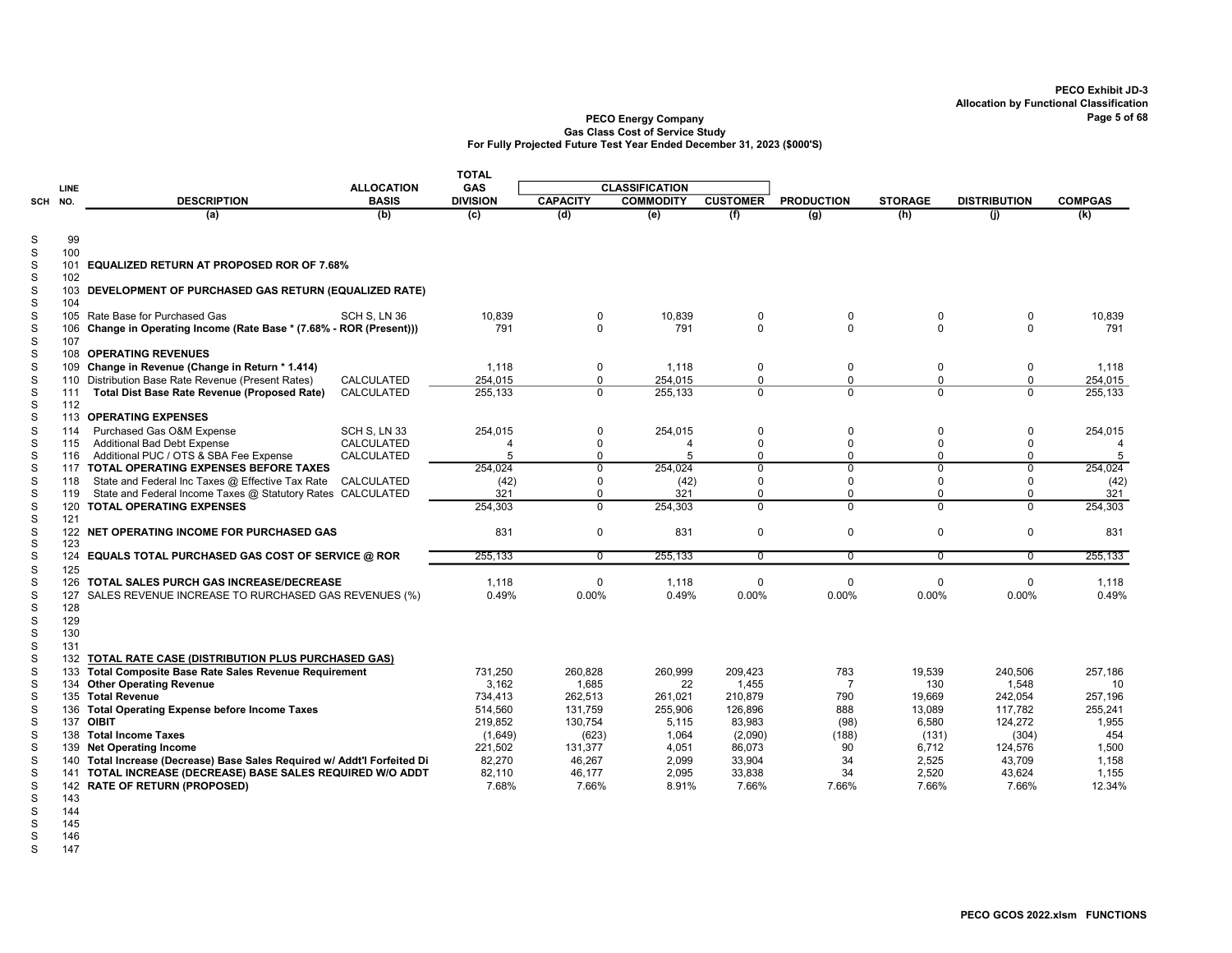#### PECO Energy Company Gas Class Cost of Service Study For Fully Projected Future Test Year Ended December 31, 2023 (\$000'S)

|        | LINE        |                                                                      | <b>ALLOCATION</b> |                |                 |                |                    |                 |                 |
|--------|-------------|----------------------------------------------------------------------|-------------------|----------------|-----------------|----------------|--------------------|-----------------|-----------------|
| SCH    | NO.         | <b>DESCRIPTION</b>                                                   | <b>BASIS</b>      | <b>COMOTH</b>  | <b>SERVICES</b> | <b>METERS</b>  | <b>CUSTINSTALL</b> | <b>CUSTSERV</b> | <b>CUSTACCT</b> |
|        |             | (a)                                                                  | (b)               | (1)            | (m)             | (n)            | (o)                | (p)             | (q)             |
| S      | 99          |                                                                      |                   |                |                 |                |                    |                 |                 |
| S      | 100         |                                                                      |                   |                |                 |                |                    |                 |                 |
| S      | 101         | EQUALIZED RETURN AT PROPOSED ROR OF 7.68%                            |                   |                |                 |                |                    |                 |                 |
| S      | 102         |                                                                      |                   |                |                 |                |                    |                 |                 |
| S      |             | 103 DEVELOPMENT OF PURCHASED GAS RETURN (EQUALIZED RATE)             |                   |                |                 |                |                    |                 |                 |
| S      | 104         |                                                                      |                   |                |                 |                |                    |                 |                 |
| S      | 105         | Rate Base for Purchased Gas                                          | SCH S. LN 36      | 0              | 0               | 0              | $\mathbf 0$        | $\Omega$        |                 |
| S      | 106         | Change in Operating Income (Rate Base * (7.68% - ROR (Present)))     |                   | $\Omega$       | $\Omega$        | $\Omega$       | 0                  | $\Omega$        | $\Omega$        |
| S      | 107         |                                                                      |                   |                |                 |                |                    |                 |                 |
| S      |             | 108 OPERATING REVENUES                                               |                   |                |                 |                |                    |                 |                 |
| S      | 109         | Change in Revenue (Change in Return * 1.414)                         |                   | 0              | 0               | 0              | 0                  | 0               | 0               |
| S      | 110         | Distribution Base Rate Revenue (Present Rates)                       | CALCULATED        | $\mathbf 0$    | 0               | $\mathbf 0$    | $\Omega$           | 0               | $\pmb{0}$       |
| S      | 111         | <b>Total Dist Base Rate Revenue (Proposed Rate)</b>                  | <b>CALCULATED</b> | $\overline{0}$ | 0               | $\Omega$       | $\overline{0}$     | $\Omega$        | $\Omega$        |
| S      | 112         |                                                                      |                   |                |                 |                |                    |                 |                 |
| S      |             | 113 OPERATING EXPENSES                                               |                   |                |                 |                |                    |                 |                 |
| S      | 114         | Purchased Gas O&M Expense                                            | SCH S. LN 33      | $\mathbf 0$    | 0               | 0              | $\Omega$           | 0               | 0               |
| S      | 115         | <b>Additional Bad Debt Expense</b>                                   | <b>CALCULATED</b> | $\mathbf 0$    | 0               | $\Omega$       | $\Omega$           | $\Omega$        | $\Omega$        |
| S      | 116         | Additional PUC / OTS & SBA Fee Expense                               | CALCULATED        | $\mathbf 0$    | $\Omega$        | 0              | $\Omega$           | $\Omega$        | 0               |
| S      |             | 117 TOTAL OPERATING EXPENSES BEFORE TAXES                            |                   | $\overline{0}$ | 0               | $\overline{0}$ | $\overline{0}$     | 0               | $\overline{0}$  |
| S      | 118         | State and Federal Inc Taxes @ Effective Tax Rate                     | <b>CALCULATED</b> | $\mathbf 0$    | 0               | $\Omega$       | $\Omega$           | $\Omega$        | $\mathbf 0$     |
| S      | 119         | State and Federal Income Taxes @ Statutory Rates                     | CALCULATED        | $\mathbf 0$    | 0               | 0              | $\Omega$           | $\Omega$        | 0               |
| S      |             | 120 TOTAL OPERATING EXPENSES                                         |                   | $\overline{0}$ | $\overline{0}$  | $\overline{0}$ | $\overline{0}$     | $\overline{0}$  | $\overline{0}$  |
| S      | 121         |                                                                      |                   |                |                 |                |                    |                 |                 |
| S<br>S | 123         | 122 NET OPERATING INCOME FOR PURCHASED GAS                           |                   | $\mathbf 0$    | 0               | 0              | $\mathbf 0$        | 0               | 0               |
| S      | 124         | <b>EQUALS TOTAL PURCHASED GAS COST OF SERVICE @ ROR</b>              |                   | $\overline{0}$ | $\overline{0}$  | $\overline{0}$ | $\overline{0}$     | $\overline{0}$  | $\overline{0}$  |
| S      | 125         |                                                                      |                   |                |                 |                |                    |                 |                 |
| S      | 126         | TOTAL SALES PURCH GAS INCREASE/DECREASE                              |                   | $\mathbf 0$    | 0               | $\mathbf 0$    | $\mathbf 0$        | $\Omega$        | $\Omega$        |
| S      | 127         | SALES REVENUE INCREASE TO RURCHASED GAS REVENUES (%)                 |                   | 0.00%          | 0.00%           | 0.00%          | 0.00%              | 0.00%           | 0.00%           |
| S      | 128         |                                                                      |                   |                |                 |                |                    |                 |                 |
| S      | 129         |                                                                      |                   |                |                 |                |                    |                 |                 |
| S      | 130         |                                                                      |                   |                |                 |                |                    |                 |                 |
| S      | 131         |                                                                      |                   |                |                 |                |                    |                 |                 |
| S      |             | 132 TOTAL RATE CASE (DISTRIBUTION PLUS PURCHASED GAS)                |                   |                |                 |                |                    |                 |                 |
| S      | 133         | Total Composite Base Rate Sales Revenue Requirement                  |                   | 3.812          | 113,749         | 42,008         | 15.774             | 11.768          | 26,125          |
| S      | 134         | <b>Other Operating Revenue</b>                                       |                   | 12             | 653             | 271            | 198                | 62              | 271             |
| S      | 135         | <b>Total Revenue</b>                                                 |                   | 3,824          | 114,402         | 42,279         | 15,972             | 11,829          | 26,396          |
| S      | 136         | <b>Total Operating Expense before Income Taxes</b>                   |                   | 664            | 50,709          | 25,659         | 14,077             | 11,564          | 24,888          |
| S      |             | 137 OIBIT                                                            |                   | 3,160          | 63,693          | 16,620         | 1,896              | 266             | 1,508           |
| S      |             | 138 Total Income Taxes                                               |                   | 609            | (795)           | (1, 452)       | 130                | 25              | $\overline{2}$  |
| S      |             | 139 Net Operating Income                                             |                   | 2,551          | 64,489          | 18,072         | 1.765              | 241             | 1,506           |
| S      | 140         | Total Increase (Decrease) Base Sales Required w/ Addt'l Forfeited Di |                   | 941            | 25,633          | 6,730          | 744                | 102             | 695             |
| S      |             | 141 TOTAL INCREASE (DECREASE) BASE SALES REQUIRED W/O ADDT           |                   | 939            | 25,583          | 6,717          | 742                | 102             | 693             |
| S      | 142         | <b>RATE OF RETURN (PROPOSED)</b>                                     |                   | 7.66%          | 7.66%           | 7.66%          | 7.66%              | 7.66%           | 7.66%           |
| S      | 143         |                                                                      |                   |                |                 |                |                    |                 |                 |
| $\sim$ | $A$ $A$ $A$ |                                                                      |                   |                |                 |                |                    |                 |                 |

S 144

S 146

S 147

S 145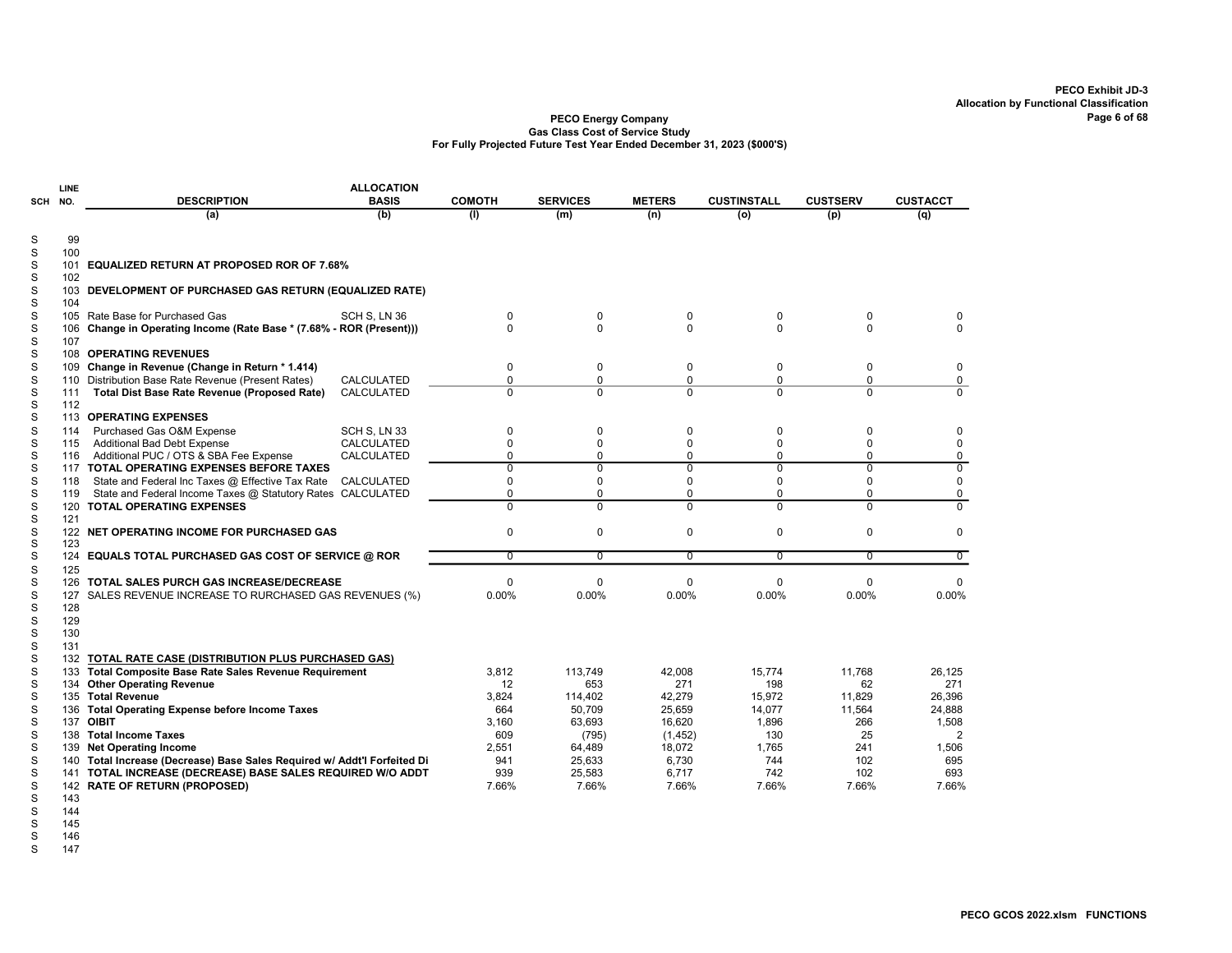|            |                     |                                                    |                   | <b>TOTAL</b>    |                 |                       |                 |                   |                |                     |                         |
|------------|---------------------|----------------------------------------------------|-------------------|-----------------|-----------------|-----------------------|-----------------|-------------------|----------------|---------------------|-------------------------|
|            | LINE                |                                                    | <b>ALLOCATION</b> | GAS             |                 | <b>CLASSIFICATION</b> |                 |                   |                |                     |                         |
| SCH        | NO.                 | <b>DESCRIPTION</b>                                 | <b>BASIS</b>      | <b>DIVISION</b> | <b>CAPACITY</b> | <b>COMMODITY</b>      | <b>CUSTOMER</b> | <b>PRODUCTION</b> | <b>STORAGE</b> | <b>DISTRIBUTION</b> | <b>COMPGAS</b>          |
|            |                     | (a)                                                | (b)               | (c)             | (d)             | (e)                   | (f)             | (g)               | (h)            | (i)                 | (k)                     |
|            |                     |                                                    |                   |                 |                 |                       |                 |                   |                |                     |                         |
| S          | 148                 |                                                    |                   |                 |                 |                       |                 |                   |                |                     |                         |
| S          | 149                 |                                                    |                   |                 |                 |                       |                 |                   |                |                     |                         |
| S          | 150                 |                                                    |                   |                 |                 |                       |                 |                   |                |                     |                         |
| <b>RBP</b> | $\mathbf{1}$        | <b>DEVELOPMENT OF RATE BASE</b>                    |                   |                 |                 |                       |                 |                   |                |                     |                         |
| <b>RBP</b> | 2                   | <b>3 GAS PLANT IN SERVICE</b>                      |                   |                 |                 |                       |                 |                   |                |                     |                         |
| <b>RBP</b> |                     |                                                    |                   |                 |                 |                       |                 |                   |                |                     |                         |
| <b>RBP</b> |                     | 4 INTANGIBLE PLANT                                 | <b>TOTPLT</b>     |                 |                 |                       |                 |                   |                |                     |                         |
| <b>RBP</b> | 5                   | 301-Organization                                   |                   | 24,972          | 14,589          | 0                     | 10,383          | 98                | 793            | 13,698              | 0                       |
| RBP        | 6<br>$\overline{7}$ | 303-Miscellaneous Intangible Plant                 | <b>TOTPLT</b>     | $\mathbf 0$     | $\Omega$        | 0<br>$\Omega$         | $\mathbf 0$     | 0<br>98           | 0<br>793       | $\Omega$            | $\mathbf 0$<br>$\Omega$ |
| <b>RBP</b> | 8                   | <b>TOTAL INTANGIBLE PLANT</b>                      |                   | 24,972          | 14,589          |                       | 10,383          |                   |                | 13,698              |                         |
| <b>RBP</b> |                     |                                                    |                   |                 |                 |                       |                 |                   |                |                     |                         |
| <b>RBP</b> |                     | 9 PRODUCTION PLANT (LPG)                           |                   |                 |                 |                       |                 |                   |                |                     |                         |
| <b>RBP</b> | 10                  | 305-Land and Land Rights                           | <b>DPKDAYP</b>    | 1,206           | 1,206           | 0                     | 0               | 1,206             | 0              | $\Omega$            | 0                       |
| <b>RBP</b> | 11                  | 311- Liquefied Petroleum Gas Equipment             | <b>DPKDAYP</b>    | 14,334          | 14,334          | 0                     | 0               | 14,334            | 0              | $\Omega$            | $\mathbf 0$             |
| <b>RBP</b> | 12                  | 320-Other Equipment (SNG Plant)                    | <b>DPKDAYP</b>    | $\Omega$        | $\Omega$        | $\Omega$              | $\mathbf 0$     | $\Omega$          | 0              | $\Omega$            | $\Omega$                |
| <b>RBP</b> | 13                  | TOTAL PRODUCTION PLANT                             |                   | 15,539          | 15,539          | $\Omega$              | $\mathbf 0$     | 15,539            | $\Omega$       | $\Omega$            | $\Omega$                |
| <b>RBP</b> | 14                  |                                                    |                   |                 |                 |                       |                 |                   |                |                     |                         |
| <b>RBP</b> |                     | 15 STORAGE PLANT (LNG)                             |                   |                 |                 |                       |                 |                   |                |                     |                         |
| <b>RBP</b> | 16                  | 360-Land and Land Rights                           | <b>DPKDAYS</b>    | 16              | 16              | 0                     | $\mathbf 0$     | 0                 | 16             | 0                   | 0                       |
| <b>RBP</b> | 17                  | 361-Structures and Improvements                    | <b>DPKDAYS</b>    | 16.565          | 16,565          | $\Omega$              | $\Omega$        | $\Omega$          | 16,565         | $\Omega$            | $\mathbf 0$             |
| <b>RBP</b> | 18                  | 362-Gas Holders.                                   | <b>DPKDAYS</b>    | 7,084           | 7,084           | $\Omega$              | $\Omega$        | $\Omega$          | 7,084          | $\Omega$            | $\Omega$                |
| <b>RBP</b> | 19                  | 363-Purification Equipment                         | <b>DPKDAYS</b>    | $\Omega$        | $\Omega$        | 0                     | $\mathbf 0$     | $\Omega$          | $\Omega$       | $\Omega$            | $\Omega$                |
| <b>RBP</b> | 20                  | 363-1 Liquefaction Equipment                       | <b>DPKDAYS</b>    | 100,595         | 100,595         | $\Omega$              | $\mathbf 0$     | 0                 | 100,595        | $\Omega$            | $\mathbf 0$             |
| <b>RBP</b> | 21                  | TOTAL STORAGE PLANT                                |                   | 124,260         | 124,260         | $\Omega$              | $\Omega$        | $\mathbf 0$       | 124,260        | $\Omega$            | 0                       |
| RBP        | 22                  |                                                    |                   |                 |                 |                       |                 |                   |                |                     |                         |
| <b>RBP</b> | 23                  | <b>TRANSMISSION PLANT</b>                          |                   |                 |                 |                       |                 |                   |                |                     |                         |
| <b>RBP</b> | 24                  | 371- Transmission Related Plant                    | <b>DTRAN</b>      | $\mathbf 0$     | $\mathbf 0$     | 0                     | $\mathbf 0$     | $\mathbf 0$       | $\mathbf 0$    | 0                   | 0                       |
| <b>RBP</b> |                     | 25 TOTAL TRANSMISSION PLANT                        |                   | $\mathbf 0$     | $\mathbf 0$     | $\mathbf 0$           | $\mathbf 0$     | $\mathbf 0$       | $\mathbf 0$    | $\mathbf 0$         | $\Omega$                |
| <b>RBP</b> | 26                  |                                                    |                   |                 |                 |                       |                 |                   |                |                     |                         |
| <b>RBP</b> | 27                  | <b>DISTRIBUTION PLANT</b>                          |                   |                 |                 |                       |                 |                   |                |                     |                         |
| <b>RBP</b> | 28                  | 374-Land & Land Rights                             | <b>DDISTPLT</b>   | 3,852           | 3,852           | 0                     | $\mathbf 0$     | $\mathbf 0$       | 0              | 3.852               | $\mathbf 0$             |
| <b>RBP</b> | 29                  | 375-Structures & Improvements                      | <b>DDISTPLT</b>   | 16,017          | 16,017          | $\mathbf 0$           | $\mathbf 0$     | $\mathbf 0$       | 0              | 16,017              | $\mathbf 0$             |
| <b>RBP</b> | 30                  | 376-Mains                                          |                   |                 |                 |                       |                 |                   |                |                     |                         |
| <b>RBP</b> | 31                  | General - Excess                                   | <b>DEXCESS</b>    | 1,527,346       | 1,527,346       | $\mathbf 0$           | $\mathbf 0$     | 0                 | 0              | 1,527,346           | $\Omega$                |
| <b>RBP</b> | 32                  | General - Average                                  | <b>DAVGDD</b>     | 498.159         | 498.159         | $\mathbf 0$           | $\Omega$        | $\Omega$          | 0              | 498,159             | $\Omega$                |
| <b>RBP</b> | 33                  | <b>Direct Assignment</b>                           | <b>DAMAINS</b>    | 15,222          | 15,222          | $\Omega$              | $\Omega$        | $\Omega$          | $\mathbf 0$    | 15,222              | $\Omega$                |
| <b>RBP</b> | 34                  | Total Account 376                                  |                   | 2,040,727       | 2,040,727       | $\Omega$              | $\mathbf 0$     | $\Omega$          | $\Omega$       | 2,040,727           | $\mathbf 0$             |
| <b>RBP</b> | 35                  | 378-Measuring & Regulating Station Equip-General   | <b>PLT 376</b>    | 24,128          | 24,128          | $\Omega$              | $\Omega$        | $\mathbf 0$       | $\mathbf 0$    | 24,128              | $\Omega$                |
| <b>RBP</b> | 36                  | 379-Measuring & Regulating Station Equip-City Gate |                   |                 |                 |                       |                 |                   |                |                     |                         |
| <b>RBP</b> | 37                  | City Gate                                          | <b>PLT 376</b>    | 69,170          | 69,170          | 0                     | $\Omega$        | 0                 | $\Omega$       | 69,170              | $\Omega$                |
| <b>RBP</b> | 38                  | <b>Direct Assignment</b>                           | <b>DAMR</b>       | 11,399          | 11,399          | $\Omega$              | $\Omega$        | $\Omega$          | $\mathbf 0$    | 11,399              | $\Omega$                |
| <b>RBP</b> | 39                  | Total Account 379                                  |                   | 80,569          | 80,569          | $\Omega$              |                 | 0                 | $\Omega$       | 80,569              | $\Omega$                |
| <b>RBP</b> | 40                  | 380-Services                                       | <b>CSERVICE</b>   | 1,213,694       | $\Omega$        | $\Omega$              | 1,213,694       | $\Omega$          | $\Omega$       | $\Omega$            | $\Omega$                |
| RBP        | 41                  | 381-Meters                                         | <b>CMETERS</b>    | 170,592         | $\Omega$        | $\Omega$              | 170,592         | $\Omega$          | $\Omega$       | $\Omega$            | $\Omega$                |
| <b>RBP</b> | 42                  | <b>Direct Assignment</b>                           | <b>CMETERSDA</b>  | 311             | $\Omega$        | $\Omega$              | 311             | $\Omega$          | $\Omega$       | $\Omega$            | $\Omega$                |
| <b>RBP</b> | 43                  | Total Account 381                                  |                   | 170,903         | $\Omega$        | $\Omega$              | 170,903         | $\Omega$          | $\Omega$       | $\Omega$            | $\Omega$                |
| <b>RBP</b> | 44                  | 382-Meter Installations                            | <b>CMETERS</b>    | 250,834         | U               | $\Omega$              | 250,834         | $\Omega$          | $\Omega$       | $\Omega$            | $\Omega$                |
| <b>RBP</b> | 45                  | <b>Direct Assignment</b>                           | <b>CMETINSTDA</b> | 594             | U               | $\Omega$              | 594             | $\Omega$          | $\Omega$       | $\Omega$            | $\Omega$                |
| <b>RBP</b> | 46                  | Total Account 382                                  |                   | 251,428         | $\Omega$        | $\Omega$              | 251,428         | $\mathbf 0$       | $\Omega$       | $\Omega$            | $\Omega$                |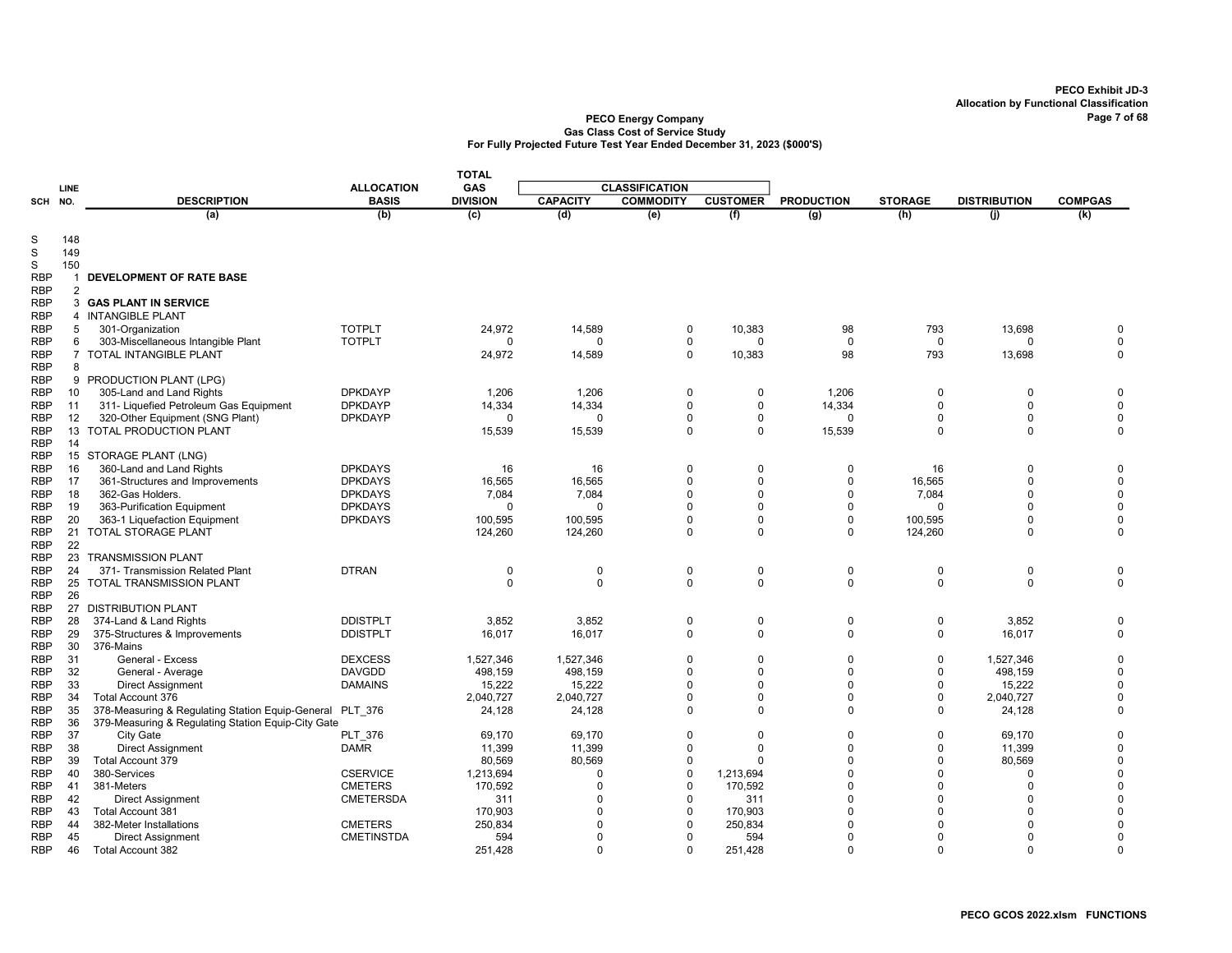| <b>ALLOCATION</b><br>LINE<br><b>DESCRIPTION</b><br><b>BASIS</b><br><b>COMOTH</b><br><b>SERVICES</b><br><b>METERS</b><br><b>CUSTINSTALL</b><br><b>CUSTSERV</b><br>SCH NO. |                |                                                    |                                   |                         |                |                |                |               |                 |
|--------------------------------------------------------------------------------------------------------------------------------------------------------------------------|----------------|----------------------------------------------------|-----------------------------------|-------------------------|----------------|----------------|----------------|---------------|-----------------|
|                                                                                                                                                                          |                |                                                    |                                   |                         |                |                |                |               | <b>CUSTACCT</b> |
|                                                                                                                                                                          |                | (a)                                                | (b)                               | (1)                     | (m)            | (n)            | $\overline{o}$ | (p)           | (q)             |
|                                                                                                                                                                          |                |                                                    |                                   |                         |                |                |                |               |                 |
| S                                                                                                                                                                        | 148            |                                                    |                                   |                         |                |                |                |               |                 |
| S                                                                                                                                                                        | 149            |                                                    |                                   |                         |                |                |                |               |                 |
| S                                                                                                                                                                        | 150            |                                                    |                                   |                         |                |                |                |               |                 |
| <b>RBP</b><br><b>RBP</b>                                                                                                                                                 | 1<br>2         | <b>DEVELOPMENT OF RATE BASE</b>                    |                                   |                         |                |                |                |               |                 |
| <b>RBP</b>                                                                                                                                                               | 3              | <b>GAS PLANT IN SERVICE</b>                        |                                   |                         |                |                |                |               |                 |
| <b>RBP</b>                                                                                                                                                               | 4              | <b>INTANGIBLE PLANT</b>                            |                                   |                         |                |                |                |               |                 |
| <b>RBP</b>                                                                                                                                                               | 5              | 301-Organization                                   | <b>TOTPLT</b>                     | 0                       | 7,642          | 2,667          | 32             | 4             | 39              |
| <b>RBP</b>                                                                                                                                                               | 6              | 303-Miscellaneous Intangible Plant                 | <b>TOTPLT</b>                     | $\mathbf 0$             | 0              | $\Omega$       | $\mathbf 0$    | $\mathbf 0$   | $\mathbf 0$     |
| <b>RBP</b>                                                                                                                                                               | $\overline{7}$ | TOTAL INTANGIBLE PLANT                             |                                   | $\mathbf 0$             | 7,642          | 2,667          | 32             | 4             | 39              |
| RBP                                                                                                                                                                      | 8              |                                                    |                                   |                         |                |                |                |               |                 |
| <b>RBP</b>                                                                                                                                                               | 9              | PRODUCTION PLANT (LPG)                             |                                   |                         |                |                |                |               |                 |
| <b>RBP</b>                                                                                                                                                               | 10             | 305-Land and Land Rights                           | <b>DPKDAYP</b>                    | 0                       | 0              | 0              | $\mathbf 0$    | 0             | 0               |
| <b>RBP</b>                                                                                                                                                               | 11             | 311- Liquefied Petroleum Gas Equipment             | <b>DPKDAYP</b>                    | $\mathbf 0$             | $\mathbf 0$    | $\Omega$       | $\Omega$       | $\Omega$      | 0               |
| <b>RBP</b>                                                                                                                                                               | 12             | 320-Other Equipment (SNG Plant)                    | <b>DPKDAYP</b>                    | $\mathbf 0$             | 0              | 0              | $\pmb{0}$      | 0             | 0               |
| <b>RBP</b>                                                                                                                                                               | 13             | TOTAL PRODUCTION PLANT                             |                                   | $\mathbf 0$             | $\Omega$       | $\Omega$       | $\mathbf 0$    | $\mathbf 0$   | $\mathbf 0$     |
| <b>RBP</b>                                                                                                                                                               | 14             |                                                    |                                   |                         |                |                |                |               |                 |
| <b>RBP</b>                                                                                                                                                               |                | 15 STORAGE PLANT (LNG)                             |                                   |                         |                |                |                |               |                 |
| <b>RBP</b>                                                                                                                                                               | 16             | 360-Land and Land Rights                           | <b>DPKDAYS</b>                    | $\mathbf 0$             | 0              | $\Omega$       | $\mathbf 0$    | 0             | 0               |
| <b>RBP</b>                                                                                                                                                               | 17             | 361-Structures and Improvements                    | <b>DPKDAYS</b>                    | $\mathbf 0$             | 0              | $\Omega$       | 0              | 0             | $\mathbf 0$     |
| <b>RBP</b>                                                                                                                                                               | 18             | 362-Gas Holders.                                   | <b>DPKDAYS</b>                    | $\mathbf 0$             | $\Omega$       | $\Omega$       | $\Omega$       | $\mathbf 0$   | $\mathbf 0$     |
| <b>RBP</b>                                                                                                                                                               | 19             | 363-Purification Equipment                         | <b>DPKDAYS</b>                    | $\Omega$                | $\Omega$       | $\Omega$       | 0              | $\Omega$      | $\mathbf 0$     |
| <b>RBP</b>                                                                                                                                                               | 20             | 363-1 Liquefaction Equipment                       | <b>DPKDAYS</b>                    | $\mathbf 0$<br>$\Omega$ | 0<br>$\Omega$  | 0<br>$\Omega$  | 0<br>$\Omega$  | 0<br>$\Omega$ | 0<br>$\Omega$   |
| <b>RBP</b><br><b>RBP</b>                                                                                                                                                 | 21<br>22       | <b>TOTAL STORAGE PLANT</b>                         |                                   |                         |                |                |                |               |                 |
| <b>RBP</b>                                                                                                                                                               | 23             | <b>TRANSMISSION PLANT</b>                          |                                   |                         |                |                |                |               |                 |
| <b>RBP</b>                                                                                                                                                               | 24             | 371- Transmission Related Plant                    | <b>DTRAN</b>                      | 0                       | 0              | 0              | $\mathbf 0$    | 0             | 0               |
| <b>RBP</b>                                                                                                                                                               | 25             | <b>TOTAL TRANSMISSION PLANT</b>                    |                                   | $\mathbf 0$             | $\mathbf 0$    | 0              | $\mathbf 0$    | $\mathbf 0$   | $\mathbf 0$     |
| <b>RBP</b>                                                                                                                                                               | 26             |                                                    |                                   |                         |                |                |                |               |                 |
| <b>RBP</b>                                                                                                                                                               | 27             | <b>DISTRIBUTION PLANT</b>                          |                                   |                         |                |                |                |               |                 |
| <b>RBP</b>                                                                                                                                                               | 28             | 374-Land & Land Rights                             | <b>DDISTPLT</b>                   | $\mathbf 0$             | $\mathbf 0$    | $\pmb{0}$      | $\mathsf 0$    | $\mathbf 0$   | $\mathbf 0$     |
| <b>RBP</b>                                                                                                                                                               | 29             | 375-Structures & Improvements                      | <b>DDISTPLT</b>                   | $\mathbf 0$             | $\Omega$       | 0              | 0              | 0             | $\mathbf 0$     |
| <b>RBP</b>                                                                                                                                                               | 30             | 376-Mains                                          |                                   |                         |                |                |                |               |                 |
| <b>RBP</b>                                                                                                                                                               | 31             | General - Excess                                   | <b>DEXCESS</b>                    | $\Omega$                | $\mathbf 0$    | $\Omega$       | $\Omega$       | $\Omega$      | $\mathbf 0$     |
| <b>RBP</b>                                                                                                                                                               | 32             | General - Average                                  | <b>DAVGDD</b>                     | $\mathbf 0$             | 0              | 0              | 0              | 0             | $\mathbf 0$     |
| <b>RBP</b>                                                                                                                                                               | 33             | <b>Direct Assignment</b>                           | <b>DAMAINS</b>                    | $\mathbf 0$             | $\Omega$       | $\Omega$       | 0              | $\mathbf 0$   | $\pmb{0}$       |
| <b>RBP</b>                                                                                                                                                               | 34             | Total Account 376                                  |                                   | $\mathbf 0$             | 0              | 0              | $\mathbf 0$    | 0             | 0               |
| <b>RBP</b>                                                                                                                                                               | 35             | 378-Measuring & Regulating Station Equip-General   | <b>PLT 376</b>                    | $\mathbf 0$             | $\Omega$       | 0              | $\mathbf 0$    | 0             | 0               |
| <b>RBP</b>                                                                                                                                                               | 36             | 379-Measuring & Regulating Station Equip-City Gate |                                   |                         |                |                |                |               |                 |
| <b>RBP</b>                                                                                                                                                               | 37             | City Gate                                          | <b>PLT 376</b>                    | $\mathbf 0$             | 0              | 0              | $\mathbf 0$    | 0             | 0               |
| <b>RBP</b>                                                                                                                                                               | 38             | <b>Direct Assignment</b>                           | <b>DAMR</b>                       | $\mathbf 0$             | 0              | $\Omega$       | 0              | $\mathbf 0$   | $\mathbf 0$     |
| <b>RBP</b>                                                                                                                                                               | 39             | <b>Total Account 379</b>                           |                                   | $\Omega$<br>$\Omega$    | $\Omega$       | $\Omega$<br>O  | 0<br>$\Omega$  | $\Omega$<br>0 | $\mathbf 0$     |
| <b>RBP</b><br><b>RBP</b>                                                                                                                                                 | 40<br>41       | 380-Services                                       | <b>CSERVICE</b><br><b>CMETERS</b> | $\Omega$                | 1,213,694<br>0 |                | $\Omega$       | $\mathbf 0$   | $\pmb{0}$<br>0  |
| <b>RBP</b>                                                                                                                                                               | 42             | 381-Meters<br><b>Direct Assignment</b>             | <b>CMETERSDA</b>                  | $\Omega$                | 0              | 170,592<br>311 | $\Omega$       | 0             | 0               |
| <b>RBP</b>                                                                                                                                                               | 43             | <b>Total Account 381</b>                           |                                   | $\Omega$                | 0              | 170,903        | $\Omega$       | 0             | $\mathbf 0$     |
| <b>RBP</b>                                                                                                                                                               | 44             | 382-Meter Installations                            | <b>CMETERS</b>                    | $\Omega$                | $\Omega$       | 250,834        | 0              | $\Omega$      | $\mathbf 0$     |
| RBP                                                                                                                                                                      | 45             | <b>Direct Assignment</b>                           | <b>CMETINSTDA</b>                 | $\Omega$                | $\Omega$       | 594            | 0              | U             | $\mathbf 0$     |
| <b>RBP</b>                                                                                                                                                               | 46             | Total Account 382                                  |                                   | $\Omega$                | $\mathbf 0$    | 251,428        | 0              | $\mathbf 0$   | $\mathbf 0$     |
|                                                                                                                                                                          |                |                                                    |                                   |                         |                |                |                |               |                 |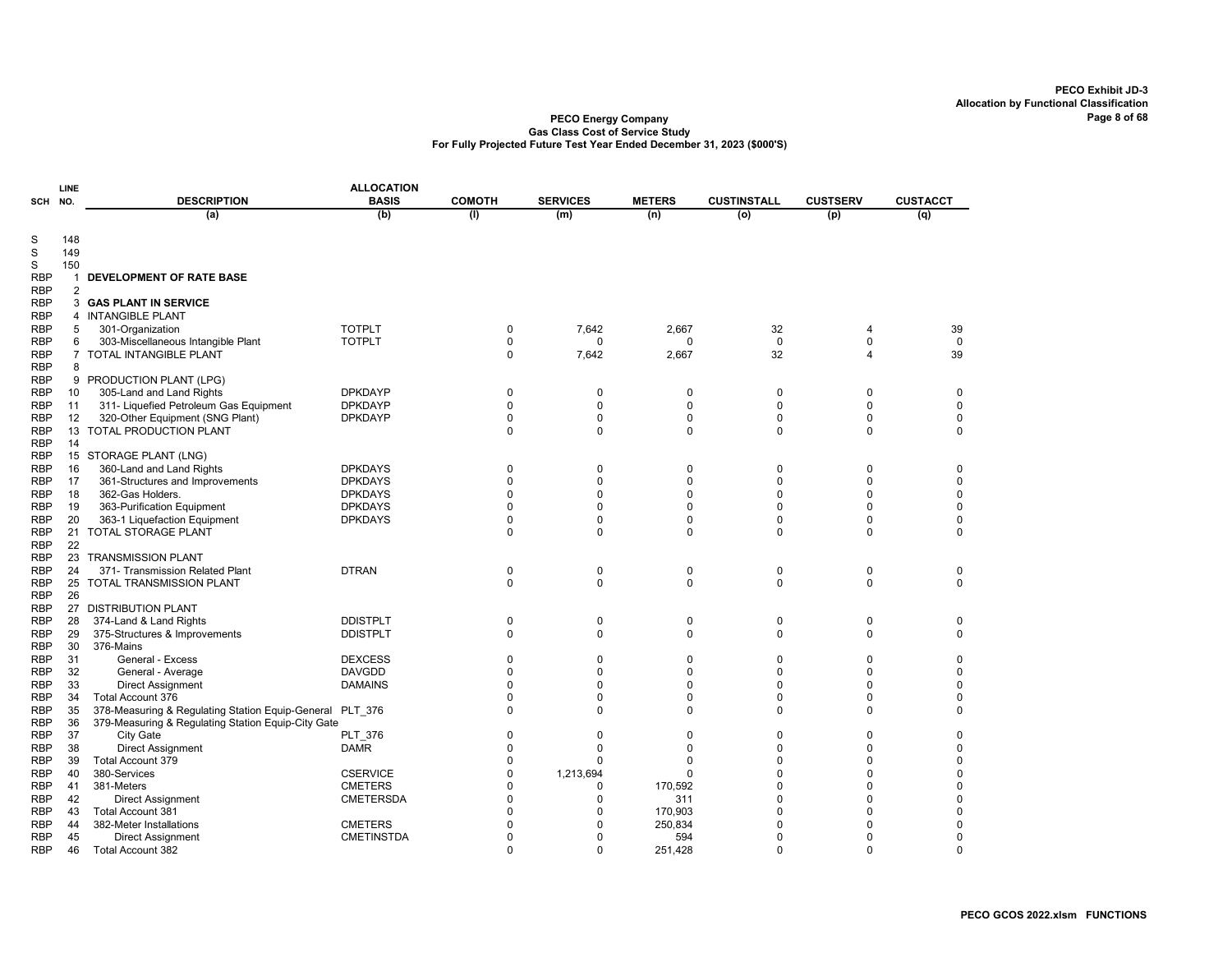## PECO Energy Company **PECO Energy Company** Page 9 of 68 Gas Class Cost of Service Study For Fully Projected Future Test Year Ended December 31, 2023 (\$000'S)

|                          |          |                                                   |                   | <b>TOTAL</b>    |                 |                       |                 |                   |                |                     |                |
|--------------------------|----------|---------------------------------------------------|-------------------|-----------------|-----------------|-----------------------|-----------------|-------------------|----------------|---------------------|----------------|
|                          | LINE     |                                                   | <b>ALLOCATION</b> | GAS             |                 | <b>CLASSIFICATION</b> |                 |                   |                |                     |                |
| SCH NO.                  |          | <b>DESCRIPTION</b>                                | <b>BASIS</b>      | <b>DIVISION</b> | <b>CAPACITY</b> | <b>COMMODITY</b>      | <b>CUSTOMER</b> | <b>PRODUCTION</b> | <b>STORAGE</b> | <b>DISTRIBUTION</b> | <b>COMPGAS</b> |
|                          |          | (a)                                               | (b)               | (c)             | (d)             | (e)                   | (f)             | (g)               | (h)            | (i)                 | (k)            |
| <b>RBP</b>               |          | 387-Other Equipment                               | <b>DISTPLT</b>    | 2,118           | 1,207           | 0                     | 912             |                   |                | 1,207               | 0              |
| <b>RBP</b>               | 48       | 388-Asset Retirement Costs for Distribution Plant | <b>DISTPLTXAR</b> | 1,434           | 817             |                       | 617             |                   |                | 817                 | $\Omega$       |
| <b>RBP</b><br><b>RBP</b> | 49<br>50 | TOTAL DISTRIBUTION PLANT                          |                   | 3,804,871       | 2,167,317       | $\Omega$              | 1,637,554       |                   |                | 2,167,317           | $\Omega$       |
| <b>RBP</b><br><b>RBP</b> | 52       | <b>GAS PLANT IN SERVICE CONTINUED</b>             |                   |                 |                 |                       |                 |                   |                |                     |                |
| <b>RBP</b>               | 53       | <b>GENERAL PLANT</b>                              |                   |                 |                 |                       |                 |                   |                |                     |                |
| <b>RBP</b>               | 54       | 389-Land and Land Rights                          | <b>SALWAGES</b>   | $\Omega$        | $\Omega$        | 0                     |                 |                   |                |                     |                |
| <b>RBP</b>               | 55       | 390-Structures and Improvements                   | <b>SALWAGES</b>   | 10,584          | 5,504           |                       | 5,081           | 41                | 616            | 4,846               |                |
| <b>RBP</b>               | 56       | 391-Office Furniture & Equipment                  | SALWAGES          | 7,297           | 3,795           |                       | 3,503           | 28                | 425            | 3,341               |                |
| <b>RBP</b>               | 57       | 393-Store Equipment                               | <b>SALWAGES</b>   |                 | $\Omega$        |                       |                 |                   |                |                     |                |
| <b>RBP</b>               | 58       | 394-Tools, Shop & Garage Equip.                   | SALWAGES          | 15,915          | 8,276           |                       | 7,639           | 62                | 926            | 7,287               |                |
| <b>RBP</b>               | 59       | 395-Laboratory Equipment                          | SALWAGES          | 0               | C               |                       |                 |                   |                |                     |                |
| <b>RBP</b>               |          | 397-Communication Equipment                       | SALWAGES          | 5,618           | 2,921           |                       | 2,696           | 22                | 327            | 2,572               | $\Omega$       |
| <b>RBP</b>               |          | 398-Miscellaneous Equipment                       | <b>SALWAGES</b>   | 209             | 109             |                       | 101             |                   | 12             | 96                  | $\Omega$       |
| <b>RBP</b>               | 62       | <b>TOTAL GENERAL PLANT</b>                        |                   | 39,624          | 20,604          | 0                     | 19,020          | 154               | 2,307          | 18,143              | 0              |
| <b>RBP</b><br><b>RBP</b> | 63<br>64 |                                                   |                   |                 |                 |                       |                 |                   |                |                     |                |
| <b>RBP</b>               | 65       | <b>TOTAL GAS PLANT IN SERVICE</b>                 |                   | 4,009,266       | 2,342,309       | $\Omega$              | 1,666,957       | 15,792            | 127,359        | 2,199,158           | 0              |
| <b>RBP</b>               | 66       |                                                   |                   |                 |                 |                       |                 |                   |                |                     |                |

RBP 67 RBP 68 RBP 69 RBP 70 RBP 71 RBP 72 RBP 73 RBP 74 RBP 75<br>RBP 76 RBP 76<br>RBP 77  $RBP$ RBP 78

RBP 79<br>RBP 80  $RBP$ RBP 81 RBP 82 RBP 83<br>RBP 84 RBP 84<br>RBP 85  $RBP$ RBP 86 RBP 87<br>RBP 88 RBP 88<br>RBP 89 RBP 89<br>RBP 90  $RBP$ RBP 91<br>RBP 92 RBP 92<br>RBP 93 RBP 93<br>RBP 94  $RBP$ RBP 95

#### PECO GCOS 2022.xlsm FUNCTIONS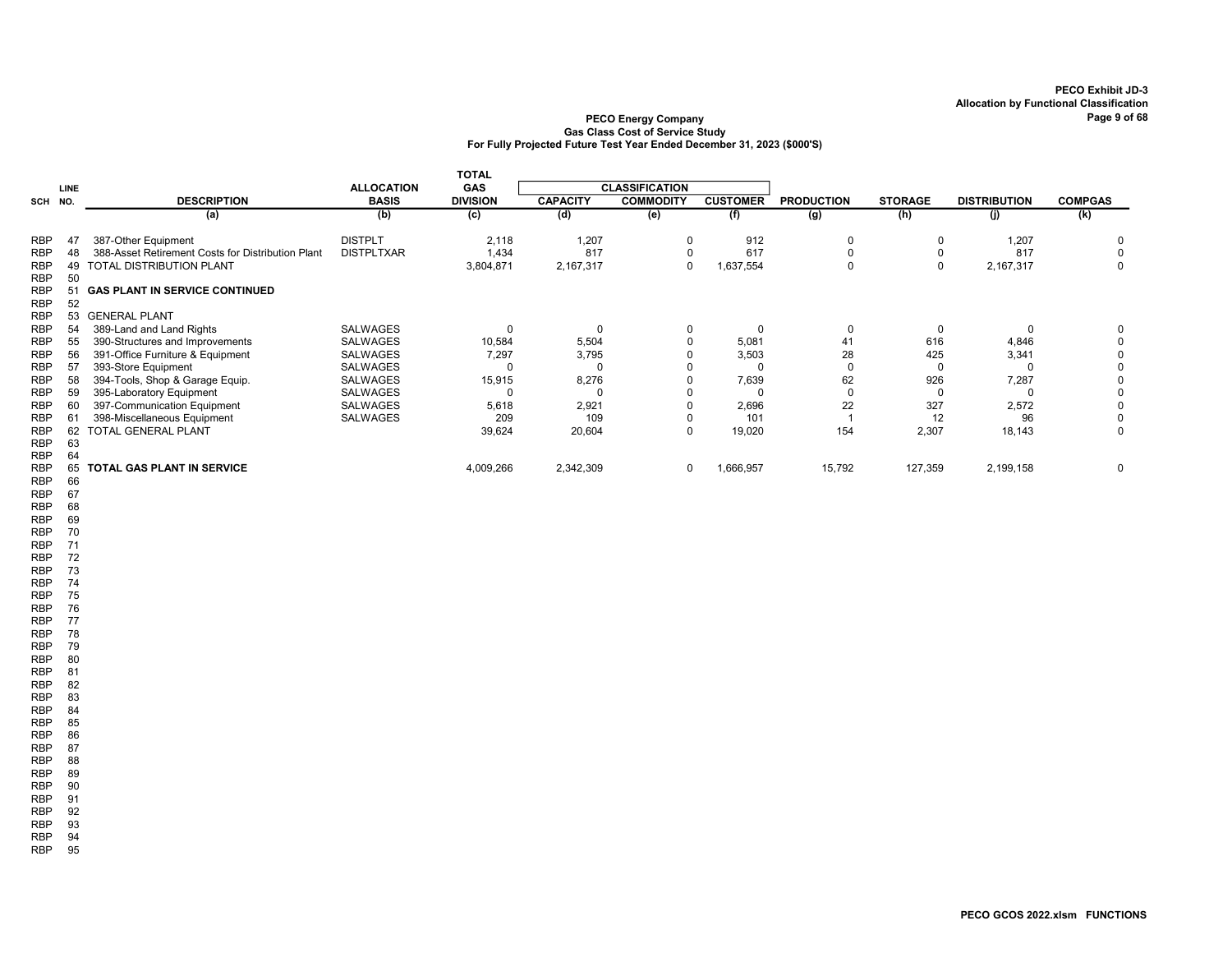### PECO Energy Company Gas Class Cost of Service Study For Fully Projected Future Test Year Ended December 31, 2023 (\$000'S)

|            | <b>LINE</b> |                                                   | <b>ALLOCATION</b> |               |                 |               |                    |                 |                 |
|------------|-------------|---------------------------------------------------|-------------------|---------------|-----------------|---------------|--------------------|-----------------|-----------------|
| SCH NO.    |             | <b>DESCRIPTION</b>                                | <b>BASIS</b>      | <b>COMOTH</b> | <b>SERVICES</b> | <b>METERS</b> | <b>CUSTINSTALL</b> | <b>CUSTSERV</b> | <b>CUSTACCT</b> |
|            |             | (a)                                               | (b)               | (1)           | (m)             | (n)           | (o)                | (p)             | (q)             |
| <b>RBP</b> | 47          | 387-Other Equipment                               | <b>DISTPLT</b>    |               | 676             | 235           |                    |                 | 0               |
| <b>RBP</b> | 48          | 388-Asset Retirement Costs for Distribution Plant | <b>DISTPLTXAR</b> |               | 458             | 159           |                    |                 |                 |
| <b>RBP</b> | 49          | TOTAL DISTRIBUTION PLANT                          |                   | $\Omega$      | 1,214,828       | 422,726       |                    |                 | 0               |
| <b>RBP</b> | 50          |                                                   |                   |               |                 |               |                    |                 |                 |
| <b>RBP</b> | 51          | <b>GAS PLANT IN SERVICE CONTINUED</b>             |                   |               |                 |               |                    |                 |                 |
| <b>RBP</b> | 52          |                                                   |                   |               |                 |               |                    |                 |                 |
| <b>RBP</b> | 53          | <b>GENERAL PLANT</b>                              |                   |               |                 |               |                    |                 |                 |
| <b>RBP</b> | 54          | 389-Land and Land Rights                          | <b>SALWAGES</b>   |               | C               |               | $\Omega$           | $\Omega$        |                 |
| <b>RBP</b> | 55          | 390-Structures and Improvements                   | <b>SALWAGES</b>   |               | 1,182           | 742           | 1,343              | 152             | 1,662           |
| <b>RBP</b> | 56          | 391-Office Furniture & Equipment                  | <b>SALWAGES</b>   |               | 815             | 512           | 926                | 105             | 1,146           |
| <b>RBP</b> | 57          | 393-Store Equipment                               | <b>SALWAGES</b>   |               | 0               |               |                    |                 | 0               |
| <b>RBP</b> | 58          | 394-Tools, Shop & Garage Equip.                   | <b>SALWAGES</b>   |               | 1,777           | 1,116         | 2,019              | 229             | 2,498           |
| <b>RBP</b> | 59          | 395-Laboratory Equipment                          | <b>SALWAGES</b>   |               |                 |               |                    |                 |                 |
| <b>RBP</b> | 60          | 397-Communication Equipment                       | <b>SALWAGES</b>   |               | 627             | 394           | 713                | 81              | 882             |
| <b>RBP</b> | 61          | 398-Miscellaneous Equipment                       | SALWAGES          |               | 23              | 15            | 27                 |                 | -33             |
| <b>RBP</b> | 62          | <b>TOTAL GENERAL PLANT</b>                        |                   | $\Omega$      | 4,424           | 2,778         | 5,028              | 570             | 6,220           |
| <b>RBP</b> | 63          |                                                   |                   |               |                 |               |                    |                 |                 |
| <b>RBP</b> | 64          |                                                   |                   |               |                 |               |                    |                 |                 |
| <b>RBP</b> | 65          | <b>TOTAL GAS PLANT IN SERVICE</b>                 |                   | 0             | 1,226,894       | 428,171       | 5,059              | 573             | 6,259           |
| nnn.       | cc.         |                                                   |                   |               |                 |               |                    |                 |                 |

RBP 66 RBP 67 RBP 68 RBP 69 RBP 70 RBP 71 RBP 72 RBP 73 RBP 74 RBP 75<br>RBP 76  $RBP$ 

RBP 77 RBP 78 RBP 79 RBP 80 RBP 81 RBP 82 RBP 83<br>RBP 84 RBP 84<br>RBP 85  $RBP$ RBP 86 RBP 87<br>RBP 88  $RBP$ RBP 89 RBP 90 RBP 91<br>RBP 92 RBP 92<br>RBP 93 RBP 93<br>RBP 94  $RBP$ RBP 95

PECO GCOS 2022.xlsm FUNCTIONS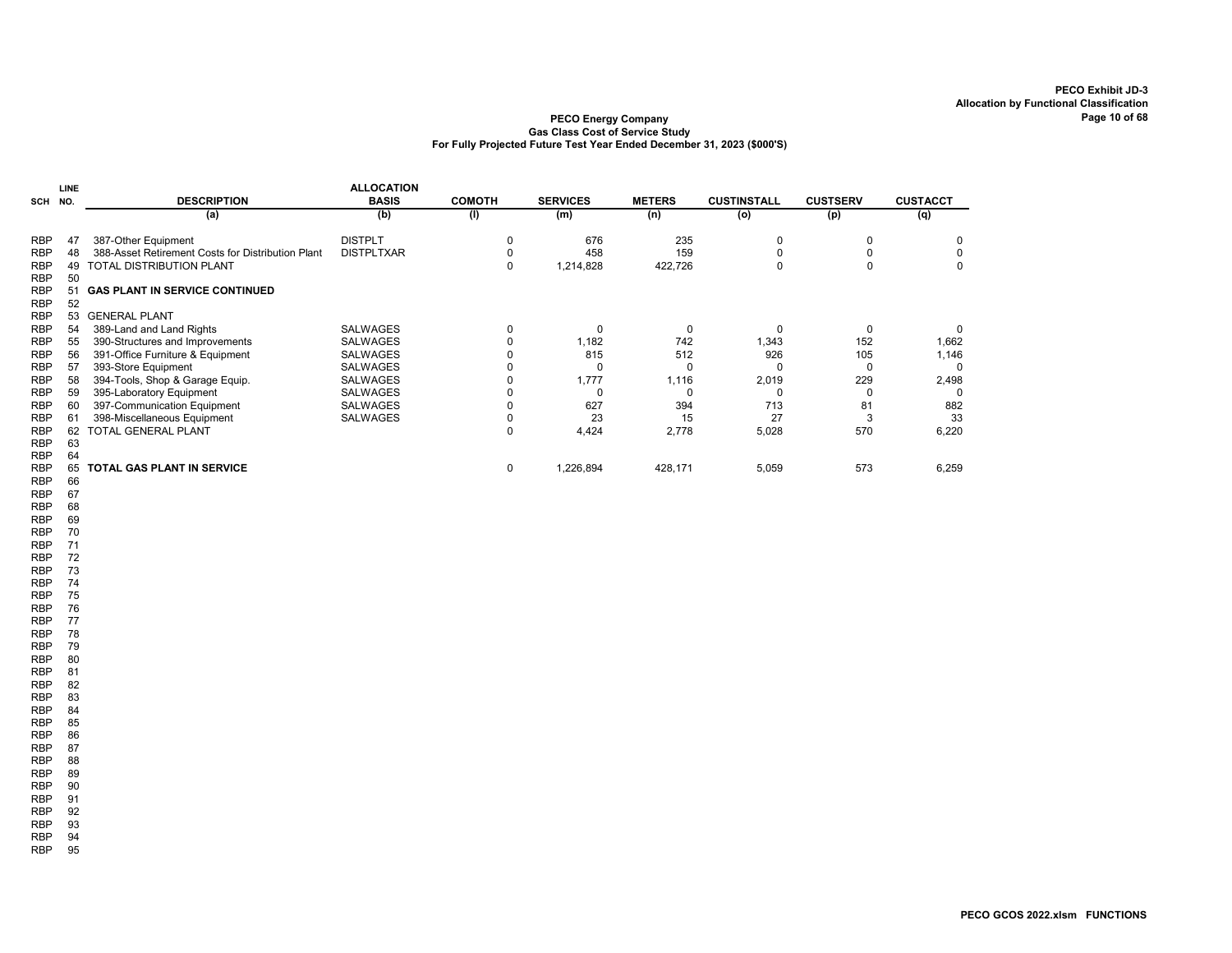|                          |                 |                                                                                                        |                   | <b>TOTAL</b>    |                      |                       |                 |                      |                      |                     |                      |
|--------------------------|-----------------|--------------------------------------------------------------------------------------------------------|-------------------|-----------------|----------------------|-----------------------|-----------------|----------------------|----------------------|---------------------|----------------------|
|                          | LINE            |                                                                                                        | <b>ALLOCATION</b> | GAS             |                      | <b>CLASSIFICATION</b> |                 |                      |                      |                     |                      |
| SCH NO.                  |                 | <b>DESCRIPTION</b>                                                                                     | <b>BASIS</b>      | <b>DIVISION</b> | <b>CAPACITY</b>      | <b>COMMODITY</b>      | <b>CUSTOMER</b> | <b>PRODUCTION</b>    | <b>STORAGE</b>       | <b>DISTRIBUTION</b> | <b>COMPGAS</b>       |
|                          |                 | (a)                                                                                                    | (b)               | (c)             | (d)                  | (e)                   | (f)             | $\overline{(g)}$     | (h)                  | (i)                 | (k)                  |
|                          |                 |                                                                                                        |                   |                 |                      |                       |                 |                      |                      |                     |                      |
| RBP                      | 96              |                                                                                                        |                   |                 |                      |                       |                 |                      |                      |                     |                      |
| <b>RBP</b>               | 97              |                                                                                                        |                   |                 |                      |                       |                 |                      |                      |                     |                      |
| <b>RBP</b>               | 98              |                                                                                                        |                   |                 |                      |                       |                 |                      |                      |                     |                      |
| RBP                      | 99              |                                                                                                        |                   |                 |                      |                       |                 |                      |                      |                     |                      |
| <b>RBP</b>               | 100             |                                                                                                        |                   |                 |                      |                       |                 |                      |                      |                     |                      |
| RBD                      | -1              | <b>LESS: ACCUMULATED DEPRECIATION</b>                                                                  |                   |                 |                      |                       |                 |                      |                      |                     |                      |
| <b>RBD</b>               | $\overline{2}$  |                                                                                                        |                   |                 |                      |                       |                 |                      |                      |                     |                      |
| <b>RBD</b><br><b>RBD</b> | 3<br>Δ          | INTANGIBLE PLANT ACCUMULATED DEPRECIATIC INTPLT                                                        |                   | 22.017          | 12,863               | 0                     | 9,154           | 87                   | 699                  | 12,077              |                      |
| <b>RBD</b>               |                 | 5 PRODUCTION PLANT ACCUMULATED DEPRECIAT PRODPLT                                                       |                   | 13,582          | 13,582               | $\Omega$              | $\mathbf 0$     | 13,582               | $\Omega$             | $\Omega$            | U                    |
| <b>RBD</b>               | 6               |                                                                                                        |                   |                 |                      |                       |                 |                      |                      |                     |                      |
| <b>RBD</b>               | $\overline{7}$  | STORAGE PLANT ACCUMULATED DEPRECIATION STORPLT                                                         |                   | 35,401          | 35,401               | 0                     | $\mathbf 0$     | 0                    | 35,401               | 0                   | 0                    |
| <b>RBD</b>               | 8               |                                                                                                        |                   |                 |                      |                       |                 |                      |                      |                     |                      |
| <b>RBD</b>               |                 | 9 TRANSMISSION PLANT ACCUMULATED DEPRECI/ TRANPLT                                                      |                   | $\mathbf 0$     | $\mathbf 0$          | $\mathbf 0$           | $\mathbf 0$     | $\mathbf 0$          | $\mathbf 0$          | $\mathbf 0$         | $\mathbf 0$          |
| <b>RBD</b>               | 10              |                                                                                                        |                   |                 |                      |                       |                 |                      |                      |                     |                      |
| RBD                      |                 | 11 DISTRIBUTION PLANT ACCUMULATED DEPRECIATION                                                         |                   |                 |                      |                       |                 |                      |                      |                     |                      |
| RBD                      | 12              | 374-Land Rights                                                                                        | <b>PLT 374</b>    | $\Omega$        | $\Omega$             | 0                     | $\mathbf 0$     | 0                    | $\mathbf 0$          | $\mathbf 0$         | $\mathbf 0$          |
| RBD                      | 13              | 375-Structures & Improvements                                                                          | PLT 375           | 6,483           | 6,483                | 0                     | $\mathbf 0$     | 0                    | $\mathbf 0$          | 6,483               | $\mathbf 0$          |
| RBD                      | 14              | 376-Mains                                                                                              |                   |                 |                      |                       |                 |                      |                      |                     |                      |
| <b>RBD</b>               | 15              | General - Excess                                                                                       | <b>PLT 376GE</b>  | 290,490         | 290,490              | $\Omega$              | $\mathbf 0$     | 0                    | $\Omega$             | 290,490             | $\Omega$             |
| <b>RBD</b>               | 16              | General - Average                                                                                      | PLT 376GA         | 94,746          | 94,746               | $\Omega$              | $\mathbf 0$     | $\Omega$             | $\Omega$             | 94,746              | 0                    |
| <b>RBD</b>               | 17              | <b>Direct Assignment</b>                                                                               | <b>DAMAINSAD</b>  | 2,415           | 2,415                | $\Omega$              | $\Omega$        | $\Omega$             | $\Omega$             | 2,415               | $\Omega$             |
| <b>RBD</b>               | 18              | Total Account 376                                                                                      |                   | 387,652         | 387,652              | $\Omega$              | $\Omega$        | $\Omega$             | $\Omega$             | 387,652             | $\mathbf 0$          |
| <b>RBD</b>               | 19              | 378-Measuring & Regulating Station Equip-General PLT 378                                               |                   | 7,314           | 7,314                | $\Omega$              | $\mathbf 0$     | $\Omega$             | $\mathbf 0$          | 7,314               | $\mathbf 0$          |
| RBD                      | 20              | 379-Measuring & Regulating Station Equip-City Gate                                                     |                   |                 |                      |                       |                 |                      |                      |                     |                      |
| RBD                      | 21              | City Gate                                                                                              | <b>PLT 379CG</b>  | 23,013          | 23,013               | $\Omega$              | $\mathbf 0$     | $\mathbf 0$          | $\mathbf 0$          | 23,013              | 0                    |
| <b>RBD</b>               | 22              | <b>Direct Assignment</b>                                                                               | <b>DAMRAD</b>     | 2,968           | 2,968                | $\Omega$              | $\Omega$        | $\mathbf 0$          | $\Omega$             | 2,968               | $\mathbf 0$          |
| RBD                      | 23              | Total Account 379                                                                                      |                   | 25,981          | 25,981               | $\Omega$              | $\Omega$        | $\Omega$             | $\Omega$             | 25,981              | $\mathbf 0$          |
| <b>RBD</b>               | 24              | 380-Services                                                                                           | PLT 380           | 282,377         | $\Omega$             | $\Omega$              | 282,377         | $\Omega$             | $\Omega$             | $\Omega$            | $\Omega$             |
| <b>RBD</b>               | 25              | 381-Meters                                                                                             | <b>CMETERS</b>    | 78,691          | $\Omega$             | $\Omega$              | 78,691          | $\Omega$             | $\Omega$             | $\Omega$            | $\mathbf 0$          |
| RBD                      | 26              | <b>Direct Assignment</b>                                                                               | <b>CMETERSDA</b>  | 12              | U                    | $\Omega$              | 12              | $\Omega$             | $\Omega$             | 0                   | $\mathbf 0$          |
| RBD                      | 27              | Total Account 381                                                                                      |                   | 78,703          | $\Omega$             | $\Omega$              | 78,703          | $\Omega$             | $\Omega$             | $\Omega$            | $\mathbf 0$          |
| <b>RBD</b>               | 28              | 382-Meter Installations                                                                                | <b>CMETERS</b>    | 80,120          | $\Omega$             | $\Omega$              | 80,120          | $\Omega$             | $\Omega$             | $\Omega$            | 0                    |
| <b>RBD</b>               | 29              | <b>Direct Assignment</b>                                                                               | <b>CMETERSDA</b>  | 22              | $\Omega$<br>$\Omega$ | $\Omega$<br>$\Omega$  | 22              | $\Omega$<br>$\Omega$ | $\Omega$<br>$\Omega$ | $\Omega$            | $\Omega$<br>$\Omega$ |
| <b>RBD</b>               | 30              | Total Account 382                                                                                      |                   | 80,142          | 897                  | $\Omega$              | 80,142          | $\Omega$             | $\Omega$             | $\Omega$<br>897     | $\Omega$             |
| <b>RBD</b>               | 31<br>32        | 387-Other Equipment                                                                                    | <b>PLT 387</b>    | 1,574<br>671    | 382                  | $\Omega$              | 677<br>289      | $\Omega$             | $\Omega$             | 382                 | $\Omega$             |
| <b>RBD</b><br><b>RBD</b> | 33              | 388-Asset Retirement Costs for Distribution Plant<br>TOTAL DISTRIBUTION PLANT ACCUMULATED DEPRECIATION | <b>PLT 388</b>    | 870,897         | 428,709              | $\mathbf 0$           |                 | $\Omega$             | $\Omega$             | 428,709             | $\mathbf 0$          |
| <b>RBD</b>               | 34              |                                                                                                        |                   |                 |                      |                       | 442,188         |                      |                      |                     |                      |
| RBD                      | 35              | GENERAL PLANT ACCUMULATED DEPRECIATION GENLPLT                                                         |                   | 18,728          | 9,738                | $\mathbf 0$           | 8,989           | 73                   | 1,090                | 8,575               | $\Omega$             |
| <b>RBD</b>               | 36              |                                                                                                        |                   |                 |                      |                       |                 |                      |                      |                     |                      |
| <b>RBD</b>               | 37              | TOTAL ACCUMULATED DEPRECIATION                                                                         |                   | 960,624         | 500,292              | 0                     | 460,332         | 13,741               | 37,191               | 449,361             | $\mathbf 0$          |
| RBD                      | 38              |                                                                                                        |                   |                 |                      |                       |                 |                      |                      |                     |                      |
| RBD                      | 39              |                                                                                                        |                   |                 |                      |                       |                 |                      |                      |                     |                      |
| <b>RBD</b>               | 40              |                                                                                                        |                   |                 |                      |                       |                 |                      |                      |                     |                      |
| RBD                      | 41              | <b>NET GAS PLANT IN SERVICE</b>                                                                        |                   | 3,048,642       | 1,842,017            | (0)                   | 1,206,625       | 2,051                | 90,169               | 1,749,797           | (0)                  |
| <b>RBD</b>               | 42              |                                                                                                        |                   |                 |                      |                       |                 |                      |                      |                     |                      |
| <b>DDD</b>               | $\overline{12}$ |                                                                                                        |                   |                 |                      |                       |                 |                      |                      |                     |                      |

- RBD 43
- RBD 44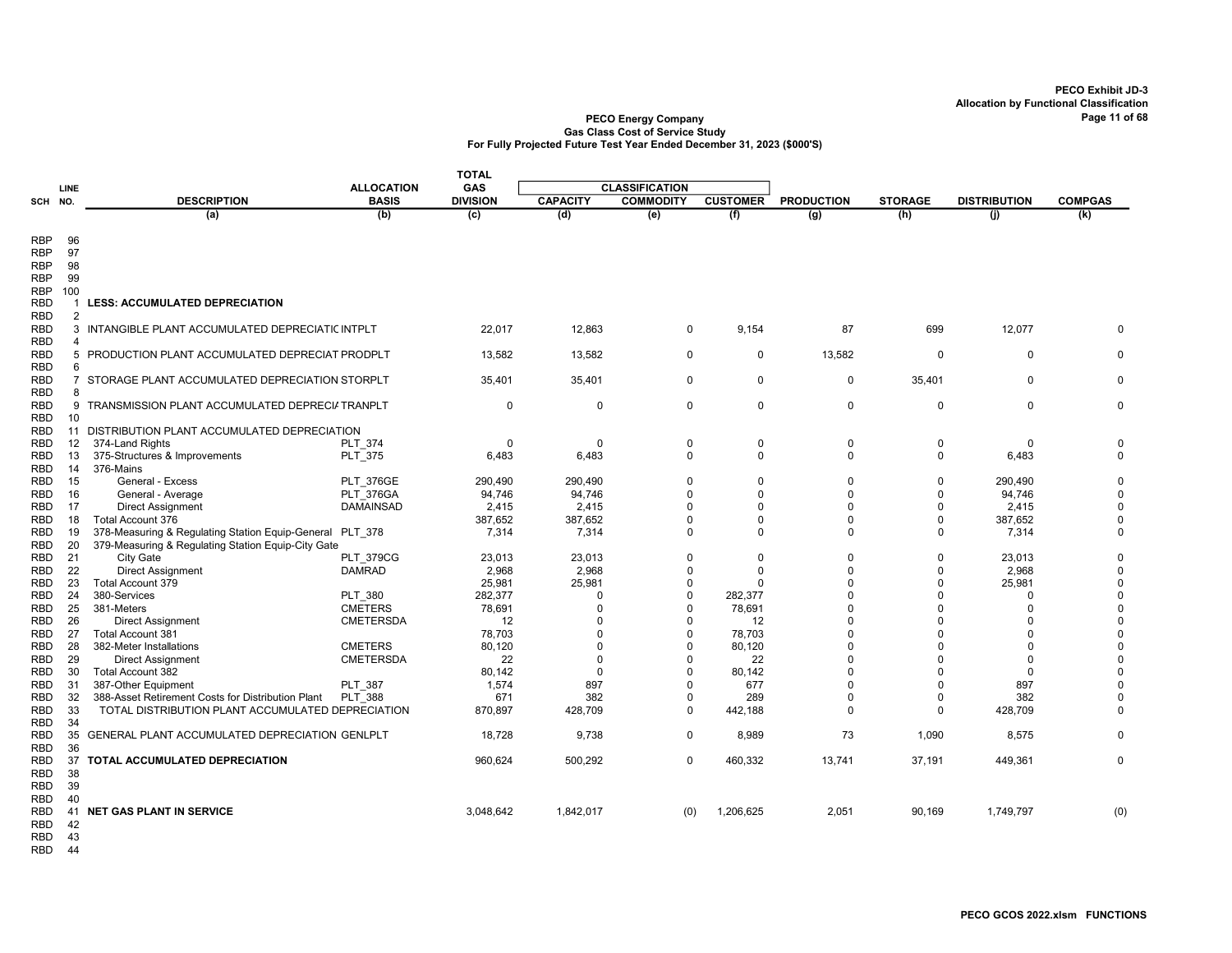#### PECO Energy Company Gas Class Cost of Service Study For Fully Projected Future Test Year Ended December 31, 2023 (\$000'S)

| <b>ALLOCATION</b><br><b>LINE</b><br>SCH NO. |                |                                                                                                        |                  |                      |                 |               |                      |                 |                  |
|---------------------------------------------|----------------|--------------------------------------------------------------------------------------------------------|------------------|----------------------|-----------------|---------------|----------------------|-----------------|------------------|
|                                             |                | <b>DESCRIPTION</b>                                                                                     | <b>BASIS</b>     | <b>COMOTH</b>        | <b>SERVICES</b> | <b>METERS</b> | <b>CUSTINSTALL</b>   | <b>CUSTSERV</b> | <b>CUSTACCT</b>  |
|                                             |                | (a)                                                                                                    | (b)              | (1)                  | (m)             | (n)           | (o)                  | (p)             | (q)              |
|                                             |                |                                                                                                        |                  |                      |                 |               |                      |                 |                  |
| RBP                                         | 96             |                                                                                                        |                  |                      |                 |               |                      |                 |                  |
| RBP                                         | 97             |                                                                                                        |                  |                      |                 |               |                      |                 |                  |
| RBP                                         | 98             |                                                                                                        |                  |                      |                 |               |                      |                 |                  |
| <b>RBP</b>                                  | 99             |                                                                                                        |                  |                      |                 |               |                      |                 |                  |
| RBP                                         | 100            |                                                                                                        |                  |                      |                 |               |                      |                 |                  |
| RBD                                         | 1              | <b>LESS: ACCUMULATED DEPRECIATION</b>                                                                  |                  |                      |                 |               |                      |                 |                  |
| <b>RBD</b>                                  | $\overline{2}$ |                                                                                                        |                  |                      |                 |               |                      |                 |                  |
| RBD                                         | 3              | INTANGIBLE PLANT ACCUMULATED DEPRECIATIC INTPLT                                                        |                  | $\mathbf 0$          | 6,737           | 2,351         | 28                   | 3               | 34               |
| <b>RBD</b>                                  | 4              |                                                                                                        |                  |                      |                 |               |                      |                 |                  |
| RBD                                         | 5              | PRODUCTION PLANT ACCUMULATED DEPRECIAT PRODPLT                                                         |                  | $\mathbf 0$          | $\mathbf 0$     | $\mathbf 0$   | $\mathbf 0$          | $\Omega$        | $\mathbf 0$      |
| <b>RBD</b>                                  | 6              |                                                                                                        |                  |                      |                 |               |                      |                 |                  |
| <b>RBD</b>                                  | $\overline{7}$ | STORAGE PLANT ACCUMULATED DEPRECIATION STORPLT                                                         |                  | $\Omega$             | $\mathbf 0$     | 0             | $\Omega$             | $\Omega$        | 0                |
| RBD                                         | 8              |                                                                                                        |                  |                      |                 |               |                      |                 |                  |
| RBD                                         | 9              | TRANSMISSION PLANT ACCUMULATED DEPRECI/ TRANPLT                                                        |                  | $\mathbf 0$          | $\mathbf 0$     | $\mathbf 0$   | $\mathbf 0$          | $\Omega$        | $\mathbf 0$      |
| <b>RBD</b>                                  | 10             |                                                                                                        |                  |                      |                 |               |                      |                 |                  |
| RBD                                         |                | 11 DISTRIBUTION PLANT ACCUMULATED DEPRECIATION                                                         |                  |                      |                 |               |                      |                 |                  |
| RBD                                         | 12             | 374-Land Rights                                                                                        | <b>PLT 374</b>   | 0                    | 0               | 0             | 0                    | 0               | 0                |
| RBD                                         | 13             | 375-Structures & Improvements                                                                          | <b>PLT 375</b>   | $\mathbf 0$          | 0               | $\mathbf 0$   | 0                    | $\Omega$        | $\mathbf 0$      |
| RBD                                         | 14             | 376-Mains                                                                                              |                  |                      |                 |               |                      |                 |                  |
| RBD                                         | 15             | General - Excess                                                                                       | <b>PLT 376GE</b> | $\Omega$             | 0               | 0             | $\Omega$             | $\Omega$        | 0                |
| RBD                                         | 16             | General - Average                                                                                      | PLT 376GA        | $\Omega$             | $\Omega$        | $\Omega$      | $\Omega$             | $\Omega$        | $\mathbf 0$      |
| RBD                                         | 17             | <b>Direct Assignment</b>                                                                               | <b>DAMAINSAD</b> | $\Omega$             | 0               | 0             | $\Omega$             | $\Omega$        | 0                |
| RBD                                         | 18             | Total Account 376                                                                                      |                  | $\Omega$             | $\Omega$        | 0             | 0                    | $\Omega$        | 0                |
| RBD                                         | 19             | 378-Measuring & Regulating Station Equip-General                                                       | <b>PLT 378</b>   | $\Omega$             | O               | 0             | $\mathbf 0$          | $\Omega$        | 0                |
| RBD                                         | 20             | 379-Measuring & Regulating Station Equip-City Gate                                                     |                  |                      |                 |               |                      |                 |                  |
| <b>RBD</b>                                  | 21             | City Gate                                                                                              | <b>PLT 379CG</b> | 0                    | $\Omega$        | 0             | 0                    | $\Omega$        | $\mathbf 0$      |
| RBD                                         | 22             | <b>Direct Assignment</b>                                                                               | <b>DAMRAD</b>    | $\Omega$             | $\Omega$        | $\Omega$      | $\Omega$             | $\Omega$        | $\mathbf 0$      |
| RBD                                         | 23             | <b>Total Account 379</b>                                                                               |                  | $\Omega$             | $\Omega$        | 0             | 0                    | $\Omega$        | $\mathbf 0$      |
| RBD                                         | 24             | 380-Services                                                                                           | <b>PLT 380</b>   | $\Omega$             | 282,377         | 0             | $\Omega$             | $\Omega$        | $\mathbf 0$      |
| RBD                                         | 25             | 381-Meters                                                                                             | <b>CMETERS</b>   | $\Omega$             | O               | 78,691        | $\Omega$             | U               | $\mathbf 0$      |
| RBD                                         | 26             | <b>Direct Assignment</b>                                                                               | <b>CMETERSDA</b> | $\Omega$<br>$\Omega$ | 0               | 12            | $\Omega$<br>$\Omega$ | $\Omega$<br>n   | 0                |
| RBD                                         | 27             | <b>Total Account 381</b>                                                                               |                  | $\Omega$             | O               | 78,703        | $\Omega$             | $\Omega$        | $\mathbf 0$      |
| RBD                                         | 28             | 382-Meter Installations                                                                                | <b>CMETERS</b>   | $\Omega$             | 0<br>$\Omega$   | 80,120        | $\Omega$             | $\Omega$        | 0<br>$\mathbf 0$ |
| RBD                                         | 29<br>30       | <b>Direct Assignment</b><br><b>Total Account 382</b>                                                   | <b>CMETERSDA</b> | $\Omega$             | $\Omega$        | 22<br>80,142  | $\Omega$             | $\Omega$        | $\mathbf 0$      |
| RBD                                         | 31             |                                                                                                        |                  | $\Omega$             | 503             | 175           | $\Omega$             | $\Omega$        | $\mathbf 0$      |
| RBD                                         | 32             | 387-Other Equipment                                                                                    | PLT_387          | 0                    | 214             | 75            | 0                    | 0               | 0                |
| <b>RBD</b><br><b>RBD</b>                    | 33             | 388-Asset Retirement Costs for Distribution Plant<br>TOTAL DISTRIBUTION PLANT ACCUMULATED DEPRECIATION | <b>PLT 388</b>   | $\Omega$             | 283,094         | 159,094       | $\Omega$             | $\Omega$        | $\Omega$         |
| RBD                                         | 34             |                                                                                                        |                  |                      |                 |               |                      |                 |                  |
| RBD                                         | 35             | GENERAL PLANT ACCUMULATED DEPRECIATION GENLPLT                                                         |                  | $\mathbf 0$          | 2,091           | 1,313         | 2,376                | 269             | 2,940            |
| RBD                                         | 36             |                                                                                                        |                  |                      |                 |               |                      |                 |                  |
| <b>RBD</b>                                  | 37             | TOTAL ACCUMULATED DEPRECIATION                                                                         |                  | $\mathbf 0$          | 291,923         | 162,758       | 2,404                | 272             | 2,974            |
| RBD                                         | 38             |                                                                                                        |                  |                      |                 |               |                      |                 |                  |
| RBD                                         | 39             |                                                                                                        |                  |                      |                 |               |                      |                 |                  |
| RBD                                         | 40             |                                                                                                        |                  |                      |                 |               |                      |                 |                  |
| RBD                                         | 41             | <b>NET GAS PLANT IN SERVICE</b>                                                                        |                  | (0)                  | 934,972         | 265,412       | 2,655                | 301             | 3,285            |
| RBD                                         | 42             |                                                                                                        |                  |                      |                 |               |                      |                 |                  |
| <b>DDD</b>                                  | $\sqrt{2}$     |                                                                                                        |                  |                      |                 |               |                      |                 |                  |

RBD 43

RBD 44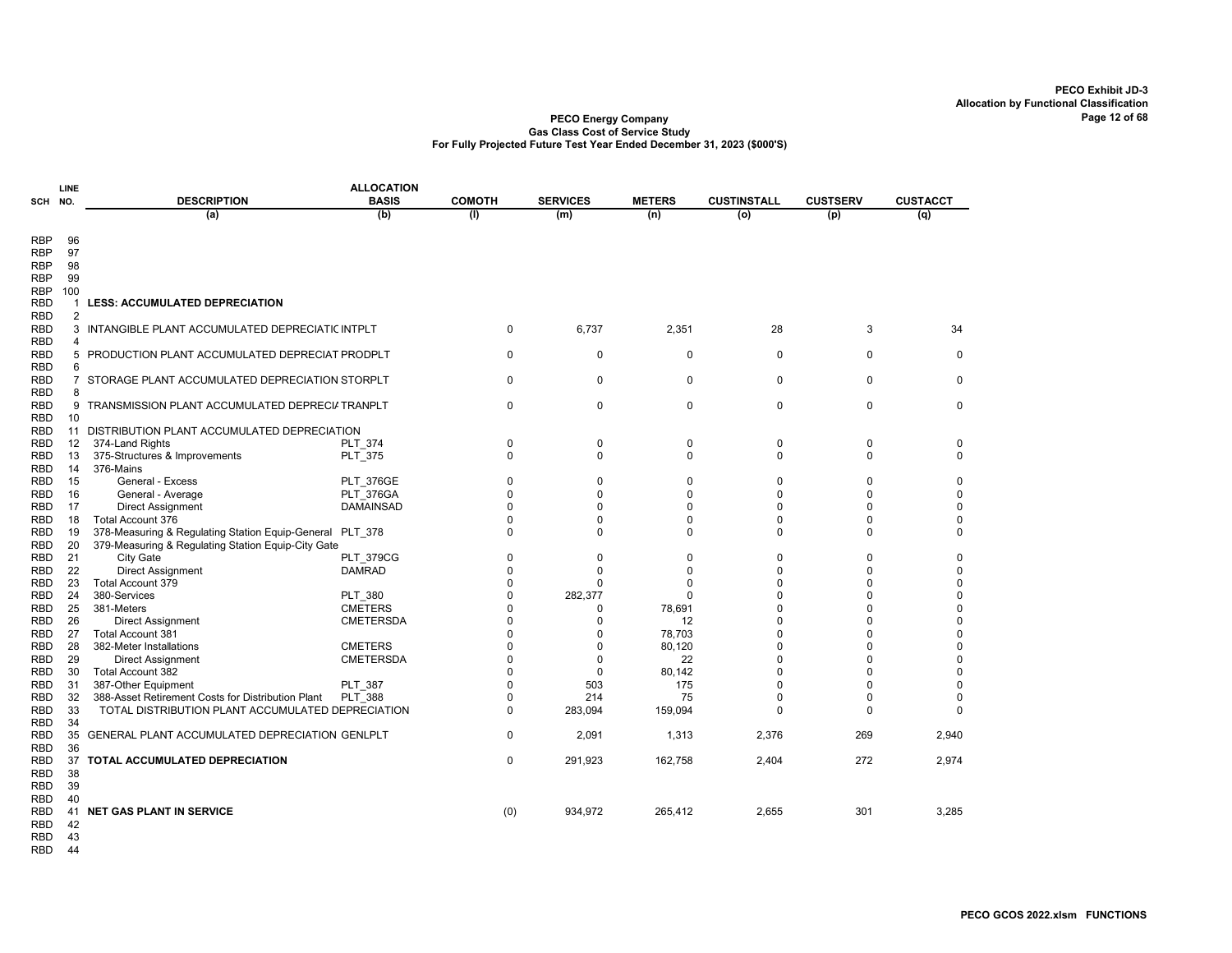#### PECO Energy Company Page 13 of 68 Gas Class Cost of Service Study For Fully Projected Future Test Year Ended December 31, 2023 (\$000'S)

|            |             |                                                 |                   | <b>TOTAL</b>    |                 |                       |                 |                   |                |                     |                |
|------------|-------------|-------------------------------------------------|-------------------|-----------------|-----------------|-----------------------|-----------------|-------------------|----------------|---------------------|----------------|
|            | <b>LINE</b> |                                                 | <b>ALLOCATION</b> | <b>GAS</b>      |                 | <b>CLASSIFICATION</b> |                 |                   |                |                     |                |
| SCH NO.    |             | <b>DESCRIPTION</b>                              | <b>BASIS</b>      | <b>DIVISION</b> | <b>CAPACITY</b> | <b>COMMODITY</b>      | <b>CUSTOMER</b> | <b>PRODUCTION</b> | <b>STORAGE</b> | <b>DISTRIBUTION</b> | <b>COMPGAS</b> |
|            |             | (a)                                             | (b)               | (c)             | (d)             | (e)                   | (f)             | (g)               | (h)            | (i)                 | (k)            |
|            |             |                                                 |                   |                 |                 |                       |                 |                   |                |                     |                |
| <b>RBD</b> | 45          |                                                 |                   |                 |                 |                       |                 |                   |                |                     |                |
| <b>RBD</b> | 46          |                                                 |                   |                 |                 |                       |                 |                   |                |                     |                |
| <b>RBD</b> | 47          |                                                 |                   |                 |                 |                       |                 |                   |                |                     |                |
| <b>RBD</b> | 48          |                                                 |                   |                 |                 |                       |                 |                   |                |                     |                |
| <b>RBD</b> | 49          |                                                 |                   |                 |                 |                       |                 |                   |                |                     |                |
| <b>RBD</b> | 50          |                                                 |                   |                 |                 |                       |                 |                   |                |                     |                |
| <b>RBO</b> |             | ADDITIONS AND DEDUCTIONS TO RATE BASE           |                   |                 |                 |                       |                 |                   |                |                     |                |
| <b>RBO</b> | 2           |                                                 |                   |                 |                 |                       |                 |                   |                |                     |                |
| <b>RBO</b> | 3           | <b>PLUS: ADDITIONS TO RATE BASE</b>             |                   |                 |                 |                       |                 |                   |                |                     |                |
| <b>RBO</b> | Δ           |                                                 |                   |                 |                 |                       |                 |                   |                |                     |                |
| <b>RBO</b> | 5           | <b>COMMON PLANT</b>                             | <b>SALWAGES</b>   | 165,737         | 86,181          | 0                     | 79,556          | 643               | 9,648          | 75,890              | 0              |
| <b>RBO</b> | 6           |                                                 |                   |                 |                 |                       |                 |                   |                |                     |                |
| <b>RBO</b> |             | <b>WORKING CAPITAL</b>                          |                   |                 |                 |                       |                 |                   |                |                     |                |
| <b>RBO</b> | 8           | Cash Working Capital - Purchased Gas            | SCH RBC, LN 37    | 10,839          | 0               | 10,839                | 0               | $\mathbf 0$       | $\mathbf 0$    | 0                   | 10,839         |
| <b>RBO</b> | 9           | <b>Cash Working Capital</b>                     | SCH RBC, LN 22    | 6,520           | 2,250           | 1,354                 | 2,916           | 12                | 359            | 1,878               | 1,325          |
| <b>RBO</b> | 10          | Gas Storage Inventory                           | <b>ESTORAGE</b>   | 33,270          | $\overline{0}$  | 33,270                | 0               | $\mathbf 0$       | $\mathbf 0$    | $\Omega$            | $\mathbf 0$    |
| <b>RBO</b> | 11          | <b>Materials and Supplies</b>                   | <b>TOTPLT</b>     | 395             | 231             | $\Omega$              | 164             | $\overline{2}$    | 13             | 217                 | $\Omega$       |
| <b>RBO</b> | 12          | <b>TOTAL WORKING CAPITAL</b>                    |                   | 51,024          | 2,481           | 45,463                | 3,080           | 14                | 372            | 2,095               | 12,164         |
| RBO        | 13          | TOTAL ADDITIONS TO RATE BASE EXCL PURCHASED GAS |                   | 205,922         | 88,662          | 34,624                | 82,636          | 657               | 10,020         | 77,984              | 1,325          |
| <b>RBO</b> | 14          | TOTAL ADDITIONS TO RATE BASE                    |                   | 216,761         | 88,662          | 45,463                | 82,636          | 657               | 10,020         | 77,984              | 12,164         |
| <b>RBO</b> | 15          |                                                 |                   |                 |                 |                       |                 |                   |                |                     |                |
| <b>RBO</b> | 16          | <b>LESS: DEDUCTIONS TO RATE BASE</b>            |                   |                 |                 |                       |                 |                   |                |                     |                |
| <b>RBO</b> | 17          | <b>Customer Deposits</b>                        | <b>CUSTDEP</b>    | 9,189           | 0               | 0                     | 9,189           | 0                 | 0              | $\Omega$            | 0              |
| RBO        | 18          | <b>Customer Advances for Construction</b>       | <b>CUSTADV</b>    | 1,127           | 733             | $\mathbf 0$           | 394             | $\mathbf 0$       | $\mathbf 0$    | 733                 | $\mathbf 0$    |
| <b>RBO</b> | 19          | Deferred Income Taxes and Credits               |                   |                 |                 |                       |                 |                   |                |                     |                |
| <b>RBO</b> | 20          | Plant                                           | <b>TOTPLT</b>     | 384,303         | 224,519         | $\mathbf 0$           | 159,784         | 1,514             | 12,208         | 210,798             | $\Omega$       |
| <b>RBO</b> | 21          | <b>Common Plant</b>                             | <b>SALWAGES</b>   | 6,030           | 3,136           | $\mathbf 0$           | 2,894           | 23                | 351            | 2,761               | $\mathbf 0$    |
| <b>RBO</b> | 22          | Pension Assets / (Liability)                    | <b>SALWAGES</b>   | $\Omega$        | $\Omega$        | $\Omega$              | $\Omega$        | $\mathbf 0$       | $\Omega$       | $\Omega$            | 0              |
| RBO        | 23          | <b>ML Non-Conforming</b>                        | <b>TOTPLT</b>     | $\Omega$        | $\Omega$        | $\Omega$              | $\Omega$        | $\Omega$          | $\Omega$       |                     | $\mathbf 0$    |
| RBO        | 24          | Contributions in Aid of Construction (CIAC)     | <b>CUSTADV</b>    | (19, 382)       | (12, 612)       | $\Omega$              | (6,771)         | $\Omega$          | $\Omega$       | (12, 612)           | $\Omega$       |
| <b>RBO</b> | 25          | Total Deferred Income Taxes and Credits         |                   | 370,951         | 215,043         | $\Omega$              | 155,908         | 1,537             | 12,559         | 200,947             | $\Omega$       |
| <b>RBO</b> | 26          | TOTAL DEDUCTIONS TO RATE BASE                   |                   | 381,267         | 215,776         | $\Omega$              | 165,490         | 1,537             | 12,559         | 201,680             | 0              |
| RBO        | 27          |                                                 |                   |                 |                 |                       |                 |                   |                |                     |                |
| <b>RBO</b> | 28          | TOTAL PURCHASED GAS RATE BASE                   |                   | 10,839          | $\Omega$        | 10,839                | $\Omega$        | $\mathbf 0$       | $\mathbf 0$    | $\Omega$            | 10,839         |
| <b>RBO</b> | 29          | TOTAL RATE BASE EXCLUDING PURCHASED GAS         |                   | 2,873,297       | 1,714,902       | 34,624                | 1,123,771       | 1,171             | 87,630         | 1,626,101           | 1,325          |
| RBO        | 30          |                                                 |                   |                 |                 |                       |                 |                   |                |                     |                |
| <b>RBO</b> | 31          | <b>TOTAL RATE BASE</b>                          |                   | 2,884,136       | 1,714,902       | 45,463                | 1,123,771       | 1,171             | 87,630         | 1,626,101           | 12,164         |
| RBO        | 32          |                                                 |                   |                 |                 |                       |                 |                   |                |                     |                |

RBO 33

RBO 34

RBO 35

RBO 36 RBO 37

RBO 38

RBO 39

RBO 40

RBO 41

RBO 42

RBO 43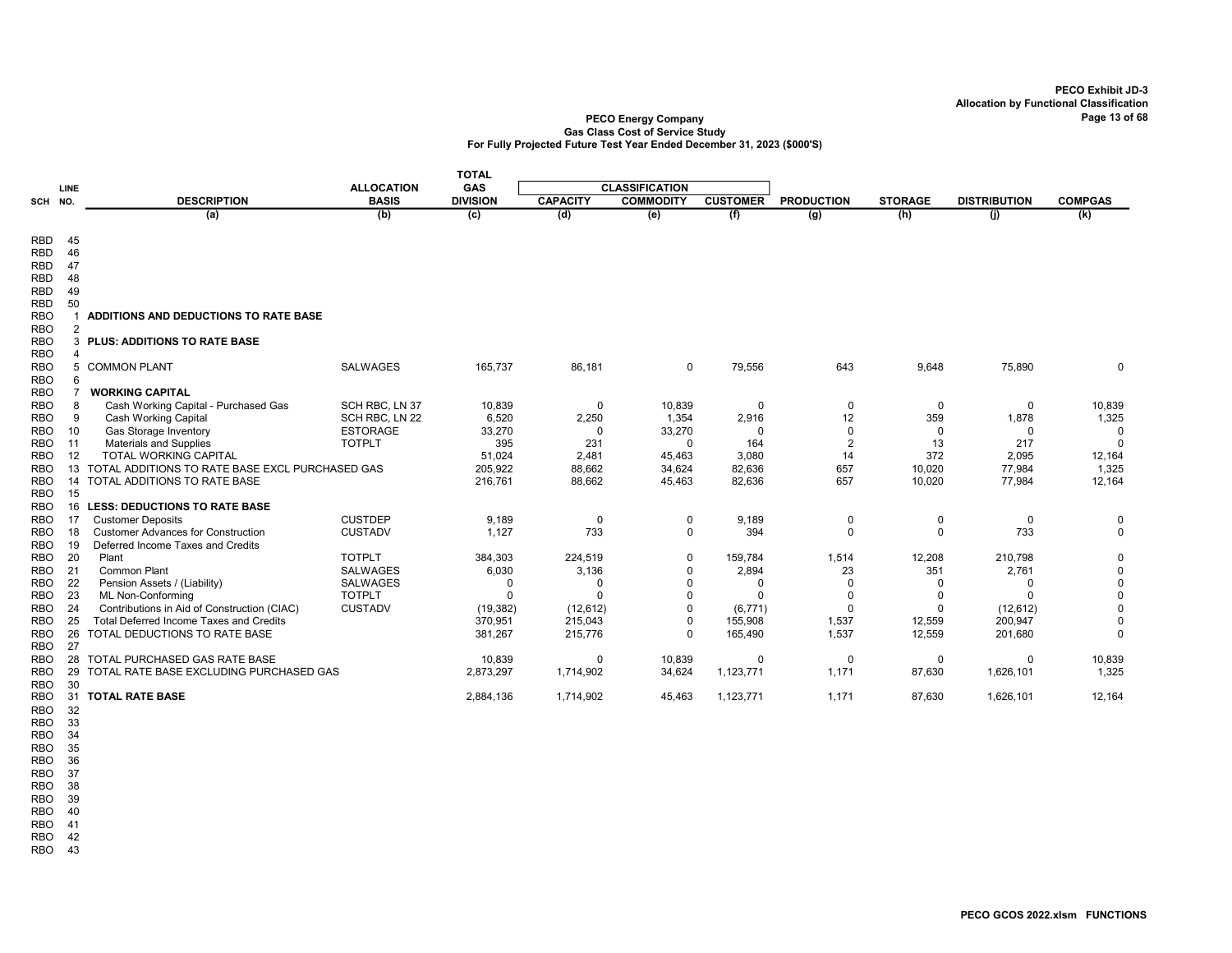#### PECO Energy Company Gas Class Cost of Service Study For Fully Projected Future Test Year Ended December 31, 2023 (\$000'S)

| SCH                      | <b>LINE</b><br>NO. | <b>DESCRIPTION</b>                              | <b>ALLOCATION</b><br><b>BASIS</b> | <b>COMOTH</b> | <b>SERVICES</b> | <b>METERS</b> | <b>CUSTINSTALL</b>    | <b>CUSTSERV</b> | <b>CUSTACCT</b>    |
|--------------------------|--------------------|-------------------------------------------------|-----------------------------------|---------------|-----------------|---------------|-----------------------|-----------------|--------------------|
|                          |                    | (a)                                             | (b)                               | (1)           | (m)             | (n)           | (o)                   | (p)             | (q)                |
| <b>RBD</b>               | 45                 |                                                 |                                   |               |                 |               |                       |                 |                    |
| <b>RBD</b>               | 46                 |                                                 |                                   |               |                 |               |                       |                 |                    |
| <b>RBD</b>               | 47                 |                                                 |                                   |               |                 |               |                       |                 |                    |
| <b>RBD</b>               | 48                 |                                                 |                                   |               |                 |               |                       |                 |                    |
| <b>RBD</b>               | 49                 |                                                 |                                   |               |                 |               |                       |                 |                    |
| <b>RBD</b>               | 50                 |                                                 |                                   |               |                 |               |                       |                 |                    |
| <b>RBO</b>               | 1                  | ADDITIONS AND DEDUCTIONS TO RATE BASE           |                                   |               |                 |               |                       |                 |                    |
| <b>RBO</b>               | $\overline{2}$     |                                                 |                                   |               |                 |               |                       |                 |                    |
| <b>RBO</b>               | 3                  | <b>PLUS: ADDITIONS TO RATE BASE</b>             |                                   |               |                 |               |                       |                 |                    |
| <b>RBO</b>               | 4                  |                                                 |                                   |               |                 |               |                       |                 |                    |
| <b>RBO</b>               | 5                  | <b>COMMON PLANT</b>                             | <b>SALWAGES</b>                   | 0             | 18,505          | 11,619        | 21,030                | 2,383           | 26,019             |
| <b>RBO</b>               | 6                  |                                                 |                                   |               |                 |               |                       |                 |                    |
| <b>RBO</b>               | $\overline{7}$     | <b>WORKING CAPITAL</b>                          |                                   |               |                 |               |                       |                 |                    |
| <b>RBO</b>               | 8                  | Cash Working Capital - Purchased Gas            | SCH RBC, LN 37                    | 0             | 0               | 0             | $\mathbf 0$           | 0               | $\Omega$           |
| <b>RBO</b>               | 9                  | <b>Cash Working Capital</b>                     | SCH RBC, LN 22                    | 29            | 265             | 339           | 612                   | 602             | 1,099              |
| <b>RBO</b>               | 10                 | Gas Storage Inventory                           | <b>ESTORAGE</b>                   | 33,270        | $\Omega$        | 0             | 0                     | 0               | 0                  |
| <b>RBO</b>               | 11                 | <b>Materials and Supplies</b>                   | <b>TOTPLT</b>                     |               | 121             | 42            | $\Omega$              | $\Omega$        |                    |
| <b>RBO</b>               | 12                 | TOTAL WORKING CAPITAL                           |                                   | 33,299        | 386             | 381           | 613                   | 602             | 1,099              |
| <b>RBO</b>               | 13                 | TOTAL ADDITIONS TO RATE BASE EXCL PURCHASED GAS |                                   | 33,299        | 18,891          | 11,999        | 21,643                | 2,985           | 27,118             |
| <b>RBO</b>               | 14                 | TOTAL ADDITIONS TO RATE BASE                    |                                   | 33,299        | 18,891          | 11,999        | 21,643                | 2,985           | 27,118             |
| <b>RBO</b>               | 15                 |                                                 |                                   |               |                 |               |                       |                 |                    |
| <b>RBO</b>               | 16                 | <b>LESS: DEDUCTIONS TO RATE BASE</b>            |                                   |               |                 |               |                       |                 |                    |
| <b>RBO</b>               | 17                 | <b>Customer Deposits</b>                        | <b>CUSTDEP</b>                    | 0             | $\Omega$        | 0             | 0                     | 0               | 9,189              |
| <b>RBO</b>               | 18                 | <b>Customer Advances for Construction</b>       | <b>CUSTADV</b>                    | $\mathbf 0$   | 394             | 0             | $\mathbf 0$           | $\Omega$        | 0                  |
| <b>RBO</b>               | 19                 | Deferred Income Taxes and Credits               |                                   |               |                 |               |                       |                 |                    |
| <b>RBO</b>               | 20                 | Plant                                           | <b>TOTPLT</b>                     | 0             | 117,602         | 41,042        | 485                   | 55              | 600                |
| <b>RBO</b>               | 21                 | Common Plant                                    | <b>SALWAGES</b>                   | 0             | 673             | 423           | 765                   | 87              | 947                |
| <b>RBO</b>               | 22                 | Pension Assets / (Liability)                    | <b>SALWAGES</b>                   | 0             | 0               | 0             | 0                     | 0               | 0                  |
| <b>RBO</b>               | 23                 | ML Non-Conforming                               | <b>TOTPLT</b>                     | 0             | $\Omega$        | $\Omega$      | $\Omega$              | $\Omega$        | 0                  |
| <b>RBO</b>               | 24                 | Contributions in Aid of Construction (CIAC)     | <b>CUSTADV</b>                    | 0             | (6,771)         | $\Omega$      | $\Omega$              | $\mathbf 0$     | $\Omega$           |
| <b>RBO</b>               | 25<br>26           | Total Deferred Income Taxes and Credits         |                                   | 0             | 111,505         | 41,465        | 1,250                 | 142             | 1,547              |
| <b>RBO</b><br><b>RBO</b> | 27                 | TOTAL DEDUCTIONS TO RATE BASE                   |                                   | $\Omega$      | 111,899         | 41,465        | 1,250                 | 142             | 10,736             |
| <b>RBO</b>               | 28                 | TOTAL PURCHASED GAS RATE BASE                   |                                   |               |                 | 0             |                       |                 |                    |
| <b>RBO</b>               | 29                 | TOTAL RATE BASE EXCLUDING PURCHASED GAS         |                                   | 0<br>33,299   | 0<br>841,964    | 235,947       | $\mathbf 0$<br>23,048 | 0<br>3,144      | $\Omega$<br>19,668 |
| <b>RBO</b>               | 30                 |                                                 |                                   |               |                 |               |                       |                 |                    |
| <b>RBO</b>               | 31                 | <b>TOTAL RATE BASE</b>                          |                                   | 33,299        | 841,964         | 235,947       | 23,048                | 3.144           | 19,668             |
| <b>DDO</b>               | າາ                 |                                                 |                                   |               |                 |               |                       |                 |                    |

RBO 32

RBO 33 RBO 34

RBO 35

RBO 36 RBO 37

RBO 38

RBO 39

RBO 40

RBO 41

RBO 42

RBO 43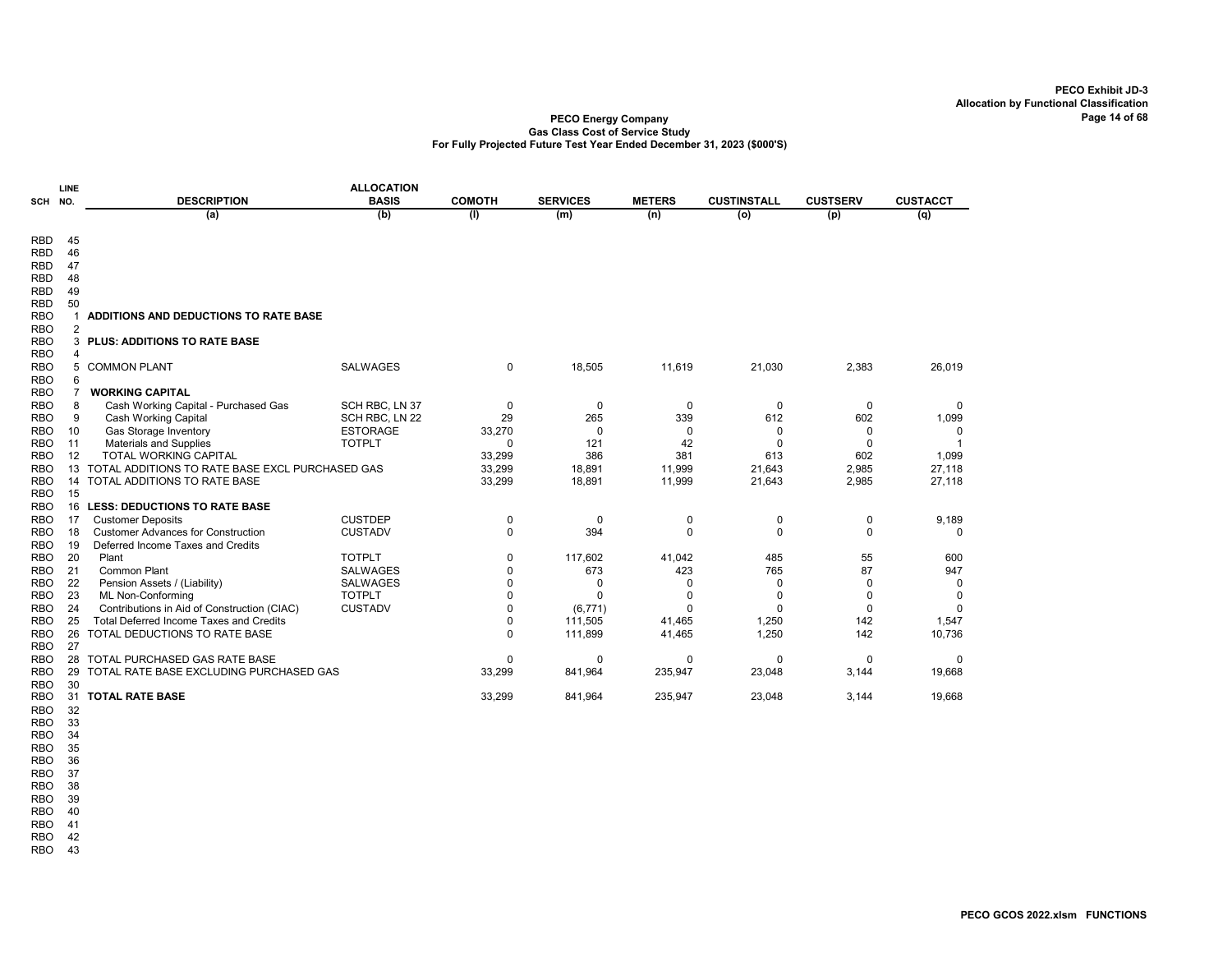### PECO Energy Company Page 15 of 68 Gas Class Cost of Service Study For Fully Projected Future Test Year Ended December 31, 2023 (\$000'S)

|                          |                     |                                                                           |                   | <b>TOTAL</b>    |                 |                       |                 |                   |                |                     |                |
|--------------------------|---------------------|---------------------------------------------------------------------------|-------------------|-----------------|-----------------|-----------------------|-----------------|-------------------|----------------|---------------------|----------------|
|                          | LINE                |                                                                           | <b>ALLOCATION</b> | <b>GAS</b>      |                 | <b>CLASSIFICATION</b> |                 |                   |                |                     |                |
| SCH NO.                  |                     | <b>DESCRIPTION</b>                                                        | <b>BASIS</b>      | <b>DIVISION</b> | <b>CAPACITY</b> | <b>COMMODITY</b>      | <b>CUSTOMER</b> | <b>PRODUCTION</b> | <b>STORAGE</b> | <b>DISTRIBUTION</b> | <b>COMPGAS</b> |
|                          |                     | (a)                                                                       | (b)               | (c)             | (d)             | (e)                   | (f)             | (g)               | (h)            | (i)                 | (k)            |
| <b>RBO</b>               | 44                  |                                                                           |                   |                 |                 |                       |                 |                   |                |                     |                |
| RBO                      | 45                  |                                                                           |                   |                 |                 |                       |                 |                   |                |                     |                |
| <b>RBO</b>               | 46                  |                                                                           |                   |                 |                 |                       |                 |                   |                |                     |                |
| RBO                      | 47                  |                                                                           |                   |                 |                 |                       |                 |                   |                |                     |                |
| RBO                      | 48                  |                                                                           |                   |                 |                 |                       |                 |                   |                |                     |                |
| RBO                      | 49                  |                                                                           |                   |                 |                 |                       |                 |                   |                |                     |                |
| <b>RBO</b>               | 50                  |                                                                           |                   |                 |                 |                       |                 |                   |                |                     |                |
| <b>RBC</b>               | 1                   | <b>CASH WORKING CAPITAL (LEAD LAG)</b>                                    |                   |                 |                 |                       |                 |                   |                |                     |                |
| <b>RBC</b>               | $\overline{2}$<br>3 |                                                                           |                   |                 |                 |                       |                 |                   |                |                     |                |
| <b>RBC</b><br><b>RBC</b> | 4                   | TOTAL EXCLUDING PURCHASED GAS<br>O&M EXPENSE RELATED CASH WORKING CAPITAL |                   |                 |                 |                       |                 |                   |                |                     |                |
| <b>RBC</b>               | 5                   | Payroll (Distribution Only)                                               | SALWAGES          | 50,628          | 26,326          | 0                     | 24,302          | 197               | 2,947          | 23,182              | 0              |
| <b>RBC</b>               | 6                   | Pension                                                                   | <b>SALWAGES</b>   | 1,891           | 983             | $\Omega$              | 908             | $\overline{7}$    | 110            | 866                 | $\mathbf 0$    |
| <b>RBC</b>               | $\overline{7}$      | <b>Other Expenses</b>                                                     |                   |                 |                 |                       |                 |                   |                |                     |                |
| <b>RBC</b>               | 8                   | <b>Other Expenses</b>                                                     | <b>OMXPPPP</b>    | 94,541          | 44,683          | 1,068                 | 48,790          | 390               | 5,400          | 38,892              | 1,053          |
| <b>RBC</b>               | 9                   | <b>BSC</b>                                                                | <b>EBSC</b>       | 26,572          | $\Omega$        | 26,572                | 0               | 0                 | 0              | 0                   | 26,572         |
| <b>RBC</b>               | 10                  | Purchase of Recievables (POR)                                             | <b>POR</b>        | 88.456          | 47,135          | 1,125                 | 40.196          | 182               | 4,157          | 42,796              | 481            |
| <b>RBC</b>               | 11                  | <b>TOTAL EXPENSES</b>                                                     |                   | 262,088         | 119,127         | 28,766                | 114,196         | 776               | 12,614         | 105,736             | 28,105         |
| <b>RBC</b>               | 12                  |                                                                           |                   |                 |                 |                       |                 |                   |                |                     |                |
| RBC<br><b>RBC</b>        | 13<br>14            | TOTAL EXPENSES PER DAY                                                    |                   | 718             | 326             | 79                    | 313             | $\overline{2}$    | 35             | 290                 | 77             |
| <b>RBC</b>               | 15                  | CWC REQUIREMENT (TOTAL EXPENSES x EXPENSE LAG)                            |                   | 9,128           | 4,149           | 1,002                 | 3,977           | 27                | 439            | 3,682               | 979            |
| <b>RBC</b>               | 16                  |                                                                           |                   |                 |                 |                       |                 |                   |                |                     |                |
| <b>RBC</b>               | 17                  | <b>AVERAGE PREPAYMENTS</b>                                                |                   | 2.296           | 967             | 353                   | 977             | 5                 | 76             | 886                 | 346            |
| <b>RBC</b>               | 18                  | DISTRIBUTION ACCRUED TAXES                                                |                   | 1,060           | 618             | (1)                   | 442             | $\overline{4}$    | 34             | 580                 | (0)            |
| <b>RBC</b>               | 19                  | <b>INTEREST PAYMENTS</b>                                                  | <b>TOTPLT</b>     | (5,963)         | (3, 484)        | (0)                   | (2, 479)        | (23)              | (189)          | (3,271)             | (0)            |
| <b>RBC</b>               | 20                  |                                                                           |                   |                 |                 |                       |                 |                   |                |                     |                |
| <b>RBC</b>               | 21                  |                                                                           |                   |                 |                 |                       |                 |                   |                |                     |                |
| <b>RBC</b>               | 22                  | NET CASH WORKING CAPITAL EXCL PUR GAS REQUIREMENT                         |                   | 6,520           | 2,250           | 1,354                 | 2,916           | 12                | 359            | 1,878               | 1,325          |
| <b>RBC</b><br><b>RBC</b> | 23<br>24            |                                                                           |                   |                 |                 |                       |                 |                   |                |                     |                |
| <b>RBC</b>               | 25                  | <b>PURCHASED GAS</b>                                                      |                   |                 |                 |                       |                 |                   |                |                     |                |
| <b>RBC</b>               | 26                  | O&M EXPENSE RELATED CASH WORKING CAPITAL                                  |                   |                 |                 |                       |                 |                   |                |                     |                |
| <b>RBC</b>               | 27                  | <b>Commodity Purchased - Contract Purchases</b>                           | <b>EGAS</b>       | 227,443         | $\overline{0}$  | 227,443               | 0               | 0                 | $\mathbf 0$    | 0                   | 227,443        |
| <b>RBC</b>               | 28                  | Commodity Purchased - Spot Market Purchases                               | <b>ETHRUPUTF</b>  | $\Omega$        | 0               | $\Omega$              | $\Omega$        | 0                 | 0              | $\Omega$            | $\Omega$       |
| <b>RBC</b>               | 29                  | <b>TOTAL EXPENSES</b>                                                     |                   | 227,443         | $\mathbf 0$     | 227,443               | $\mathbf 0$     | $\mathbf 0$       | $\mathbf 0$    | $\Omega$            | 227,443        |
| <b>RBC</b>               | 30                  |                                                                           |                   |                 |                 |                       |                 |                   |                |                     |                |
| <b>RBC</b>               | 31                  | TOTAL EXPENSES PER DAY                                                    |                   | 623             | $\mathbf 0$     | 623                   | 0               | $\mathbf 0$       | 0              | 0                   | 623            |
| <b>RBC</b><br><b>RBC</b> | 32<br>33            |                                                                           |                   | 10,839          | $\mathbf 0$     | 10,839                | 0               | $\mathbf 0$       | $\mathbf 0$    | 0                   | 10,839         |
| <b>RBC</b>               | 34                  | PP CWC REQUIREMENT (TOTAL EXPENSES x EXPENSE LAG)                         |                   |                 |                 |                       |                 |                   |                |                     |                |
| <b>RBC</b>               | 35                  | PURCHASED GAS ACCRUED TAXES                                               | <b>ETHRUPUTF</b>  | $\Omega$        | $\mathbf 0$     | $\Omega$              | $\Omega$        | $\mathbf 0$       | $\Omega$       | $\mathbf 0$         | $\mathbf 0$    |
| <b>RBC</b>               | 36                  |                                                                           |                   |                 |                 |                       |                 |                   |                |                     |                |
| <b>RBC</b>               | 37                  | NET PURCHASED GAS CASH WORKING CAPITAL REQUIREMENT                        |                   | 10,839          | 0               | 10,839                | $\mathbf 0$     | $\mathbf 0$       | $\mathbf 0$    | $\mathbf 0$         | 10,839         |
| <b>RBC</b>               | 38                  |                                                                           |                   |                 |                 |                       |                 |                   |                |                     |                |
| <b>RBC</b>               | 39                  |                                                                           |                   |                 |                 |                       |                 |                   |                |                     |                |
| <b>RBC</b>               | 40<br>41            | <b>TOTAL NET CASH WORKING CAPITAL</b>                                     |                   | 17,359          | 2,250           | 12,193                | 2,916           | 12                | 359            | 1,878               | 12,164         |
| <b>RBC</b><br><b>RBC</b> | 42                  |                                                                           |                   |                 |                 |                       |                 |                   |                |                     |                |
|                          |                     |                                                                           |                   |                 |                 |                       |                 |                   |                |                     |                |

PECO GCOS 2022.xlsm FUNCTIONS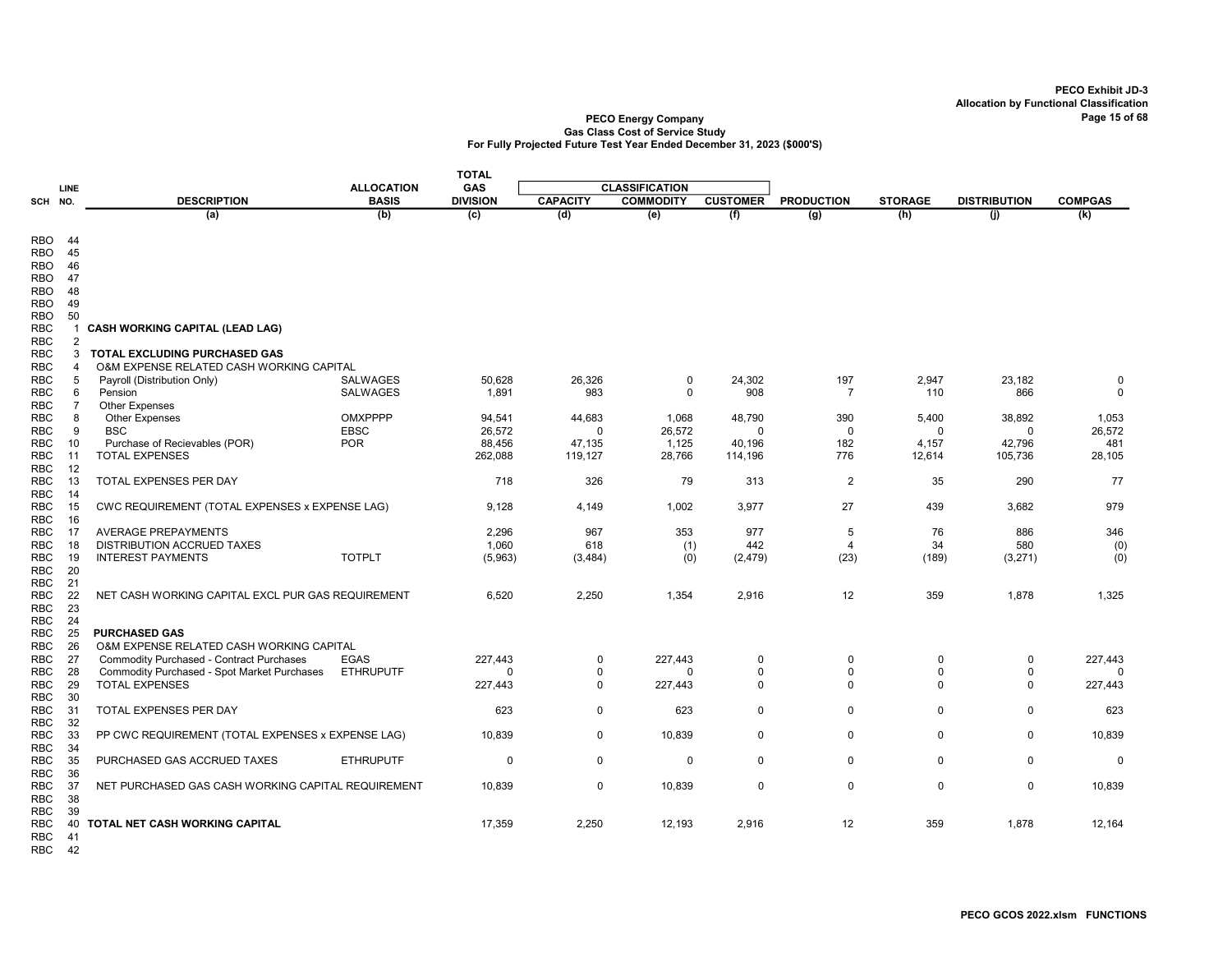#### PECO Energy Company Gas Class Cost of Service Study For Fully Projected Future Test Year Ended December 31, 2023 (\$000'S)

| <b>DESCRIPTION</b><br><b>BASIS</b><br><b>COMOTH</b><br><b>SERVICES</b><br><b>CUSTINSTALL</b><br><b>CUSTSERV</b><br><b>CUSTACCT</b><br><b>METERS</b><br>SCH NO.<br>(b)<br>(a)<br>(1)<br>(m)<br>(n)<br>(o)<br>(p)<br>(q)<br><b>RBO</b><br>44<br>45<br><b>RBO</b><br>46<br>RBO<br>47<br><b>RBO</b><br>48<br>RBO<br>49<br><b>RBO</b><br><b>RBO</b><br>50<br><b>RBC</b><br>$\mathbf{1}$<br>CASH WORKING CAPITAL (LEAD LAG)<br><b>RBC</b><br>$\overline{2}$<br>TOTAL EXCLUDING PURCHASED GAS<br><b>RBC</b><br>3<br><b>RBC</b><br>O&M EXPENSE RELATED CASH WORKING CAPITAL<br>$\overline{4}$<br><b>RBC</b><br><b>SALWAGES</b><br>5,653<br>3,549<br>6,424<br>728<br>7,948<br>5<br>Payroll (Distribution Only)<br>0<br>211<br>133<br>240<br>27<br>297<br><b>RBC</b><br>6<br>Pension<br><b>SALWAGES</b><br>0<br>$\overline{7}$<br><b>Other Expenses</b><br><b>RBC</b><br>8<br><b>RBC</b><br><b>OMXPPPP</b><br>16<br>13,138<br>8,562<br>5,030<br>7,786<br>14,274<br><b>Other Expenses</b><br><b>RBC</b><br>9<br><b>BSC</b><br><b>EBSC</b><br>0<br>0<br>$\mathbf 0$<br>0<br>0<br>$\mathbf 0$<br>10<br>Purchase of Recievables (POR)<br><b>POR</b><br>645<br>20,682<br>8,047<br>3,369<br>2,544<br>5,554<br><b>RBC</b><br><b>TOTAL EXPENSES</b><br>660<br>39,684<br>11,085<br><b>RBC</b><br>11<br>20,291<br>15,063<br>28,073<br>12<br><b>RBC</b><br>13<br><b>TOTAL EXPENSES PER DAY</b><br>$\overline{2}$<br>56<br>41<br><b>RBC</b><br>109<br>30<br>77<br><b>RBC</b><br>14<br><b>RBC</b><br>15<br>CWC REQUIREMENT (TOTAL EXPENSES x EXPENSE LAG)<br>23<br>1,382<br>707<br>524<br>386<br>977<br><b>RBC</b><br>16<br>17<br><b>AVERAGE PREPAYMENTS</b><br>$\overline{7}$<br>383<br>155<br>94<br>217<br>129<br><b>RBC</b><br>18<br>DISTRIBUTION ACCRUED TAXES<br>(0)<br>325<br>114<br>$\overline{2}$<br><b>RBC</b><br>$\overline{1}$<br>0<br><b>TOTPLT</b><br>19<br><b>INTEREST PAYMENTS</b><br>(8)<br>(1)<br>(9)<br><b>RBC</b><br>(0)<br>(1,825)<br>(637)<br>20<br><b>RBC</b><br><b>RBC</b><br>21<br>22<br>612<br><b>RBC</b><br>NET CASH WORKING CAPITAL EXCL PUR GAS REQUIREMENT<br>29<br>265<br>339<br>602<br>1,099<br>23<br><b>RBC</b><br>24<br>RBC<br>25<br><b>PURCHASED GAS</b><br><b>RBC</b><br><b>RBC</b><br>26<br>O&M EXPENSE RELATED CASH WORKING CAPITAL<br>27<br><b>EGAS</b><br>$\mathbf 0$<br>Commodity Purchased - Contract Purchases<br>0<br>$\mathbf 0$<br>0<br>0<br>0<br>$\Omega$<br>$\mathbf 0$<br><b>RBC</b><br>28<br>Commodity Purchased - Spot Market Purchases<br><b>ETHRUPUTF</b><br>$\Omega$<br>$\Omega$<br>$\Omega$<br>$\Omega$<br>29<br><b>TOTAL EXPENSES</b><br>$\Omega$<br>$\Omega$<br><b>RBC</b><br>$\Omega$<br>$\Omega$<br>$\Omega$<br>$\Omega$<br><b>RBC</b><br>30<br>$\mathbf 0$<br>31<br>TOTAL EXPENSES PER DAY<br>0<br>0<br>0<br>0<br>0<br>32<br>RBC<br>33<br>PP CWC REQUIREMENT (TOTAL EXPENSES x EXPENSE LAG)<br>0<br>0<br>0<br>0<br>0<br>0<br><b>RBC</b><br><b>RBC</b><br>34<br>35<br><b>ETHRUPUTF</b><br>0<br>0<br>$\mathbf 0$<br>$\mathbf 0$<br>$\mathbf 0$<br>$\mathbf 0$<br><b>RBC</b><br>PURCHASED GAS ACCRUED TAXES<br>36<br><b>RBC</b><br>$\Omega$<br>$\Omega$<br>$\Omega$<br>$\Omega$<br>$\Omega$<br>$\mathbf 0$<br><b>RBC</b><br>37<br>NET PURCHASED GAS CASH WORKING CAPITAL REQUIREMENT<br>38<br><b>RBC</b><br>39<br>RBC<br>TOTAL NET CASH WORKING CAPITAL<br>29<br>265<br>339<br>612<br>602<br>1,099<br>RBC<br>40 |            | <b>LINE</b> | <b>ALLOCATION</b> |  |  |  |
|--------------------------------------------------------------------------------------------------------------------------------------------------------------------------------------------------------------------------------------------------------------------------------------------------------------------------------------------------------------------------------------------------------------------------------------------------------------------------------------------------------------------------------------------------------------------------------------------------------------------------------------------------------------------------------------------------------------------------------------------------------------------------------------------------------------------------------------------------------------------------------------------------------------------------------------------------------------------------------------------------------------------------------------------------------------------------------------------------------------------------------------------------------------------------------------------------------------------------------------------------------------------------------------------------------------------------------------------------------------------------------------------------------------------------------------------------------------------------------------------------------------------------------------------------------------------------------------------------------------------------------------------------------------------------------------------------------------------------------------------------------------------------------------------------------------------------------------------------------------------------------------------------------------------------------------------------------------------------------------------------------------------------------------------------------------------------------------------------------------------------------------------------------------------------------------------------------------------------------------------------------------------------------------------------------------------------------------------------------------------------------------------------------------------------------------------------------------------------------------------------------------------------------------------------------------------------------------------------------------------------------------------------------------------------------------------------------------------------------------------------------------------------------------------------------------------------------------------------------------------------------------------------------------------------------------------------------------------------------------------------------------------------------------------------------------------------------------------------------------------------------------------------------------------------------------------------------------------------------------------------------------------------------------------------------------------------------------------------|------------|-------------|-------------------|--|--|--|
|                                                                                                                                                                                                                                                                                                                                                                                                                                                                                                                                                                                                                                                                                                                                                                                                                                                                                                                                                                                                                                                                                                                                                                                                                                                                                                                                                                                                                                                                                                                                                                                                                                                                                                                                                                                                                                                                                                                                                                                                                                                                                                                                                                                                                                                                                                                                                                                                                                                                                                                                                                                                                                                                                                                                                                                                                                                                                                                                                                                                                                                                                                                                                                                                                                                                                                                                                  |            |             |                   |  |  |  |
|                                                                                                                                                                                                                                                                                                                                                                                                                                                                                                                                                                                                                                                                                                                                                                                                                                                                                                                                                                                                                                                                                                                                                                                                                                                                                                                                                                                                                                                                                                                                                                                                                                                                                                                                                                                                                                                                                                                                                                                                                                                                                                                                                                                                                                                                                                                                                                                                                                                                                                                                                                                                                                                                                                                                                                                                                                                                                                                                                                                                                                                                                                                                                                                                                                                                                                                                                  |            |             |                   |  |  |  |
|                                                                                                                                                                                                                                                                                                                                                                                                                                                                                                                                                                                                                                                                                                                                                                                                                                                                                                                                                                                                                                                                                                                                                                                                                                                                                                                                                                                                                                                                                                                                                                                                                                                                                                                                                                                                                                                                                                                                                                                                                                                                                                                                                                                                                                                                                                                                                                                                                                                                                                                                                                                                                                                                                                                                                                                                                                                                                                                                                                                                                                                                                                                                                                                                                                                                                                                                                  |            |             |                   |  |  |  |
|                                                                                                                                                                                                                                                                                                                                                                                                                                                                                                                                                                                                                                                                                                                                                                                                                                                                                                                                                                                                                                                                                                                                                                                                                                                                                                                                                                                                                                                                                                                                                                                                                                                                                                                                                                                                                                                                                                                                                                                                                                                                                                                                                                                                                                                                                                                                                                                                                                                                                                                                                                                                                                                                                                                                                                                                                                                                                                                                                                                                                                                                                                                                                                                                                                                                                                                                                  |            |             |                   |  |  |  |
|                                                                                                                                                                                                                                                                                                                                                                                                                                                                                                                                                                                                                                                                                                                                                                                                                                                                                                                                                                                                                                                                                                                                                                                                                                                                                                                                                                                                                                                                                                                                                                                                                                                                                                                                                                                                                                                                                                                                                                                                                                                                                                                                                                                                                                                                                                                                                                                                                                                                                                                                                                                                                                                                                                                                                                                                                                                                                                                                                                                                                                                                                                                                                                                                                                                                                                                                                  |            |             |                   |  |  |  |
|                                                                                                                                                                                                                                                                                                                                                                                                                                                                                                                                                                                                                                                                                                                                                                                                                                                                                                                                                                                                                                                                                                                                                                                                                                                                                                                                                                                                                                                                                                                                                                                                                                                                                                                                                                                                                                                                                                                                                                                                                                                                                                                                                                                                                                                                                                                                                                                                                                                                                                                                                                                                                                                                                                                                                                                                                                                                                                                                                                                                                                                                                                                                                                                                                                                                                                                                                  |            |             |                   |  |  |  |
|                                                                                                                                                                                                                                                                                                                                                                                                                                                                                                                                                                                                                                                                                                                                                                                                                                                                                                                                                                                                                                                                                                                                                                                                                                                                                                                                                                                                                                                                                                                                                                                                                                                                                                                                                                                                                                                                                                                                                                                                                                                                                                                                                                                                                                                                                                                                                                                                                                                                                                                                                                                                                                                                                                                                                                                                                                                                                                                                                                                                                                                                                                                                                                                                                                                                                                                                                  |            |             |                   |  |  |  |
|                                                                                                                                                                                                                                                                                                                                                                                                                                                                                                                                                                                                                                                                                                                                                                                                                                                                                                                                                                                                                                                                                                                                                                                                                                                                                                                                                                                                                                                                                                                                                                                                                                                                                                                                                                                                                                                                                                                                                                                                                                                                                                                                                                                                                                                                                                                                                                                                                                                                                                                                                                                                                                                                                                                                                                                                                                                                                                                                                                                                                                                                                                                                                                                                                                                                                                                                                  |            |             |                   |  |  |  |
|                                                                                                                                                                                                                                                                                                                                                                                                                                                                                                                                                                                                                                                                                                                                                                                                                                                                                                                                                                                                                                                                                                                                                                                                                                                                                                                                                                                                                                                                                                                                                                                                                                                                                                                                                                                                                                                                                                                                                                                                                                                                                                                                                                                                                                                                                                                                                                                                                                                                                                                                                                                                                                                                                                                                                                                                                                                                                                                                                                                                                                                                                                                                                                                                                                                                                                                                                  |            |             |                   |  |  |  |
|                                                                                                                                                                                                                                                                                                                                                                                                                                                                                                                                                                                                                                                                                                                                                                                                                                                                                                                                                                                                                                                                                                                                                                                                                                                                                                                                                                                                                                                                                                                                                                                                                                                                                                                                                                                                                                                                                                                                                                                                                                                                                                                                                                                                                                                                                                                                                                                                                                                                                                                                                                                                                                                                                                                                                                                                                                                                                                                                                                                                                                                                                                                                                                                                                                                                                                                                                  |            |             |                   |  |  |  |
|                                                                                                                                                                                                                                                                                                                                                                                                                                                                                                                                                                                                                                                                                                                                                                                                                                                                                                                                                                                                                                                                                                                                                                                                                                                                                                                                                                                                                                                                                                                                                                                                                                                                                                                                                                                                                                                                                                                                                                                                                                                                                                                                                                                                                                                                                                                                                                                                                                                                                                                                                                                                                                                                                                                                                                                                                                                                                                                                                                                                                                                                                                                                                                                                                                                                                                                                                  |            |             |                   |  |  |  |
|                                                                                                                                                                                                                                                                                                                                                                                                                                                                                                                                                                                                                                                                                                                                                                                                                                                                                                                                                                                                                                                                                                                                                                                                                                                                                                                                                                                                                                                                                                                                                                                                                                                                                                                                                                                                                                                                                                                                                                                                                                                                                                                                                                                                                                                                                                                                                                                                                                                                                                                                                                                                                                                                                                                                                                                                                                                                                                                                                                                                                                                                                                                                                                                                                                                                                                                                                  |            |             |                   |  |  |  |
|                                                                                                                                                                                                                                                                                                                                                                                                                                                                                                                                                                                                                                                                                                                                                                                                                                                                                                                                                                                                                                                                                                                                                                                                                                                                                                                                                                                                                                                                                                                                                                                                                                                                                                                                                                                                                                                                                                                                                                                                                                                                                                                                                                                                                                                                                                                                                                                                                                                                                                                                                                                                                                                                                                                                                                                                                                                                                                                                                                                                                                                                                                                                                                                                                                                                                                                                                  |            |             |                   |  |  |  |
|                                                                                                                                                                                                                                                                                                                                                                                                                                                                                                                                                                                                                                                                                                                                                                                                                                                                                                                                                                                                                                                                                                                                                                                                                                                                                                                                                                                                                                                                                                                                                                                                                                                                                                                                                                                                                                                                                                                                                                                                                                                                                                                                                                                                                                                                                                                                                                                                                                                                                                                                                                                                                                                                                                                                                                                                                                                                                                                                                                                                                                                                                                                                                                                                                                                                                                                                                  |            |             |                   |  |  |  |
|                                                                                                                                                                                                                                                                                                                                                                                                                                                                                                                                                                                                                                                                                                                                                                                                                                                                                                                                                                                                                                                                                                                                                                                                                                                                                                                                                                                                                                                                                                                                                                                                                                                                                                                                                                                                                                                                                                                                                                                                                                                                                                                                                                                                                                                                                                                                                                                                                                                                                                                                                                                                                                                                                                                                                                                                                                                                                                                                                                                                                                                                                                                                                                                                                                                                                                                                                  |            |             |                   |  |  |  |
|                                                                                                                                                                                                                                                                                                                                                                                                                                                                                                                                                                                                                                                                                                                                                                                                                                                                                                                                                                                                                                                                                                                                                                                                                                                                                                                                                                                                                                                                                                                                                                                                                                                                                                                                                                                                                                                                                                                                                                                                                                                                                                                                                                                                                                                                                                                                                                                                                                                                                                                                                                                                                                                                                                                                                                                                                                                                                                                                                                                                                                                                                                                                                                                                                                                                                                                                                  |            |             |                   |  |  |  |
|                                                                                                                                                                                                                                                                                                                                                                                                                                                                                                                                                                                                                                                                                                                                                                                                                                                                                                                                                                                                                                                                                                                                                                                                                                                                                                                                                                                                                                                                                                                                                                                                                                                                                                                                                                                                                                                                                                                                                                                                                                                                                                                                                                                                                                                                                                                                                                                                                                                                                                                                                                                                                                                                                                                                                                                                                                                                                                                                                                                                                                                                                                                                                                                                                                                                                                                                                  |            |             |                   |  |  |  |
|                                                                                                                                                                                                                                                                                                                                                                                                                                                                                                                                                                                                                                                                                                                                                                                                                                                                                                                                                                                                                                                                                                                                                                                                                                                                                                                                                                                                                                                                                                                                                                                                                                                                                                                                                                                                                                                                                                                                                                                                                                                                                                                                                                                                                                                                                                                                                                                                                                                                                                                                                                                                                                                                                                                                                                                                                                                                                                                                                                                                                                                                                                                                                                                                                                                                                                                                                  |            |             |                   |  |  |  |
|                                                                                                                                                                                                                                                                                                                                                                                                                                                                                                                                                                                                                                                                                                                                                                                                                                                                                                                                                                                                                                                                                                                                                                                                                                                                                                                                                                                                                                                                                                                                                                                                                                                                                                                                                                                                                                                                                                                                                                                                                                                                                                                                                                                                                                                                                                                                                                                                                                                                                                                                                                                                                                                                                                                                                                                                                                                                                                                                                                                                                                                                                                                                                                                                                                                                                                                                                  |            |             |                   |  |  |  |
|                                                                                                                                                                                                                                                                                                                                                                                                                                                                                                                                                                                                                                                                                                                                                                                                                                                                                                                                                                                                                                                                                                                                                                                                                                                                                                                                                                                                                                                                                                                                                                                                                                                                                                                                                                                                                                                                                                                                                                                                                                                                                                                                                                                                                                                                                                                                                                                                                                                                                                                                                                                                                                                                                                                                                                                                                                                                                                                                                                                                                                                                                                                                                                                                                                                                                                                                                  |            |             |                   |  |  |  |
|                                                                                                                                                                                                                                                                                                                                                                                                                                                                                                                                                                                                                                                                                                                                                                                                                                                                                                                                                                                                                                                                                                                                                                                                                                                                                                                                                                                                                                                                                                                                                                                                                                                                                                                                                                                                                                                                                                                                                                                                                                                                                                                                                                                                                                                                                                                                                                                                                                                                                                                                                                                                                                                                                                                                                                                                                                                                                                                                                                                                                                                                                                                                                                                                                                                                                                                                                  |            |             |                   |  |  |  |
|                                                                                                                                                                                                                                                                                                                                                                                                                                                                                                                                                                                                                                                                                                                                                                                                                                                                                                                                                                                                                                                                                                                                                                                                                                                                                                                                                                                                                                                                                                                                                                                                                                                                                                                                                                                                                                                                                                                                                                                                                                                                                                                                                                                                                                                                                                                                                                                                                                                                                                                                                                                                                                                                                                                                                                                                                                                                                                                                                                                                                                                                                                                                                                                                                                                                                                                                                  |            |             |                   |  |  |  |
|                                                                                                                                                                                                                                                                                                                                                                                                                                                                                                                                                                                                                                                                                                                                                                                                                                                                                                                                                                                                                                                                                                                                                                                                                                                                                                                                                                                                                                                                                                                                                                                                                                                                                                                                                                                                                                                                                                                                                                                                                                                                                                                                                                                                                                                                                                                                                                                                                                                                                                                                                                                                                                                                                                                                                                                                                                                                                                                                                                                                                                                                                                                                                                                                                                                                                                                                                  |            |             |                   |  |  |  |
|                                                                                                                                                                                                                                                                                                                                                                                                                                                                                                                                                                                                                                                                                                                                                                                                                                                                                                                                                                                                                                                                                                                                                                                                                                                                                                                                                                                                                                                                                                                                                                                                                                                                                                                                                                                                                                                                                                                                                                                                                                                                                                                                                                                                                                                                                                                                                                                                                                                                                                                                                                                                                                                                                                                                                                                                                                                                                                                                                                                                                                                                                                                                                                                                                                                                                                                                                  |            |             |                   |  |  |  |
|                                                                                                                                                                                                                                                                                                                                                                                                                                                                                                                                                                                                                                                                                                                                                                                                                                                                                                                                                                                                                                                                                                                                                                                                                                                                                                                                                                                                                                                                                                                                                                                                                                                                                                                                                                                                                                                                                                                                                                                                                                                                                                                                                                                                                                                                                                                                                                                                                                                                                                                                                                                                                                                                                                                                                                                                                                                                                                                                                                                                                                                                                                                                                                                                                                                                                                                                                  |            |             |                   |  |  |  |
|                                                                                                                                                                                                                                                                                                                                                                                                                                                                                                                                                                                                                                                                                                                                                                                                                                                                                                                                                                                                                                                                                                                                                                                                                                                                                                                                                                                                                                                                                                                                                                                                                                                                                                                                                                                                                                                                                                                                                                                                                                                                                                                                                                                                                                                                                                                                                                                                                                                                                                                                                                                                                                                                                                                                                                                                                                                                                                                                                                                                                                                                                                                                                                                                                                                                                                                                                  |            |             |                   |  |  |  |
|                                                                                                                                                                                                                                                                                                                                                                                                                                                                                                                                                                                                                                                                                                                                                                                                                                                                                                                                                                                                                                                                                                                                                                                                                                                                                                                                                                                                                                                                                                                                                                                                                                                                                                                                                                                                                                                                                                                                                                                                                                                                                                                                                                                                                                                                                                                                                                                                                                                                                                                                                                                                                                                                                                                                                                                                                                                                                                                                                                                                                                                                                                                                                                                                                                                                                                                                                  |            |             |                   |  |  |  |
|                                                                                                                                                                                                                                                                                                                                                                                                                                                                                                                                                                                                                                                                                                                                                                                                                                                                                                                                                                                                                                                                                                                                                                                                                                                                                                                                                                                                                                                                                                                                                                                                                                                                                                                                                                                                                                                                                                                                                                                                                                                                                                                                                                                                                                                                                                                                                                                                                                                                                                                                                                                                                                                                                                                                                                                                                                                                                                                                                                                                                                                                                                                                                                                                                                                                                                                                                  |            |             |                   |  |  |  |
|                                                                                                                                                                                                                                                                                                                                                                                                                                                                                                                                                                                                                                                                                                                                                                                                                                                                                                                                                                                                                                                                                                                                                                                                                                                                                                                                                                                                                                                                                                                                                                                                                                                                                                                                                                                                                                                                                                                                                                                                                                                                                                                                                                                                                                                                                                                                                                                                                                                                                                                                                                                                                                                                                                                                                                                                                                                                                                                                                                                                                                                                                                                                                                                                                                                                                                                                                  |            |             |                   |  |  |  |
|                                                                                                                                                                                                                                                                                                                                                                                                                                                                                                                                                                                                                                                                                                                                                                                                                                                                                                                                                                                                                                                                                                                                                                                                                                                                                                                                                                                                                                                                                                                                                                                                                                                                                                                                                                                                                                                                                                                                                                                                                                                                                                                                                                                                                                                                                                                                                                                                                                                                                                                                                                                                                                                                                                                                                                                                                                                                                                                                                                                                                                                                                                                                                                                                                                                                                                                                                  |            |             |                   |  |  |  |
|                                                                                                                                                                                                                                                                                                                                                                                                                                                                                                                                                                                                                                                                                                                                                                                                                                                                                                                                                                                                                                                                                                                                                                                                                                                                                                                                                                                                                                                                                                                                                                                                                                                                                                                                                                                                                                                                                                                                                                                                                                                                                                                                                                                                                                                                                                                                                                                                                                                                                                                                                                                                                                                                                                                                                                                                                                                                                                                                                                                                                                                                                                                                                                                                                                                                                                                                                  |            |             |                   |  |  |  |
|                                                                                                                                                                                                                                                                                                                                                                                                                                                                                                                                                                                                                                                                                                                                                                                                                                                                                                                                                                                                                                                                                                                                                                                                                                                                                                                                                                                                                                                                                                                                                                                                                                                                                                                                                                                                                                                                                                                                                                                                                                                                                                                                                                                                                                                                                                                                                                                                                                                                                                                                                                                                                                                                                                                                                                                                                                                                                                                                                                                                                                                                                                                                                                                                                                                                                                                                                  |            |             |                   |  |  |  |
|                                                                                                                                                                                                                                                                                                                                                                                                                                                                                                                                                                                                                                                                                                                                                                                                                                                                                                                                                                                                                                                                                                                                                                                                                                                                                                                                                                                                                                                                                                                                                                                                                                                                                                                                                                                                                                                                                                                                                                                                                                                                                                                                                                                                                                                                                                                                                                                                                                                                                                                                                                                                                                                                                                                                                                                                                                                                                                                                                                                                                                                                                                                                                                                                                                                                                                                                                  |            |             |                   |  |  |  |
|                                                                                                                                                                                                                                                                                                                                                                                                                                                                                                                                                                                                                                                                                                                                                                                                                                                                                                                                                                                                                                                                                                                                                                                                                                                                                                                                                                                                                                                                                                                                                                                                                                                                                                                                                                                                                                                                                                                                                                                                                                                                                                                                                                                                                                                                                                                                                                                                                                                                                                                                                                                                                                                                                                                                                                                                                                                                                                                                                                                                                                                                                                                                                                                                                                                                                                                                                  |            |             |                   |  |  |  |
|                                                                                                                                                                                                                                                                                                                                                                                                                                                                                                                                                                                                                                                                                                                                                                                                                                                                                                                                                                                                                                                                                                                                                                                                                                                                                                                                                                                                                                                                                                                                                                                                                                                                                                                                                                                                                                                                                                                                                                                                                                                                                                                                                                                                                                                                                                                                                                                                                                                                                                                                                                                                                                                                                                                                                                                                                                                                                                                                                                                                                                                                                                                                                                                                                                                                                                                                                  | <b>RBC</b> |             |                   |  |  |  |
|                                                                                                                                                                                                                                                                                                                                                                                                                                                                                                                                                                                                                                                                                                                                                                                                                                                                                                                                                                                                                                                                                                                                                                                                                                                                                                                                                                                                                                                                                                                                                                                                                                                                                                                                                                                                                                                                                                                                                                                                                                                                                                                                                                                                                                                                                                                                                                                                                                                                                                                                                                                                                                                                                                                                                                                                                                                                                                                                                                                                                                                                                                                                                                                                                                                                                                                                                  |            |             |                   |  |  |  |
|                                                                                                                                                                                                                                                                                                                                                                                                                                                                                                                                                                                                                                                                                                                                                                                                                                                                                                                                                                                                                                                                                                                                                                                                                                                                                                                                                                                                                                                                                                                                                                                                                                                                                                                                                                                                                                                                                                                                                                                                                                                                                                                                                                                                                                                                                                                                                                                                                                                                                                                                                                                                                                                                                                                                                                                                                                                                                                                                                                                                                                                                                                                                                                                                                                                                                                                                                  |            |             |                   |  |  |  |
|                                                                                                                                                                                                                                                                                                                                                                                                                                                                                                                                                                                                                                                                                                                                                                                                                                                                                                                                                                                                                                                                                                                                                                                                                                                                                                                                                                                                                                                                                                                                                                                                                                                                                                                                                                                                                                                                                                                                                                                                                                                                                                                                                                                                                                                                                                                                                                                                                                                                                                                                                                                                                                                                                                                                                                                                                                                                                                                                                                                                                                                                                                                                                                                                                                                                                                                                                  |            |             |                   |  |  |  |
|                                                                                                                                                                                                                                                                                                                                                                                                                                                                                                                                                                                                                                                                                                                                                                                                                                                                                                                                                                                                                                                                                                                                                                                                                                                                                                                                                                                                                                                                                                                                                                                                                                                                                                                                                                                                                                                                                                                                                                                                                                                                                                                                                                                                                                                                                                                                                                                                                                                                                                                                                                                                                                                                                                                                                                                                                                                                                                                                                                                                                                                                                                                                                                                                                                                                                                                                                  | <b>RBC</b> |             |                   |  |  |  |
|                                                                                                                                                                                                                                                                                                                                                                                                                                                                                                                                                                                                                                                                                                                                                                                                                                                                                                                                                                                                                                                                                                                                                                                                                                                                                                                                                                                                                                                                                                                                                                                                                                                                                                                                                                                                                                                                                                                                                                                                                                                                                                                                                                                                                                                                                                                                                                                                                                                                                                                                                                                                                                                                                                                                                                                                                                                                                                                                                                                                                                                                                                                                                                                                                                                                                                                                                  |            |             |                   |  |  |  |
|                                                                                                                                                                                                                                                                                                                                                                                                                                                                                                                                                                                                                                                                                                                                                                                                                                                                                                                                                                                                                                                                                                                                                                                                                                                                                                                                                                                                                                                                                                                                                                                                                                                                                                                                                                                                                                                                                                                                                                                                                                                                                                                                                                                                                                                                                                                                                                                                                                                                                                                                                                                                                                                                                                                                                                                                                                                                                                                                                                                                                                                                                                                                                                                                                                                                                                                                                  |            |             |                   |  |  |  |
|                                                                                                                                                                                                                                                                                                                                                                                                                                                                                                                                                                                                                                                                                                                                                                                                                                                                                                                                                                                                                                                                                                                                                                                                                                                                                                                                                                                                                                                                                                                                                                                                                                                                                                                                                                                                                                                                                                                                                                                                                                                                                                                                                                                                                                                                                                                                                                                                                                                                                                                                                                                                                                                                                                                                                                                                                                                                                                                                                                                                                                                                                                                                                                                                                                                                                                                                                  |            |             |                   |  |  |  |
|                                                                                                                                                                                                                                                                                                                                                                                                                                                                                                                                                                                                                                                                                                                                                                                                                                                                                                                                                                                                                                                                                                                                                                                                                                                                                                                                                                                                                                                                                                                                                                                                                                                                                                                                                                                                                                                                                                                                                                                                                                                                                                                                                                                                                                                                                                                                                                                                                                                                                                                                                                                                                                                                                                                                                                                                                                                                                                                                                                                                                                                                                                                                                                                                                                                                                                                                                  |            |             |                   |  |  |  |
|                                                                                                                                                                                                                                                                                                                                                                                                                                                                                                                                                                                                                                                                                                                                                                                                                                                                                                                                                                                                                                                                                                                                                                                                                                                                                                                                                                                                                                                                                                                                                                                                                                                                                                                                                                                                                                                                                                                                                                                                                                                                                                                                                                                                                                                                                                                                                                                                                                                                                                                                                                                                                                                                                                                                                                                                                                                                                                                                                                                                                                                                                                                                                                                                                                                                                                                                                  |            |             |                   |  |  |  |
|                                                                                                                                                                                                                                                                                                                                                                                                                                                                                                                                                                                                                                                                                                                                                                                                                                                                                                                                                                                                                                                                                                                                                                                                                                                                                                                                                                                                                                                                                                                                                                                                                                                                                                                                                                                                                                                                                                                                                                                                                                                                                                                                                                                                                                                                                                                                                                                                                                                                                                                                                                                                                                                                                                                                                                                                                                                                                                                                                                                                                                                                                                                                                                                                                                                                                                                                                  |            |             |                   |  |  |  |
|                                                                                                                                                                                                                                                                                                                                                                                                                                                                                                                                                                                                                                                                                                                                                                                                                                                                                                                                                                                                                                                                                                                                                                                                                                                                                                                                                                                                                                                                                                                                                                                                                                                                                                                                                                                                                                                                                                                                                                                                                                                                                                                                                                                                                                                                                                                                                                                                                                                                                                                                                                                                                                                                                                                                                                                                                                                                                                                                                                                                                                                                                                                                                                                                                                                                                                                                                  |            |             |                   |  |  |  |
|                                                                                                                                                                                                                                                                                                                                                                                                                                                                                                                                                                                                                                                                                                                                                                                                                                                                                                                                                                                                                                                                                                                                                                                                                                                                                                                                                                                                                                                                                                                                                                                                                                                                                                                                                                                                                                                                                                                                                                                                                                                                                                                                                                                                                                                                                                                                                                                                                                                                                                                                                                                                                                                                                                                                                                                                                                                                                                                                                                                                                                                                                                                                                                                                                                                                                                                                                  |            |             |                   |  |  |  |
|                                                                                                                                                                                                                                                                                                                                                                                                                                                                                                                                                                                                                                                                                                                                                                                                                                                                                                                                                                                                                                                                                                                                                                                                                                                                                                                                                                                                                                                                                                                                                                                                                                                                                                                                                                                                                                                                                                                                                                                                                                                                                                                                                                                                                                                                                                                                                                                                                                                                                                                                                                                                                                                                                                                                                                                                                                                                                                                                                                                                                                                                                                                                                                                                                                                                                                                                                  | <b>RBC</b> | 41          |                   |  |  |  |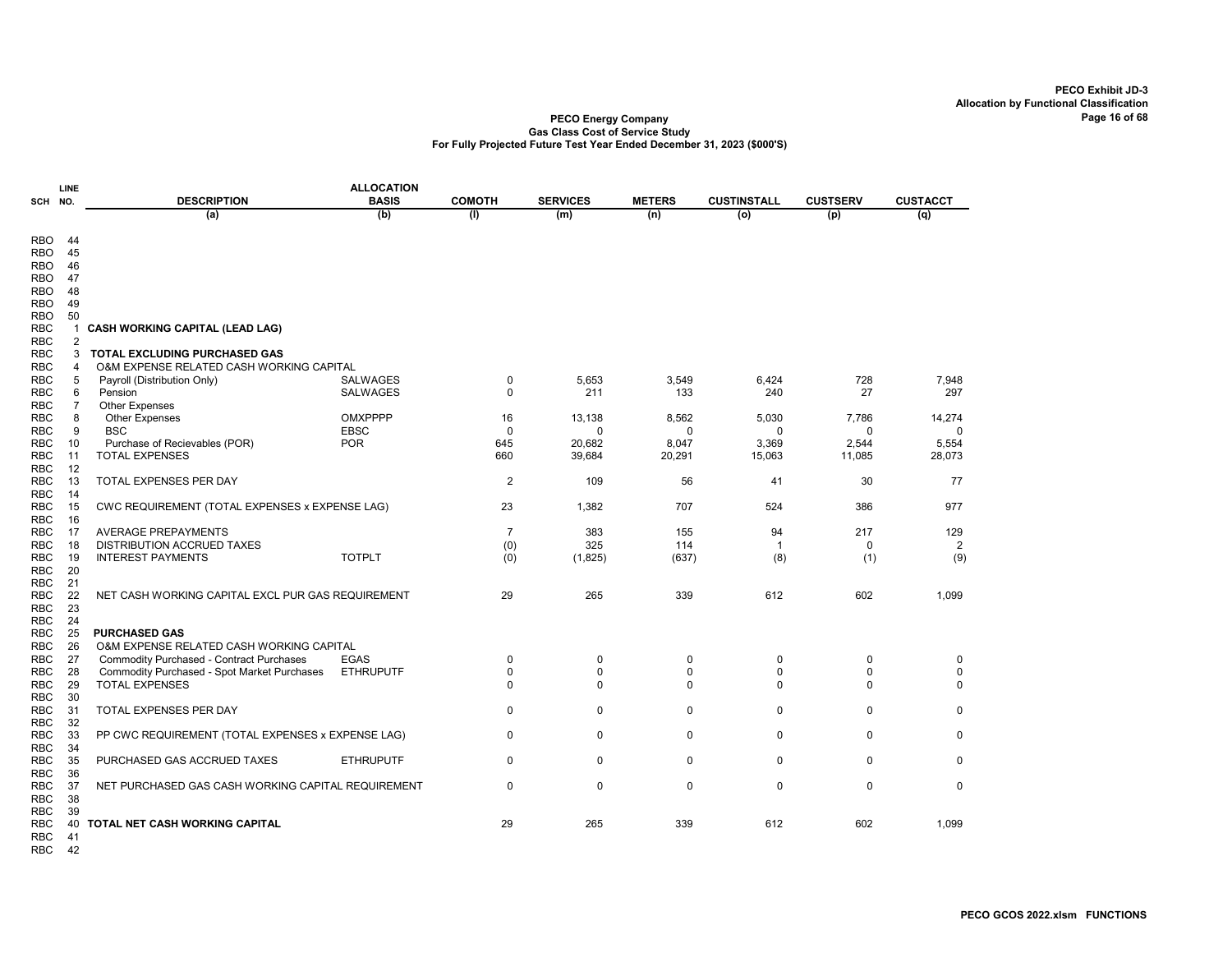### PECO Energy Company Page 17 of 68 Gas Class Cost of Service Study For Fully Projected Future Test Year Ended December 31, 2023 (\$000'S)

|                          |                |                                                     |                                 | <b>TOTAL</b>       |                   |                       |                   |                            |                 |                     |                            |
|--------------------------|----------------|-----------------------------------------------------|---------------------------------|--------------------|-------------------|-----------------------|-------------------|----------------------------|-----------------|---------------------|----------------------------|
|                          | <b>LINE</b>    |                                                     | <b>ALLOCATION</b>               | GAS                |                   | <b>CLASSIFICATION</b> |                   |                            |                 |                     |                            |
| SCH                      | NO.            | <b>DESCRIPTION</b>                                  | <b>BASIS</b>                    | <b>DIVISION</b>    | <b>CAPACITY</b>   | <b>COMMODITY</b>      | <b>CUSTOMER</b>   | <b>PRODUCTION</b>          | <b>STORAGE</b>  | <b>DISTRIBUTION</b> | <b>COMPGAS</b>             |
|                          |                | (a)                                                 | (b)                             | $\overline{c}$     | (d)               | (e)                   | (f)               | $\overline{(g)}$           | (h)             | (j)                 | $\overline{(\mathsf{k})}$  |
|                          |                |                                                     |                                 |                    |                   |                       |                   |                            |                 |                     |                            |
| <b>RBC</b>               | 43             |                                                     |                                 |                    |                   |                       |                   |                            |                 |                     |                            |
| <b>RBC</b>               | 44<br>45       |                                                     |                                 |                    |                   |                       |                   |                            |                 |                     |                            |
| <b>RBC</b><br><b>RBC</b> | 46             |                                                     |                                 |                    |                   |                       |                   |                            |                 |                     |                            |
| RBC                      | 47             |                                                     |                                 |                    |                   |                       |                   |                            |                 |                     |                            |
| <b>RBC</b>               | 48             |                                                     |                                 |                    |                   |                       |                   |                            |                 |                     |                            |
| RBC                      | 49             |                                                     |                                 |                    |                   |                       |                   |                            |                 |                     |                            |
| <b>RBC</b>               | 50             |                                                     |                                 |                    |                   |                       |                   |                            |                 |                     |                            |
| <b>RBC</b>               |                | CASH WORKING CAPITAL (LEAD LAG) CONTINUED           |                                 |                    |                   |                       |                   |                            |                 |                     |                            |
| RBC                      | $\overline{2}$ |                                                     |                                 |                    |                   |                       |                   |                            |                 |                     |                            |
| <b>RBC</b>               | 3              | <b>LAG/LEAD DAYS</b>                                |                                 | <b>NET DAYS</b>    | <b>NET DAYS</b>   | <b>NET DAYS</b>       | <b>NET DAYS</b>   | <b>NET DAYS</b>            | <b>NET DAYS</b> | <b>NET DAYS</b>     | <b>NET DAYS</b>            |
| <b>RBC</b>               |                | 4 REVENUE LAG DAYS                                  | 49.93                           |                    |                   |                       |                   |                            |                 |                     |                            |
| <b>RBC</b>               |                | 5 EXPENSE LEAD DAYS                                 | 37.22                           | 12.71              | 12.71             | 12.71                 | 12.71             | 12.71                      | 12.71           | 12.71               | 12.71                      |
| <b>RBC</b>               | 6              |                                                     |                                 |                    |                   |                       |                   |                            |                 |                     |                            |
| <b>RBC</b>               |                | 7 PURCHASED GAS EXP LEAD DAYS                       | 32.53                           | 17.39              | 17.39             | 17.39                 | 17.39             | 17.39                      | 17.39           | 17.39               | 17.39                      |
| <b>RBC</b>               | 8<br>9         |                                                     |                                 |                    |                   |                       |                   |                            |                 |                     |                            |
| <b>RBC</b><br>RBC        | 10             |                                                     |                                 |                    |                   |                       |                   |                            |                 |                     |                            |
| <b>RBC</b>               | 11             |                                                     |                                 |                    |                   |                       |                   |                            |                 |                     |                            |
| <b>RBC</b>               | 12             |                                                     |                                 |                    |                   |                       |                   |                            |                 |                     |                            |
| <b>RBC</b>               | 13             |                                                     |                                 |                    |                   |                       |                   |                            |                 |                     |                            |
| <b>RBC</b>               | 14             |                                                     |                                 |                    |                   |                       |                   |                            |                 |                     |                            |
| <b>RBC</b>               | 15             |                                                     |                                 |                    |                   |                       |                   |                            |                 |                     |                            |
| <b>RBC</b>               | 16             | DISTRIBUTION ACCRUED TAXES                          |                                 |                    |                   |                       |                   |                            |                 |                     |                            |
| <b>RBC</b>               | 17             | Federal Income Tax                                  | EBT                             | (7, 198)           | (4, 504)          | (185)                 | (2, 508)          | 13                         | (208)           | (4, 309)            | (49)                       |
| RBC                      | 18             | State Income Tax                                    | <b>EBT</b>                      | (0)                | (0)               | (0)                   | (0)               | $\mathbf 0$                | (0)             | (0)                 | (0)                        |
| <b>RBC</b>               | 19             | <b>PURTA Taxes</b>                                  | <b>TOTPLT</b>                   | 232,893            | 136,061           | 0                     | 96,831            | 917                        | 7,398           | 127,746             | $\mathbf 0$                |
| <b>RBC</b>               | 20             | PA Capital Stock Tax                                | <b>TOTPLT</b>                   | $\Omega$           | $\Omega$          | 0                     | 0                 | $\mathbf 0$                | $\mathbf 0$     | $\mathbf 0$         | $\pmb{0}$                  |
| <b>RBC</b>               | 21             | PA & Local Use Taxes                                | <b>TOTPLT</b>                   | $\Omega$           | $\Omega$          | 0                     | $\Omega$          | $\Omega$                   | $\Omega$        | $\Omega$            | $\mathbf 0$                |
| <b>RBC</b><br>RBC        | 22<br>23       | PA Property tax<br>TOTAL ACCRUED TAXES              | <b>TOTPLT</b>                   | 161,080<br>386,775 | 94,107<br>225,664 | $\mathbf 0$<br>(185)  | 66,973<br>161,296 | 634<br>1,565               | 5,117<br>12,307 | 88,355<br>211,793   | $\pmb{0}$<br>(49)          |
| RBC                      | 24             | TOTAL ACCRUED TAXES PER DAY                         |                                 | 1,060              | 618               | (1)                   | 442               | $\overline{4}$             | 34              | 580                 | (0)                        |
| <b>RBC</b>               | 25             |                                                     |                                 |                    |                   |                       |                   |                            |                 |                     |                            |
| RBC                      | 26             | DISTRIBUTION AVERAGE PREPAYMENTS                    |                                 |                    |                   |                       |                   |                            |                 |                     |                            |
| RBC                      | 27             | <b>AGA Membership Dues</b>                          | <b>SALESREV</b>                 | 170                | 92                | $\overline{2}$        | 76                | $\mathbf 0$                | $\overline{7}$  | 85                  | $\mathbf 1$                |
| <b>RBC</b>               | 28             | EAPA & NGA Membership Dues                          | <b>SALESREV</b>                 | 50                 | 27                | $\mathbf{1}$          | 22                | $\mathbf 0$                | $\overline{2}$  | 25                  | $\mathbf 0$                |
| <b>RBC</b>               | 29             | PUC Assess - Gas                                    | <b>CLAIMREV</b>                 | 981                | 350               | 350                   | 281               | $\mathbf{1}$               | 26              | 323                 | 345                        |
| <b>RBC</b>               | 30             | Cellent Gas Meter Reading                           | PLT 381                         | $\mathbf 0$        | $\mathbf 0$       | $\mathbf 0$           | $\mathbf 0$       | $\mathbf 0$                | $\mathbf 0$     | $\mathbf 0$         | $\mathbf 0$                |
| RBC                      | 31             | <b>Gas Software Maintenance</b>                     | <b>DISTPLT</b>                  | 6                  | 3                 | $\Omega$              | $\overline{2}$    | $\Omega$                   | $\Omega$        | 3                   | $\mathbf 0$                |
| RBC                      | 32             | <b>Customer and Research</b>                        | <b>CUSTBILLS</b>                | 41                 | $\mathbf 0$       | $\Omega$              | 41                | $\Omega$                   | $\mathbf 0$     | $\mathbf 0$         | $\mathbf 0$                |
| <b>RBC</b>               | 33             | <b>VEBA Adjustment</b>                              | <b>SALWAGES</b>                 | 420                | 218               | $\Omega$              | 202               | $\overline{2}$             | 24              | 192                 | $\pmb{0}$                  |
| <b>RBC</b>               | 34             | <b>Facility Contracts</b>                           | <b>DISTPLT</b>                  | 18                 | 10                | $\Omega$              | 8                 | $\Omega$<br>$\overline{1}$ | $\Omega$        | 10                  | $\mathbf 0$                |
| RBC<br>RBC               | 35<br>36       | IT License & Maintenance<br><b>Fleet Activities</b> | <b>TOTPLT</b><br><b>GENLPLT</b> | 335<br>84          | 196<br>44         | $\Omega$<br>$\Omega$  | 139<br>40         | $\Omega$                   | 11<br>5         | 184<br>39           | $\mathsf 0$<br>$\mathbf 0$ |
| RBC                      | 37             | <b>Prepaid Rent</b>                                 | <b>DISTPLT</b>                  | 45                 | 26                | $\Omega$              | 19                | $\Omega$                   | $\mathbf 0$     | 26                  | $\mathbf 0$                |
| <b>RBC</b>               | 38             | Postage                                             | <b>CUSTBILLS</b>                | 146                | $\mathbf 0$       | $\mathbf 0$           | 146               | $\mathbf 0$                | $\mathbf 0$     | $\Omega$            | $\mathbf 0$                |
| RBC                      | 39             | TOTAL AVERAGE PREPAYMENTS                           |                                 | 2,296              | 967               | 353                   | 977               | 5                          | 76              | 886                 | 346                        |
| <b>RBC</b>               | 40             |                                                     |                                 |                    |                   |                       |                   |                            |                 |                     |                            |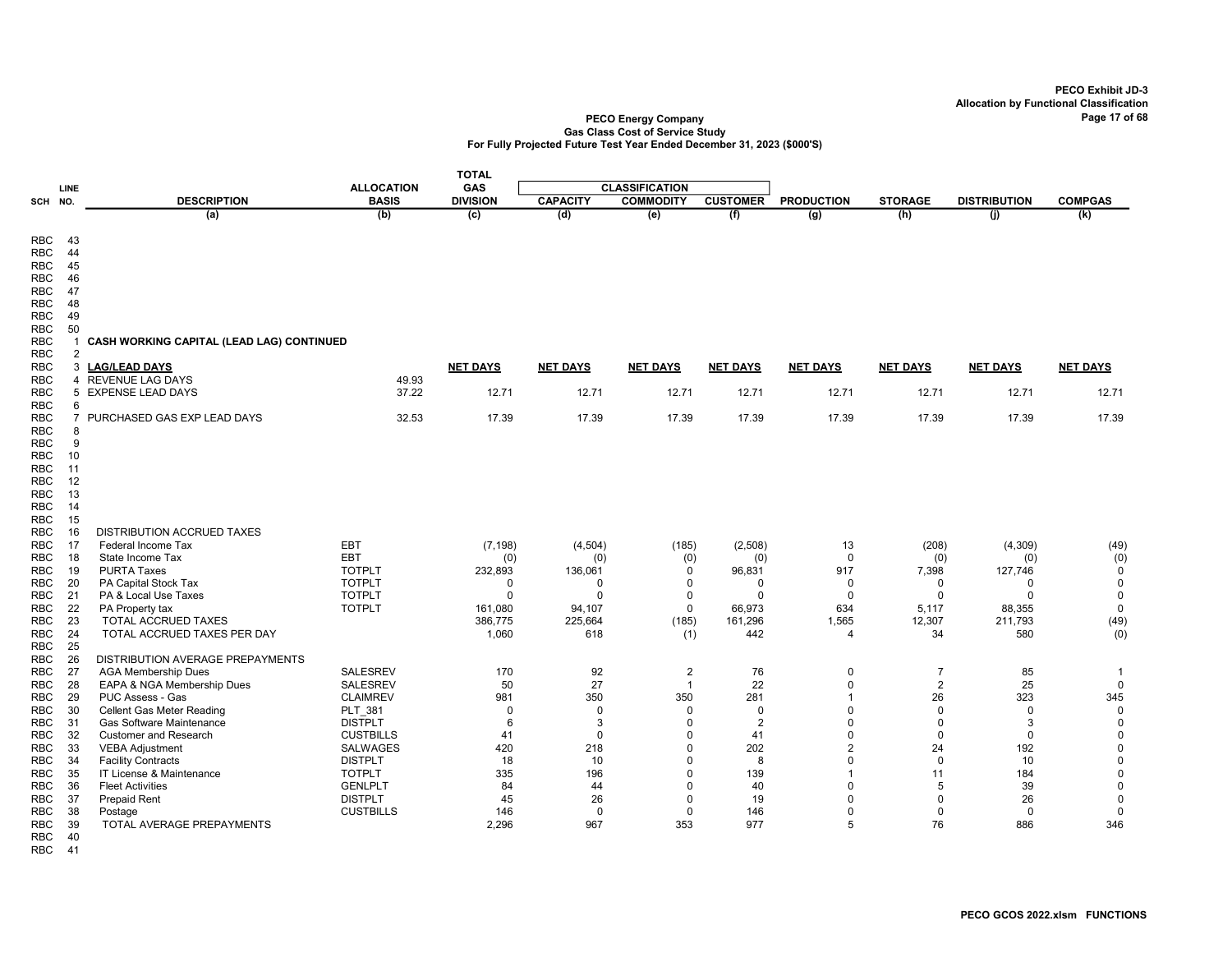#### PECO Energy Company Gas Class Cost of Service Study For Fully Projected Future Test Year Ended December 31, 2023 (\$000'S)

| SCH                                                                                                                        | LINE<br>NO.                                       | <b>DESCRIPTION</b>                                       | <b>ALLOCATION</b><br><b>BASIS</b> | <b>COMOTH</b>   | <b>SERVICES</b> | <b>METERS</b>        | <b>CUSTINSTALL</b>  | <b>CUSTSERV</b>   | <b>CUSTACCT</b> |
|----------------------------------------------------------------------------------------------------------------------------|---------------------------------------------------|----------------------------------------------------------|-----------------------------------|-----------------|-----------------|----------------------|---------------------|-------------------|-----------------|
|                                                                                                                            |                                                   | (a)                                                      | (b)                               | (1)             | (m)             | (n)                  | (0)                 | (p)               | (q)             |
| <b>RBC</b><br><b>RBC</b><br><b>RBC</b><br><b>RBC</b><br><b>RBC</b><br><b>RBC</b><br><b>RBC</b><br><b>RBC</b><br><b>RBC</b> | 43<br>44<br>45<br>46<br>47<br>48<br>49<br>50<br>1 | CASH WORKING CAPITAL (LEAD LAG) CONTINUED                |                                   |                 |                 |                      |                     |                   |                 |
| <b>RBC</b><br><b>RBC</b>                                                                                                   | 2<br>3                                            | <b>LAG/LEAD DAYS</b>                                     |                                   | <b>NET DAYS</b> | <b>NET DAYS</b> | <b>NET DAYS</b>      | <b>NET DAYS</b>     | <b>NET DAYS</b>   | <b>NET DAYS</b> |
| <b>RBC</b>                                                                                                                 | 4                                                 | <b>REVENUE LAG DAYS</b>                                  | 49.93                             |                 |                 |                      |                     |                   |                 |
| <b>RBC</b>                                                                                                                 |                                                   | 5 EXPENSE LEAD DAYS                                      | 37.22                             | 12.71           | 12.71           | 12.71                | 12.71               | 12.71             | 12.71           |
| <b>RBC</b>                                                                                                                 | 6                                                 |                                                          |                                   |                 |                 |                      |                     |                   |                 |
| <b>RBC</b>                                                                                                                 |                                                   | 7 PURCHASED GAS EXP LEAD DAYS                            | 32.53                             | 17.39           | 17.39           | 17.39                | 17.39               | 17.39             | 17.39           |
| <b>RBC</b>                                                                                                                 | 8                                                 |                                                          |                                   |                 |                 |                      |                     |                   |                 |
| <b>RBC</b>                                                                                                                 | 9                                                 |                                                          |                                   |                 |                 |                      |                     |                   |                 |
| <b>RBC</b>                                                                                                                 | 10                                                |                                                          |                                   |                 |                 |                      |                     |                   |                 |
| <b>RBC</b><br><b>RBC</b>                                                                                                   | 11<br>12                                          |                                                          |                                   |                 |                 |                      |                     |                   |                 |
| <b>RBC</b>                                                                                                                 | 13                                                |                                                          |                                   |                 |                 |                      |                     |                   |                 |
| <b>RBC</b>                                                                                                                 | 14                                                |                                                          |                                   |                 |                 |                      |                     |                   |                 |
| <b>RBC</b>                                                                                                                 | 15                                                |                                                          |                                   |                 |                 |                      |                     |                   |                 |
| <b>RBC</b>                                                                                                                 | 16                                                | <b>DISTRIBUTION ACCRUED TAXES</b>                        |                                   |                 |                 |                      |                     |                   |                 |
| <b>RBC</b>                                                                                                                 | 17                                                | Federal Income Tax                                       | EBT                               | (136)           | (1,925)         | (474)                | (62)                | (9)               | (39)            |
| <b>RBC</b>                                                                                                                 | 18                                                | State Income Tax                                         | EBT                               | (0)             | (0)             | (0)                  | (0)                 | (0)               | (0)             |
| <b>RBC</b>                                                                                                                 | 19                                                | <b>PURTA Taxes</b>                                       | <b>TOTPLT</b>                     | 0               | 71,269          | 24,872               | 294                 | 33                | 364             |
| <b>RBC</b>                                                                                                                 | 20                                                | PA Capital Stock Tax                                     | <b>TOTPLT</b>                     | $\mathbf 0$     | 0               | 0                    | $\mathbf 0$         | $\pmb{0}$         | $\mathbf 0$     |
| <b>RBC</b>                                                                                                                 | 21                                                | PA & Local Use Taxes                                     | <b>TOTPLT</b>                     | $\Omega$        | $\Omega$        | $\Omega$             | $\mathbf 0$         | $\mathbf 0$       | $\mathbf 0$     |
| <b>RBC</b>                                                                                                                 | 22                                                | PA Property tax                                          | <b>TOTPLT</b>                     | $\Omega$        | 49.293          | 17.203               | 203                 | 23                | 251             |
| <b>RBC</b>                                                                                                                 | 23                                                | <b>TOTAL ACCRUED TAXES</b>                               |                                   | (136)           | 118,636         | 41,601               | 435                 | 47                | 576             |
| <b>RBC</b>                                                                                                                 | 24                                                | TOTAL ACCRUED TAXES PER DAY                              |                                   | (0)             | 325             | 114                  | $\mathbf{1}$        | $\mathbf 0$       | 2               |
| <b>RBC</b>                                                                                                                 | 25                                                |                                                          |                                   |                 |                 |                      |                     |                   |                 |
| <b>RBC</b>                                                                                                                 | 26<br>27                                          | DISTRIBUTION AVERAGE PREPAYMENTS                         | <b>SALESREV</b>                   | $\mathbf{1}$    | 38              |                      |                     |                   | 11              |
| <b>RBC</b><br><b>RBC</b>                                                                                                   | 28                                                | <b>AGA Membership Dues</b><br>EAPA & NGA Membership Dues | SALESREV                          | 0               | 11              | 15<br>$\overline{4}$ | 6<br>$\overline{2}$ | 5<br>$\mathbf{1}$ | 3               |
| <b>RBC</b>                                                                                                                 | 29                                                | PUC Assess - Gas                                         | <b>CLAIMREV</b>                   | 5               | 153             | 56                   | 21                  | 16                | 35              |
| <b>RBC</b>                                                                                                                 | 30                                                | <b>Cellent Gas Meter Reading</b>                         | PLT 381                           | $\mathbf 0$     | $\mathbf 0$     | $\mathbf 0$          | $\mathbf 0$         | $\mathbf 0$       | $\pmb{0}$       |
| <b>RBC</b>                                                                                                                 | 31                                                | Gas Software Maintenance                                 | <b>DISTPLT</b>                    | $\mathbf 0$     | $\overline{2}$  | $\mathbf{1}$         | 0                   | $\mathbf 0$       | $\mathbf 0$     |
| <b>RBC</b>                                                                                                                 | 32                                                | <b>Customer and Research</b>                             | <b>CUSTBILLS</b>                  | $\mathbf 0$     | $\mathbf 0$     | $\pmb{0}$            | $\pmb{0}$           | 41                | $\pmb{0}$       |
| <b>RBC</b>                                                                                                                 | 33                                                | <b>VEBA Adjustment</b>                                   | <b>SALWAGES</b>                   | $\mathbf 0$     | 47              | 29                   | 53                  | 6                 | 66              |
| <b>RBC</b>                                                                                                                 | 34                                                | <b>Facility Contracts</b>                                | <b>DISTPLT</b>                    | $\mathbf 0$     | 6               | $\overline{2}$       | $\mathbf 0$         | $\mathbf 0$       | $\pmb{0}$       |
| <b>RBC</b>                                                                                                                 | 35                                                | IT License & Maintenance                                 | <b>TOTPLT</b>                     | $\mathbf 0$     | 103             | 36                   | $\mathbf 0$         | 0                 | $\mathbf{1}$    |
| <b>RBC</b>                                                                                                                 | 36                                                | <b>Fleet Activities</b>                                  | <b>GENLPLT</b>                    | $\mathbf 0$     | 9               | 6                    | 11                  | $\mathbf 1$       | 13              |
| <b>RBC</b>                                                                                                                 | 37                                                | <b>Prepaid Rent</b>                                      | <b>DISTPLT</b>                    | $\mathbf 0$     | 14              | 5                    | $\mathbf 0$         | $\mathbf 0$       | $\mathbf 0$     |
| <b>RBC</b>                                                                                                                 | 38                                                | Postage                                                  | <b>CUSTBILLS</b>                  | $\mathbf 0$     | $\mathbf 0$     | 0                    | $\mathbf 0$         | 146               | $\mathbf 0$     |
| <b>RBC</b>                                                                                                                 | 39                                                | TOTAL AVERAGE PREPAYMENTS                                |                                   | $\overline{7}$  | 383             | 155                  | 94                  | 217               | 129             |
| <b>RBC</b>                                                                                                                 | 40                                                |                                                          |                                   |                 |                 |                      |                     |                   |                 |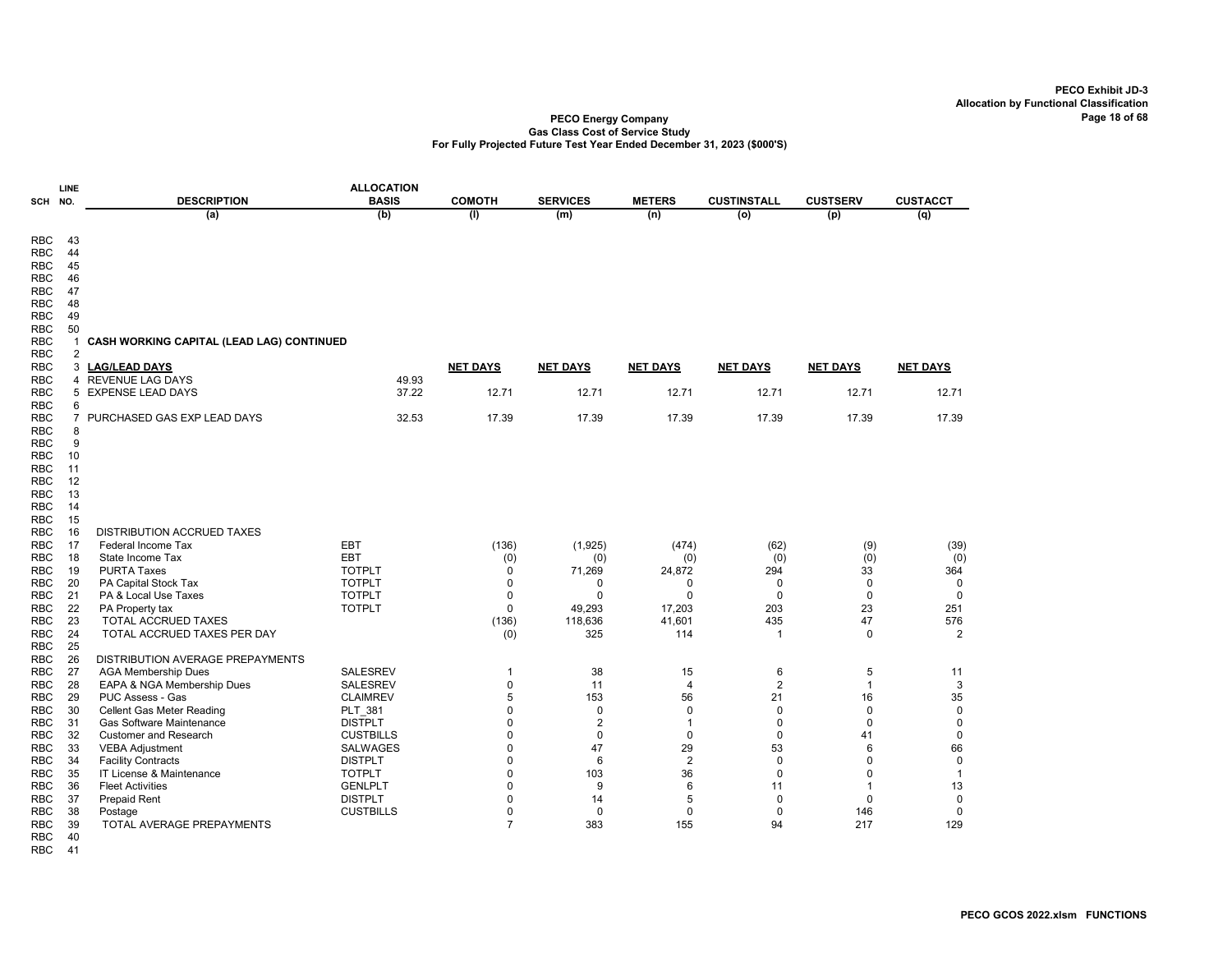#### PECO Energy Company Page 19 of 68 Gas Class Cost of Service Study For Fully Projected Future Test Year Ended December 31, 2023 (\$000'S)

|                          |             |                                                                        |                   | <b>TOTAL</b>    |                 |                       |                 |                    |                |                     |                |
|--------------------------|-------------|------------------------------------------------------------------------|-------------------|-----------------|-----------------|-----------------------|-----------------|--------------------|----------------|---------------------|----------------|
|                          | <b>LINE</b> |                                                                        | <b>ALLOCATION</b> | <b>GAS</b>      |                 | <b>CLASSIFICATION</b> |                 |                    |                |                     |                |
| SCH NO.                  |             | <b>DESCRIPTION</b>                                                     | <b>BASIS</b>      | <b>DIVISION</b> | <b>CAPACITY</b> | <b>COMMODITY</b>      | <b>CUSTOMER</b> | <b>PRODUCTION</b>  | <b>STORAGE</b> | <b>DISTRIBUTION</b> | <b>COMPGAS</b> |
|                          |             | (a)                                                                    | (b)               | (c)             | (d)             | (e)                   | (f)             | $\overline{(g)}$   | (h)            | (j)                 | (k)            |
|                          |             |                                                                        |                   |                 |                 |                       |                 |                    |                |                     |                |
| <b>RBC</b><br><b>RBC</b> | 42<br>43    |                                                                        |                   |                 |                 |                       |                 |                    |                |                     |                |
| <b>RBC</b>               | 44          |                                                                        |                   |                 |                 |                       |                 |                    |                |                     |                |
| <b>RBC</b>               | 45          |                                                                        |                   |                 |                 |                       |                 |                    |                |                     |                |
| <b>RBC</b>               | 46          |                                                                        |                   |                 |                 |                       |                 |                    |                |                     |                |
| <b>RBC</b>               | 47          |                                                                        |                   |                 |                 |                       |                 |                    |                |                     |                |
| <b>RBC</b>               | 48          |                                                                        |                   |                 |                 |                       |                 |                    |                |                     |                |
| <b>RBC</b>               | 49          |                                                                        |                   |                 |                 |                       |                 |                    |                |                     |                |
| <b>RBC</b>               | 50          |                                                                        |                   |                 |                 |                       |                 |                    |                |                     |                |
| <b>RBC</b>               | 51          | <b>OPERATING REVENUES</b>                                              |                   |                 |                 |                       |                 |                    |                |                     |                |
| <b>RBC</b>               | 52          |                                                                        |                   |                 |                 |                       |                 |                    |                |                     |                |
| <b>RBC</b>               |             | 53 SALES REVENUES                                                      |                   |                 |                 |                       |                 |                    |                |                     |                |
| <b>RBC</b>               | 54          | Sales of Gas Revenues - Base                                           |                   | 395,125         | 214,651         | 4,889                 | 175,586         | 749                | 17,019         | 196,883             | 2,016          |
| <b>RBC</b>               | 55          | Sales Revenues - Purchased Gas-PGC                                     | <b>EGAS</b>       | 227,443         | 0               | 227,443               | 0               | 0                  | 0              | 0                   | 227,443        |
| <b>RBC</b>               | 56          | Sales Revenues - Balancing Service Charge-BSC<br>57 TOTAL SALES OF GAS | <b>EBSC</b>       | 26,572          | $\overline{0}$  | 26,572                | $\mathbf 0$     | $\mathbf 0$<br>749 | $\mathbf 0$    | $\mathbf 0$         | 26,572         |
| <b>RBC</b><br><b>RBC</b> | 58          |                                                                        |                   | 649,141         | 214,651         | 258,904               | 175,586         |                    | 17,019         | 196,883             | 256,031        |
| <b>RBC</b>               |             | 59 OTHER OPERATING REVENUES                                            |                   |                 |                 |                       |                 |                    |                |                     |                |
| <b>RBC</b>               | 60          | 487-Forfeited Discounts                                                | <b>REV 487</b>    | 1,439           | 759             | 18                    | 663             | 3                  | 62             | 694                 | $\overline{7}$ |
| <b>RBC</b>               | 61          | 489-Revenues from Transportation of Gas of Others PLT 376              |                   | $\mathbf 0$     | $\mathbf 0$     | $\mathbf 0$           | $\mathbf 0$     | $\mathbf 0$        | $\mathbf 0$    | $\mathbf 0$         | 0              |
| <b>RBC</b>               | 62          | 493-Rent from Gas Property                                             | <b>DISTPLT</b>    | 474             | 270             | 0                     | 204             | $\Omega$           | $\mathbf 0$    | 270                 | $\mathbf 0$    |
| <b>RBC</b>               | 63          | 495-Other Gas Revenues                                                 | SALWAGES          | 1,089           | 566             | 0                     | 523             | $\overline{4}$     | 63             | 499                 | 0              |
| <b>RBC</b>               | 64          | TOTAL OTHER OPERATING REV                                              |                   | 3,002           | 1,595           | 18                    | 1,389           | $\overline{7}$     | 125            | 1,463               | $\overline{7}$ |
| RBC                      | 65          |                                                                        |                   |                 |                 |                       |                 |                    |                |                     |                |
| <b>RBC</b>               | 66          | <b>TOTAL OPERATING REVENUES</b>                                        |                   | 652,142         | 216,246         | 258,922               | 176,975         | 756                | 17,144         | 198,345             | 256,039        |
| <b>RBC</b>               | 67          |                                                                        |                   |                 |                 |                       |                 |                    |                |                     |                |
| <b>RBC</b>               | 68          |                                                                        |                   |                 |                 |                       |                 |                    |                |                     |                |
| <b>RBC</b>               | 69          |                                                                        |                   |                 |                 |                       |                 |                    |                |                     |                |
| <b>RBC</b>               | 70          |                                                                        |                   |                 |                 |                       |                 |                    |                |                     |                |
| <b>RBC</b>               | 71          |                                                                        |                   |                 |                 |                       |                 |                    |                |                     |                |
| RBC<br>RBC               | 72<br>73    |                                                                        |                   |                 |                 |                       |                 |                    |                |                     |                |
| <b>RBC</b>               | 74          |                                                                        |                   |                 |                 |                       |                 |                    |                |                     |                |
| RBC                      | 75          |                                                                        |                   |                 |                 |                       |                 |                    |                |                     |                |
| RBC                      | 76          |                                                                        |                   |                 |                 |                       |                 |                    |                |                     |                |
| <b>RBC</b>               | 77          |                                                                        |                   |                 |                 |                       |                 |                    |                |                     |                |
| <b>RBC</b>               | 78          |                                                                        |                   |                 |                 |                       |                 |                    |                |                     |                |
| RBC                      | 79          |                                                                        |                   |                 |                 |                       |                 |                    |                |                     |                |

RBC 81 RBC 82 RBC 83

RBC 84 RBC 85

RBC 86

RBC 87 RBC 88

RBC 89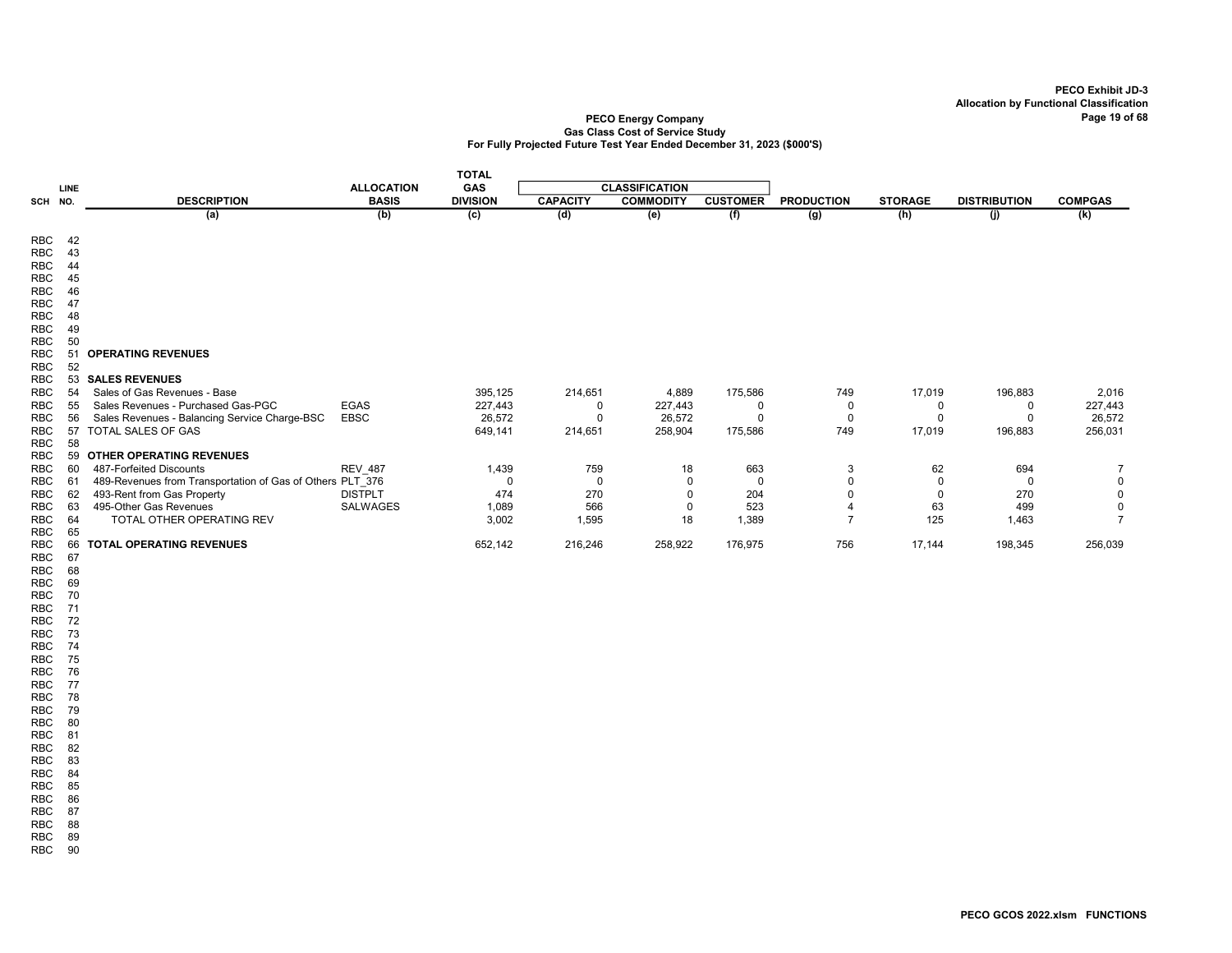### PECO Energy Company Gas Class Cost of Service Study For Fully Projected Future Test Year Ended December 31, 2023 (\$000'S)

|                          | <b>LINE</b> |                                                           | <b>ALLOCATION</b> |               |                 |               |                    |                 |                 |
|--------------------------|-------------|-----------------------------------------------------------|-------------------|---------------|-----------------|---------------|--------------------|-----------------|-----------------|
| SCH                      | NO.         | <b>DESCRIPTION</b>                                        | <b>BASIS</b>      | <b>COMOTH</b> | <b>SERVICES</b> | <b>METERS</b> | <b>CUSTINSTALL</b> | <b>CUSTSERV</b> | <b>CUSTACCT</b> |
|                          |             | (a)                                                       | (b)               | (1)           | (m)             | (n)           | (o)                | (p)             | (q)             |
|                          |             |                                                           |                   |               |                 |               |                    |                 |                 |
| <b>RBC</b>               | 42          |                                                           |                   |               |                 |               |                    |                 |                 |
| <b>RBC</b>               | 43          |                                                           |                   |               |                 |               |                    |                 |                 |
| <b>RBC</b>               | 44          |                                                           |                   |               |                 |               |                    |                 |                 |
| <b>RBC</b>               | 45          |                                                           |                   |               |                 |               |                    |                 |                 |
| <b>RBC</b>               | 46          |                                                           |                   |               |                 |               |                    |                 |                 |
| <b>RBC</b>               | 47          |                                                           |                   |               |                 |               |                    |                 |                 |
| <b>RBC</b>               | 48          |                                                           |                   |               |                 |               |                    |                 |                 |
| <b>RBC</b>               | 49          |                                                           |                   |               |                 |               |                    |                 |                 |
| <b>RBC</b><br><b>RBC</b> | 50<br>51    | <b>OPERATING REVENUES</b>                                 |                   |               |                 |               |                    |                 |                 |
| <b>RBC</b>               | 52          |                                                           |                   |               |                 |               |                    |                 |                 |
| <b>RBC</b>               | 53          | <b>SALES REVENUES</b>                                     |                   |               |                 |               |                    |                 |                 |
| <b>RBC</b>               | 54          | Sales of Gas Revenues - Base                              |                   | 2,873         | 88,165          | 35,291        | 15,032             | 11,666          | 25,432          |
| <b>RBC</b>               | 55          | Sales Revenues - Purchased Gas-PGC                        | <b>EGAS</b>       | 0             | ∩               | O             | O                  | 0               | 0               |
| <b>RBC</b>               | 56          | Sales Revenues - Balancing Service Charge-BSC             | <b>EBSC</b>       | U             | $\Omega$        | O             |                    | n               |                 |
| <b>RBC</b>               | 57          | TOTAL SALES OF GAS                                        |                   | 2,873         | 88,165          | 35,291        | 15,032             | 11,666          | 25,432          |
| <b>RBC</b>               | 58          |                                                           |                   |               |                 |               |                    |                 |                 |
| <b>RBC</b>               | 59          | <b>OTHER OPERATING REVENUES</b>                           |                   |               |                 |               |                    |                 |                 |
| RBC                      | 60          | 487-Forfeited Discounts                                   | <b>REV_487</b>    | 10            | 330             | 129           | 59                 | 46              | 99              |
| <b>RBC</b>               | 61          | 489-Revenues from Transportation of Gas of Others PLT 376 |                   | 0             | $\Omega$        | 0             | 0                  | 0               | 0               |
| <b>RBC</b>               | 62          | 493-Rent from Gas Property                                | <b>DISTPLT</b>    | 0             | 151             | 53            | $\Omega$           | 0               | 0               |
| <b>RBC</b>               | 63          | 495-Other Gas Revenues                                    | <b>SALWAGES</b>   | 0             | 122             | 76            | 138                | 16              | 171             |
| <b>RBC</b>               | 64          | <b>TOTAL OTHER OPERATING REV</b>                          |                   | 10            | 603             | 258           | 197                | 62              | 270             |
| <b>RBC</b>               | 65          |                                                           |                   |               |                 |               |                    |                 |                 |
| <b>RBC</b>               | 66          | <b>TOTAL OPERATING REVENUES</b>                           |                   | 2,883         | 88,769          | 35,549        | 15,229             | 11,727          | 25,701          |
| <b>RBC</b>               | 67          |                                                           |                   |               |                 |               |                    |                 |                 |

RBC 68 RBC 69

RBC 70 RBC 71 RBC 72 RBC 73 RBC 74 RBC 75 RBC 76 RBC 77 RBC 78 RBC 79 RBC 80 RBC 81 RBC 82 RBC 83 RBC 84 RBC 85 RBC 86 RBC 87 RBC 88 RBC 89 RBC 90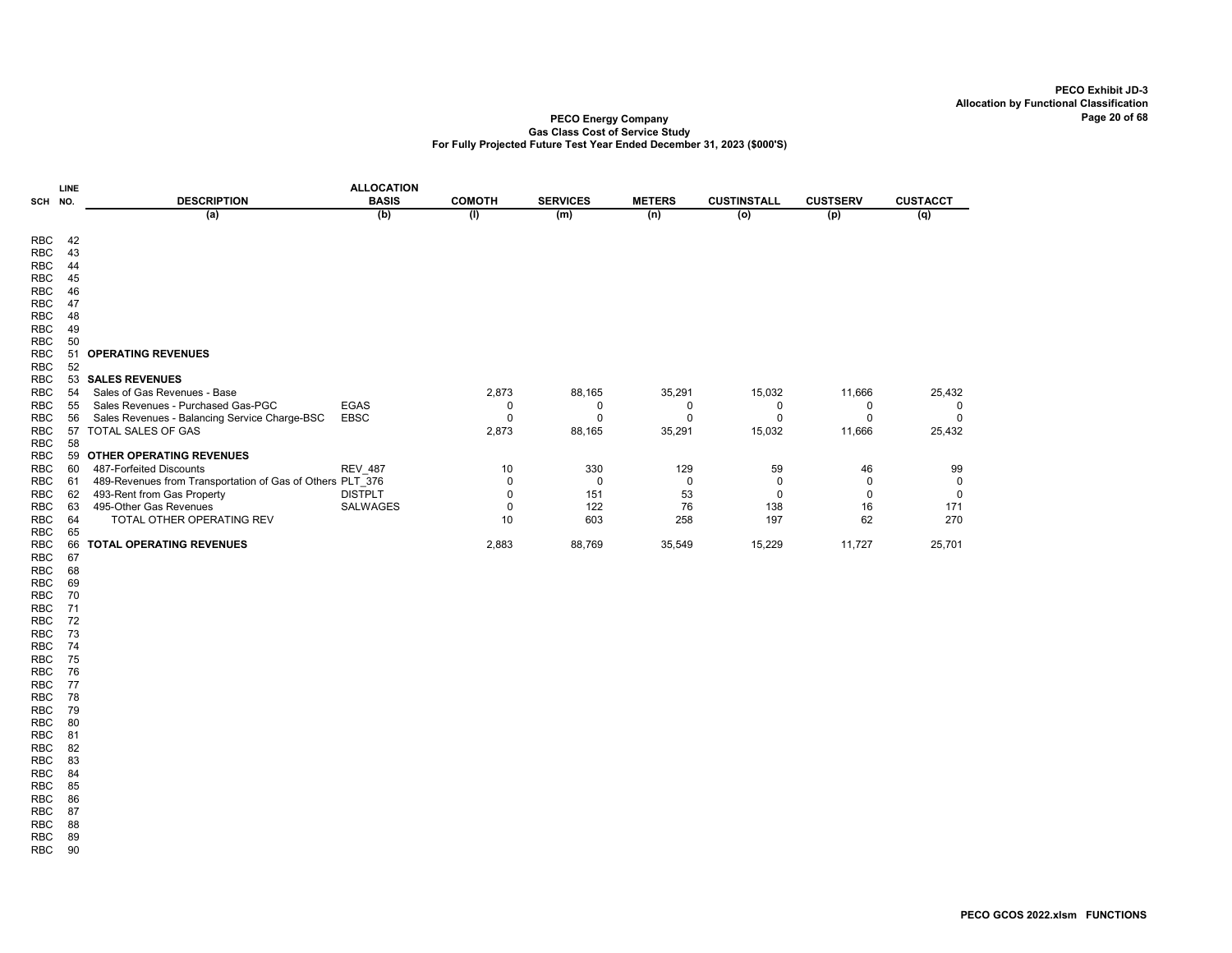|                            |                |                                                                                        |                   | <b>TOTAL</b>    |                 |                       |                       |                   |                         |                         |                  |
|----------------------------|----------------|----------------------------------------------------------------------------------------|-------------------|-----------------|-----------------|-----------------------|-----------------------|-------------------|-------------------------|-------------------------|------------------|
|                            | <b>LINE</b>    |                                                                                        | <b>ALLOCATION</b> | <b>GAS</b>      |                 | <b>CLASSIFICATION</b> |                       |                   |                         |                         |                  |
| SCH NO.                    |                | <b>DESCRIPTION</b>                                                                     | <b>BASIS</b>      | <b>DIVISION</b> | <b>CAPACITY</b> | <b>COMMODITY</b>      | <b>CUSTOMER</b>       | <b>PRODUCTION</b> | <b>STORAGE</b>          | <b>DISTRIBUTION</b>     | <b>COMPGAS</b>   |
|                            |                | (a)                                                                                    | (b)               | (c)             | (d)             | (e)                   | (f)                   | $\overline{g}$    | (h)                     | (i)                     | (k)              |
|                            |                |                                                                                        |                   |                 |                 |                       |                       |                   |                         |                         |                  |
| RBC                        | 91             |                                                                                        |                   |                 |                 |                       |                       |                   |                         |                         |                  |
| <b>RBC</b>                 | 92             |                                                                                        |                   |                 |                 |                       |                       |                   |                         |                         |                  |
| <b>RBC</b>                 | 93             |                                                                                        |                   |                 |                 |                       |                       |                   |                         |                         |                  |
| <b>RBC</b>                 | 94             |                                                                                        |                   |                 |                 |                       |                       |                   |                         |                         |                  |
| RBC                        | 95             |                                                                                        |                   |                 |                 |                       |                       |                   |                         |                         |                  |
| <b>RBC</b>                 | 96<br>97       |                                                                                        |                   |                 |                 |                       |                       |                   |                         |                         |                  |
| <b>RBC</b><br>RBC          | 98             |                                                                                        |                   |                 |                 |                       |                       |                   |                         |                         |                  |
| <b>RBC</b>                 | 99             |                                                                                        |                   |                 |                 |                       |                       |                   |                         |                         |                  |
| <b>RBC</b>                 | 100            |                                                                                        |                   |                 |                 |                       |                       |                   |                         |                         |                  |
| Ε                          |                | <b>OPERATION &amp; MAINTENANCE EXPENSE</b>                                             |                   |                 |                 |                       |                       |                   |                         |                         |                  |
| Е                          | 2              |                                                                                        |                   |                 |                 |                       |                       |                   |                         |                         |                  |
| Ε                          | 3              | <b>PRODUCTION EXPENSE</b>                                                              |                   |                 |                 |                       |                       |                   |                         |                         |                  |
| Е                          | 4              | Manufactured Gas Production Expense                                                    |                   |                 |                 |                       |                       |                   |                         |                         |                  |
| Ε                          | 5              | Operation                                                                              |                   |                 |                 |                       |                       |                   |                         |                         |                  |
| Е                          | 6              | 710-Operations Labor                                                                   | <b>DPKDAYP</b>    | $\mathbf 0$     | $\mathbf 0$     | 0                     | $\mathbf 0$           | $\mathbf 0$       | $\mathbf 0$             | $\mathbf 0$             | 0                |
| Ε                          | $\overline{7}$ | 717-Liquefied Petroleum Gas Expenses                                                   | <b>DPKDAYP</b>    | 135             | 135             | $\Omega$              | $\mathbf 0$           | 135               | 0                       | $\mathbf 0$             | $\mathbf 0$      |
| E                          | 8              | <b>Total Operation</b>                                                                 |                   | 135             | 135             | $\Omega$              | $\Omega$              | 135               | $\Omega$                | $\Omega$                | $\mathbf 0$      |
| E                          | 9              | Maintenance                                                                            |                   |                 |                 |                       |                       |                   |                         |                         |                  |
| Ε                          | 10             | 741-Maintenance of Structures and Improvements DPKDAYP                                 |                   | 90              | 90              | $\Omega$              | $\Omega$              | 90                | $\mathbf 0$             | $\mathbf 0$             | $\mathbf 0$      |
| E                          | 11             | 742-Maintenance of Production Equipment                                                | <b>DPKDAYP</b>    | 224             | 224             | $\Omega$              | $\mathbf 0$           | 224               | $\mathbf 0$             | $\mathbf 0$             | $\mathbf 0$      |
| $\mathsf E$<br>$\mathsf E$ | 12<br>13       | <b>Total Maintenance</b><br><b>Total Manufactured Gas Production Expense</b>           |                   | 314<br>448      | 314<br>448      | $\Omega$<br>$\Omega$  | $\pmb{0}$<br>$\Omega$ | 314<br>448        | $\mathbf 0$<br>$\Omega$ | $\mathbf 0$<br>$\Omega$ | 0<br>$\mathbf 0$ |
| E                          | 14             | Other Gas Supply Expense                                                               |                   |                 |                 |                       |                       |                   |                         |                         |                  |
| $\mathsf E$                | 15             | Operation                                                                              |                   |                 |                 |                       |                       |                   |                         |                         |                  |
|                            | 16             | 804-Natural Gas Purchases-PGC                                                          | <b>EGAS</b>       | 227,443         | $\mathbf 0$     | 227,443               | $\Omega$              | $\mathbf 0$       | $\mathbf 0$             | $\mathbf 0$             | 227,443          |
|                            | 17             | 804-Natural Gas Purchases-BSC                                                          | <b>EBSC</b>       | 26,572          | 0               | 26,572                | 0                     | $\mathbf 0$       | 0                       | $\mathbf 0$             | 26,572           |
|                            | 18             | 805-Other Natural Gas Purchases                                                        | <b>ETHRUPUT</b>   | $\Omega$        | $\Omega$        | $\Omega$              | $\Omega$              | $\Omega$          | $\Omega$                | $\Omega$                | $\Omega$         |
|                            | 19             | 807-Purchased Gas Expenses                                                             | <b>ESTORAGE</b>   | $\mathbf 0$     | $\Omega$        | $\Omega$              | $\Omega$              | $\Omega$          | $\Omega$                | $\Omega$                | $\mathbf 0$      |
| EEEEE                      | 20             | 808.1 Gas withdrawn from storage-Debt.                                                 | <b>ETHRUPUT</b>   | $\Omega$        | $\Omega$        | $\Omega$              | $\Omega$              | $\Omega$          | $\Omega$                | $\Omega$                | $\Omega$         |
|                            | 21             | 808.1 Gas withdrawn from storage-Direct                                                | <b>ETHRUPUTT</b>  | $\Omega$        | 0               | $\Omega$              | $\Omega$              | 0                 | $\Omega$                | $\mathbf 0$             | 0                |
| E                          | 22             | Total Other Gas Supply Expense                                                         |                   | 254,015         | $\mathbf 0$     | 254,015               | $\mathbf 0$           | $\mathbf 0$       | $\mathbf 0$             | $\mathbf 0$             | 254,015          |
| E                          | 23             | TOTAL PRODUCTION EXPENSE                                                               |                   | 254,464         | 448             | 254,015               | $\Omega$              | 448               | $\mathbf 0$             | $\mathbf 0$             | 254,015          |
| E<br>E                     | 24             |                                                                                        |                   |                 |                 |                       |                       |                   |                         |                         |                  |
|                            |                | 25 NATURAL GAS STORAGE EXPENSE                                                         |                   |                 |                 |                       |                       |                   |                         |                         |                  |
| E                          | 26<br>27       | Operation                                                                              | <b>DPKDAYS</b>    | 281             | 281             | 0                     | 0                     |                   | 281                     | $\mathbf 0$             |                  |
| E<br>E                     | 28             | 840-Operation Supervision and Engineering<br>841-Operation Labor & Expenses - Training | <b>DPKDAYS</b>    | 916             | 916             | 0                     | $\mathbf 0$           | $\mathbf 0$<br>0  | 916                     | $\mathbf 0$             | 0<br>$\mathbf 0$ |
| E                          | 29             | <b>Total Operation</b>                                                                 |                   | 1,197           | 1,197           | $\Omega$              | $\Omega$              | $\mathbf 0$       | 1,197                   | $\Omega$                | $\Omega$         |
|                            | 30             | Maintenance                                                                            |                   |                 |                 |                       |                       |                   |                         |                         |                  |
| E<br>E                     | 31             | 843-Maintenance Expense                                                                | <b>DPKDAYS</b>    | 5,089           | 5,089           | 0                     | $\mathbf 0$           | $\mathbf 0$       | 5,089                   | 0                       | 0                |
| E                          | 32             | <b>Total Maintenance</b>                                                               |                   | 5,089           | 5,089           | $\Omega$              | $\mathbf 0$           | $\mathbf 0$       | 5,089                   | $\Omega$                | 0                |
| E                          | 33             | <b>Total Natural Gas Storage Expense</b>                                               |                   | 6,286           | 6,286           | $\Omega$              | $\mathbf 0$           | $\mathbf 0$       | 6,286                   | $\Omega$                | $\Omega$         |
| E                          | 34             |                                                                                        |                   |                 |                 |                       |                       |                   |                         |                         |                  |
| E                          | 35             | <b>TRANSMISSION EXPENSES</b>                                                           |                   |                 |                 |                       |                       |                   |                         |                         |                  |
| Е                          | 36             | <b>Operation Expense</b>                                                               | <b>TRANPLT</b>    | 0               | $\mathbf 0$     | 0                     | 0                     | $\mathbf 0$       | $\mathbf 0$             | 0                       | 0                |
| Ε                          | 37             | Maintenance Expense                                                                    | <b>TRANPLT</b>    | $\mathbf 0$     | $\mathbf 0$     | $\mathbf 0$           | $\mathbf 0$           | $\mathsf 0$       | $\mathbf 0$             | $\mathbf 0$             | $\mathbf 0$      |
| E                          | 38             | TOTAL TRANSMISSION EXPENSE                                                             |                   | $\Omega$        | $\Omega$        | $\Omega$              | $\Omega$              | $\mathbf 0$       | $\Omega$                | $\Omega$                | $\Omega$         |
| E                          | 39             |                                                                                        |                   |                 |                 |                       |                       |                   |                         |                         |                  |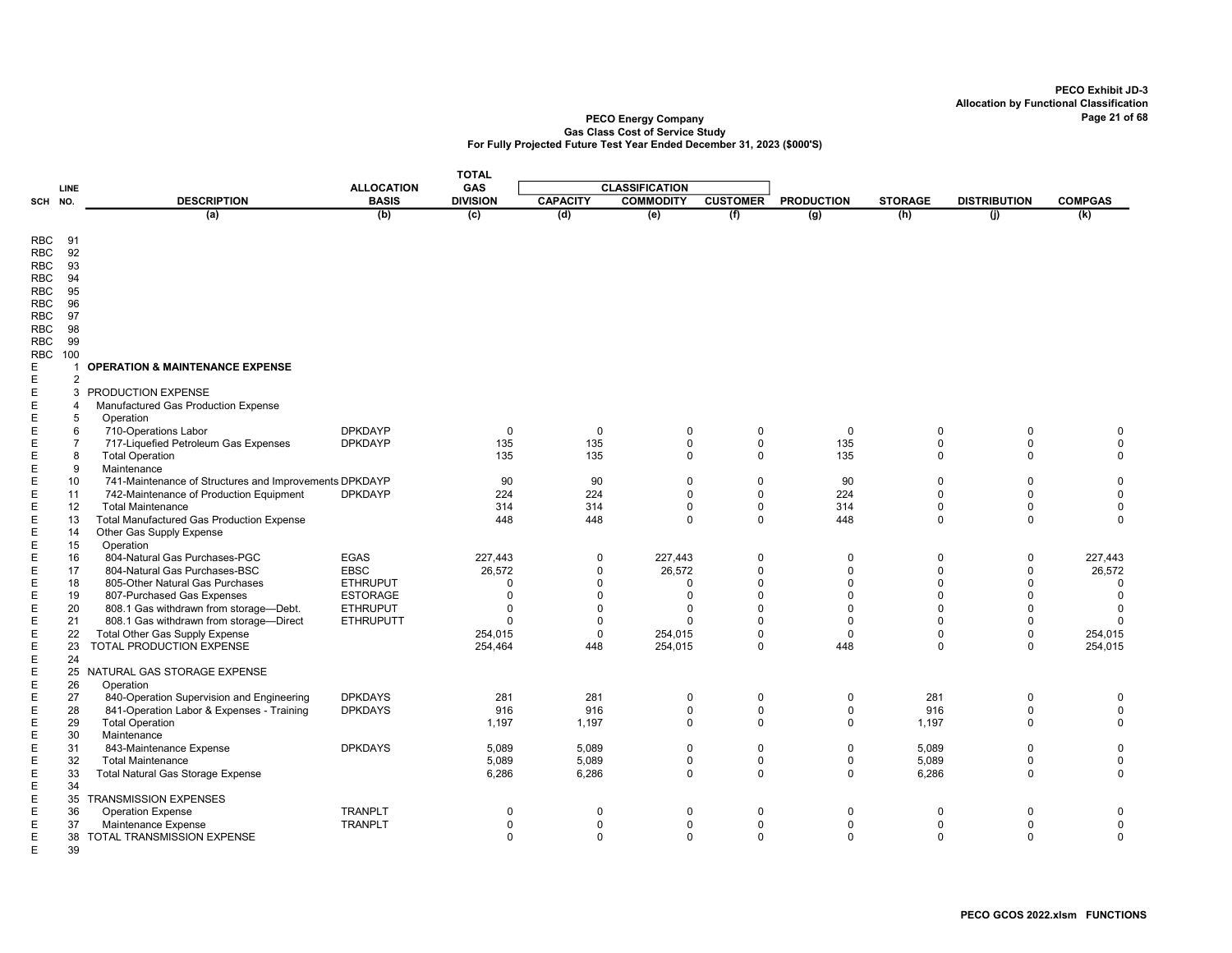|            | LINE           |                                                                              | <b>ALLOCATION</b> |                            |                         |                         |                         |                 |                          |
|------------|----------------|------------------------------------------------------------------------------|-------------------|----------------------------|-------------------------|-------------------------|-------------------------|-----------------|--------------------------|
| SCH NO.    |                | <b>DESCRIPTION</b>                                                           | <b>BASIS</b>      | <b>COMOTH</b>              | <b>SERVICES</b>         | <b>METERS</b>           | <b>CUSTINSTALL</b>      | <b>CUSTSERV</b> | <b>CUSTACCT</b>          |
|            |                | (a)                                                                          | (b)               | (1)                        | (m)                     | (n)                     | (o)                     | (p)             | (q)                      |
|            |                |                                                                              |                   |                            |                         |                         |                         |                 |                          |
| <b>RBC</b> | 91             |                                                                              |                   |                            |                         |                         |                         |                 |                          |
| <b>RBC</b> | 92             |                                                                              |                   |                            |                         |                         |                         |                 |                          |
| <b>RBC</b> | 93             |                                                                              |                   |                            |                         |                         |                         |                 |                          |
| RBC        | 94             |                                                                              |                   |                            |                         |                         |                         |                 |                          |
| RBC        | 95             |                                                                              |                   |                            |                         |                         |                         |                 |                          |
| RBC        | 96             |                                                                              |                   |                            |                         |                         |                         |                 |                          |
| <b>RBC</b> | 97             |                                                                              |                   |                            |                         |                         |                         |                 |                          |
| <b>RBC</b> | 98             |                                                                              |                   |                            |                         |                         |                         |                 |                          |
| RBC        | 99             |                                                                              |                   |                            |                         |                         |                         |                 |                          |
| <b>RBC</b> | 100            |                                                                              |                   |                            |                         |                         |                         |                 |                          |
| Ε          | 1              | <b>OPERATION &amp; MAINTENANCE EXPENSE</b>                                   |                   |                            |                         |                         |                         |                 |                          |
| Ε          | $\overline{2}$ |                                                                              |                   |                            |                         |                         |                         |                 |                          |
| Е          | 3              | <b>PRODUCTION EXPENSE</b>                                                    |                   |                            |                         |                         |                         |                 |                          |
| Ε          | 4              | Manufactured Gas Production Expense                                          |                   |                            |                         |                         |                         |                 |                          |
| Ε          | 5              | Operation                                                                    |                   |                            |                         |                         |                         |                 |                          |
| E          | 6              | 710-Operations Labor                                                         | <b>DPKDAYP</b>    | 0                          | $\mathbf 0$             | $\mathbf 0$             | 0                       | $\mathbf 0$     | 0                        |
| E          | $\overline{7}$ | 717-Liquefied Petroleum Gas Expenses                                         | <b>DPKDAYP</b>    | $\pmb{0}$                  | $\pmb{0}$               | $\mathbf 0$             | $\pmb{0}$               | 0               | $\pmb{0}$                |
| Ε          | 8              | <b>Total Operation</b>                                                       |                   | 0                          | $\Omega$                | $\Omega$                | $\Omega$                | $\Omega$        | $\mathbf 0$              |
| E          | 9              | Maintenance                                                                  |                   |                            |                         |                         |                         |                 |                          |
| Ε          | 10             | 741-Maintenance of Structures and Improvements DPKDAYP                       |                   | $\Omega$                   | $\mathbf 0$             | $\Omega$                | $\mathbf 0$             | $\Omega$        | $\mathbf 0$              |
| E          | 11             | 742-Maintenance of Production Equipment                                      | <b>DPKDAYP</b>    | $\mathbf 0$                | $\mathbf 0$             | $\mathbf 0$             | $\mathbf 0$             | 0               | $\pmb{0}$                |
| E          | 12             | <b>Total Maintenance</b><br><b>Total Manufactured Gas Production Expense</b> |                   | $\mathbf 0$<br>$\mathbf 0$ | $\mathbf 0$<br>$\Omega$ | $\mathbf 0$<br>$\Omega$ | $\mathbf 0$<br>$\Omega$ | 0<br>$\Omega$   | $\pmb{0}$<br>$\mathbf 0$ |
| E          | 13<br>14       | Other Gas Supply Expense                                                     |                   |                            |                         |                         |                         |                 |                          |
| E<br>E     |                | Operation                                                                    |                   |                            |                         |                         |                         |                 |                          |
|            | 15<br>16       | 804-Natural Gas Purchases-PGC                                                | <b>EGAS</b>       | $\mathbf 0$                | $\mathbf 0$             | $\mathbf 0$             | $\mathbf 0$             | 0               | 0                        |
| E<br>E     | 17             | 804-Natural Gas Purchases-BSC                                                | <b>EBSC</b>       | $\mathbf 0$                | $\mathbf 0$             | $\mathbf 0$             | $\mathbf 0$             | 0               | 0                        |
| E          | 18             | 805-Other Natural Gas Purchases                                              | <b>ETHRUPUT</b>   | $\mathbf 0$                | $\Omega$                | $\Omega$                | $\Omega$                | 0               | $\pmb{0}$                |
| E          | 19             | 807-Purchased Gas Expenses                                                   | <b>ESTORAGE</b>   | $\Omega$                   | $\Omega$                | 0                       | $\Omega$                | $\Omega$        | 0                        |
| E          | 20             | 808.1 Gas withdrawn from storage-Debt.                                       | <b>ETHRUPUT</b>   | $\mathbf 0$                | $\Omega$                | 0                       | 0                       | $\Omega$        | $\pmb{0}$                |
| E          | 21             | 808.1 Gas withdrawn from storage-Direct                                      | <b>ETHRUPUTT</b>  | $\mathbf{0}$               | $\Omega$                | $\Omega$                | $\mathbf 0$             | 0               | $\pmb{0}$                |
| Ε          | 22             | <b>Total Other Gas Supply Expense</b>                                        |                   | 0                          | $\mathbf 0$             | $\Omega$                | 0                       | 0               | 0                        |
| E          | 23             | TOTAL PRODUCTION EXPENSE                                                     |                   | $\mathbf 0$                | $\Omega$                | $\Omega$                | $\Omega$                | $\Omega$        | $\mathbf 0$              |
| E          | 24             |                                                                              |                   |                            |                         |                         |                         |                 |                          |
| E          | 25             | NATURAL GAS STORAGE EXPENSE                                                  |                   |                            |                         |                         |                         |                 |                          |
| E          | 26             | Operation                                                                    |                   |                            |                         |                         |                         |                 |                          |
| Ε          | 27             | 840-Operation Supervision and Engineering                                    | <b>DPKDAYS</b>    | 0                          | 0                       | 0                       | 0                       | 0               | 0                        |
| E          | 28             | 841-Operation Labor & Expenses - Training                                    | <b>DPKDAYS</b>    | $\mathbf 0$                | $\mathbf 0$             | $\mathbf 0$             | 0                       | 0               | $\mathbf 0$              |
| E          | 29             | <b>Total Operation</b>                                                       |                   | $\mathbf 0$                | $\mathbf 0$             | $\mathbf 0$             | 0                       | $\mathbf 0$     | $\mathbf 0$              |
| Е          | 30             | Maintenance                                                                  |                   |                            |                         |                         |                         |                 |                          |
| E          | 31             | 843-Maintenance Expense                                                      | <b>DPKDAYS</b>    | 0                          | $\mathbf 0$             | $\mathbf 0$             | 0                       | 0               | 0                        |
| Ε          | 32             | <b>Total Maintenance</b>                                                     |                   | $\mathbf 0$                | $\mathbf 0$             | $\Omega$                | 0                       | $\Omega$        | 0                        |
| E          | 33             | Total Natural Gas Storage Expense                                            |                   | $\mathbf 0$                | $\Omega$                | $\Omega$                | 0                       | 0               | $\mathbf 0$              |
| E          | 34             |                                                                              |                   |                            |                         |                         |                         |                 |                          |
| E          | 35             | <b>TRANSMISSION EXPENSES</b>                                                 |                   |                            |                         |                         |                         |                 |                          |
| Ε          | 36             | <b>Operation Expense</b>                                                     | <b>TRANPLT</b>    | 0                          | 0                       | $\mathbf 0$             | $\mathbf 0$             | $\mathbf 0$     | 0                        |
| Ε          | 37             | Maintenance Expense                                                          | <b>TRANPLT</b>    | 0                          | $\mathbf 0$             | $\Omega$                | 0                       | 0               | 0                        |
| Ε          | 38             | <b>TOTAL TRANSMISSION EXPENSE</b>                                            |                   | $\Omega$                   | $\Omega$                | $\Omega$                | $\Omega$                | $\Omega$        | $\Omega$                 |
| E          | 39             |                                                                              |                   |                            |                         |                         |                         |                 |                          |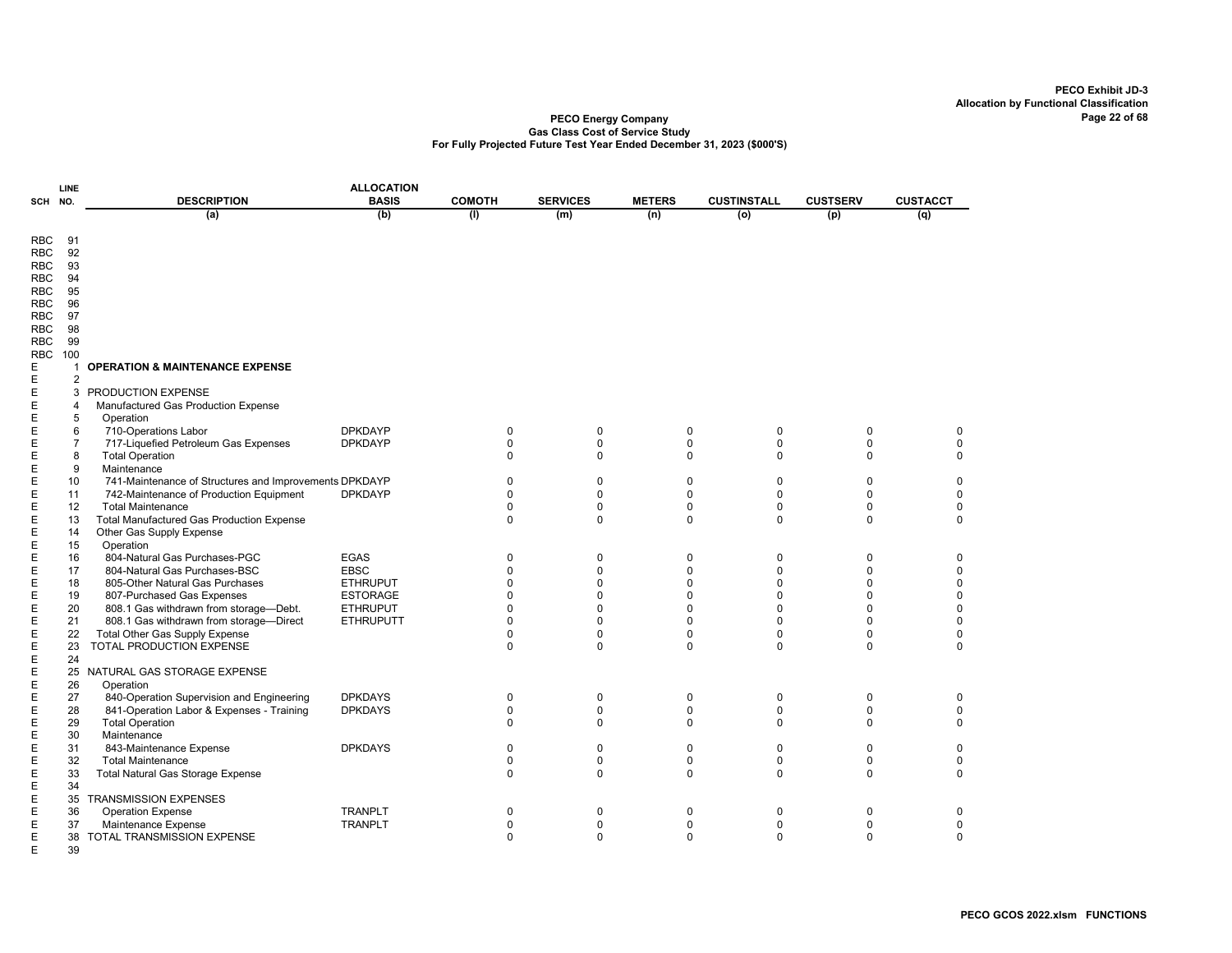|                  |          |                                                                  |                                      | <b>TOTAL</b>      |                      |                         |                  |                            |                         |                            |                              |
|------------------|----------|------------------------------------------------------------------|--------------------------------------|-------------------|----------------------|-------------------------|------------------|----------------------------|-------------------------|----------------------------|------------------------------|
|                  | LINE     |                                                                  | <b>ALLOCATION</b>                    | <b>GAS</b>        |                      | <b>CLASSIFICATION</b>   |                  |                            |                         |                            |                              |
| SCH NO.          |          | <b>DESCRIPTION</b>                                               | <b>BASIS</b>                         | <b>DIVISION</b>   | <b>CAPACITY</b>      | <b>COMMODITY</b>        | <b>CUSTOMER</b>  | <b>PRODUCTION</b>          | <b>STORAGE</b>          | <b>DISTRIBUTION</b>        | <b>COMPGAS</b>               |
|                  |          | (a)                                                              | (b)                                  | (c)               | (d)                  | (e)                     | (f)              | (g)                        | (h)                     | (i)                        | (k)                          |
| Ε                |          | <b>40 DISTRIBUTION EXPENSES</b>                                  |                                      |                   |                      |                         |                  |                            |                         |                            |                              |
| E                | 41       | Operation                                                        |                                      |                   |                      |                         |                  |                            |                         |                            |                              |
| Ε                | 42       | 870-Operation Supervision and Engineering                        | <b>SALWAGDO</b>                      | 227               | 87                   | 0                       | 140              | 0                          | 0                       | 87                         | $\Omega$                     |
| Ε                | 43       | 874-Mains and Services Expenses                                  | PLT 376380                           | 15,266            | 9,573                | $\Omega$                | 5.693            | $\Omega$                   | $\Omega$                | 9.573                      | $\Omega$                     |
| E                | 44       | 875-Measuring & Reg. Station Exp.-General                        | PLT 378                              | 1,322             | 1,322                | $\Omega$                | $\Omega$         | $\Omega$                   | $\Omega$                | 1,322                      | $\Omega$                     |
| $\mathsf E$      | 45       | 877-Measuring & Reg. Station Exp.-City Gate Sta.                 | PLT 379                              | $\Omega$          | $\Omega$             | $\Omega$                | $\mathbf 0$      | $\Omega$                   | $\Omega$                | $\Omega$                   | $\mathbf 0$                  |
| Е                | 46       | 878-Meter & House Regulator Expenses                             | PLT 3815                             | 5,917             | $\Omega$             | $\Omega$                | 5,917            | $\Omega$                   | $\Omega$                | $\Omega$                   | $\Omega$                     |
| Е                | 47       | 879-Customer Installations Expenses                              | <b>CUSTINSTALL</b>                   | 7,534             | $\Omega$             | $\Omega$                | 7,534            | $\Omega$                   | $\Omega$                | $\Omega$                   | $\Omega$<br>$\Omega$         |
| E<br>$\mathsf E$ | 48<br>49 | 880-Other Expenses<br><b>Total Distribution Operation</b>        | <b>DISTPLT</b>                       | 17,064<br>47.330  | 9,720<br>20,701      | $\Omega$<br>$\Omega$    | 7,344<br>26.628  | 0<br>$\Omega$              | $\mathbf 0$<br>$\Omega$ | 9,720<br>20,701            | $\Omega$                     |
| Ε                | 50       |                                                                  |                                      |                   |                      |                         |                  |                            |                         |                            |                              |
| E                | 51       | <b>OPERATION &amp; MAINTENANCE EXPENSE CONTINUED</b>             |                                      |                   |                      |                         |                  |                            |                         |                            |                              |
| E                | 52       | DISTRIBUTION EXPENSES CONTINUED                                  |                                      |                   |                      |                         |                  |                            |                         |                            |                              |
| Е                | 53       | Maintenance                                                      |                                      |                   |                      |                         |                  |                            |                         |                            |                              |
| Е                | 54       | 887-Maintenance of Mains                                         | <b>PLT 376</b>                       | 22,988            | 22,988               | 0                       | $\mathbf 0$      | 0                          | $\mathbf 0$             | 22,988                     | $\Omega$                     |
| $\mathsf E$      | 55       | 889-Maint. of Measuring & Reg. Station Equip.-Gen PLT 378        |                                      | 1,632             | 1,632                | $\Omega$                | $\Omega$         | $\Omega$                   | $\Omega$                | 1,632                      | $\Omega$                     |
| E                | 56       | 892-Maintenance of Services                                      | <b>PLT 380</b>                       | 2,857             | 0                    | $\Omega$                | 2,857            | $\Omega$                   | $\Omega$                | $\Omega$                   | $\mathbf 0$                  |
| Ε                | 57       | 893-Maint. of Meters & House Regulators                          | PLT 3815                             | 1,459             | $\Omega$             | $\Omega$                | 1.459            | $\Omega$                   | $\Omega$                | $\Omega$                   | $\Omega$                     |
| E                | 58       | 894-Maintenance of Other Equipment                               | <b>DISTPLT</b>                       | 818               | 466                  | $\Omega$                | 352              | $\Omega$                   | $\Omega$                | 466                        | $\mathbf 0$                  |
| Е                | 59       | <b>Total Distribution Maintenance</b>                            |                                      | 29,754            | 25,086               | $\Omega$<br>$\Omega$    | 4,668            | $\Omega$                   | $\Omega$<br>$\Omega$    | 25,086                     | $\Omega$<br>$\Omega$         |
| Ε<br>E           | 60<br>61 | TOTAL DISTRIBUTION PLANT O&M EXPENSES                            |                                      | 77.083<br>337,833 | 45,787<br>52,521     |                         | 31,296<br>31,296 | $\Omega$<br>448            | 6,286                   | 45,787<br>45,787           | 254,015                      |
| E                | 62       | TOTAL OPER & MAINT EXP (PROD, TRAN, & DIST)                      |                                      |                   |                      | 254,015                 |                  |                            |                         |                            |                              |
| Ε                |          | 63 CUSTOMER ACCOUNTS EXPENSES                                    |                                      |                   |                      |                         |                  |                            |                         |                            |                              |
| Е                | 64       | 902-Meter Reading                                                | <b>CMETRDG</b>                       | 113               | $\mathbf 0$          | $\mathbf 0$             | 113              | $\mathbf 0$                | $\mathbf 0$             | $\mathbf 0$                | $\mathbf 0$                  |
| Ε                | 65       | 903-Customer Records and Collection Expense                      | <b>CUSTREC</b>                       | 15,672            | $\Omega$             | $\mathbf 0$             | 15,672           | 0                          | $\Omega$                | $\mathbf 0$                | $\mathbf 0$                  |
| Ε                | 66       | 904-Uncollectible Accounts                                       | EXP 904                              | 2,408             | 1,177                | 29                      | 1,202            | 5                          | 104                     | 1,068                      | 13                           |
| E                | 67       | 904-Uncollectible Accounts - PPA                                 | EXP 904PPA                           | 352               | 164                  | $\overline{4}$          | 184              | $\overline{1}$             | 15                      | 149                        | $\overline{2}$               |
| Е                | 68       | 905-Miscellaneous CA                                             | <b>CUSTCAM</b>                       | 1,010             | 0                    | $\mathbf 0$             | 1,010            | $\mathbf 0$                | $\Omega$                | $\Omega$                   | $\mathbf 0$                  |
| Ε                | 69       | TOTAL CUSTOMER ACCTS EXPENSE                                     |                                      | 19,555            | 1,341                | 33                      | 18,181           | 5                          | 119                     | 1,217                      | 15                           |
| E                | 70       |                                                                  |                                      |                   |                      |                         |                  |                            |                         |                            |                              |
| E                |          | 71 CUSTOMER SERVICE & SALES EXPENSES                             |                                      |                   |                      |                         |                  |                            |                         |                            |                              |
| E<br>Ε           | 72<br>73 | 908-Customer Assistance                                          | <b>CUSTASST</b><br><b>CUSTASSTDA</b> | 4,446<br>567      | $\Omega$<br>$\Omega$ | $\mathbf 0$<br>$\Omega$ | 4,446<br>567     | $\mathbf 0$<br>$\mathbf 0$ | $\Omega$<br>$\Omega$    | $\mathbf 0$<br>$\mathbf 0$ | $\mathbf{0}$<br>$\mathbf{0}$ |
| E                | 74       | 908-Customer Assistance - Direct Assignment<br>909-Advertisement | <b>CUSTADVT</b>                      | 727               | $\Omega$             | $\Omega$                | 727              | $\Omega$                   | $\Omega$                | 0                          | $\mathbf 0$                  |
| E                | 75       | 910-Miscellaneous CS                                             | <b>CUSTCSM</b>                       | $\Omega$          | $\Omega$             | $\Omega$                | $\Omega$         | $\Omega$                   | $\Omega$                | $\Omega$                   | $\Omega$                     |
| E                | 76       | 912-Demonstrating and Selling Expenses                           | <b>CUSTSALES</b>                     | 1,726             | $\Omega$             | $\Omega$                | 1,726            | $\Omega$                   | $\Omega$                | $\Omega$                   | $\Omega$                     |
| Е                | 77       | 916 Miscellaneous Sales Expenses                                 | <b>CUSTSALES</b>                     | $\Omega$          | $\Omega$             | $\Omega$                | $\mathbf 0$      | $\Omega$                   | $\Omega$                | $\Omega$                   | $\Omega$                     |
| E                |          | 78 TOTAL CUSTOMER SERVICE & SALES EXP                            |                                      | 7,466             | $\Omega$             | $\Omega$                | 7,466            | $\Omega$                   | $\Omega$                | $\Omega$                   | $\Omega$                     |
| Ε                | 79       |                                                                  |                                      |                   |                      |                         |                  |                            |                         |                            |                              |
| Ε                |          | 80 TOTAL OPER & MAINT EXCL A&G                                   |                                      | 364,854           | 53,862               | 254,049                 | 56,943           | 454                        | 6,405                   | 47,003                     | 254,030                      |
| E                | 81       |                                                                  |                                      |                   |                      |                         |                  |                            |                         |                            |                              |
| Е                | 82       | ADMINISTRATIVE & GENERAL EXPENSE                                 |                                      |                   |                      |                         |                  |                            |                         |                            |                              |
| Е                | 83       | 920-Administrative Salaries                                      | <b>SALWAGES</b>                      | 6.751             | 3.510                | $\Omega$                | 3.240            | 26                         | 393                     | 3,091                      | <sup>0</sup>                 |
| Е                | 84<br>85 | 921-Office Supplies & Expense                                    | <b>SALWAGES</b>                      | 1,762<br>15,922   | 916                  | $\Omega$<br>$\Omega$    | 846<br>7,643     | $\overline{7}$<br>62       | 103<br>927              | 807<br>7,290               | $\Omega$<br>$\mathbf 0$      |
| Ε<br>Ε           | 86       | 923-Outside Service Employed<br>924-Property Insurance           | <b>SALWAGES</b><br><b>PSTDGPLT</b>   | 103               | 8,279<br>60          | $\Omega$                | 43               | $\Omega$                   | 3                       | 57                         | $\Omega$                     |
| Ε                | 87       | 925-Injuries and Damages                                         | <b>SALWAGES</b>                      | 262               | 136                  | $\Omega$                | 126              | $\overline{1}$             | 15                      | 120                        | $\mathbf 0$                  |
| Е                | 88       | 926-Employee Pensions & Benefits                                 | <b>SALWAGES</b>                      | 9,407             | 4,892                | $\Omega$                | 4,516            | 37                         | 548                     | 4,307                      | $\mathbf 0$                  |
|                  |          |                                                                  |                                      |                   |                      |                         |                  |                            |                         |                            |                              |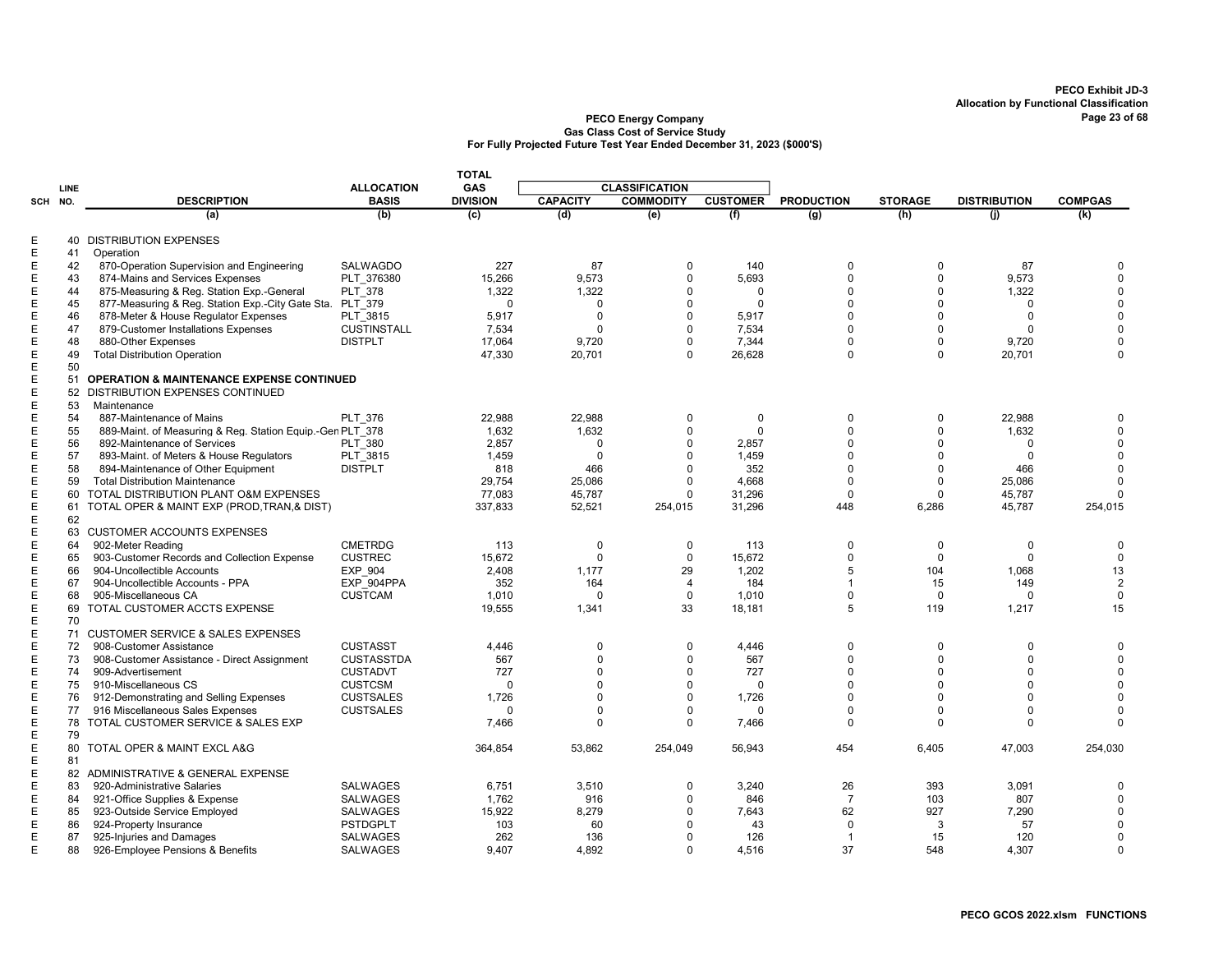|            | LINE |                                                           | <b>ALLOCATION</b>  |                |                 |               |                    |                 |                 |
|------------|------|-----------------------------------------------------------|--------------------|----------------|-----------------|---------------|--------------------|-----------------|-----------------|
| <b>SCH</b> | NO.  | <b>DESCRIPTION</b>                                        | <b>BASIS</b>       | <b>COMOTH</b>  | <b>SERVICES</b> | <b>METERS</b> | <b>CUSTINSTALL</b> | <b>CUSTSERV</b> | <b>CUSTACCT</b> |
|            |      | (a)                                                       | (b)                | (1)            | (m)             | (n)           | (o)                | (p)             | (q)             |
|            |      |                                                           |                    |                |                 |               |                    |                 |                 |
| E          | 40   | <b>DISTRIBUTION EXPENSES</b>                              |                    |                |                 |               |                    |                 |                 |
| E          | 41   | Operation                                                 |                    |                |                 |               |                    |                 |                 |
| Ε          | 42   | 870-Operation Supervision and Engineering                 | <b>SALWAGDO</b>    | $\mathbf 0$    | 44              | 26            | 71                 | 0               | 0               |
| Ε          | 43   | 874-Mains and Services Expenses                           | PLT 376380         | $\Omega$       | 5,693           | $\Omega$      | $\Omega$           | $\Omega$        | $\mathbf 0$     |
| E          | 44   | 875-Measuring & Reg. Station Exp.-General                 | <b>PLT 378</b>     | $\Omega$       | $\Omega$        | $\Omega$      | $\Omega$           | $\Omega$        | $\mathbf 0$     |
| Ε          | 45   | 877-Measuring & Reg. Station Exp.-City Gate Sta.          | PLT 379            | $\Omega$       | $\Omega$        | $\Omega$      | $\Omega$           | $\Omega$        | $\mathbf 0$     |
| E          | 46   | 878-Meter & House Regulator Expenses                      | PLT_3815           | $\mathbf 0$    | 0               | 5,917         | $\mathbf 0$        | $\Omega$        | $\pmb{0}$       |
| E          | 47   | 879-Customer Installations Expenses                       | <b>CUSTINSTALL</b> | $\mathbf 0$    | $\mathbf{0}$    | $\mathbf 0$   | 7,534              | $\Omega$        | $\pmb{0}$       |
| Ε          | 48   | 880-Other Expenses                                        | <b>DISTPLT</b>     | $\mathbf 0$    | 5,448           | 1,896         | $\Omega$           | $\Omega$        | $\mathbf 0$     |
| E          | 49   | <b>Total Distribution Operation</b>                       |                    | $\Omega$       | 11,185          | 7,839         | 7,605              | $\Omega$        | $\Omega$        |
| E          | 50   |                                                           |                    |                |                 |               |                    |                 |                 |
| Ε          | 51   | <b>OPERATION &amp; MAINTENANCE EXPENSE CONTINUED</b>      |                    |                |                 |               |                    |                 |                 |
| E          | 52   | DISTRIBUTION EXPENSES CONTINUED                           |                    |                |                 |               |                    |                 |                 |
| Ε          | 53   | Maintenance                                               |                    |                |                 |               |                    |                 |                 |
| Ε          | 54   | 887-Maintenance of Mains                                  | <b>PLT 376</b>     | $\mathbf 0$    | 0               | 0             | $\Omega$           | 0               | 0               |
| Ε          | 55   | 889-Maint. of Measuring & Reg. Station Equip.-Gen PLT 378 |                    | $\Omega$       | $\Omega$        | $\Omega$      | 0                  | $\Omega$        | $\Omega$        |
|            | 56   | 892-Maintenance of Services                               | <b>PLT 380</b>     | $\Omega$       | 2,857           | $\mathbf 0$   | $\Omega$           | 0               | $\mathbf 0$     |
| E<br>E     | 57   | 893-Maint. of Meters & House Regulators                   | PLT_3815           | $\mathbf 0$    | 0               | 1,459         | $\Omega$           | $\Omega$        | $\mathbf 0$     |
| Ε          | 58   | 894-Maintenance of Other Equipment                        | <b>DISTPLT</b>     | $\mathbf 0$    | 261             | 91            | $\Omega$           | $\Omega$        | $\mathbf 0$     |
| E          | 59   | <b>Total Distribution Maintenance</b>                     |                    | $\mathbf 0$    | 3,118           | 1,550         | 0                  | $\Omega$        | $\mathbf 0$     |
| Ε          | 60   | TOTAL DISTRIBUTION PLANT O&M EXPENSES                     |                    | $\mathbf 0$    | 14,303          | 9.388         | 7,605              | $\Omega$        | $\mathbf 0$     |
| E          | 61   | TOTAL OPER & MAINT EXP (PROD, TRAN, & DIST)               |                    | $\mathbf 0$    | 14,303          | 9,388         | 7,605              | 0               | $\mathbf 0$     |
| E          | 62   |                                                           |                    |                |                 |               |                    |                 |                 |
| E          | 63   | <b>CUSTOMER ACCOUNTS EXPENSES</b>                         |                    |                |                 |               |                    |                 |                 |
| E          |      |                                                           |                    |                |                 |               |                    |                 |                 |
|            | 64   | 902-Meter Reading                                         | <b>CMETRDG</b>     | 0<br>$\Omega$  | 0               | 0<br>$\Omega$ | 0<br>$\Omega$      | 0               | 113             |
| E          | 65   | 903-Customer Records and Collection Expense               | <b>CUSTREC</b>     |                | $\Omega$        |               |                    | $\Omega$        | 15.672          |
| E          | 66   | 904-Uncollectible Accounts                                | <b>EXP 904</b>     | 16             | 592             | 219           | 113                | 90              | 188             |
| Ε          | 67   | 904-Uncollectible Accounts - PPA                          | EXP 904PPA         | $\overline{2}$ | 89              | 32            | 18                 | 15              | 30              |
| E          | 68   | 905-Miscellaneous CA                                      | <b>CUSTCAM</b>     | $\mathbf 0$    | $\mathbf 0$     | $\mathbf 0$   | $\Omega$           | $\mathbf 0$     | 1,010           |
| Ε          | 69   | TOTAL CUSTOMER ACCTS EXPENSE                              |                    | 18             | 681             | 252           | 131                | 104             | 17,013          |
| Ε          | 70   |                                                           |                    |                |                 |               |                    |                 |                 |
| E          | 71   | <b>CUSTOMER SERVICE &amp; SALES EXPENSES</b>              |                    |                |                 |               |                    |                 |                 |
| Ε          | 72   | 908-Customer Assistance                                   | <b>CUSTASST</b>    | 0              | 0               | 0             | 0                  | 4,446           | 0               |
| Ε          | 73   | 908-Customer Assistance - Direct Assignment               | <b>CUSTASSTDA</b>  | $\mathbf 0$    | 0               | $\mathbf 0$   | 0                  | 567             | $\pmb{0}$       |
| Ε          | 74   | 909-Advertisement                                         | <b>CUSTADVT</b>    | $\Omega$       | $\Omega$        | $\Omega$      | $\Omega$           | 727             | $\mathbf 0$     |
| E          | 75   | 910-Miscellaneous CS                                      | <b>CUSTCSM</b>     | $\Omega$       | 0               | 0             | $\Omega$           | $\Omega$        | $\mathbf 0$     |
| E          | 76   | 912-Demonstrating and Selling Expenses                    | <b>CUSTSALES</b>   | $\Omega$       | $\Omega$        | $\Omega$      | 0                  | 1.726           | $\mathbf 0$     |
| Ε          | 77   | 916 Miscellaneous Sales Expenses                          | <b>CUSTSALES</b>   | $\mathbf 0$    | $\mathbf{0}$    | $\mathbf 0$   | 0                  | 0               | $\mathbf 0$     |
| E          | 78   | TOTAL CUSTOMER SERVICE & SALES EXP                        |                    | $\mathbf 0$    | $\mathbf{0}$    | $\Omega$      | $\Omega$           | 7,466           | $\Omega$        |
| Ε          | 79   |                                                           |                    |                |                 |               |                    |                 |                 |
| Ε          | 80   | TOTAL OPER & MAINT EXCL A&G                               |                    | 18             | 14,984          | 9.640         | 7.735              | 7,570           | 17,013          |
| E          | 81   |                                                           |                    |                |                 |               |                    |                 |                 |
| Ε          | 82   | ADMINISTRATIVE & GENERAL EXPENSE                          |                    |                |                 |               |                    |                 |                 |
| Ε          | 83   | 920-Administrative Salaries                               | <b>SALWAGES</b>    | 0              | 754             | 473           | 857                | 97              | 1,060           |
| Ε          | 84   | 921-Office Supplies & Expense                             | SALWAGES           | $\Omega$       | 197             | 124           | 224                | 25              | 277             |
| Ε          | 85   | 923-Outside Service Employed                              | <b>SALWAGES</b>    | $\Omega$       | 1,778           | 1,116         | 2,020              | 229             | 2,500           |
| E          | 86   | 924-Property Insurance                                    | <b>PSTDGPLT</b>    | $\Omega$       | 32              | 11            | $\Omega$           | $\Omega$        | $\Omega$        |
| E          | 87   | 925-Injuries and Damages                                  | SALWAGES           | $\mathbf 0$    | 29              | 18            | 33                 | 4               | 41              |
| E          | 88   | 926-Employee Pensions & Benefits                          | <b>SALWAGES</b>    | $\Omega$       | 1.050           | 659           | 1,194              | 135             | 1,477           |
|            |      |                                                           |                    |                |                 |               |                    |                 |                 |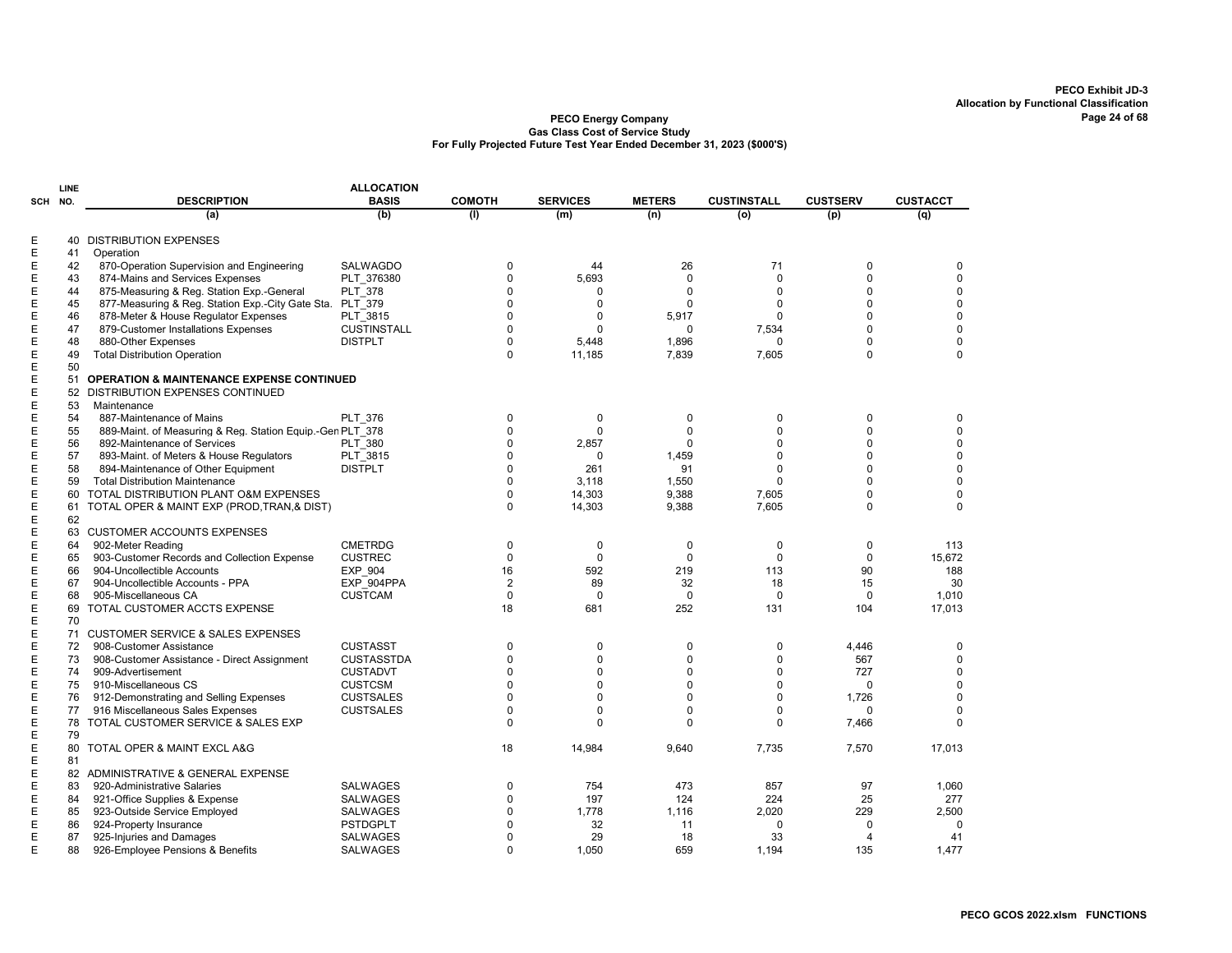|         |                 |                                                          |                   | <b>TOTAL</b>    |                 |                       |                 |                   |                |                     |                |
|---------|-----------------|----------------------------------------------------------|-------------------|-----------------|-----------------|-----------------------|-----------------|-------------------|----------------|---------------------|----------------|
|         | LINE            |                                                          | <b>ALLOCATION</b> | <b>GAS</b>      |                 | <b>CLASSIFICATION</b> |                 |                   |                |                     |                |
| SCH NO. |                 | <b>DESCRIPTION</b>                                       | <b>BASIS</b>      | <b>DIVISION</b> | <b>CAPACITY</b> | <b>COMMODITY</b>      | <b>CUSTOMER</b> | <b>PRODUCTION</b> | <b>STORAGE</b> | <b>DISTRIBUTION</b> | <b>COMPGAS</b> |
|         |                 | (a)                                                      | (b)               | (c)             | (d)             | (e)                   | (f)             | (q)               | (h)            | (i)                 | (k)            |
| Ε       | 89              | 928-Regulatory Commission                                | <b>CLAIMREV</b>   | 2,767           | 987             | 988                   | 792             | 3                 | 74             | 910                 | 973            |
| Ε       | 90              | 929-Duplicate Charges-Credit                             | <b>CLAIMREV</b>   | (12)            | (4)             | (4)                   | (3)             | (0)               | (0)            | (4)                 | (4)            |
| E       | 91              | 930.1-General Advertising                                | <b>CLAIMREV</b>   | $\mathbf 0$     | $\Omega$        | $\mathbf 0$           | $\mathbf 0$     | $\Omega$          | $\Omega$       | $\Omega$            | $\mathbf 0$    |
| Ε       | 92              | 930.2-Miscellaneous General                              | <b>SALWAGES</b>   | 662             | 344             | $\mathbf 0$           | 318             | 3                 | 39             | 303                 | 0              |
| E       | 93              | 932-Maintenance of General Plant                         | <b>GENLPLT</b>    | 1,358           | 706             | $\Omega$              | 652             | 5                 | 79             | 622                 | $\Omega$       |
| Ε       | 94              | TOTAL A&G EXPENSE                                        |                   | 38,981          | 19,827          | 983                   | 18,171          | 144               | 2,180          | 17,503              | 969            |
| Ε       | 95              |                                                          |                   |                 |                 |                       |                 |                   |                |                     |                |
| Ε       | 96              | <b>TOTAL OPERATION &amp; MAINTENANCE EXPENSES</b>        |                   | 403,835         | 73,689          | 255,032               | 75,115          | 597               | 8,585          | 64,507              | 254,999        |
| E       | 97              |                                                          |                   |                 |                 |                       |                 |                   |                |                     |                |
| Ε       | 98              | TOTAL PURCHASED GAS O&M EXPENSES                         |                   | 254,015         | $\mathbf 0$     | 254,015               | $\mathbf 0$     | $\mathbf 0$       | $\Omega$       | $\Omega$            | 254,015        |
| Ε       | 99              | TOTAL O&M EXPENSES EXCLUDING PURCHASED GAS               |                   | 149,820         | 73,689          | 1,017                 | 75,115          | 597               | 8,585          | 64,507              | 984            |
| E       | 100             |                                                          |                   |                 |                 |                       |                 |                   |                |                     |                |
| D       | -1              | DEPRECIATION / AMORTIZATION EXPENSE                      |                   |                 |                 |                       |                 |                   |                |                     |                |
| D       | 2               |                                                          |                   |                 |                 |                       |                 |                   |                |                     |                |
| D       | 3               |                                                          | <b>INTPLT</b>     | 13,647          | 7,973           | $\mathbf 0$           | 5,674           | 54                | 434            | 7,486               | $\Omega$       |
|         |                 | <b>INTANGIBLE PLANT EXPENSE</b>                          |                   |                 |                 |                       |                 |                   |                |                     |                |
| D       |                 |                                                          |                   |                 |                 |                       |                 |                   |                |                     |                |
| D       | 5               | PRODUCTION PLANT EXPENSE                                 | <b>PRODPLT</b>    | 170             | 170             | 0                     | $\mathbf 0$     | 170               | $\mathbf 0$    | 0                   | $\Omega$       |
| D       | ĥ               |                                                          |                   |                 |                 |                       |                 |                   |                |                     |                |
| D       |                 | LOCAL STORAGE PLANT EXPENSE                              | <b>STORPLT</b>    | 3,150           | 3,150           | $\mathbf 0$           | $\mathbf 0$     | $\mathbf 0$       | 3,150          | $\mathbf 0$         | $\Omega$       |
| D       | 8               |                                                          |                   |                 |                 |                       |                 |                   |                |                     |                |
| D       | 9               | <b>TRANSMISSION PLANT EXPENSE</b>                        | <b>TRANPLT</b>    | $\mathbf 0$     | $\Omega$        | $\Omega$              | $\mathbf 0$     | $\Omega$          | $\Omega$       | 0                   | $\Omega$       |
| D       | 10              |                                                          |                   |                 |                 |                       |                 |                   |                |                     |                |
| D       | 11              | DISTRIBUTION PLANT EXPENSE                               |                   |                 |                 |                       |                 |                   |                |                     |                |
| D       | 12 <sup>°</sup> | 374-Land Rights                                          | PLT 374           | $\mathbf 0$     | $\mathbf 0$     | 0                     | $\mathbf 0$     | 0                 | $\mathbf 0$    | $\mathbf 0$         | $\Omega$       |
| D       | 13              | 375-Structures & Improvements                            | PLT 375           | 341             | 341             | $\Omega$              | $\Omega$        | $\Omega$          | $\Omega$       | 341                 | $\Omega$       |
| D       | 14              | 376-Mains                                                |                   |                 |                 |                       |                 |                   |                |                     |                |
| D       | 15              | General - Excess                                         | <b>PLT 376GE</b>  | 25,987          | 25,987          | $\Omega$              | $\mathbf 0$     | 0                 | 0              | 25,987              | $\Omega$       |
| D       | 16              | General - Average                                        | PLT 376GA         | 8,476           | 8,476           | $\Omega$              | $\Omega$        | $\Omega$          | $\Omega$       | 8,476               | $\Omega$       |
| D       | 17              | <b>Direct Assignment</b>                                 | <b>DAMAINSDE</b>  | 217             | 217             | $\Omega$              | $\Omega$        | $\Omega$          | $\Omega$       | 217                 | $\mathbf 0$    |
| D       | 18              | Total Account 376                                        |                   | 34,680          | 34,680          | $\Omega$              | $\mathbf 0$     | $\mathbf 0$       | $\Omega$       | 34,680              | $\pmb{0}$      |
| D       | 19              | 378-Measuring & Regulating Station Equip-General PLT 378 |                   | 483             | 483             | $\Omega$              | $\Omega$        | $\Omega$          | $\Omega$       | 483                 | $\Omega$       |
| D       | 20              | 379-Measuring & Regulating Station Equip-City Gate       |                   |                 |                 |                       |                 |                   |                |                     |                |
| D       | 21              | City Gate                                                | <b>PLT 379CG</b>  | 1,285           | 1,285           | $\Omega$              | $\Omega$        | 0                 | $\mathbf 0$    | 1,285               | 0              |
| D       | 22              | <b>Direct Assignment</b>                                 | <b>DAMRDE</b>     | 228             | 228             | $\Omega$              | $\Omega$        | $\Omega$          | $\Omega$       | 228                 | $\Omega$       |
| D       | 23              | Total Account 379                                        |                   | 1,513           | 1,513           | $\Omega$              | $\Omega$        | $\Omega$          | $\Omega$       | 1,513               | $\Omega$       |
| D       | 24              | 380-Services                                             | PLT 380           | 24,108          | $\Omega$        | $\Omega$              | 24,108          | $\Omega$          | $\Omega$       | $\mathbf 0$         | $\mathbf 0$    |
| D       | 25              | 381-Meters                                               | <b>CMETERS</b>    | 5,501           | $\Omega$        | $\Omega$              | 5,501           | $\Omega$          | $\Omega$       | $\Omega$            | $\mathbf 0$    |
| D       | 26              |                                                          | <b>CMETERSDA</b>  | 8               | $\Omega$        | $\Omega$              | 8               | $\Omega$          | $\Omega$       | $\Omega$            | $\Omega$       |
| D       |                 | <b>Direct Assignment</b>                                 |                   |                 | $\Omega$        | $\Omega$              |                 | $\Omega$          | $\Omega$       | 0                   | $\Omega$       |
|         | 27              | <b>Total Account 381</b>                                 |                   | 5,509           | $\Omega$        | $\Omega$              | 5,509           | $\Omega$          | $\Omega$       | $\Omega$            | $\Omega$       |
| D       | 28              | 382-Meter Installations                                  | <b>CMETERS</b>    | 4.916           |                 |                       | 4,916           |                   |                |                     |                |
| D       | 29              | <b>Direct Assignment</b>                                 | <b>CMETERSDA</b>  | 15              | $\Omega$        | $\Omega$              | 15              | 0                 | $\Omega$       | $\Omega$            | $\Omega$       |
| D       | 30              | <b>Total Account 382</b>                                 |                   | 4,931           | $\Omega$        | $\Omega$              | 4,931           | $\Omega$          | $\Omega$       | $\Omega$            | $\Omega$       |
| D       | 31              | 387-Other Equipment                                      | PLT 378387        | 113             | 112             | $\Omega$              | -1              | $\Omega$          | $\Omega$       | 112                 | <sup>0</sup>   |
| D       | 32              | 388-Asset Retirement Costs for Distribution Plant        | <b>PLT 388</b>    | $\Omega$        | $\Omega$        | $\Omega$              | $\Omega$        | $\Omega$          | $\Omega$       | $\Omega$            | $\Omega$       |
| D       | 33              | TOTAL DISTRIBUTION PLANT EXPENSE                         |                   | 71,677          | 37,129          | $\mathbf 0$           | 34,548          | $\Omega$          | $\Omega$       | 37,129              | $\Omega$       |
| D       | 34              |                                                          |                   |                 |                 |                       |                 |                   |                |                     |                |
| D       | 35              | <b>GENERAL PLANT EXPENSE</b>                             | <b>GENLPLT</b>    | 2.198           | 1.143           | $\Omega$              | 1.055           | 9                 | 128            | 1,007               | $\Omega$       |
| D       | 36              |                                                          |                   |                 |                 |                       |                 |                   |                |                     |                |
| D       | 37              | COMMON PLANT DEPRECIATION/AMORTIZATION SALWAGES          |                   | 6,499           | 3,380           | 0                     | 3,120           | 25                | 378            | 2,976               | $\mathbf 0$    |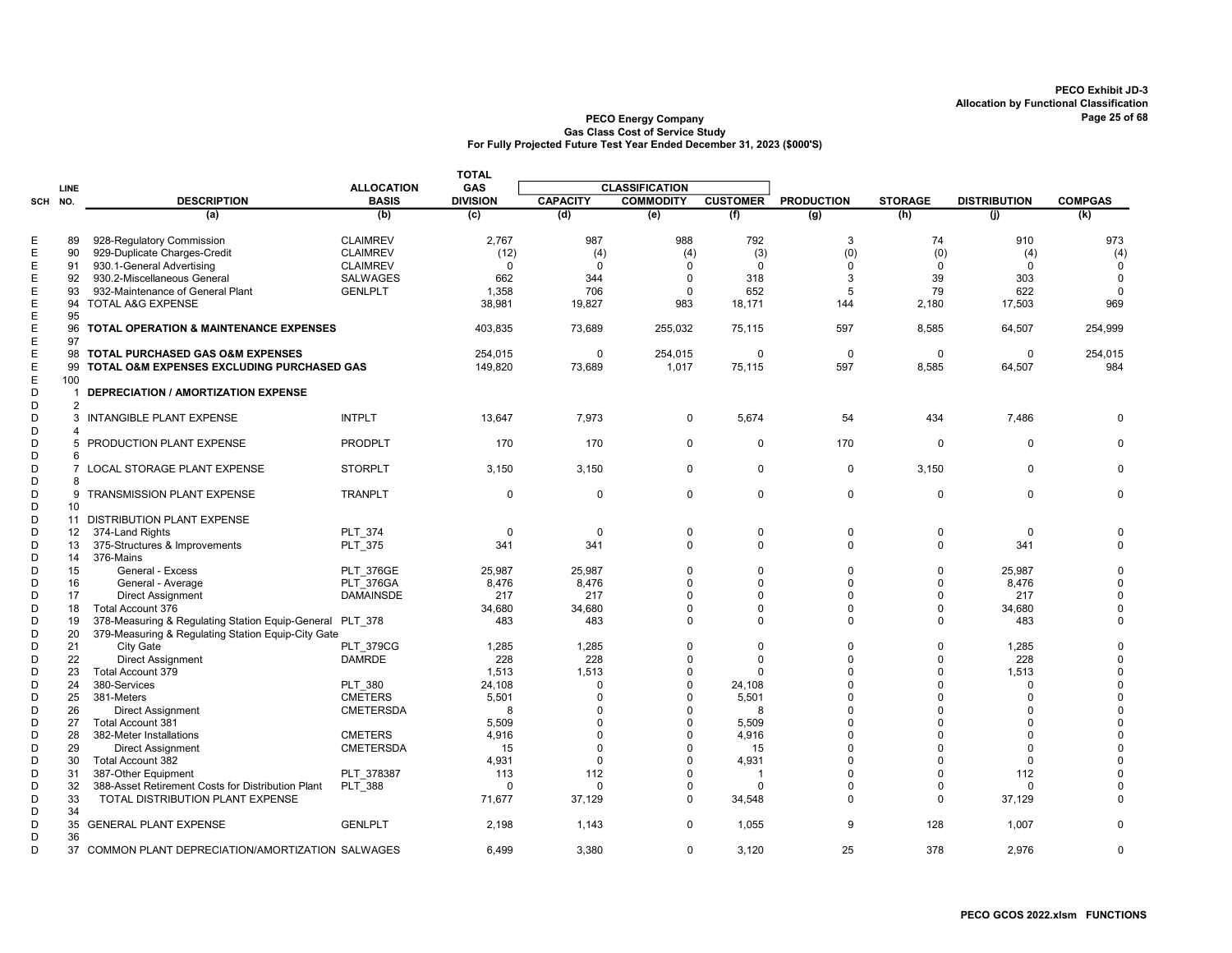|        | LINE           |                                                    | <b>ALLOCATION</b> |               |                 |               |                    |                 |                 |
|--------|----------------|----------------------------------------------------|-------------------|---------------|-----------------|---------------|--------------------|-----------------|-----------------|
| SCH    | NO.            | <b>DESCRIPTION</b>                                 | <b>BASIS</b>      | <b>COMOTH</b> | <b>SERVICES</b> | <b>METERS</b> | <b>CUSTINSTALL</b> | <b>CUSTSERV</b> | <b>CUSTACCT</b> |
|        |                | (a)                                                | (b)               | (1)           | (m)             | (n)           | (o)                | (p)             | (q)             |
| Е      | 89             | 928-Regulatory Commission                          | <b>CLAIMREV</b>   | 14            | 430             | 159           | 60                 | 45              | 99              |
| Ε      | 90             | 929-Duplicate Charges-Credit                       | <b>CLAIMREV</b>   | (0)           | (2)             | (1)           | (0)                | (0)             | (0)             |
| Е      | 91             | 930.1-General Advertising                          | <b>CLAIMREV</b>   | $\Omega$      | 0               | 0             | $\mathbf 0$        | $\Omega$        | 0               |
| Е      | 92             | 930.2-Miscellaneous General                        | <b>SALWAGES</b>   | $\Omega$      | 74              | 46            | 84                 | 10              | 104             |
| Ε      | 93             | 932-Maintenance of General Plant                   | <b>GENLPLT</b>    | $\mathbf 0$   | 152             | 95            | 172                | 20              | 213             |
| Е      | 94             | <b>TOTAL A&amp;G EXPENSE</b>                       |                   | 14            | 4,493           | 2,702         | 4,643              | 564             | 5,770           |
| Ε      | 95             |                                                    |                   |               |                 |               |                    |                 |                 |
| Ε      | 96             | <b>TOTAL OPERATION &amp; MAINTENANCE EXPENSES</b>  |                   | 33            | 19,478          | 12,342        | 12,379             | 8,134           | 22,782          |
| E      | 97             |                                                    |                   |               |                 |               |                    |                 |                 |
| Ε      | 98             | <b>TOTAL PURCHASED GAS O&amp;M EXPENSES</b>        |                   | $\mathbf 0$   | $\mathbf 0$     | $\mathbf 0$   | $\mathbf 0$        | $\mathbf 0$     | $\mathbf 0$     |
| Е      | 99             | TOTAL O&M EXPENSES EXCLUDING PURCHASED GAS         |                   | 33            | 19,478          | 12,342        | 12,379             | 8,134           | 22,782          |
| E      | 100            |                                                    |                   |               |                 |               |                    |                 |                 |
| D      | -1             | <b>DEPRECIATION / AMORTIZATION EXPENSE</b>         |                   |               |                 |               |                    |                 |                 |
| D      | $\overline{2}$ |                                                    |                   |               |                 |               |                    |                 |                 |
| D      | 3              | <b>INTANGIBLE PLANT EXPENSE</b>                    | <b>INTPLT</b>     | 0             |                 | 1,457         | 17                 | $\overline{2}$  | 21              |
| D      | Δ              |                                                    |                   |               | 4,176           |               |                    |                 |                 |
|        |                |                                                    |                   | $\Omega$      | $\Omega$        | $\Omega$      | $\Omega$           | $\Omega$        | $\Omega$        |
| D<br>D | 5<br>6         | PRODUCTION PLANT EXPENSE                           | <b>PRODPLT</b>    |               |                 |               |                    |                 |                 |
| D      |                |                                                    | <b>STORPLT</b>    | $\Omega$      | $\mathbf 0$     | $\Omega$      | $\Omega$           | $\Omega$        | $\Omega$        |
|        |                | LOCAL STORAGE PLANT EXPENSE                        |                   |               |                 |               |                    |                 |                 |
| D      | 8              |                                                    |                   |               |                 |               |                    |                 |                 |
| D      | 9              | TRANSMISSION PLANT EXPENSE                         | <b>TRANPLT</b>    | $\Omega$      | $\mathbf 0$     | $\Omega$      | $\Omega$           | $\Omega$        | $\Omega$        |
| D      | 10             |                                                    |                   |               |                 |               |                    |                 |                 |
| D      | 11             | DISTRIBUTION PLANT EXPENSE                         |                   |               |                 |               |                    |                 |                 |
| D      | 12             | 374-Land Rights                                    | <b>PLT 374</b>    | $\Omega$      | $\mathbf 0$     | $\Omega$      | $\Omega$           | $\Omega$        | 0               |
| D      | 13             | 375-Structures & Improvements                      | PLT_375           | $\Omega$      | $\Omega$        | $\Omega$      | $\Omega$           | $\Omega$        | 0               |
| D      | 14             | 376-Mains                                          |                   |               |                 |               |                    |                 |                 |
| D      | 15             | General - Excess                                   | <b>PLT 376GE</b>  | 0             | $\Omega$        | $\Omega$      | $\mathbf 0$        | 0               | $\mathbf 0$     |
| D      | 16             | General - Average                                  | PLT 376GA         | U             | $\Omega$        | 0             | $\Omega$           | U               | 0               |
| D      | 17             | <b>Direct Assignment</b>                           | DAMAINSDE         | U             | U               | $\Omega$      | $\Omega$           | $\Omega$        | $\mathbf 0$     |
| D      | 18             | Total Account 376                                  |                   | 0             | $\Omega$        | $\Omega$      | $\Omega$           | $\Omega$        | $\mathbf 0$     |
| D      | 19             | 378-Measuring & Regulating Station Equip-General   | <b>PLT 378</b>    | U             | $\Omega$        | $\Omega$      | $\Omega$           | $\Omega$        | 0               |
| D      | 20             | 379-Measuring & Regulating Station Equip-City Gate |                   |               |                 |               |                    |                 |                 |
| D      | 21             | City Gate                                          | <b>PLT_379CG</b>  | U             | $\Omega$        | 0             | $\Omega$           | $\Omega$        | 0               |
| D      | 22             | <b>Direct Assignment</b>                           | <b>DAMRDE</b>     | U             | $\Omega$        | $\Omega$      | $\Omega$           | U               | $\mathbf 0$     |
| D      | 23             | Total Account 379                                  |                   | 0             | $\Omega$        | 0             | $\Omega$           | $\Omega$        | $\mathbf 0$     |
| D      | 24             | 380-Services                                       | <b>PLT 380</b>    | U             | 24,108          | $\Omega$      | $\Omega$           | U               | $\mathbf 0$     |
| D      | 25             | 381-Meters                                         | <b>CMETERS</b>    | U             | 0               | 5,501         | $\Omega$           | U               | $\mathbf 0$     |
| D      | 26             | <b>Direct Assignment</b>                           | <b>CMETERSDA</b>  | U             | $\Omega$        | 8             | $\Omega$           | $\Omega$        | $\mathbf 0$     |
| D      | 27             | <b>Total Account 381</b>                           |                   | O             | O               | 5,509         | $\mathbf 0$        | U               | $\mathbf 0$     |
| D      | 28             | 382-Meter Installations                            | <b>CMETERS</b>    | $\Omega$      | $\Omega$        | 4,916         | $\Omega$           | 0               | $\pmb{0}$       |
| D      | 29             | <b>Direct Assignment</b>                           | <b>CMETERSDA</b>  | 0             | $\Omega$        | 15            | $\Omega$           | $\Omega$        | $\mathbf 0$     |
| D      | 30             | <b>Total Account 382</b>                           |                   | U             | n               | 4,931         | $\Omega$           | U               | $\mathbf 0$     |
| D      | 31             | 387-Other Equipment                                | PLT 378387        | 0             |                 | $\Omega$      | $\Omega$           | $\Omega$        | $\mathbf 0$     |
| D      | 32             | 388-Asset Retirement Costs for Distribution Plant  | PLT_388           | 0             | $\Omega$        | 0             | $\mathbf 0$        | 0               | $\mathbf 0$     |
| D      | 33             | TOTAL DISTRIBUTION PLANT EXPENSE                   |                   | $\Omega$      | 24,109          | 10,440        | $\Omega$           | $\Omega$        | $\Omega$        |
| D      | 34             |                                                    |                   |               |                 |               |                    |                 |                 |
| D      | 35             | <b>GENERAL PLANT EXPENSE</b>                       | <b>GENLPLT</b>    | $\Omega$      | 245             | 154           | 279                | 32              | 345             |
| D      | 36             |                                                    |                   |               |                 |               |                    |                 |                 |
| D      | 37             | COMMON PLANT DEPRECIATION/AMORTIZATION SALWAGES    |                   | $\Omega$      | 726             | 456           | 825                | 93              | 1,020           |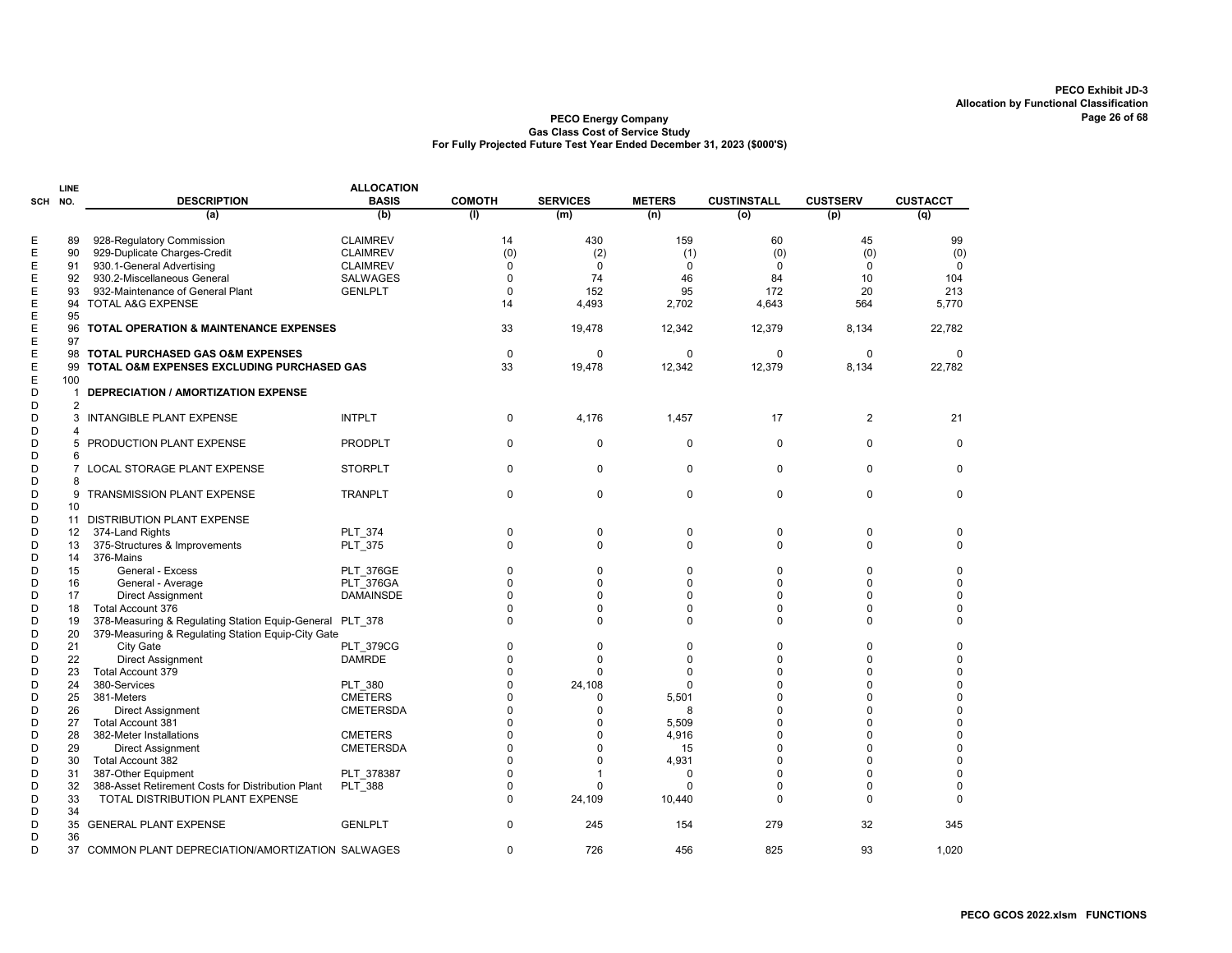#### PECO Energy Company Page 27 of 68 Gas Class Cost of Service Study For Fully Projected Future Test Year Ended December 31, 2023 (\$000'S)

|                        |                |                                                         |                   | <b>TOTAL</b>         |                      |                         |                      |                         |                      |                      |                            |
|------------------------|----------------|---------------------------------------------------------|-------------------|----------------------|----------------------|-------------------------|----------------------|-------------------------|----------------------|----------------------|----------------------------|
|                        | <b>LINE</b>    |                                                         | <b>ALLOCATION</b> | <b>GAS</b>           |                      | <b>CLASSIFICATION</b>   |                      |                         |                      |                      |                            |
| SCH NO.                |                | <b>DESCRIPTION</b>                                      | <b>BASIS</b>      | <b>DIVISION</b>      | <b>CAPACITY</b>      | <b>COMMODITY</b>        | <b>CUSTOMER</b>      | <b>PRODUCTION</b>       | <b>STORAGE</b>       | <b>DISTRIBUTION</b>  | <b>COMPGAS</b>             |
|                        |                | (a)                                                     | (b)               | (c)                  | (d)                  | (e)                     | (f)                  | $\overline{(g)}$        | (h)                  | (i)                  | (k)                        |
| D                      | 38             |                                                         |                   |                      |                      |                         |                      |                         |                      |                      |                            |
| D                      |                | 39 NET MANUFACTURED GAS PLANT EXP                       | <b>ETHRUPUT</b>   | 621                  | 0                    | 621                     | 0                    | 0                       | 0                    | 0                    | 0                          |
| D                      |                | 40 NET AMORTIZATION OF CUSTOMER PROGRAMS CSEHPDA        |                   | 3,228                | $\Omega$             | $\Omega$                | 3,228                | $\mathbf 0$             | $\Omega$             | $\Omega$             | $\mathbf{0}$               |
| D                      | 41             |                                                         |                   |                      |                      |                         |                      |                         |                      |                      |                            |
| D<br>D                 | 43             | 42 TOTAL DEPRECIATION / AMORTIZATION EXPENSE            |                   | 101,192              | 52,945               | 621                     | 47,626               | 258                     | 4,090                | 48,597               | $\mathbf 0$                |
| D                      | 44             |                                                         |                   |                      |                      |                         |                      |                         |                      |                      |                            |
| D                      | 45             |                                                         |                   |                      |                      |                         |                      |                         |                      |                      |                            |
| D                      | 46             |                                                         |                   |                      |                      |                         |                      |                         |                      |                      |                            |
| D                      | 47             |                                                         |                   |                      |                      |                         |                      |                         |                      |                      |                            |
| D                      | 48             |                                                         |                   |                      |                      |                         |                      |                         |                      |                      |                            |
| D                      | 49             |                                                         |                   |                      |                      |                         |                      |                         |                      |                      |                            |
| D                      | 50             |                                                         |                   |                      |                      |                         |                      |                         |                      |                      |                            |
| <b>TO</b>              |                | <b>OTHER OPERATING EXPENSES</b>                         |                   |                      |                      |                         |                      |                         |                      |                      |                            |
| TO                     | $\overline{2}$ |                                                         |                   |                      |                      |                         |                      |                         |                      |                      |                            |
| TO<br>TO               | 4              | 3 TAXES OTHER THAN INCOME TAXES<br><b>General Taxes</b> |                   |                      |                      |                         |                      |                         |                      |                      |                            |
| TO                     | 5              | <b>PURTA Taxes</b>                                      | <b>TOTPLT</b>     | 2,100                | 1,227                | 0                       | 873                  | 8                       | 67                   | 1,152                | 0                          |
| <b>TO</b>              | 6              | <b>Capital Stock</b>                                    | <b>TOTPLT</b>     | $\Omega$             | $\mathbf 0$          | $\mathbf 0$             | $\mathbf 0$          | $\mathbf 0$             | $\Omega$             | $\Omega$             | $\mathsf 0$                |
| <b>TO</b>              | $\overline{7}$ | Payroll Related                                         | SALWAGES          | 4,354                | 2,264                | $\Omega$                | 2,090                | 17                      | 253                  | 1,994                | $\mathsf 0$                |
| <b>TO</b>              | 8              | Real Estate Tax                                         | <b>TOTPLT</b>     | 1,791                | 1,046                | $\Omega$                | 745                  | $\overline{7}$          | 57                   | 983                  | $\mathsf 0$                |
| TO                     | 9              | PA and Local Use Tax                                    | <b>CLAIMREV</b>   | 663                  | 236                  | 237                     | 190                  | $\overline{1}$          | 18                   | 218                  | 233                        |
| <b>TO</b>              | 10             | <b>Total General Taxes</b>                              |                   | 8,908                | 4,774                | 237                     | 3,898                | 33                      | 395                  | 4,346                | 233                        |
| <b>TO</b>              | 11             |                                                         |                   |                      |                      |                         |                      |                         |                      |                      |                            |
| <b>TO</b>              | 12             |                                                         |                   |                      |                      |                         |                      |                         |                      |                      |                            |
| <b>TO</b>              | 13             | <b>Franchise and Revenue Taxes</b>                      |                   |                      |                      |                         |                      |                         |                      |                      |                            |
| <b>TO</b>              | 14             | <b>Retail Revenue</b>                                   |                   | $\Omega$<br>$\Omega$ | $\mathbf 0$          | $\mathbf 0$             | $\mathbf 0$          | $\mathbf 0$             | 0                    | $\mathbf 0$          | 0                          |
| <b>TO</b><br><b>TO</b> | 15<br>16       | <b>Forfeited Discounts</b><br>Less: Bad Debt            |                   |                      | $\Omega$<br>$\Omega$ | $\mathbf 0$<br>$\Omega$ | $\Omega$<br>$\Omega$ | $\mathbf 0$<br>$\Omega$ | $\Omega$<br>$\Omega$ | $\Omega$<br>$\Omega$ | $\mathsf 0$<br>$\mathsf 0$ |
| <b>TO</b>              | 17             | <b>Total Revenue</b>                                    | CALCULATED        |                      | $\Omega$             | $\Omega$                | $\Omega$             | $\mathbf 0$             | $\Omega$             | $\Omega$             | $\mathbf 0$                |
| TO                     | 18             | Total Distribution @ GRT Rate 0.00%                     | CALCULATED        | $\Omega$             | $\overline{0}$       | $\Omega$                | $\mathbf 0$          | $\mathbf 0$             | $\mathbf 0$          | $\Omega$             | $\mathbf 0$                |
| TO                     | 19             | <b>Total Franchise and Revenue Taxes</b>                |                   | $\Omega$             | $\Omega$             | $\Omega$                | $\Omega$             | $\Omega$                | $\Omega$             | $\Omega$             | $\mathbf 0$                |
| TO                     | 20             |                                                         |                   |                      |                      |                         |                      |                         |                      |                      |                            |
| TO                     | 21             | TOTAL TAXES OTHER THAN INCOME                           |                   | 8,908                | 4,774                | 237                     | 3,898                | 33                      | 395                  | 4,346                | 233                        |
| TO                     | 22             |                                                         |                   |                      |                      |                         |                      |                         |                      |                      |                            |
| TO                     | 23             |                                                         |                   |                      |                      |                         |                      |                         |                      |                      |                            |
| TO                     | 24             |                                                         |                   |                      |                      |                         |                      |                         |                      |                      |                            |
| TO                     | 25             |                                                         |                   |                      |                      |                         |                      |                         |                      |                      |                            |

TO 26

TO 27

TO 28 TO 29

TO 30

TO 31<br>TO 32

TO 32<br>TO 33 TO 33<br>TO 34

TO 34<br>TO 35 TO 35<br>TO 36

TO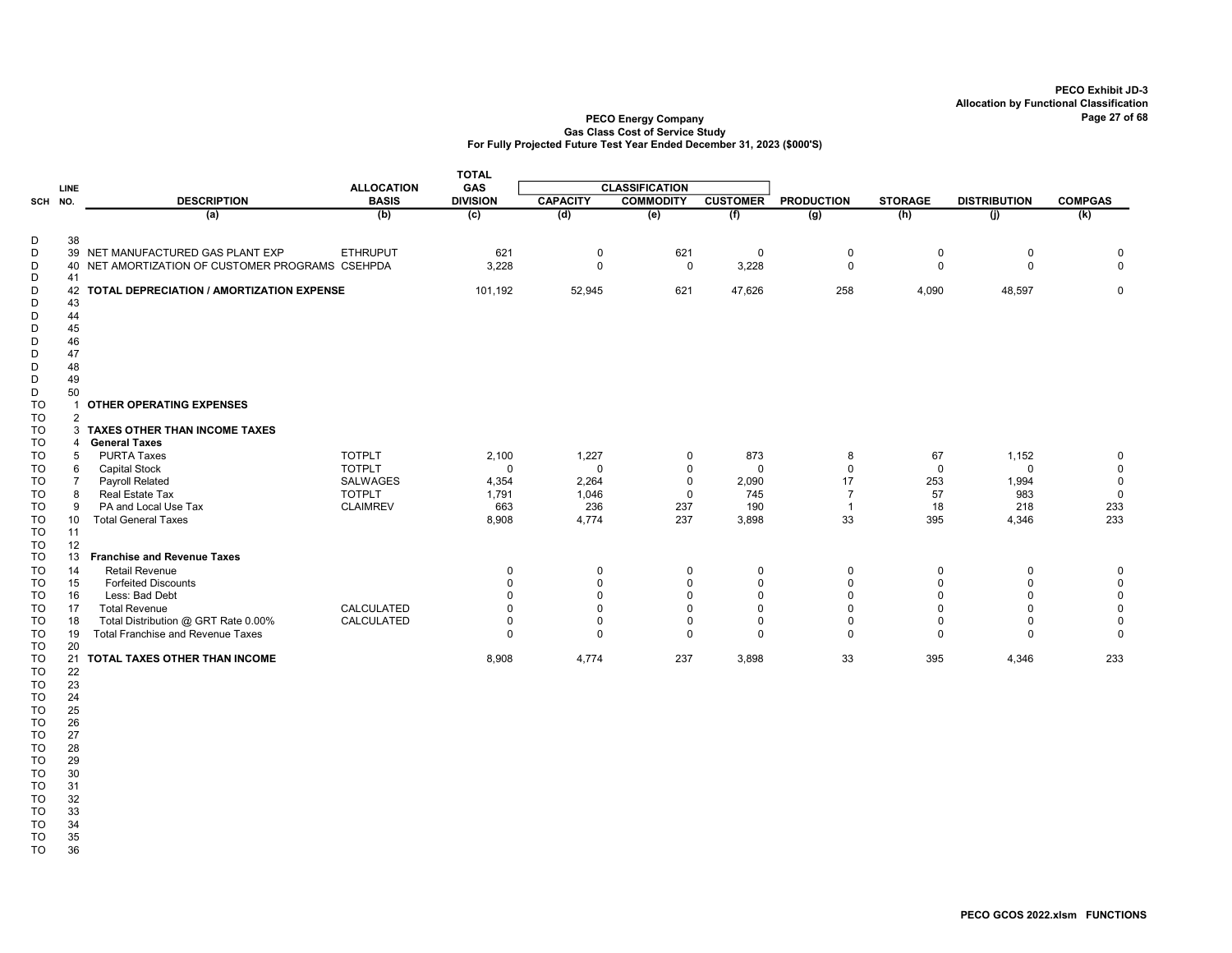#### PECO Energy Company Gas Class Cost of Service Study For Fully Projected Future Test Year Ended December 31, 2023 (\$000'S)

|         | <b>LINE</b> |                                               | <b>ALLOCATION</b> |               |                 |               |                    |                 |                 |
|---------|-------------|-----------------------------------------------|-------------------|---------------|-----------------|---------------|--------------------|-----------------|-----------------|
| SCH NO. |             | <b>DESCRIPTION</b>                            | <b>BASIS</b>      | <b>COMOTH</b> | <b>SERVICES</b> | <b>METERS</b> | <b>CUSTINSTALL</b> | <b>CUSTSERV</b> | <b>CUSTACCT</b> |
|         |             | (a)                                           | (b)               | (1)           | (m)             | (n)           | (o)                | (p)             | (q)             |
| D       | 38          |                                               |                   |               |                 |               |                    |                 |                 |
| D       |             | 39 NET MANUFACTURED GAS PLANT EXP             | <b>ETHRUPUT</b>   | 621           | 0               | 0             | 0                  | $\mathbf 0$     | 0               |
| D       | 40          | NET AMORTIZATION OF CUSTOMER PROGRAMS CSEHPDA |                   | $\Omega$      | $\Omega$        | $\mathbf 0$   | $\Omega$           | 3,228           | $\Omega$        |
| D       | 41          |                                               |                   |               |                 |               |                    |                 |                 |
| D       | 42          | TOTAL DEPRECIATION / AMORTIZATION EXPENSE     |                   | 621           | 29,256          | 12,507        | 1,121              | 3,355           | 1,387           |
| D       | 43          |                                               |                   |               |                 |               |                    |                 |                 |
| D       | 44          |                                               |                   |               |                 |               |                    |                 |                 |
| D       | 45          |                                               |                   |               |                 |               |                    |                 |                 |
| D       | 46          |                                               |                   |               |                 |               |                    |                 |                 |
| D       | 47          |                                               |                   |               |                 |               |                    |                 |                 |
| D       | 48          |                                               |                   |               |                 |               |                    |                 |                 |
| D       | 49          |                                               |                   |               |                 |               |                    |                 |                 |
| D       | 50          |                                               |                   |               |                 |               |                    |                 |                 |
| TO      |             | <b>OTHER OPERATING EXPENSES</b>               |                   |               |                 |               |                    |                 |                 |
| TO      | 2           |                                               |                   |               |                 |               |                    |                 |                 |
| TO      |             | 3 TAXES OTHER THAN INCOME TAXES               |                   |               |                 |               |                    |                 |                 |
| TO      | 4           | <b>General Taxes</b>                          |                   |               |                 |               |                    |                 |                 |
| TO      | 5           | <b>PURTA Taxes</b>                            | <b>TOTPLT</b>     | $\Omega$      | 642             | 224           | 3                  | 0               | 3               |
| TO      | 6           | <b>Capital Stock</b>                          | <b>TOTPLT</b>     |               | 0               | $\mathbf 0$   | 0                  | $\Omega$        | 0               |
| TO      |             | <b>Payroll Related</b>                        | <b>SALWAGES</b>   | $\Omega$      | 486             | 305           | 552                | 63              | 684             |
| TO      | 8           | Real Estate Tax                               | <b>TOTPLT</b>     | $\Omega$      | 548             | 191           | $\overline{2}$     | $\Omega$        | 3               |
| TO      | 9           | PA and Local Use Tax                          | <b>CLAIMREV</b>   | 3             | 103             | 38            | 14                 | 11              | 24              |
| TO      | 10          | <b>Total General Taxes</b>                    |                   | 3             | 1,780           | 759           | 572                | 74              | 713             |
| TO      | 11          |                                               |                   |               |                 |               |                    |                 |                 |
| TO      | 12          |                                               |                   |               |                 |               |                    |                 |                 |
| TO      | 13          | <b>Franchise and Revenue Taxes</b>            |                   |               |                 |               |                    |                 |                 |
| TO      | 14          | <b>Retail Revenue</b>                         |                   | $\Omega$      | 0               | 0             | 0                  | $\Omega$        | 0               |
| TO      | 15          | <b>Forfeited Discounts</b>                    |                   |               | ŋ               | 0             | $\Omega$           | O               | 0               |
| TO      | 16          | Less: Bad Debt                                |                   |               |                 | $\Omega$      | O                  | ŋ               | $\mathbf 0$     |
| TO      | 17          | <b>Total Revenue</b>                          | <b>CALCULATED</b> | $\Omega$      | ŋ               | 0             | O                  | O               | $\mathbf 0$     |
| TO      | 18          | Total Distribution @ GRT Rate 0.00%           | CALCULATED        | $\Omega$      | 0               | 0             | $\Omega$           | O               | 0               |
| TO      | 19          | <b>Total Franchise and Revenue Taxes</b>      |                   | $\Omega$      | 0               | 0             | $\Omega$           | 0               | $\Omega$        |
| TO      | 20          |                                               |                   |               |                 |               |                    |                 |                 |
| TO      | 21          | TOTAL TAXES OTHER THAN INCOME                 |                   | 3             | 1,780           | 759           | 572                | 74              | 713             |
| TO      | 22          |                                               |                   |               |                 |               |                    |                 |                 |

TO 25<br>TO 26 TO 26<br>TO 27 TO 27

TO 28 TO 28<br>TO 29<br>TO 30

TO 23 TO 24

TO 30<br>TO 31

TO 31<br>TO 32

TO 32<br>TO 33 TO 33<br>TO 34

TO 34<br>TO 35

TO

TO 36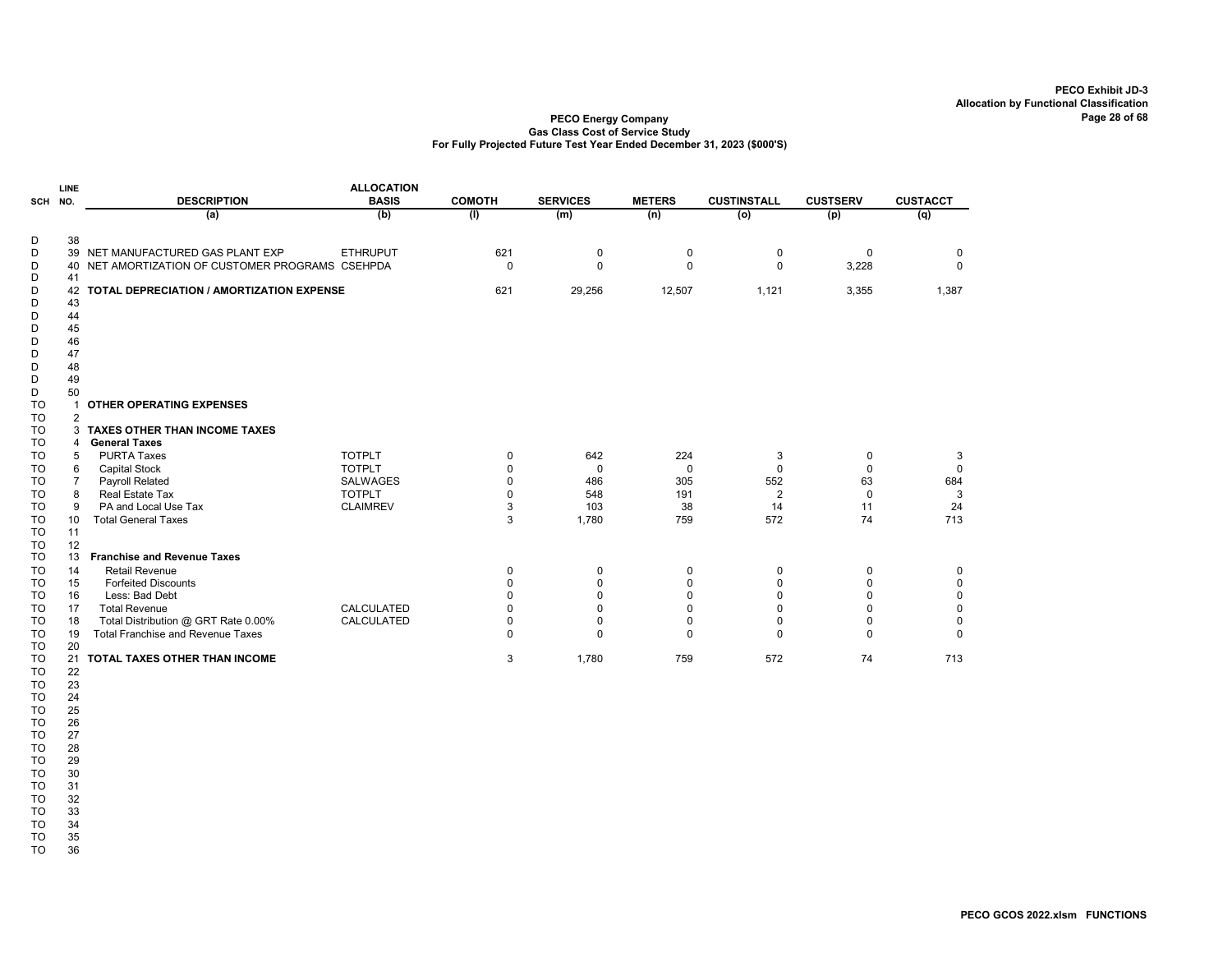|            |                 |                                                            |                                | <b>TOTAL</b>       |                 |                       |                   |                   |                    |                     |                  |
|------------|-----------------|------------------------------------------------------------|--------------------------------|--------------------|-----------------|-----------------------|-------------------|-------------------|--------------------|---------------------|------------------|
|            | <b>LINE</b>     |                                                            | <b>ALLOCATION</b>              | GAS                |                 | <b>CLASSIFICATION</b> |                   |                   |                    |                     |                  |
| <b>SCH</b> | NO.             | <b>DESCRIPTION</b>                                         | <b>BASIS</b>                   | <b>DIVISION</b>    | <b>CAPACITY</b> | <b>COMMODITY</b>      | <b>CUSTOMER</b>   | <b>PRODUCTION</b> | <b>STORAGE</b>     | <b>DISTRIBUTION</b> | <b>COMPGAS</b>   |
|            |                 | (a)                                                        | (b)                            | $\overline{c}$     | (d)             | (e)                   | (f)               | (g)               | (h)                | (i)                 | (k)              |
|            |                 |                                                            |                                |                    |                 |                       |                   |                   |                    |                     |                  |
| TO         | 37              |                                                            |                                |                    |                 |                       |                   |                   |                    |                     |                  |
| TO<br>TO   | 38<br>39        |                                                            |                                |                    |                 |                       |                   |                   |                    |                     |                  |
| TO         | 40              |                                                            |                                |                    |                 |                       |                   |                   |                    |                     |                  |
| TO         | 41              |                                                            |                                |                    |                 |                       |                   |                   |                    |                     |                  |
| TO         | 42              |                                                            |                                |                    |                 |                       |                   |                   |                    |                     |                  |
| TO         | 43              |                                                            |                                |                    |                 |                       |                   |                   |                    |                     |                  |
| TO         | 44              |                                                            |                                |                    |                 |                       |                   |                   |                    |                     |                  |
| TO         | 45              |                                                            |                                |                    |                 |                       |                   |                   |                    |                     |                  |
| TO         | 46              |                                                            |                                |                    |                 |                       |                   |                   |                    |                     |                  |
| TO         | 47              |                                                            |                                |                    |                 |                       |                   |                   |                    |                     |                  |
| TO         | 48              |                                                            |                                |                    |                 |                       |                   |                   |                    |                     |                  |
| TO         | 49              |                                                            |                                |                    |                 |                       |                   |                   |                    |                     |                  |
| <b>TO</b>  | 50              |                                                            |                                |                    |                 |                       |                   |                   |                    |                     |                  |
| <b>TI</b>  | $\mathbf{1}$    | DEVELOPMENT OF INCOME TAXES                                |                                |                    |                 |                       |                   |                   |                    |                     |                  |
| TI         | $\overline{2}$  |                                                            |                                |                    |                 |                       |                   |                   |                    |                     |                  |
| TI<br>ΤI   |                 | 3 TOTAL OPERATING REVENUES EXCL PURCHASED GAS<br>4 LESS:   |                                | 398,127            | 216,246         | 4,907                 | 176,975           | 756               | 17,144             | 198,345             | 2,024            |
| ΤI         | 5               | OPER. & MAINT. EXP. EXCL PURCHASED GAS                     | <b>SCH E, LN 99</b>            | 149,820            | 73,689          | 1,017                 | 75,115            | 597               | 8,585              | 64,507              | 984              |
| ΤI         | 6               | DEPRECIATION AND AMORTIZATION EXPENSE                      | SCH D, LN 42                   | 101,192            | 52,945          | 621                   | 47,626            | 258               | 4,090              | 48,597              | $\mathbf 0$      |
| ΤI         | 7               | TAXES OTHER THAN INCOME TAXES                              | SCH TO, LN 21                  | 8,908              | 4,774           | 237                   | 3,898             | 33                | 395                | 4,346               | 233              |
| ΤI         |                 | 8 NET OPERATING INCOME BEFORE TAXES                        |                                | 138,207            | 84,839          | 3,032                 | 50,337            | (132)             | 4,075              | 80,896              | 806              |
| <b>TI</b>  |                 | 9 LESS:                                                    |                                |                    |                 |                       |                   |                   |                    |                     |                  |
| ΤI         | 10 <sup>°</sup> | INTEREST EXPENSE (Rate Base * 1.83% Weighted Cost of Debt) |                                | 52,581             | 31,383          | 634                   | 20,565            | 21                | 1,604              | 29,758              | 24               |
| <b>TI</b>  | 11              |                                                            |                                |                    |                 |                       |                   |                   |                    |                     |                  |
| TI         |                 | 12 BASE TAXABLE DISTRIBUTION INCOME EXCL PURCHASED GAS     |                                | 85,626             | 53,456          | 2,398                 | 29,772            | (153)             | 2,471              | 51,138              | 782              |
| ΤI         | 13              |                                                            |                                |                    |                 |                       |                   |                   |                    |                     |                  |
| TI         |                 | 14 FEDERAL & STATE TAX ADJUSTMENTS                         |                                |                    |                 |                       |                   |                   |                    |                     |                  |
| ΤI         | 15              | Regulatory Asset Programs M-1 (Pension & Post Ret SALWAGES |                                | 6,989              | 3,634           | $\Omega$              | 3,355             | 27                | 407                | 3,200               | 0                |
| TI         | 16              | Other Property Basis Adjustment (CIAC/ICM)                 | <b>DISTPLT</b>                 | 5,422              | 3,089           | $\Omega$              | 2,334             | $\mathbf 0$       | $\mathbf 0$        | 3,089               | $\mathbf 0$      |
| ΤI<br>T1   | 17<br>18        | Removal Costs/Software<br><b>AFUDC Equity</b>              | <b>TOTPLT</b><br><b>TOTPLT</b> | 4,258<br>3.493     | 2,488<br>2,040  | 0<br>$\Omega$         | 1,770<br>1,452    | 17<br>14          | 135<br>111         | 2,336<br>1,916      | 0<br>$\mathsf 0$ |
| <b>TI</b>  | 19              | <b>Permanent Adjustments</b>                               | <b>TOTPLT</b>                  | (736)              | (430)           | (0)                   | (306)             | (3)               | (23)               | (403)               | (0)              |
| ΤI         | 20              | <b>Repair Deduction</b>                                    | <b>TOTPLT</b>                  | 157,400            | 91,957          | 0                     | 65,443            | 620               | 5,000              | 86,337              | $\mathbf 0$      |
| TI         | 21              | TOTAL FEDERAL & STATE TAX ADJUSTMENTS                      |                                | 176,826            | 102,778         | $\Omega$              | 74,048            | 675               | 5,630              | 96,473              | $\mathbf 0$      |
| TI         | 22              |                                                            |                                |                    |                 |                       |                   |                   |                    |                     |                  |
| ΤI         |                 | 23 CALCULATION OF PA STATE INCOME TAXES                    |                                |                    |                 |                       |                   |                   |                    |                     |                  |
| ΤI         | 24              | <b>BASE TAXABLE INCOME</b>                                 | SCH TI, LN 12                  | 85,626             | 53,456          | 2,398                 | 29,772            | (153)             | 2,471              | 51,138              | 782              |
| ΤI         |                 | 25 LESS:                                                   |                                |                    |                 |                       |                   |                   |                    |                     |                  |
| ΤI         | 26              | State Tax Depreciation (Over) Under Book                   | <b>TOTPLT</b>                  | 10,989             | 6,420           | 0                     | 4,569             | 43                | 349                | 6,028               | $\mathbf 0$      |
| ΤI         | 27              | <b>Total Tax Adjustments</b>                               | SCH TI, LN 21                  | 176,826            | 102,778         | $\mathbf 0$           | 74,048            | 675               | 5,630              | 96,473              | $\mathbf 0$      |
| <b>TI</b>  | 28              | PA STATE TAXALBE DISTRIBUTION INCOME                       |                                | (102, 189)         | (55, 742)       | 2,398                 | (48, 845)         | (871)             | (3,508)            | (51, 363)           | 782              |
| ΤI         | 29              | PA STATE INCOME TAXES @ Tax Rate 9.99%                     |                                | (10, 209)          | (5, 569)        | 240                   | (4,880)           | (87)              | (350)              | (5, 131)            | 78               |
| ΤI         |                 | 30 PLUS: DEFERRED STATE INCOME TAXES                       |                                |                    |                 |                       |                   |                   |                    |                     |                  |
| ΤI<br>ΤI   | 31<br>32        | Net Operating Loss Utilization<br>TOTAL STATE INCOME TAX   | CALCULATED                     | 10,209<br>$\Omega$ | 5,569<br>0      | (240)<br>0            | 4,880<br>$\Omega$ | 87<br>$\mathbf 0$ | 350<br>$\mathbf 0$ | 5,131<br>0          | (78)<br>0        |
| ΤI         | 33              | Deferred Taxes on Timing Differences - State               | <b>TOTPLT</b>                  | (1,240)            | (724)           |                       | (516)             |                   | (39)               | (680)               | (0)              |
| TI         | 34              | Deferred Taxes on State NOL                                | <b>TOTPLT</b>                  | 10,229             | 5,976           | (0)<br>$\Omega$       | 4,253             | (5)<br>40         | 325                | 5,611               | 0                |
| TI         | 35              | TOTAL STATE INCOME TAX EXPENSE                             |                                | 8,989              | 5,251           | 0                     | 3,737             | 35                | 286                | 4,930               | 0                |
|            |                 |                                                            |                                |                    |                 |                       |                   |                   |                    |                     |                  |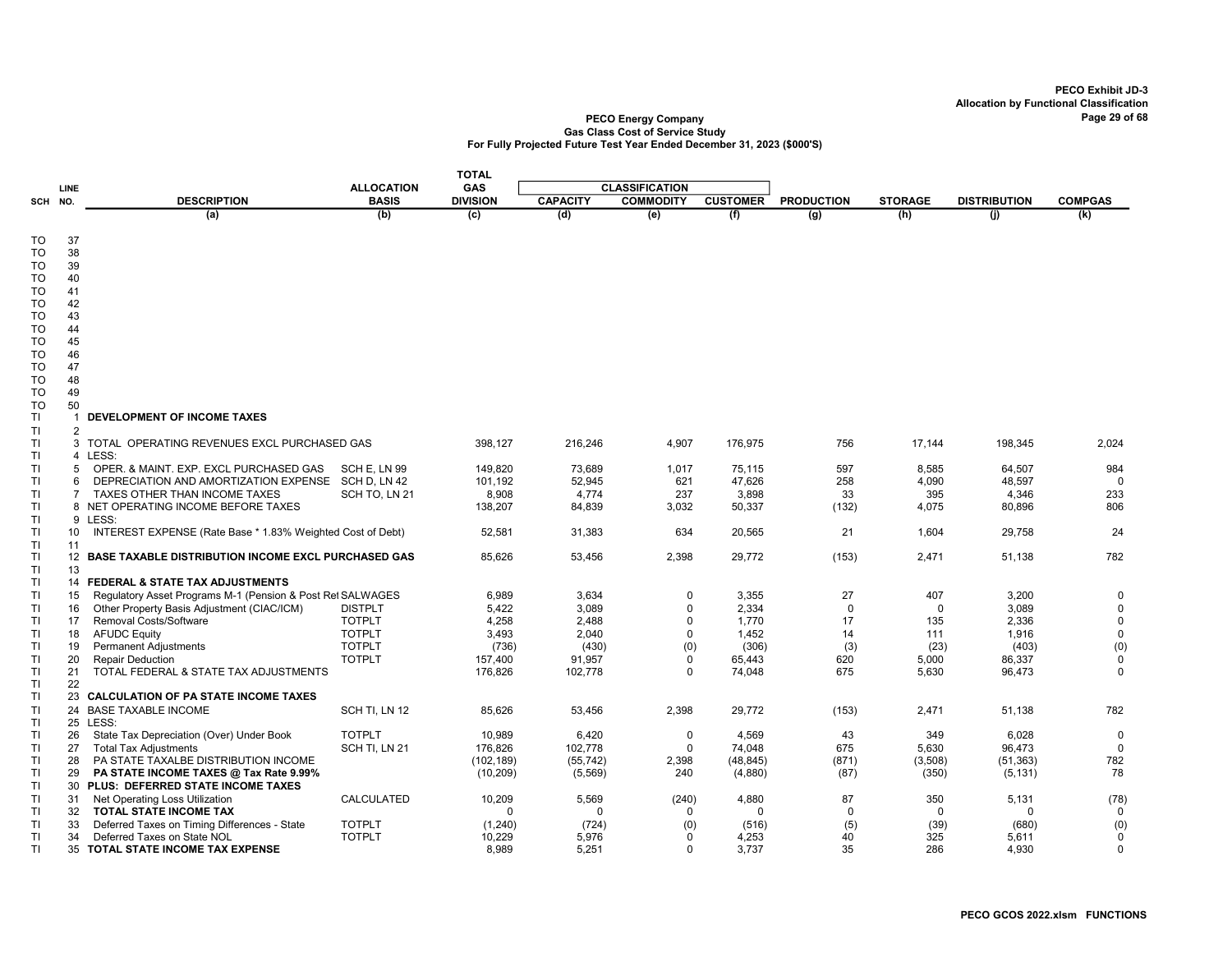|                 | LINE              |                                                                          | <b>ALLOCATION</b>               |               |                 |                 |                    |                 |                     |
|-----------------|-------------------|--------------------------------------------------------------------------|---------------------------------|---------------|-----------------|-----------------|--------------------|-----------------|---------------------|
| SCH NO.         |                   | <b>DESCRIPTION</b>                                                       | <b>BASIS</b>                    | <b>COMOTH</b> | <b>SERVICES</b> | <b>METERS</b>   | <b>CUSTINSTALL</b> | <b>CUSTSERV</b> | <b>CUSTACCT</b>     |
|                 |                   | (a)                                                                      | (b)                             | (1)           | (m)             | (n)             | (o)                | (p)             | (q)                 |
| TO              | 37                |                                                                          |                                 |               |                 |                 |                    |                 |                     |
| <b>TO</b>       | 38                |                                                                          |                                 |               |                 |                 |                    |                 |                     |
| то              | 39                |                                                                          |                                 |               |                 |                 |                    |                 |                     |
| TO              | 40                |                                                                          |                                 |               |                 |                 |                    |                 |                     |
| TO              | 41                |                                                                          |                                 |               |                 |                 |                    |                 |                     |
| то<br>TO        | 42<br>43          |                                                                          |                                 |               |                 |                 |                    |                 |                     |
| то              | 44                |                                                                          |                                 |               |                 |                 |                    |                 |                     |
| <b>TO</b>       | 45                |                                                                          |                                 |               |                 |                 |                    |                 |                     |
| то              | 46                |                                                                          |                                 |               |                 |                 |                    |                 |                     |
| то              | 47                |                                                                          |                                 |               |                 |                 |                    |                 |                     |
| TO              | 48                |                                                                          |                                 |               |                 |                 |                    |                 |                     |
| то<br><b>TO</b> | 49<br>50          |                                                                          |                                 |               |                 |                 |                    |                 |                     |
| TI              | 1                 | DEVELOPMENT OF INCOME TAXES                                              |                                 |               |                 |                 |                    |                 |                     |
| TI              | $\overline{2}$    |                                                                          |                                 |               |                 |                 |                    |                 |                     |
| <b>TI</b>       |                   | 3 TOTAL OPERATING REVENUES EXCL PURCHASED GAS                            |                                 | 2,883         | 88,769          | 35,549          | 15,229             | 11,727          | 25,701              |
| ΤI              |                   | 4 LESS:                                                                  |                                 |               |                 |                 |                    |                 |                     |
| TI              | 5                 | OPER. & MAINT. EXP. EXCL PURCHASED GAS                                   | SCH E, LN 99                    | 33            | 19,478          | 12,342          | 12,379             | 8,134           | 22,782              |
| <b>TI</b>       | 6                 | DEPRECIATION AND AMORTIZATION EXPENSE                                    | SCH D, LN 42                    | 621           | 29,256          | 12,507          | 1,121              | 3,355           | 1,387               |
| <b>TI</b>       |                   | <b>TAXES OTHER THAN INCOME TAXES</b>                                     | SCH TO, LN 21                   | 3             | 1,780           | 759             | 572                | 74              | 713                 |
| <b>TI</b><br>ΤI | 9                 | 8 NET OPERATING INCOME BEFORE TAXES<br>LESS:                             |                                 | 2,226         | 38,255          | 9,941           | 1,158              | 164             | 819                 |
| TI              | 10                | INTEREST EXPENSE (Rate Base * 1.83% Weighted Cost of Debt)               |                                 | 609           | 15,408          | 4,318           | 422                | 58              | 360                 |
| TI              | 11                |                                                                          |                                 |               |                 |                 |                    |                 |                     |
| TI              | $12 \overline{ }$ | <b>BASE TAXABLE DISTRIBUTION INCOME EXCL PURCHASED GAS</b>               |                                 | 1,617         | 22,847          | 5,624           | 736                | 107             | 459                 |
| TI              | 13                |                                                                          |                                 |               |                 |                 |                    |                 |                     |
| TI              |                   | 14 FEDERAL & STATE TAX ADJUSTMENTS                                       |                                 |               |                 |                 |                    |                 |                     |
| TI              | 15                | Regulatory Asset Programs M-1 (Pension & Post Ret SALWAGES               |                                 | 0             | 780             | 490             | 887                | 100             | 1,097               |
| <b>TI</b><br>TI | 16                | Other Property Basis Adjustment (CIAC/ICM)                               | <b>DISTPLT</b><br><b>TOTPLT</b> | 0<br>0        | 1,731<br>1,303  | 602             | 0<br>5             | 0<br>-1         | 0<br>$\overline{7}$ |
| TI              | 17<br>18          | Removal Costs/Software<br><b>AFUDC Equity</b>                            | <b>TOTPLT</b>                   | 0             | 1,069           | 455<br>373      | 4                  | 0               | 5                   |
| ΤI              | 19                | <b>Permanent Adjustments</b>                                             | <b>TOTPLT</b>                   | (0)           | (225)           | (79)            | (1)                | (0)             | (1)                 |
| TI              | 20                | <b>Repair Deduction</b>                                                  | <b>TOTPLT</b>                   | 0             | 48,167          | 16,810          | 199                | 23              | 246                 |
| ΤI              | 21                | TOTAL FEDERAL & STATE TAX ADJUSTMENTS                                    |                                 | $\Omega$      | 52,825          | 18,651          | 1,094              | 124             | 1,354               |
| ΤI              | 22                |                                                                          |                                 |               |                 |                 |                    |                 |                     |
| TI              |                   | 23 CALCULATION OF PA STATE INCOME TAXES                                  |                                 |               |                 |                 |                    |                 |                     |
| <b>TI</b>       | 24                | <b>BASE TAXABLE INCOME</b>                                               | SCH TI, LN 12                   | 1,617         | 22,847          | 5,624           | 736                | 107             | 459                 |
| TI              |                   | 25 LESS:                                                                 |                                 |               |                 |                 |                    | $\overline{2}$  | 17                  |
| TI<br><b>TI</b> | 26<br>27          | State Tax Depreciation (Over) Under Book<br><b>Total Tax Adjustments</b> | <b>TOTPLT</b><br>SCH TI, LN 21  | 0<br>$\Omega$ | 3,363<br>52,825 | 1,174<br>18,651 | 14<br>1,094        | 124             | 1,354               |
| TI              | 28                | PA STATE TAXALBE DISTRIBUTION INCOME                                     |                                 | 1,617         | (33, 341)       | (14, 201)       | (372)              | (19)            | (912)               |
| ΤI              | 29                | PA STATE INCOME TAXES @ Tax Rate 9.99%                                   |                                 | 161           | (3,331)         | (1, 419)        | (37)               | (2)             | (91)                |
| TI              | 30                | PLUS: DEFERRED STATE INCOME TAXES                                        |                                 |               |                 |                 |                    |                 |                     |
| TI              | 31                | Net Operating Loss Utilization                                           | CALCULATED                      | (161)         | 3,331           | 1,419           | 37                 | $\overline{2}$  | 91                  |
| ΤI              | 32                | TOTAL STATE INCOME TAX                                                   |                                 | 0             | 0               | $\mathbf 0$     | $\mathbf 0$        | 0               | 0                   |
| TI              | 33                | Deferred Taxes on Timing Differences - State                             | <b>TOTPLT</b>                   | (0)           | (379)           | (132)           | (2)                | (0)             | (2)                 |
| ΤI              | 34                | Deferred Taxes on State NOL                                              | <b>TOTPLT</b>                   | 0             | 3,130           | 1,092           | 13                 | -1              | 16                  |
| TI              | 35                | TOTAL STATE INCOME TAX EXPENSE                                           |                                 | 0             | 2,751           | 960             | 11                 | $\mathbf{1}$    | 14                  |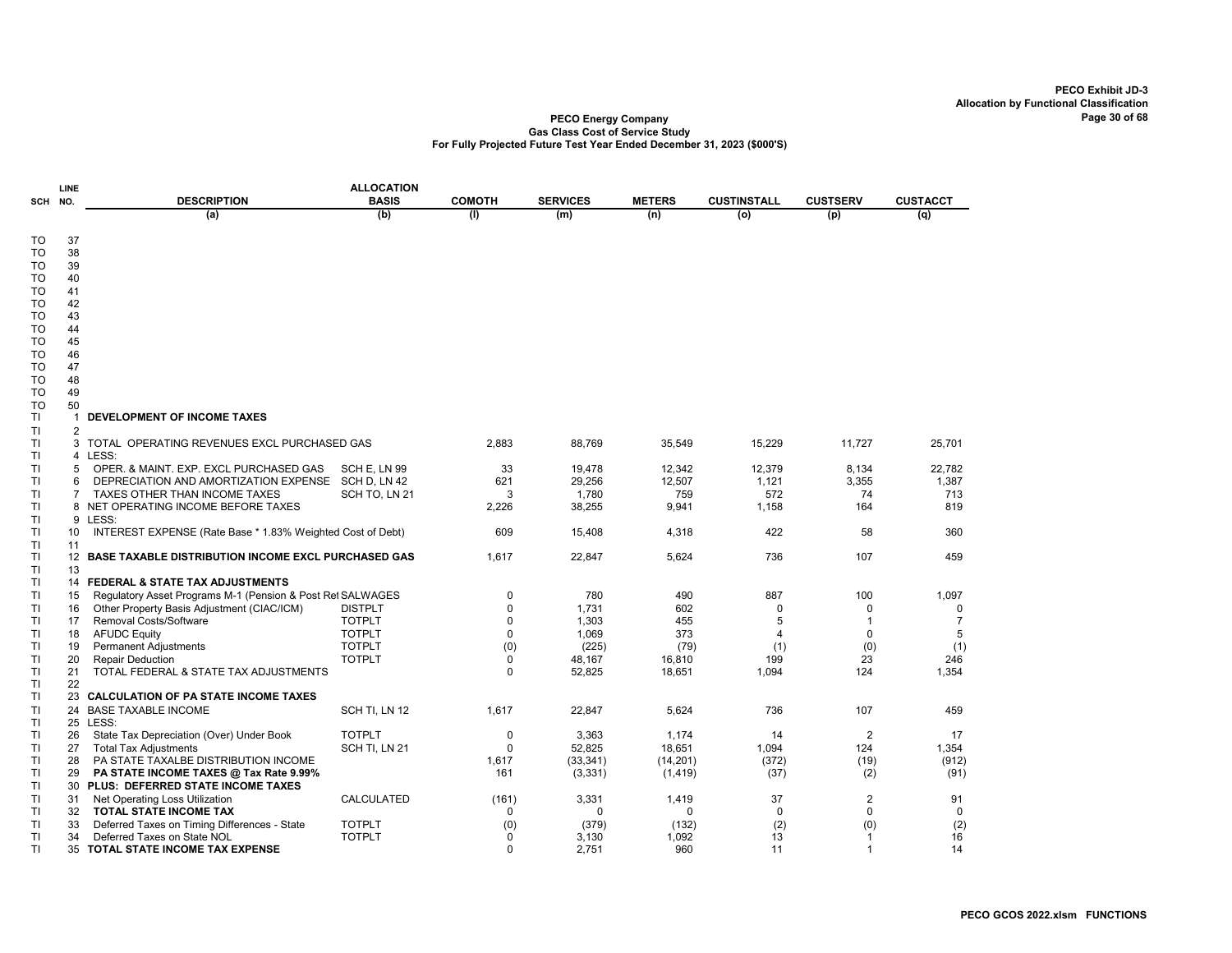|           |             |                                                                                |                                | <b>TOTAL</b>    |                 |                       |                 |                   |                |                     |                   |
|-----------|-------------|--------------------------------------------------------------------------------|--------------------------------|-----------------|-----------------|-----------------------|-----------------|-------------------|----------------|---------------------|-------------------|
|           | <b>LINE</b> |                                                                                | <b>ALLOCATION</b>              | <b>GAS</b>      |                 | <b>CLASSIFICATION</b> |                 |                   |                |                     |                   |
| SCH NO.   |             | <b>DESCRIPTION</b>                                                             | <b>BASIS</b>                   | <b>DIVISION</b> | <b>CAPACITY</b> | <b>COMMODITY</b>      | <b>CUSTOMER</b> | <b>PRODUCTION</b> | <b>STORAGE</b> | <b>DISTRIBUTION</b> | <b>COMPGAS</b>    |
|           |             | (a)                                                                            | (b)                            | (c)             | (d)             | (e)                   | (f)             | (g)               | (h)            | (j)                 | (k)               |
|           |             |                                                                                |                                |                 |                 |                       |                 |                   |                |                     |                   |
| ΤI        | 36          |                                                                                |                                |                 |                 |                       |                 |                   |                |                     |                   |
| ΤI        | 37          | <b>CALCULATION OF FEDERAL INCOME TAXES</b>                                     |                                |                 |                 |                       |                 |                   |                |                     |                   |
| <b>TI</b> |             | 38 BASE TAXABLE INCOME<br>39 LESS:                                             | SCH TI, LN 12                  | 85,626          | 53,456          | 2,398                 | 29,772          | (153)             | 2,471          | 51,138              | 782               |
| ΤI<br>ΤI  | 40          | PA State Income Taxes                                                          |                                | $\mathbf 0$     | 0               | 0                     | 0               | 0                 | $\mathbf 0$    | $\mathbf 0$         | $\mathbf 0$       |
| ΤI        | 41          | Federal Tax Depreciation (Over) Under Book                                     | SCH TI, LN 32<br><b>TOTPLT</b> | (6,880)         | (4,019)         | (0)                   | (2,860)         | (27)              | (219)          | (3, 774)            | (0)               |
| ΤI        | 42          | <b>Total Tax Adjustments</b>                                                   | SCH TI, LN 21                  | 176,826         | 102,778         | 0                     | 74,048          | 675               | 5,630          | 96,473              | $\mathbf 0$       |
| ΤI        | 43          | FEDERAL TAXALBE DISTRIBUTION INCOME                                            |                                | (84, 320)       | (45, 303)       | 2,398                 | (41, 416)       | (801)             | (2,940)        | (41, 562)           | 782               |
| -TI       | 44          | FEDERAL INCOME TAXES @ Tax Rate 21.00%                                         |                                | 17,707          | 9,514           | (504)                 | 8,697           | 168               | 617            | 8,728               | (164)             |
| ΤI        | 45          |                                                                                |                                |                 |                 |                       |                 |                   |                |                     |                   |
| TI        | 46          |                                                                                |                                |                 |                 |                       |                 |                   |                |                     |                   |
| TI        | 47          |                                                                                |                                |                 |                 |                       |                 |                   |                |                     |                   |
| T1        | 48          |                                                                                |                                |                 |                 |                       |                 |                   |                |                     |                   |
| ΤI        | 49          |                                                                                |                                |                 |                 |                       |                 |                   |                |                     |                   |
| TI        | 50          |                                                                                |                                |                 |                 |                       |                 |                   |                |                     |                   |
| ΤI        | 51          | DEVELOPMENT OF INCOME TAXES CONTINUED                                          |                                |                 |                 |                       |                 |                   |                |                     |                   |
| ΤI        | 52          |                                                                                |                                |                 |                 |                       |                 |                   |                |                     |                   |
| ΤI        |             | 53 FEDERAL INCOME TAXES @ Tax Rate 21.00%                                      | SCH TI, LN 44                  | 17,707          | 9,514           | (504)                 | 8,697           | 168               | 617            | 8,728               | (164)             |
| Π         | 54          | PLUS: DEFERRED FEDERAL INCOME TAXES                                            |                                |                 |                 |                       |                 |                   |                |                     |                   |
| TI        | 55          | Deferred Taxes on Timing Differences - Federal                                 | <b>TOTPLT</b>                  | (3,943)         | (2, 304)        | (0)                   | (1,640)         | (16)              | (125)          | (2, 163)            | (0)               |
| ΤI        | 56          | <b>Excess Deferred Amortization</b>                                            | <b>TOTPLT</b>                  | 2,930           | 1,712           | 0                     | 1,218           | 12                | 93             | 1,607               | $\mathbf 0$       |
| -TI<br>ΤI | 57<br>58    | FIT Expense on Flow Through Adjustments<br>LESS: OTHER FEDERAL TAX ADJUSTMENTS | <b>TOTPLT</b>                  | (494)           | (289)           | (0)                   | (205)           | (2)               | (16)           | (271)               | (0)               |
| <b>TI</b> | 59          | Amortization of ITC - Gas Plant                                                | <b>TOTPLT</b>                  |                 |                 |                       |                 | (0)               | (0)            |                     | (0)               |
| ΤI        | 60          | TOTAL FEDERAL INCOME TAX EXPENSE                                               |                                | (8)<br>16,208   | (5)<br>8,638    | (0)<br>(504)          | (4)<br>8,074    | 162               | 570            | (5)<br>7,906        | (164)             |
| ΤI        |             | 61 TOTAL INCOME TAX EXPENSE EXCLUDING PURCHASED GAS                            |                                | 25.197          | 13,889          | (504)                 | 11,811          | 198               | 855            | 12,836              | (164)             |
| ΤI        | 62          |                                                                                |                                |                 |                 |                       |                 |                   |                |                     |                   |
| ΤI        |             | 63 DEVELOPMENT OF PURCHASED GAS TAXES                                          |                                |                 |                 |                       |                 |                   |                |                     |                   |
| ΤI        |             | 64 PURCHASED GAS OPERATING REVENUES                                            |                                | 254,015         | 0               | 254,015               | 0               | 0                 | 0              | 0                   | 254,015           |
| T1        |             | 65 LESS:                                                                       |                                |                 |                 |                       |                 |                   |                |                     |                   |
| ΤI        | 66          | <b>OPERATION &amp; MAINTAINENCE EXPENSE</b>                                    |                                | 254,015         | 0               | 254,015               | $\mathbf 0$     | $\mathbf 0$       | $\mathbf 0$    | $\pmb{0}$           | 254,015           |
| ΤI        |             | 67 NET OPERATING INCOME BEFORE TAXES                                           |                                | $\Omega$        | $\mathbf 0$     | 0                     | $\mathbf 0$     | $\mathbf 0$       | $\mathbf 0$    | $\mathbf 0$         | $\mathbf 0$       |
| ΤI        |             | 68 LESS:                                                                       |                                |                 |                 |                       |                 |                   |                |                     |                   |
| -TI       | 69          | INTEREST EXPENSE (Rate Base * 1.83% Weighted Cost of Debt)                     |                                | 198             | 0               | 198                   | $\mathbf 0$     | $\mathbf 0$       | $\mathbf 0$    | $\mathbf 0$         | 198               |
| ΤI        |             | 70 BASE TAXABLE PURCHASED GAS INCOME                                           |                                | (198)           | $\mathbf 0$     | (198)                 | $\mathbf 0$     | $\Omega$          | $\mathbf 0$    | $\Omega$            | (198)             |
| <b>TI</b> |             | 71 LESS:                                                                       |                                |                 |                 |                       |                 |                   |                |                     |                   |
| ΤI        | 72          | PA STATE PURCHASED GAS INCOME TAXES @ Tax Rate 9.99%                           |                                | (20)            | 0               | (20)                  | $\pmb{0}$       | $\mathbf 0$       | $\mathbf 0$    | $\mathbf 0$         | (20)              |
| -TI       | 73          | Net Operating Loss Utilization                                                 | CALCULATED                     | 20              | $\mathbf 0$     | 20                    | $\mathbf 0$     | $\mathbf 0$       | $\mathbf 0$    | $\Omega$            | 20                |
| ΤI        | 74          | TOTAL STATE INCOME TAX                                                         |                                | $\mathbf 0$     | $\mathbf 0$     | $\mathbf 0$           | $\mathbf 0$     | 0                 | $\mathbf 0$    | 0                   | $\mathbf 0$       |
| T1        |             | 75 EQUALS:                                                                     |                                |                 |                 |                       |                 |                   |                |                     |                   |
| ΤI        | 76          | FEDERAL PURCHASED GAS INCOME TAXES @ Tax Rate 21.00%                           |                                | 42              | $\mathbf 0$     | 42                    | $\mathbf 0$     | $\mathbf 0$       | $\Omega$       | $\mathbf 0$         | 42                |
| ΤI        | 77          |                                                                                |                                |                 |                 |                       |                 |                   |                |                     |                   |
| -TI<br>TI |             | <b>78 TOTAL PA INCOME TAX EXPENSE</b><br>79 TOTAL FEDERAL INCOME TAX EXPENSE   |                                | 8,989<br>16,250 | 5,251<br>8,638  | $\mathbf 0$<br>(462)  | 3,737<br>8,074  | 35<br>162         | 286<br>570     | 4,930<br>7,906      | $\Omega$<br>(123) |
| ΤI        |             | 80 TOTAL INCOME TAX EXPENSE                                                    |                                | 25,238          | 13,889          | (462)                 | 11,811          | 198               | 855            | 12,836              | (123)             |
| ΤI        | 81          |                                                                                |                                |                 |                 |                       |                 |                   |                |                     |                   |
| TI        |             | 82 TOTAL OTHER TAX EXPENSE                                                     |                                | 8,908           | 4,774           | 237                   | 3,898           | 33                | 395            | 4,346               | 233               |
| TI        | 83          |                                                                                |                                |                 |                 |                       |                 |                   |                |                     |                   |
| ΤI        |             | 84 TOTAL TAX EXPENSE                                                           |                                | 34,146          | 18,663          | (225)                 | 15,709          | 231               | 1,250          | 17,182              | 111               |
|           |             |                                                                                |                                |                 |                 |                       |                 |                   |                |                     |                   |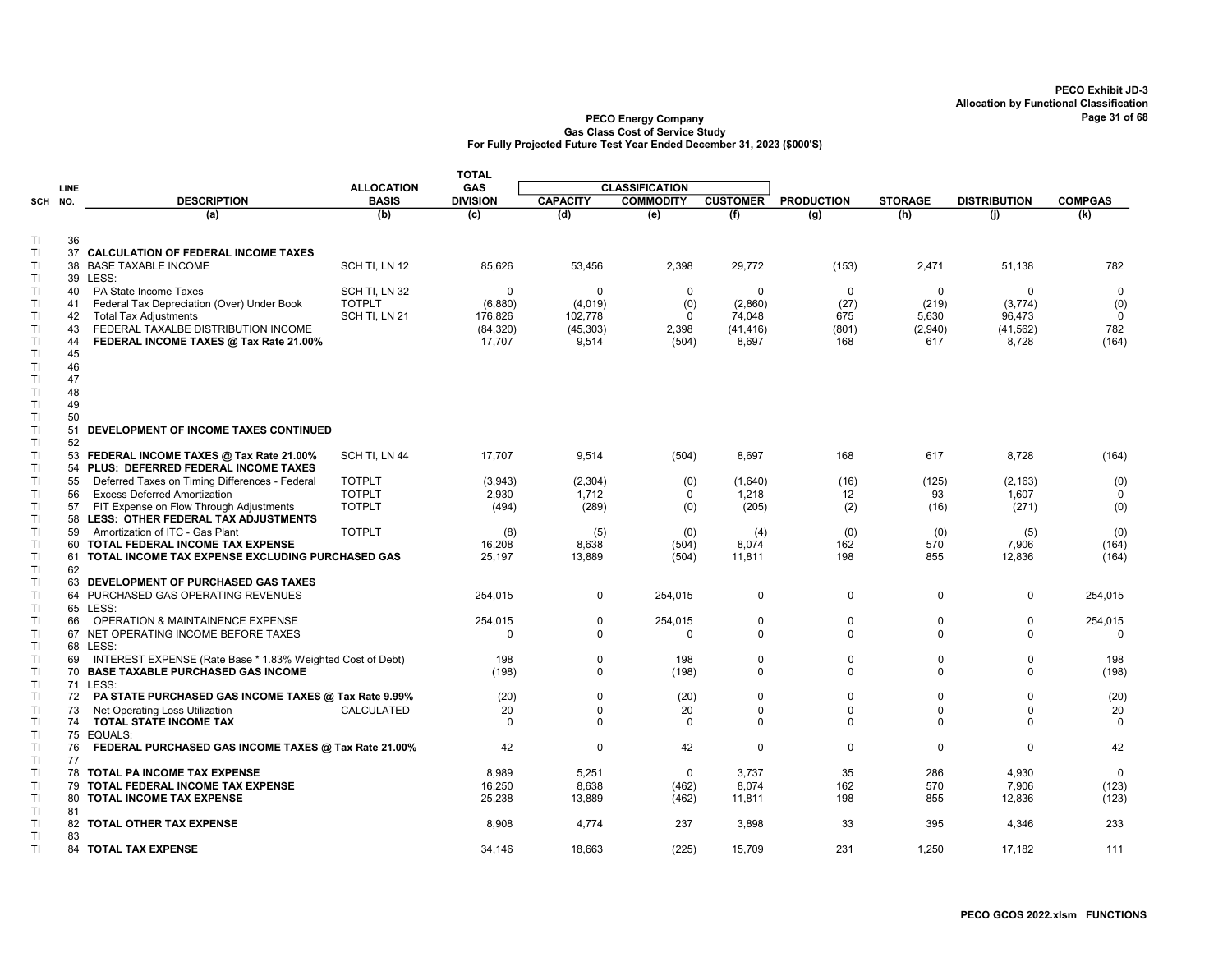|          | LINE     |                                                                                                    | <b>ALLOCATION</b> |               |                         |               |                    |                 |                  |
|----------|----------|----------------------------------------------------------------------------------------------------|-------------------|---------------|-------------------------|---------------|--------------------|-----------------|------------------|
| SCH      | NO.      | <b>DESCRIPTION</b>                                                                                 | <b>BASIS</b>      | <b>COMOTH</b> | <b>SERVICES</b>         | <b>METERS</b> | <b>CUSTINSTALL</b> | <b>CUSTSERV</b> | <b>CUSTACCT</b>  |
|          |          | (a)                                                                                                | (b)               | (1)           | (m)                     | (n)           | (o)                | (p)             | (q)              |
|          |          |                                                                                                    |                   |               |                         |               |                    |                 |                  |
| TI<br>TI | 36<br>37 | CALCULATION OF FEDERAL INCOME TAXES                                                                |                   |               |                         |               |                    |                 |                  |
| ΤI       | 38       | <b>BASE TAXABLE INCOME</b>                                                                         | SCH TI, LN 12     | 1,617         | 22,847                  | 5,624         | 736                | 107             | 459              |
| TI       | 39       | LESS:                                                                                              |                   |               |                         |               |                    |                 |                  |
| TI       | 40       | PA State Income Taxes                                                                              | SCH TI, LN 32     | 0             | 0                       | 0             | $\mathbf 0$        | $\mathbf 0$     | $\mathbf 0$      |
| TI       | 41       | Federal Tax Depreciation (Over) Under Book                                                         | <b>TOTPLT</b>     | (0)           | (2, 105)                | (735)         | (9)                | (1)             | (11)             |
| TI       | 42       | <b>Total Tax Adjustments</b>                                                                       | SCH TI, LN 21     | 0             | 52,825                  | 18,651        | 1,094              | 124             | 1,354            |
| TI       | 43       | FEDERAL TAXALBE DISTRIBUTION INCOME                                                                |                   | 1,617         | (27, 873)               | (12, 293)     | (350)              | (17)            | (884)            |
| TI       | 44       | FEDERAL INCOME TAXES @ Tax Rate 21.00%                                                             |                   | (339)         | 5,853                   | 2,582         | 73                 | 3               | 186              |
| TI       | 45       |                                                                                                    |                   |               |                         |               |                    |                 |                  |
| TI       | 46       |                                                                                                    |                   |               |                         |               |                    |                 |                  |
| TI       | 47       |                                                                                                    |                   |               |                         |               |                    |                 |                  |
| TI       | 48       |                                                                                                    |                   |               |                         |               |                    |                 |                  |
| TI       | 49       |                                                                                                    |                   |               |                         |               |                    |                 |                  |
| ΤI       | 50       |                                                                                                    |                   |               |                         |               |                    |                 |                  |
| TI       | 51       | DEVELOPMENT OF INCOME TAXES CONTINUED                                                              |                   |               |                         |               |                    |                 |                  |
| TI       | 52       |                                                                                                    |                   |               |                         |               |                    |                 |                  |
| ΤI<br>TI | 53<br>54 | FEDERAL INCOME TAXES @ Tax Rate 21.00%<br>PLUS: DEFERRED FEDERAL INCOME TAXES                      | SCH TI, LN 44     | (339)         | 5,853                   | 2,582         | 73                 | 3               | 186              |
| TI       | 55       | Deferred Taxes on Timing Differences - Federal                                                     | <b>TOTPLT</b>     | (0)           | (1, 207)                | (421)         | (5)                | (1)             | (6)              |
| TI       | 56       | <b>Excess Deferred Amortization</b>                                                                | <b>TOTPLT</b>     | 0             | 897                     | 313           | 4                  | $\mathbf 0$     | 5                |
| TI       | 57       | FIT Expense on Flow Through Adjustments                                                            | <b>TOTPLT</b>     | (0)           | (151)                   | (53)          | (1)                | (0)             | (1)              |
| ΤI       |          | 58 LESS: OTHER FEDERAL TAX ADJUSTMENTS                                                             |                   |               |                         |               |                    |                 |                  |
| TI       | 59       | Amortization of ITC - Gas Plant                                                                    | <b>TOTPLT</b>     | (0)           | (3)                     | (1)           | (0)                | (0)             | (0)              |
| TI       | 60       | TOTAL FEDERAL INCOME TAX EXPENSE                                                                   |                   | (339)         | 5,394                   | 2,421         | 72                 | 3               | 183              |
| ΤI       | 61       | TOTAL INCOME TAX EXPENSE EXCLUDING PURCHASED GAS                                                   |                   | (339)         | 8,145                   | 3,381         | 83                 | 5               | 197              |
| TI       | 62       |                                                                                                    |                   |               |                         |               |                    |                 |                  |
| TI       |          | 63 DEVELOPMENT OF PURCHASED GAS TAXES                                                              |                   |               |                         |               |                    |                 |                  |
| TI       |          | 64 PURCHASED GAS OPERATING REVENUES                                                                |                   | 0             | $\mathbf 0$             | $\mathbf 0$   | $\mathbf 0$        | $\mathbf 0$     | $\mathbf 0$      |
| TI       |          | 65 LESS:                                                                                           |                   |               |                         |               |                    |                 |                  |
| ΤI       | 66       | <b>OPERATION &amp; MAINTAINENCE EXPENSE</b>                                                        |                   | 0             | $\mathbf 0$             | $\Omega$      | 0                  | 0               | $\mathbf 0$      |
| TI       | 67       | NET OPERATING INCOME BEFORE TAXES                                                                  |                   | 0             | $\mathbf 0$             | 0             | 0                  | 0               | $\mathbf 0$      |
| TI       |          | 68 LESS:                                                                                           |                   |               |                         |               |                    |                 |                  |
| TI<br>ΤI | 69       | INTEREST EXPENSE (Rate Base * 1.83% Weighted Cost of Debt)<br>70 BASE TAXABLE PURCHASED GAS INCOME |                   | 0<br>$\Omega$ | $\mathbf 0$<br>$\Omega$ | 0<br>$\Omega$ | 0<br>$\Omega$      | 0<br>0          | 0<br>$\mathbf 0$ |
| TI       |          | 71 LESS:                                                                                           |                   |               |                         |               |                    |                 |                  |
| TI       | 72       | PA STATE PURCHASED GAS INCOME TAXES @ Tax Rate 9.99%                                               |                   | 0             | $\mathbf 0$             | 0             | 0                  | 0               | 0                |
| ΤI       | 73       | Net Operating Loss Utilization                                                                     | CALCULATED        | 0             | 0                       | 0             | 0                  | 0               | 0                |
| TI       | 74       | <b>TOTAL STATE INCOME TAX</b>                                                                      |                   | $\Omega$      | $\Omega$                | $\Omega$      | 0                  | $\Omega$        | 0                |
| TI       |          | 75 EQUALS:                                                                                         |                   |               |                         |               |                    |                 |                  |
| TI       | 76       | FEDERAL PURCHASED GAS INCOME TAXES @ Tax Rate 21.00%                                               |                   | 0             | $\mathbf 0$             | $\mathbf 0$   | 0                  | $\mathbf 0$     | $\mathbf 0$      |
| ΤI       | 77       |                                                                                                    |                   |               |                         |               |                    |                 |                  |
| ΤI       |          | <b>78 TOTAL PA INCOME TAX EXPENSE</b>                                                              |                   | $\Omega$      | 2,751                   | 960           | 11                 | -1              | 14               |
| TI       | 79       | TOTAL FEDERAL INCOME TAX EXPENSE                                                                   |                   | (339)         | 5,394                   | 2,421         | 72                 | 3               | 183              |
| TI       | 80       | <b>TOTAL INCOME TAX EXPENSE</b>                                                                    |                   | (339)         | 8,145                   | 3,381         | 83                 | 5               | 197              |
| TI       | 81       |                                                                                                    |                   |               |                         |               |                    |                 |                  |
| ΤI       | 82       | TOTAL OTHER TAX EXPENSE                                                                            |                   | 3             | 1,780                   | 759           | 572                | 74              | 713              |
| TI       | 83       |                                                                                                    |                   |               |                         |               |                    |                 |                  |
| TI       | 84       | <b>TOTAL TAX EXPENSE</b>                                                                           |                   | (336)         | 9,925                   | 4,140         | 655                | 78              | 911              |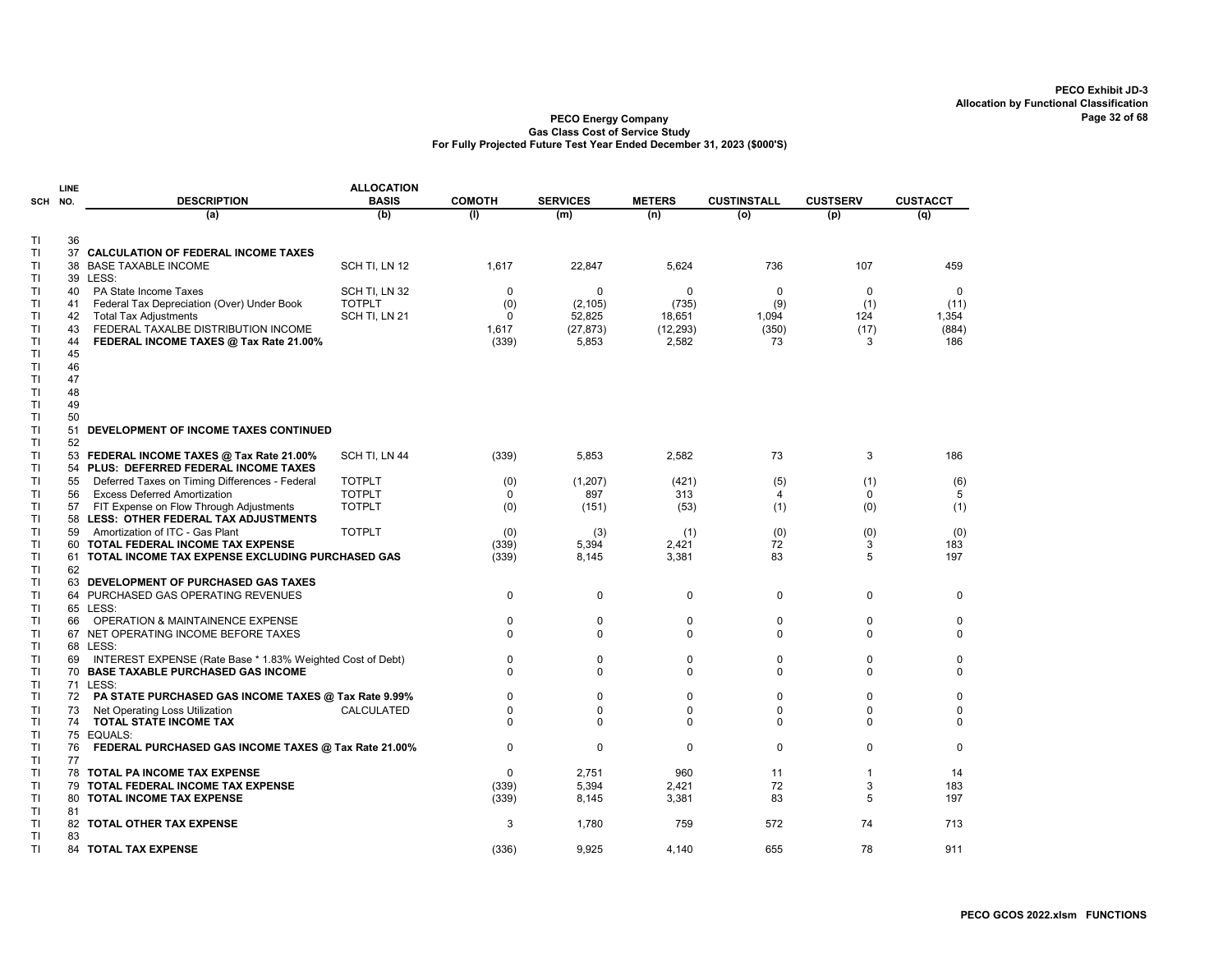|                 |                 |                                                                  |                   | <b>TOTAL</b>    |                      |                         |                 |                            |                         |                      |                           |
|-----------------|-----------------|------------------------------------------------------------------|-------------------|-----------------|----------------------|-------------------------|-----------------|----------------------------|-------------------------|----------------------|---------------------------|
|                 | <b>LINE</b>     |                                                                  | <b>ALLOCATION</b> | <b>GAS</b>      |                      | <b>CLASSIFICATION</b>   |                 |                            |                         |                      |                           |
| SCH             | NO.             | <b>DESCRIPTION</b>                                               | <b>BASIS</b>      | <b>DIVISION</b> | <b>CAPACITY</b>      | <b>COMMODITY</b>        | <b>CUSTOMER</b> | <b>PRODUCTION</b>          | <b>STORAGE</b>          | <b>DISTRIBUTION</b>  | <b>COMPGAS</b>            |
|                 |                 | (a)                                                              | (b)               | (c)             | (d)                  | (e)                     | (f)             | (g)                        | (h)                     | (i)                  | $\overline{(\mathsf{k})}$ |
|                 |                 |                                                                  |                   |                 |                      |                         |                 |                            |                         |                      |                           |
| ΤI              | 85              |                                                                  |                   |                 |                      |                         |                 |                            |                         |                      |                           |
| ΤI              | 86<br>87        |                                                                  |                   |                 |                      |                         |                 |                            |                         |                      |                           |
| TI<br>TI        | 88              |                                                                  |                   |                 |                      |                         |                 |                            |                         |                      |                           |
| ΤI              | 89              |                                                                  |                   |                 |                      |                         |                 |                            |                         |                      |                           |
| ΤI              | 90              | <b>TAX RATES &amp; FACTORS</b>                                   |                   |                 |                      |                         |                 |                            |                         |                      |                           |
| TI              | 91              | <b>GROSS RECEIPTS TAX RATE</b>                                   | 0.00%             |                 |                      |                         |                 |                            |                         |                      |                           |
| TI              | 92              | STATE TAX RATE                                                   | 9.99%             |                 |                      |                         |                 |                            |                         |                      |                           |
| TI              |                 | 93 FEDERAL TAX RATE - CURRENT                                    | 21.00%            |                 |                      |                         |                 |                            |                         |                      |                           |
| ΤI              | 94              |                                                                  |                   |                 |                      |                         |                 |                            |                         |                      |                           |
| TI              |                 | 95 LPC REVENUE FACTOR                                            | 0.00196           |                 |                      |                         |                 |                            |                         |                      |                           |
| TI              |                 | 96 GROSS REVENUE CONVERSION FACTOR                               | 1.41432           |                 |                      |                         |                 |                            |                         |                      |                           |
| ΤI              |                 | 97 UNCOLLECTIBLES EXPENSE FACTOR                                 | 0.00327           |                 |                      |                         |                 |                            |                         |                      |                           |
| TI              |                 | 98 PUC / OTS & SBA FEE AS % OF REV FACTOR                        | 0.00435           |                 |                      |                         |                 |                            |                         |                      |                           |
| TI              |                 | 99 WEIGHTED COST OF DEBT                                         | 1.83%             |                 |                      |                         |                 |                            |                         |                      |                           |
| TI<br><b>SW</b> | 100<br>-1       | DEVELOPMENT OF SALARIES & WAGES ALLOCATION FACTOR                |                   |                 |                      |                         |                 |                            |                         |                      |                           |
| SW              | $\overline{2}$  |                                                                  |                   |                 |                      |                         |                 |                            |                         |                      |                           |
| SW              | 3               | <b>PRODUCTION SALARIES &amp; WAGES EXPENSE</b>                   |                   |                 |                      |                         |                 |                            |                         |                      |                           |
| SW              | $\overline{4}$  | Manufactured Gas Production Expense                              |                   |                 |                      |                         |                 |                            |                         |                      |                           |
| SW              | 5               | Operation - Acct 717                                             | OX PRODM          | 51              | 51                   | $\mathbf 0$             | 0               | 51                         | $\mathbf 0$             | $\mathbf 0$          | 0                         |
| SW              | 6               | Maintenance - Accts 741-742                                      | <b>MX PRODM</b>   | 120             | 120                  | $\mathbf 0$             | $\mathsf 0$     | 120                        | $\mathbf 0$             | $\mathbf 0$          | $\mathbf 0$               |
| SW              | $\overline{7}$  | <b>Total Manufactured Gas Production Expense</b>                 |                   | 171             | 171                  | $\Omega$                | $\Omega$        | 171                        | $\mathbf 0$             | $\Omega$             | $\mathbf 0$               |
| SW              | 8               |                                                                  |                   |                 |                      |                         |                 |                            |                         |                      |                           |
| <b>SW</b>       | 9               | Other Gas Supply Expense                                         |                   |                 |                      |                         |                 |                            |                         |                      |                           |
| <b>SW</b>       | 10              | Operation - Accounts 804-808                                     | OX_PRODO          | $\mathbf 0$     | $\mathbf 0$          | 0                       | $\mathbf 0$     | $\mathbf 0$                | $\mathbf 0$             | $\mathbf 0$          | $\pmb{0}$                 |
| <b>SW</b>       | 11              | <b>Total Other Gas Supply</b>                                    |                   | 0               | 0                    | 0                       | 0               | $\mathbf 0$                | 0                       | 0                    | $\pmb{0}$                 |
| SW              | 12 <sup>2</sup> | TOTAL PRODUCTION S&W EXP                                         |                   | 171             | 171                  | $\Omega$                | $\mathbf 0$     | 171                        | $\Omega$                | $\Omega$             | 0                         |
| SW              | 13              |                                                                  |                   |                 |                      |                         |                 |                            |                         |                      |                           |
| SW<br>SW        | 15              | 14 STORAGE SALARIES & WAGES EXPENSE<br>Operation - Accts 840-841 | OX STOR           | 620             | 620                  | $\mathbf 0$             | $\mathbf 0$     | $\mathbf 0$                | 620                     | $\mathbf 0$          | $\pmb{0}$                 |
| SW              | 16              | Maintenance - Acct 843                                           | <b>MX STOR</b>    | 1,951           | 1,951                | $\Omega$                | $\mathbf 0$     | $\pmb{0}$                  | 1,951                   | $\mathbf 0$          | $\pmb{0}$                 |
| <b>SW</b>       |                 | 17 TOTALSTORAGE S&W EXP                                          |                   | 2,571           | 2,571                | $\mathbf 0$             | $\mathbf 0$     | $\mathbf 0$                | 2,571                   | $\mathbf 0$          | $\pmb{0}$                 |
| SW              | 18              |                                                                  |                   |                 |                      |                         |                 |                            |                         |                      |                           |
| SW              |                 | 19 TRANSMISSION SALARIES & WAGES EXPENSE                         |                   |                 |                      |                         |                 |                            |                         |                      |                           |
| <b>SW</b>       | 20              | Operation                                                        | OX TRAN           | 0               | 0                    | 0                       | 0               | 0                          | $\mathbf 0$             | 0                    | 0                         |
| SW              | 21              | Maintenance                                                      | MX_TRAN           | $\mathbf 0$     | $\mathbf 0$          | $\mathbf 0$             | $\mathbf 0$     | $\pmb{0}$                  | $\mathbf 0$             | $\mathbf 0$          | $\pmb{0}$                 |
| <b>SW</b>       |                 | 22 TOTAL TRANSMISSION S&W EXP                                    |                   | $\mathbf 0$     | $\mathbf 0$          | $\Omega$                | $\Omega$        | $\mathbf 0$                | $\mathbf 0$             | $\Omega$             | $\mathbf 0$               |
| SW              | 23              |                                                                  |                   |                 |                      |                         |                 |                            |                         |                      |                           |
| SW              |                 | 24 DISTRIBUTION SALARIES & WAGES EXPENSE                         |                   |                 |                      |                         |                 |                            |                         |                      |                           |
| SW              | 25              | Operation                                                        |                   |                 |                      |                         |                 |                            |                         |                      |                           |
| SW              | 26              | 874-Mains and Services Expenses                                  | OX 874            | 6,270           | 3,932                | 0                       | 2,338           | $\mathbf 0$                | 0                       | 3,932                | 0                         |
| SW              | 27              | 875-Measuring & Reg. Station Exp.-General                        | OX 875            | 949             | 949                  | $\Omega$                | $\Omega$        | $\mathbf 0$                | $\Omega$                | 949                  | $\mathbf 0$               |
| <b>SW</b><br>SW | 28<br>29        | 878-Meter & House Regulator Expenses                             | OX 878<br>OX 879  | 1,670<br>5,603  | $\Omega$<br>$\Omega$ | $\mathbf 0$<br>$\Omega$ | 1,670<br>5,603  | $\mathbf 0$<br>$\mathbf 0$ | $\Omega$<br>$\mathbf 0$ | $\Omega$<br>$\Omega$ | $\pmb{0}$<br>$\mathbf 0$  |
| <b>SW</b>       | 30              | 879-Customer Installations Expenses<br>880-Other Expenses        | OX_880            | 3,457           | 1,969                | $\mathbf 0$             | 1,488           | $\mathbf 0$                | $\Omega$                | 1,969                | $\pmb{0}$                 |
| SW              | 31              | <b>Total Operation</b>                                           |                   | 17,949          | 6,850                | $\mathbf 0$             | 11,099          | $\mathbf 0$                | $\mathbf 0$             | 6,850                | $\mathbf 0$               |
| <b>SW</b>       | 32              | Maintenance                                                      |                   |                 |                      |                         |                 |                            |                         |                      |                           |
| SW              | 33              | 887-Maintenance of Mains                                         | MX 887            | 12,396          | 12,396               | 0                       | 0               | 0                          | 0                       | 12,396               | 0                         |
|                 |                 |                                                                  |                   |                 |                      |                         |                 |                            |                         |                      |                           |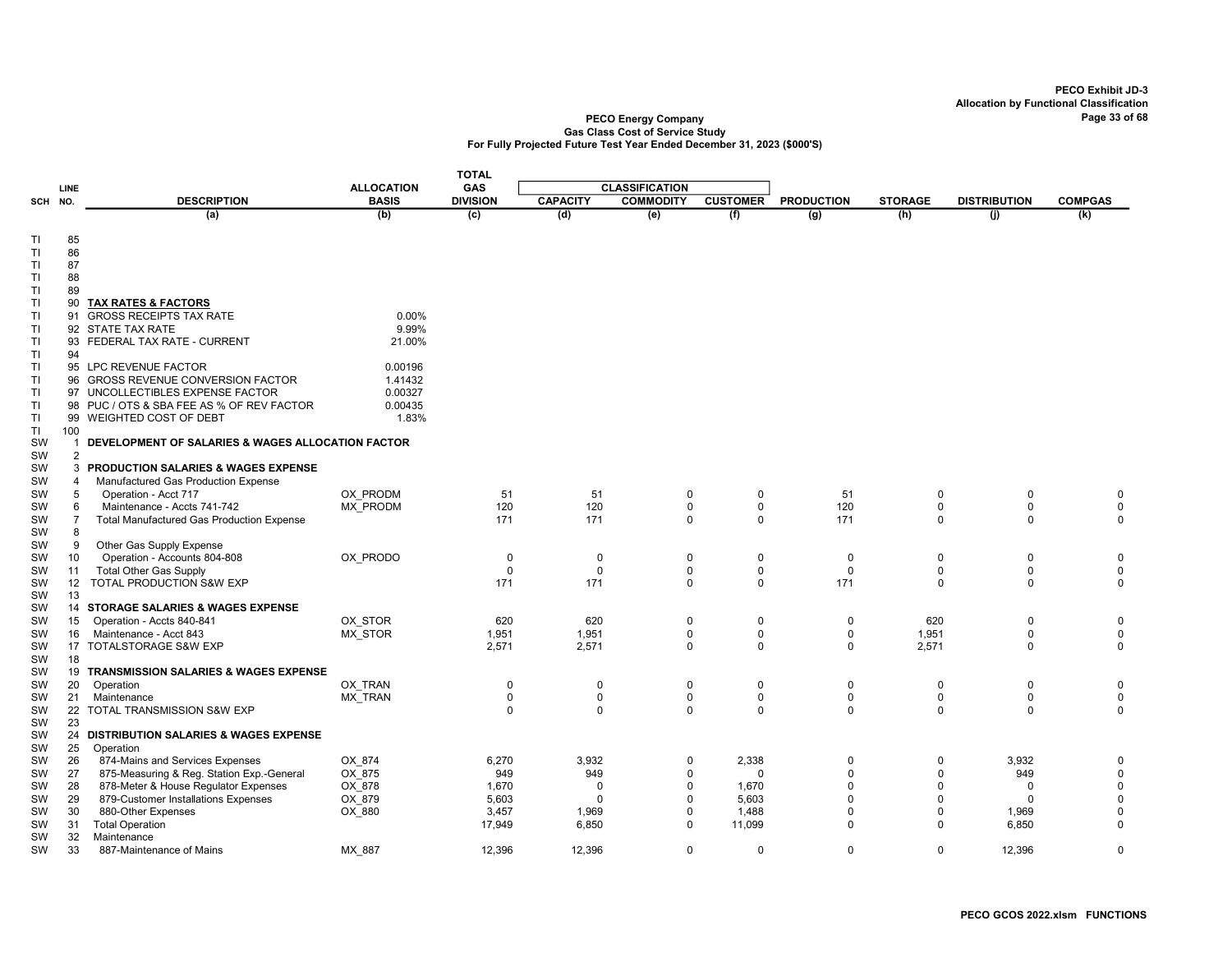|           | LINE                |                                                             | <b>ALLOCATION</b> |               |                 |                          |                    |                 |                  |
|-----------|---------------------|-------------------------------------------------------------|-------------------|---------------|-----------------|--------------------------|--------------------|-----------------|------------------|
| SCH NO.   |                     | <b>DESCRIPTION</b>                                          | <b>BASIS</b>      | <b>COMOTH</b> | <b>SERVICES</b> | <b>METERS</b>            | <b>CUSTINSTALL</b> | <b>CUSTSERV</b> | <b>CUSTACCT</b>  |
|           |                     | (a)                                                         | (b)               | (1)           | (m)             | (n)                      | (o)                | (p)             | (q)              |
| TI        | 85                  |                                                             |                   |               |                 |                          |                    |                 |                  |
| TI        | 86                  |                                                             |                   |               |                 |                          |                    |                 |                  |
| TI        | 87                  |                                                             |                   |               |                 |                          |                    |                 |                  |
| TI        | 88                  |                                                             |                   |               |                 |                          |                    |                 |                  |
| <b>TI</b> | 89                  |                                                             |                   |               |                 |                          |                    |                 |                  |
| TI        | 90                  | <b>TAX RATES &amp; FACTORS</b>                              |                   |               |                 |                          |                    |                 |                  |
| TI        | 91                  | <b>GROSS RECEIPTS TAX RATE</b>                              | 0.00%             |               |                 |                          |                    |                 |                  |
| TI        |                     | 92 STATE TAX RATE                                           | 9.99%             |               |                 |                          |                    |                 |                  |
| TI        | 93                  | FEDERAL TAX RATE - CURRENT                                  | 21.00%            |               |                 |                          |                    |                 |                  |
| TI        | 94                  |                                                             |                   |               |                 |                          |                    |                 |                  |
| TI        |                     | 95 LPC REVENUE FACTOR                                       | 0.00196           |               |                 |                          |                    |                 |                  |
| TI        | 96                  | <b>GROSS REVENUE CONVERSION FACTOR</b>                      | 1.41432           |               |                 |                          |                    |                 |                  |
| TI        |                     | 97 UNCOLLECTIBLES EXPENSE FACTOR                            | 0.00327           |               |                 |                          |                    |                 |                  |
| TI        | 98                  | PUC / OTS & SBA FEE AS % OF REV FACTOR                      | 0.00435           |               |                 |                          |                    |                 |                  |
| TI        |                     | 99 WEIGHTED COST OF DEBT                                    | 1.83%             |               |                 |                          |                    |                 |                  |
| TI        | 100                 |                                                             |                   |               |                 |                          |                    |                 |                  |
| SW        | $\mathbf{1}$        | DEVELOPMENT OF SALARIES & WAGES ALLOCATION FACTOR           |                   |               |                 |                          |                    |                 |                  |
| SW<br>SW  | $\overline{2}$<br>3 | <b>PRODUCTION SALARIES &amp; WAGES EXPENSE</b>              |                   |               |                 |                          |                    |                 |                  |
|           | 4                   |                                                             |                   |               |                 |                          |                    |                 |                  |
| SW<br>SW  | 5                   | Manufactured Gas Production Expense<br>Operation - Acct 717 | OX PRODM          | 0             | 0               | $\mathbf 0$              | 0                  | 0               | 0                |
| SW        | 6                   | Maintenance - Accts 741-742                                 | MX PRODM          | $\mathbf 0$   | $\mathbf 0$     | $\mathbf 0$              | 0                  | 0               | 0                |
| SW        | $\overline{7}$      | <b>Total Manufactured Gas Production Expense</b>            |                   | 0             | 0               | $\mathbf 0$              | $\Omega$           | 0               | 0                |
| SW        | 8                   |                                                             |                   |               |                 |                          |                    |                 |                  |
| SW        | 9                   | Other Gas Supply Expense                                    |                   |               |                 |                          |                    |                 |                  |
| SW        | 10                  | Operation - Accounts 804-808                                | OX PRODO          | 0             | 0               | $\mathbf 0$              | $\mathbf 0$        | 0               | $\mathbf 0$      |
| SW        | 11                  | <b>Total Other Gas Supply</b>                               |                   | $\mathbf 0$   | $\mathbf 0$     | $\mathbf 0$              | $\mathbf 0$        | 0               | 0                |
| SW        | 12                  | TOTAL PRODUCTION S&W EXP                                    |                   | 0             | $\mathbf 0$     | 0                        | 0                  | 0               | 0                |
| SW        | 13                  |                                                             |                   |               |                 |                          |                    |                 |                  |
| SW        |                     | 14 STORAGE SALARIES & WAGES EXPENSE                         |                   |               |                 |                          |                    |                 |                  |
| SW        | 15                  | Operation - Accts 840-841                                   | OX STOR           | 0             | 0               | $\mathbf 0$              | 0                  | $\mathbf 0$     | $\mathbf 0$      |
| SW        | 16                  | Maintenance - Acct 843                                      | MX STOR           | 0             | $\mathbf 0$     | $\pmb{0}$                | 0                  | 0               | 0                |
| SW        |                     | 17 TOTALSTORAGE S&W EXP                                     |                   | 0             | 0               | $\mathbf 0$              | 0                  | 0               | 0                |
| SW        | 18                  |                                                             |                   |               |                 |                          |                    |                 |                  |
| <b>SW</b> | 19                  | <b>TRANSMISSION SALARIES &amp; WAGES EXPENSE</b>            |                   |               |                 |                          |                    |                 |                  |
| SW        | 20                  | Operation                                                   | OX TRAN           | 0             | 0               | $\mathbf 0$              | 0                  | 0               | 0                |
| SW        | 21                  | Maintenance                                                 | MX_TRAN           | 0             | 0               | $\pmb{0}$<br>$\mathbf 0$ | $\mathbf 0$        | 0               | 0<br>$\mathbf 0$ |
| SW<br>SW  | 22<br>23            | <b>TOTAL TRANSMISSION S&amp;W EXP</b>                       |                   | 0             | 0               |                          | 0                  | 0               |                  |
| <b>SW</b> |                     | 24 DISTRIBUTION SALARIES & WAGES EXPENSE                    |                   |               |                 |                          |                    |                 |                  |
| SW        | 25                  | Operation                                                   |                   |               |                 |                          |                    |                 |                  |
| SW        | 26                  | 874-Mains and Services Expenses                             | OX 874            | 0             | 2,338           | $\mathbf 0$              | $\pmb{0}$          | $\Omega$        | 0                |
| SW        | 27                  | 875-Measuring & Reg. Station Exp.-General                   | OX 875            | 0             | 0               | $\Omega$                 | $\Omega$           | $\Omega$        | 0                |
| SW        | 28                  | 878-Meter & House Regulator Expenses                        | OX 878            | 0             | $\mathbf 0$     | 1,670                    | 0                  | $\Omega$        | $\mathbf 0$      |
| SW        | 29                  | 879-Customer Installations Expenses                         | OX_879            | 0             | $\Omega$        | $\Omega$                 | 5,603              | O               | 0                |
| SW        | 30                  | 880-Other Expenses                                          | OX_880            | 0             | 1,104           | 384                      | 0                  | O               | 0                |
| SW        | 31                  | <b>Total Operation</b>                                      |                   | $\Omega$      | 3,442           | 2,054                    | 5,603              | 0               | $\mathbf 0$      |
| SW        | 32                  | Maintenance                                                 |                   |               |                 |                          |                    |                 |                  |
| SW        | 33                  | 887-Maintenance of Mains                                    | MX 887            | 0             | $\mathbf 0$     | $\mathbf 0$              | $\mathbf 0$        | 0               | $\mathbf 0$      |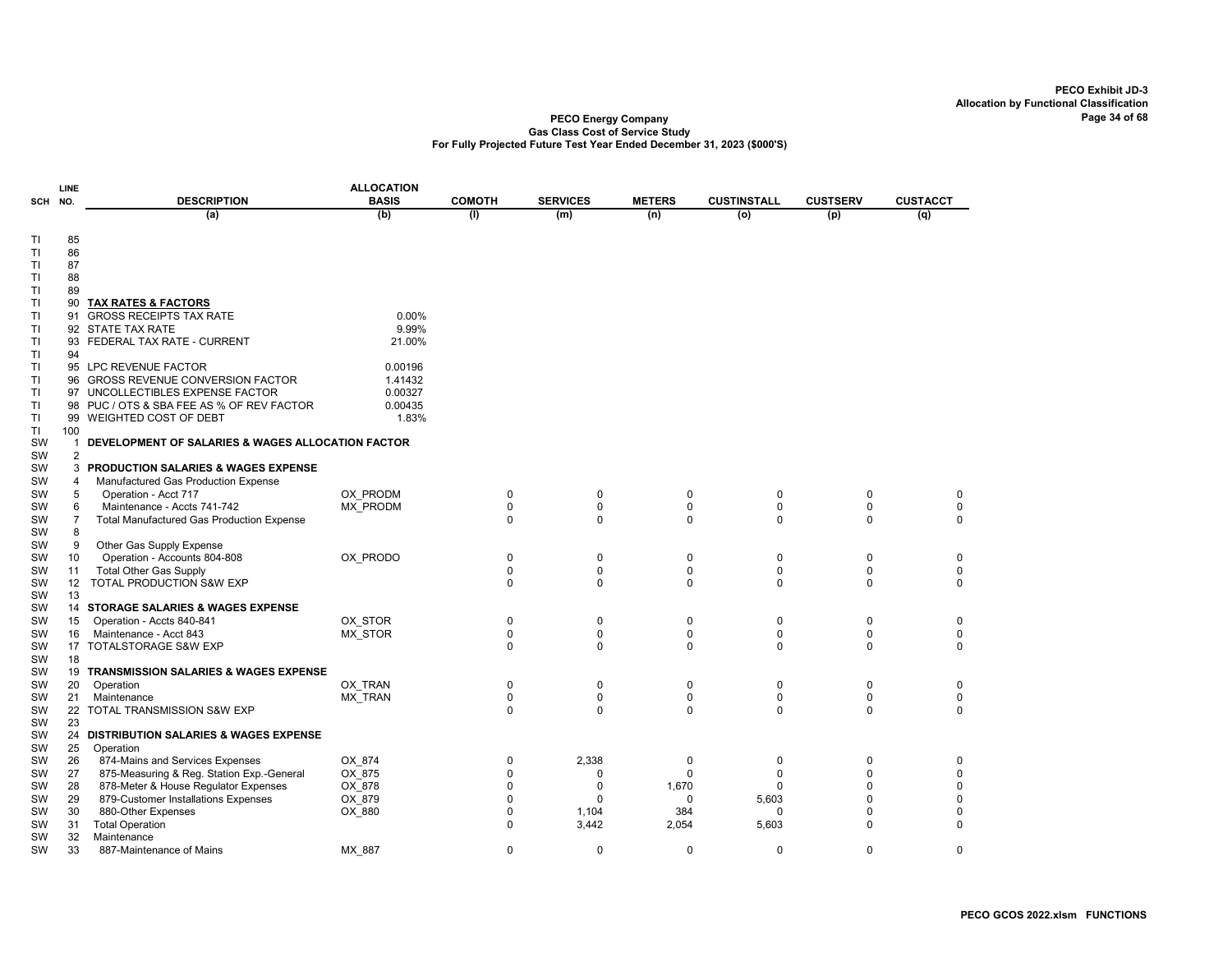|                        |          |                                                               |                        | <b>TOTAL</b>      |                            |                       |                   |                            |                            |                            |                            |
|------------------------|----------|---------------------------------------------------------------|------------------------|-------------------|----------------------------|-----------------------|-------------------|----------------------------|----------------------------|----------------------------|----------------------------|
|                        | LINE     |                                                               | <b>ALLOCATION</b>      | <b>GAS</b>        |                            | <b>CLASSIFICATION</b> |                   |                            |                            |                            |                            |
| SCH NO.                |          | <b>DESCRIPTION</b>                                            | <b>BASIS</b>           | <b>DIVISION</b>   | <b>CAPACITY</b>            | <b>COMMODITY</b>      | <b>CUSTOMER</b>   | <b>PRODUCTION</b>          | <b>STORAGE</b>             | <b>DISTRIBUTION</b>        | <b>COMPGAS</b>             |
|                        |          | (a)                                                           | (b)                    | (c)               | (d)                        | (e)                   | (f)               | (g)                        | (h)                        | (i)                        | (k)                        |
| SW                     | 34       | 889-Maint. of Measuring & Reg. Station Equip.-Gen MX 889      |                        | 887               | 887                        | $\Omega$              | $\Omega$          | $\Omega$                   | 0                          | 887                        | 0                          |
| <b>SW</b>              | 35       | 892-Maintenance of Services                                   | MX 892                 | 1,439             | $\mathbf 0$                | 0                     | 1,439             | $\mathbf 0$                | $\Omega$                   | $\Omega$                   | $\mathbf 0$                |
| <b>SW</b>              | 36       | 893-Maint. of Meters & House Regulators                       | MX 893                 | 1,025             | $\mathbf 0$                | $\mathbf 0$           | 1,025             | $\Omega$                   | $\Omega$                   | $\Omega$                   | $\mathbf 0$                |
| <b>SW</b>              | 37       | 894-Maintenance of Other Equipment                            | MX 894                 | 154               | 88                         | $\Omega$              | 66                | $\Omega$                   | $\Omega$                   | 88                         | $\mathbf 0$                |
| <b>SW</b>              | 38       | <b>Total Distribution Maintenance</b>                         |                        | 15,901            | 13,371                     | $\Omega$              | 2,530             | $\Omega$                   | $\mathbf 0$                | 13,371                     | $\pmb{0}$                  |
| SW                     | 39       | TOTAL DISTRIBUTION S&W EXP                                    |                        | 33,850            | 20,220                     | 0                     | 13,630            | $\Omega$                   | $\mathbf 0$                | 20,220                     | $\mathbf 0$                |
| <b>SW</b>              |          | 40 TOTAL OPER & MAINT S&W EXP (PROD, STOR, TRAN,& DIST)       |                        | 36,592            | 22,962                     | $\Omega$              | 13,630            | 171                        | 2,571                      | 20,220                     | $\mathbf 0$                |
| <b>SW</b>              | 41       |                                                               |                        |                   |                            |                       |                   |                            |                            |                            |                            |
| <b>SW</b>              | 42       |                                                               |                        |                   |                            |                       |                   |                            |                            |                            |                            |
| SW                     | 43       |                                                               |                        |                   |                            |                       |                   |                            |                            |                            |                            |
| <b>SW</b>              | 44<br>45 |                                                               |                        |                   |                            |                       |                   |                            |                            |                            |                            |
| <b>SW</b><br><b>SW</b> | 46       |                                                               |                        |                   |                            |                       |                   |                            |                            |                            |                            |
| SW                     | 47       |                                                               |                        |                   |                            |                       |                   |                            |                            |                            |                            |
| <b>SW</b>              | 48       |                                                               |                        |                   |                            |                       |                   |                            |                            |                            |                            |
| SW                     | 49       |                                                               |                        |                   |                            |                       |                   |                            |                            |                            |                            |
| SW                     | 50       |                                                               |                        |                   |                            |                       |                   |                            |                            |                            |                            |
| <b>SW</b>              | 51       | DEVELOPMENT OF SALARIES & WAGES ALLOCATION FACTOR CONTINUED   |                        |                   |                            |                       |                   |                            |                            |                            |                            |
| SW                     | 52       |                                                               |                        |                   |                            |                       |                   |                            |                            |                            |                            |
| <b>SW</b>              | 53       | <b>CUSTOMER ACCOUNTS EXPENSES</b>                             |                        |                   |                            |                       |                   |                            |                            |                            |                            |
| <b>SW</b>              | 54       | 902-Meter Reading                                             | <b>CMETRDG</b>         | $\Omega$          | $\mathbf 0$                | $\mathbf 0$           | $\mathbf 0$       | $\Omega$                   | $\Omega$                   | $\mathbf 0$                | $\mathbf 0$                |
| SW                     | 55       | 903-Customer Records and Collection Expense                   | <b>CUSTREC</b>         | 6,621             | $\Omega$                   | $\Omega$              | 6,621             | $\Omega$                   | $\Omega$                   | $\Omega$                   | $\pmb{0}$                  |
| SW                     | 56       | 904-Uncollectible Accounts                                    | EXP_904                | $\Omega$          | $\Omega$                   | $\Omega$              | 0                 | $\mathbf 0$                | $\Omega$                   | $\Omega$                   | $\mathbf 0$                |
| <b>SW</b>              | 57       | 904-Uncollectible Accounts - PPA                              | <b>EXP 904</b>         | $\Omega$          | $\Omega$                   | $\Omega$              | $\Omega$          | $\Omega$                   | $\Omega$                   | $\Omega$                   | $\mathbf 0$                |
| SW                     | 58       | 905-Miscellaneous CA                                          | <b>CUSTCAM</b>         | 312<br>6,933      | $\overline{0}$<br>$\Omega$ | $\Omega$<br>0         | 312<br>6,933      | $\mathbf 0$<br>$\mathbf 0$ | $\mathbf 0$<br>$\mathbf 0$ | $\mathbf 0$<br>$\mathbf 0$ | $\mathbf 0$<br>$\mathbf 0$ |
| <b>SW</b><br>SW        | 59<br>60 | TOTAL CUSTOMER ACCTS S&W EXPENSE                              |                        |                   |                            |                       |                   |                            |                            |                            |                            |
| SW                     |          | 61 CUSTOMER SERVICE & SALES EXPENSES                          |                        |                   |                            |                       |                   |                            |                            |                            |                            |
| <b>SW</b>              | 62       | 908-Customer Assistance                                       | <b>CUSTASST</b>        | 223               | $\mathbf 0$                | 0                     | 223               | $\overline{0}$             | $\mathbf 0$                | $\mathbf 0$                | $\pmb{0}$                  |
| SW                     | 63       | 909-Advertisement                                             | <b>CUSTADVT</b>        | $\Omega$          | $\Omega$                   | $\Omega$              | $\mathbf 0$       | $\Omega$                   | $\Omega$                   | $\Omega$                   | $\mathbf 0$                |
| SW                     | 64       | 910-Miscellaneous CS                                          | <b>CUSTCSM</b>         | $\mathbf 0$       | $\Omega$                   | $\Omega$              | $\mathbf 0$       | $\Omega$                   | $\Omega$                   | $\Omega$                   | $\mathbf 0$                |
| <b>SW</b>              | 65       | 912-Demonstrating and Selling Expenses                        | <b>CUSTSALES</b>       | 412               | $\Omega$                   | $\Omega$              | 412               | $\Omega$                   | $\Omega$                   | $\Omega$                   | $\mathbf 0$                |
| SW                     | 66       | 916 Miscellaneous Sales Expenses                              | <b>CUSTSALES</b>       | $\Omega$          | $\Omega$                   | $\Omega$              | $\mathbf 0$       | $\Omega$                   | $\Omega$                   | $\Omega$                   | $\mathbf 0$                |
| <b>SW</b>              |          | 67 TOTAL CUST SERVICE & SALES S&W EXP                         |                        | 635               | $\Omega$                   | 0                     | 635               | $\Omega$                   | $\Omega$                   | $\Omega$                   | $\mathbf 0$                |
| SW                     | 68       |                                                               |                        |                   |                            |                       |                   |                            |                            |                            |                            |
| SW                     |          | 69 TOTAL OPER & MAINT S&W EXP EXCL A&G                        |                        | 44,159            | 22,962                     | $\mathbf 0$           | 21,197            | 171                        | 2,571                      | 20,220                     | $\mathbf 0$                |
| <b>SW</b>              | 70       |                                                               |                        |                   |                            |                       |                   |                            |                            |                            |                            |
| <b>SW</b>              |          | 71 ADMINISTRATIVE & GENERAL EXPENSE                           |                        |                   |                            |                       |                   |                            |                            |                            |                            |
| <b>SW</b>              | 72       | 920-Administrative Salaries                                   | SALWAGXAG              | 6,087<br>$\Omega$ | 3,165<br>$\Omega$          | $\mathbf 0$<br>0      | 2,922<br>$\Omega$ | 24<br>$\Omega$             | 354<br>$\mathbf 0$         | 2,787<br>$\Omega$          | $\pmb{0}$                  |
| SW<br><b>SW</b>        | 73<br>74 | 921-Office Supplies & Expense<br>923-Outside Service Employed | SALWAGXAG<br>SALWAGXAG | $\Omega$          | $\mathbf 0$                | $\Omega$              | $\Omega$          | $\Omega$                   | $\mathbf 0$                | $\Omega$                   | $\pmb{0}$<br>$\mathbf 0$   |
| <b>SW</b>              | 75       | 924-Property Insurance                                        | <b>PSTDGPLT</b>        | $\Omega$          | $\mathbf 0$                | $\Omega$              | $\mathbf 0$       | $\Omega$                   | $\mathbf 0$                | $\Omega$                   | $\mathbf 0$                |
| <b>SW</b>              | 76       | 925-Injuries and Damages                                      | SALWAGXAG              | 168               | 87                         | $\Omega$              | 81                |                            | 10                         | 77                         | $\mathbf 0$                |
| <b>SW</b>              | 77       | 926-Employee Pensions & Benefits                              | SALWAGXAG              | $\Omega$          | $\mathbf 0$                | $\Omega$              | 0                 | $\Omega$                   | $\Omega$                   | $\Omega$                   | 0                          |
| <b>SW</b>              | 78       | 928-Regulatory Commission                                     | <b>CLAIMREV</b>        | $\Omega$          | $\Omega$                   | $\Omega$              | $\Omega$          | $\Omega$                   | $\Omega$                   | $\Omega$                   | $\mathbf 0$                |
| <b>SW</b>              | 79       | 929-Duplicate Charges-Credit                                  | <b>CLAIMREV</b>        | $\Omega$          | $\Omega$                   | $\Omega$              | $\Omega$          | $\Omega$                   | $\Omega$                   | $\Omega$                   | $\mathbf 0$                |
| <b>SW</b>              | 80       | 930.1-General Advertising                                     | SALWAGXAG              | $\Omega$          | $\Omega$                   | O                     | $\Omega$          | $\Omega$                   | $\Omega$                   | <sup>n</sup>               | $\mathbf 0$                |
| SW                     | 81       | 930.2-Miscellaneous General                                   | SALWAGXAG              | $\Omega$          | $\Omega$                   | $\Omega$              | $\mathbf 0$       | $\Omega$                   | $\Omega$                   | $\Omega$                   | $\mathbf 0$                |
| SW                     | 82       | 932-Maintenance of General Plant                              | <b>GENLPLT</b>         | 213               | 111                        | $\Omega$              | 102               | $\overline{1}$             | 12                         | 98                         | $\mathbf 0$                |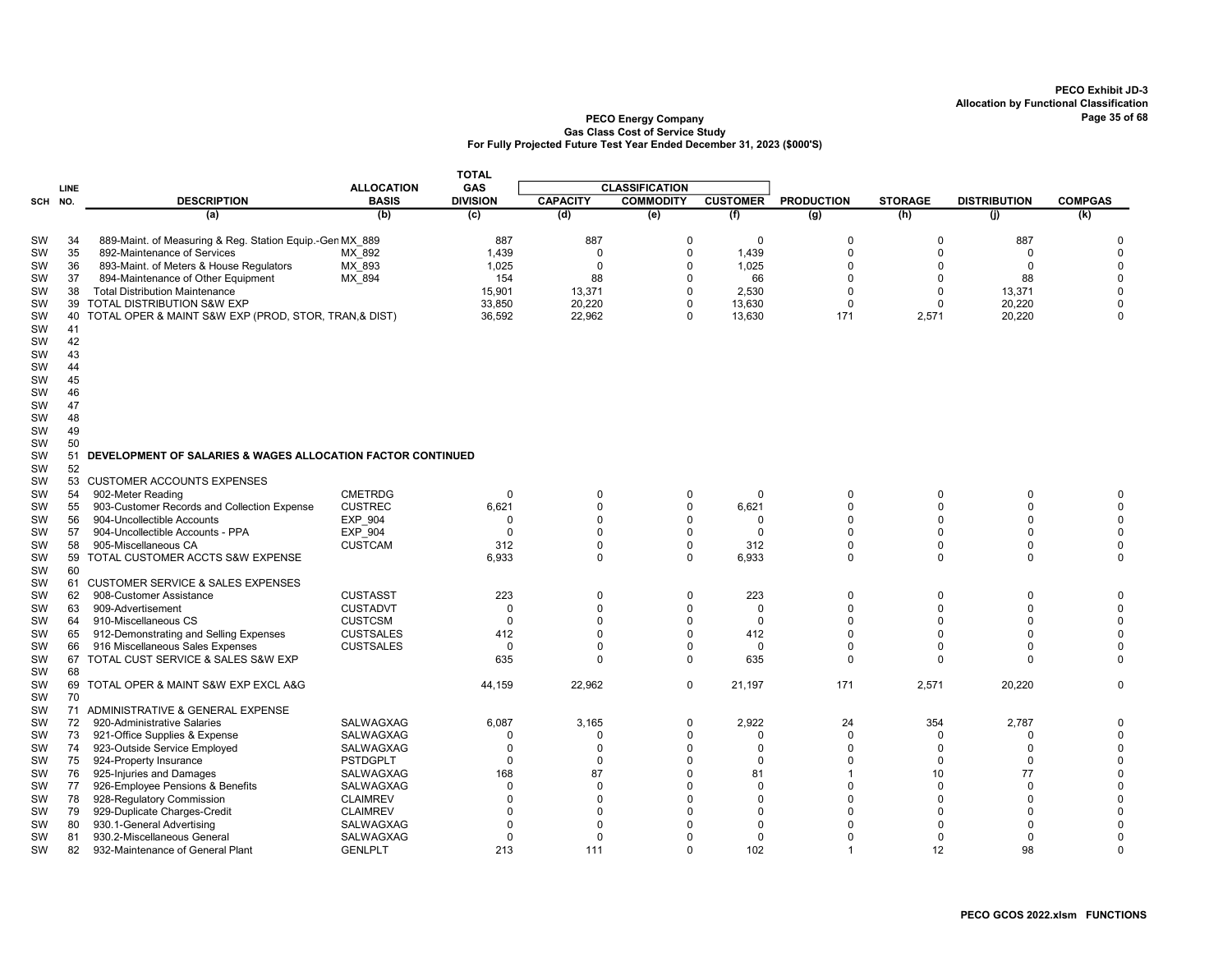| <b>ALLOCATION</b><br>LINE |     |                                                          |                  |                |                 |               |                    |                 |                 |
|---------------------------|-----|----------------------------------------------------------|------------------|----------------|-----------------|---------------|--------------------|-----------------|-----------------|
| SCH                       | NO. | <b>DESCRIPTION</b>                                       | <b>BASIS</b>     | <b>COMOTH</b>  | <b>SERVICES</b> | <b>METERS</b> | <b>CUSTINSTALL</b> | <b>CUSTSERV</b> | <b>CUSTACCT</b> |
|                           |     | (a)                                                      | (b)              | (1)            | (m)             | (n)           | (o)                | (p)             | (q)             |
| SW                        | 34  | 889-Maint. of Measuring & Reg. Station Equip.-Gen MX 889 |                  | $\Omega$       | $\mathbf 0$     | 0             | 0                  | $\mathbf 0$     | 0               |
| SW                        | 35  | 892-Maintenance of Services                              | MX 892           | $\Omega$       | 1,439           | 0             | 0                  | $\Omega$        | 0               |
| SW                        | 36  | 893-Maint. of Meters & House Regulators                  | MX_893           | $\Omega$       | $\mathbf 0$     | 1,025         | 0                  | $\Omega$        | $\mathbf 0$     |
| <b>SW</b>                 | 37  | 894-Maintenance of Other Equipment                       | MX_894           | $\Omega$       | 49              | 17            | 0                  | $\mathbf 0$     | $\mathbf 0$     |
| SW                        | 38  | <b>Total Distribution Maintenance</b>                    |                  | $\Omega$       | 1,488           | 1,042         | $\mathbf 0$        | $\Omega$        | $\mathbf 0$     |
| SW                        | 39  | TOTAL DISTRIBUTION S&W EXP                               |                  | $\Omega$       | 4,931           | 3,096         | 5,603              | $\Omega$        | $\mathbf 0$     |
| SW                        | 40  | TOTAL OPER & MAINT S&W EXP (PROD, STOR, TRAN,& DIST)     |                  | $\Omega$       | 4,931           | 3,096         | 5,603              | $\Omega$        | $\Omega$        |
| SW                        | 41  |                                                          |                  |                |                 |               |                    |                 |                 |
| <b>SW</b>                 | 42  |                                                          |                  |                |                 |               |                    |                 |                 |
| SW                        | 43  |                                                          |                  |                |                 |               |                    |                 |                 |
| <b>SW</b>                 | 44  |                                                          |                  |                |                 |               |                    |                 |                 |
| SW                        | 45  |                                                          |                  |                |                 |               |                    |                 |                 |
| <b>SW</b>                 | 46  |                                                          |                  |                |                 |               |                    |                 |                 |
| <b>SW</b>                 | 47  |                                                          |                  |                |                 |               |                    |                 |                 |
| SW                        | 48  |                                                          |                  |                |                 |               |                    |                 |                 |
| SW                        | 49  |                                                          |                  |                |                 |               |                    |                 |                 |
| SW                        | 50  |                                                          |                  |                |                 |               |                    |                 |                 |
| SW                        | 51  | DEVELOPMENT OF SALARIES & WAGES ALLOCATION FACTOR COI    |                  |                |                 |               |                    |                 |                 |
| <b>SW</b>                 | 52  |                                                          |                  |                |                 |               |                    |                 |                 |
| SW                        | 53  | <b>CUSTOMER ACCOUNTS EXPENSES</b>                        |                  |                |                 |               |                    |                 |                 |
| SW                        | 54  | 902-Meter Reading                                        | <b>CMETRDG</b>   | $\Omega$       | 0               | 0             | 0                  | 0               | 0               |
| SW                        | 55  | 903-Customer Records and Collection Expense              | <b>CUSTREC</b>   | $\Omega$       | $\Omega$        | $\Omega$      | 0                  | 0               | 6,621           |
| <b>SW</b>                 | 56  | 904-Uncollectible Accounts                               | EXP_904          | $\Omega$       | $\Omega$        | $\Omega$      | 0                  | $\Omega$        | $\Omega$        |
| SW                        | 57  | 904-Uncollectible Accounts - PPA                         | <b>EXP 904</b>   | $\mathbf 0$    | $\Omega$        | $\Omega$      | 0                  | 0               | 0               |
| SW                        | 58  | 905-Miscellaneous CA                                     | <b>CUSTCAM</b>   | $\Omega$       | $\mathbf 0$     | 0             | 0                  | 0               | 312             |
| SW                        | 59  | TOTAL CUSTOMER ACCTS S&W EXPENSE                         |                  | 0              | $\Omega$        | $\Omega$      | 0                  | 0               | 6,933           |
| SW                        | 60  |                                                          |                  |                |                 |               |                    |                 |                 |
| SW                        |     | 61 CUSTOMER SERVICE & SALES EXPENSES                     |                  |                |                 |               |                    |                 |                 |
| SW                        | 62  | 908-Customer Assistance                                  | <b>CUSTASST</b>  | 0              | $\mathbf 0$     | 0             | 0                  | 223             | 0               |
| SW                        | 63  | 909-Advertisement                                        | <b>CUSTADVT</b>  | $\Omega$       | $\mathbf 0$     | $\Omega$      | 0                  | 0               | $\mathbf 0$     |
| SW                        | 64  | 910-Miscellaneous CS                                     | <b>CUSTCSM</b>   | $\Omega$       | $\Omega$        | $\Omega$      | 0                  | $\Omega$        | 0               |
| SW                        | 65  | 912-Demonstrating and Selling Expenses                   | <b>CUSTSALES</b> | $\Omega$       | $\Omega$        | $\Omega$      | 0                  | 412             | $\mathbf 0$     |
| SW                        | 66  | 916 Miscellaneous Sales Expenses                         | <b>CUSTSALES</b> | $\Omega$       | $\Omega$        | $\Omega$      | 0                  | $\Omega$        | $\mathbf 0$     |
| SW                        | 67  | TOTAL CUST SERVICE & SALES S&W EXP                       |                  | $\Omega$       | $\Omega$        | $\Omega$      | 0                  | 635             | $\Omega$        |
| SW                        | 68  |                                                          |                  |                |                 |               |                    |                 |                 |
| SW                        | 69  | TOTAL OPER & MAINT S&W EXP EXCL A&G                      |                  | 0              | 4,931           | 3,096         | 5,603              | 635             | 6,933           |
| SW                        | 70  |                                                          |                  |                |                 |               |                    |                 |                 |
| SW                        |     | 71 ADMINISTRATIVE & GENERAL EXPENSE                      |                  |                |                 |               |                    |                 |                 |
| SW                        | 72  | 920-Administrative Salaries                              | <b>SALWAGXAG</b> | $\Omega$       | 680             | 427           | 772                | 88              | 956             |
| SW                        | 73  | 921-Office Supplies & Expense                            | SALWAGXAG        | $\overline{0}$ | 0               | 0             | 0                  | 0               | 0               |
| SW                        | 74  | 923-Outside Service Employed                             | SALWAGXAG        | $\Omega$       | $\mathbf 0$     | $\Omega$      | 0                  | $\Omega$        | $\mathbf 0$     |
| SW                        | 75  | 924-Property Insurance                                   | <b>PSTDGPLT</b>  | $\Omega$       | $\mathbf 0$     | 0             | 0                  | 0               | 0               |
| SW                        | 76  | 925-Injuries and Damages                                 | SALWAGXAG        | $\Omega$       | 19              | 12            | 21                 | 2               | 26              |
| SW                        | 77  | 926-Employee Pensions & Benefits                         | SALWAGXAG        | $\Omega$       | $\mathbf 0$     | $\mathbf 0$   | $\mathbf 0$        | $\Omega$        | $\mathsf 0$     |
| SW                        | 78  | 928-Regulatory Commission                                | <b>CLAIMREV</b>  | $\Omega$       | $\Omega$        | $\Omega$      | 0                  | $\Omega$        | $\mathbf 0$     |
| <b>SW</b>                 | 79  | 929-Duplicate Charges-Credit                             | <b>CLAIMREV</b>  | $\Omega$       | $\Omega$        | $\Omega$      | 0                  | $\Omega$        | 0               |
| SW                        | 80  | 930.1-General Advertising                                | SALWAGXAG        | $\Omega$       | $\Omega$        | $\Omega$      | $\mathbf 0$        | $\Omega$        | $\mathbf 0$     |
| SW                        | 81  | 930.2-Miscellaneous General                              | SALWAGXAG        | $\Omega$       | $\mathbf 0$     | 0             | 0                  | $\Omega$        | 0               |
| SW                        | 82  | 932-Maintenance of General Plant                         | <b>GENLPLT</b>   | $\Omega$       | 24              | 15            | 27                 | 3               | 34              |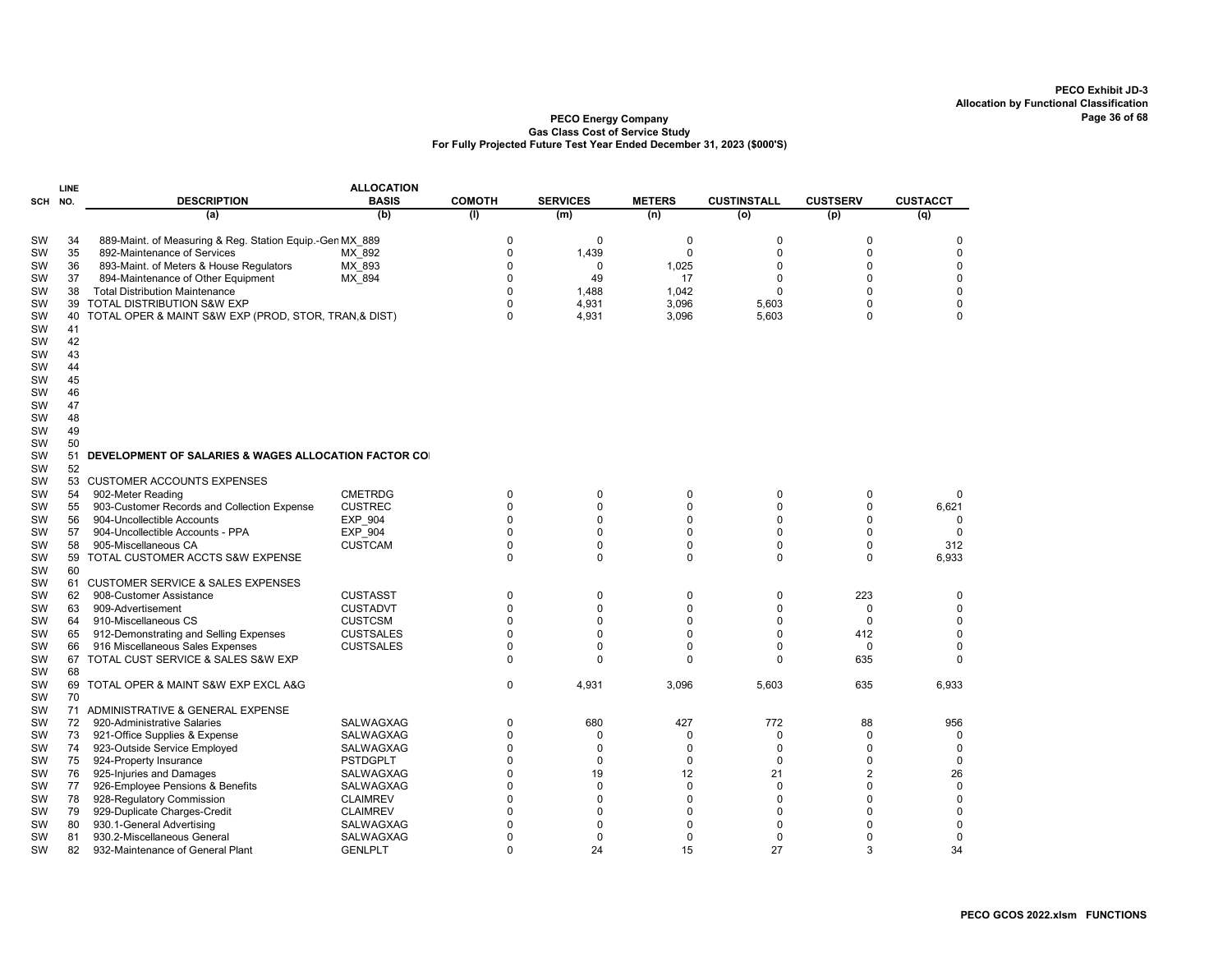|          |                 |                                                                |                   | <b>TOTAL</b>    |                 |                       |                 |                   |                |                     |                |
|----------|-----------------|----------------------------------------------------------------|-------------------|-----------------|-----------------|-----------------------|-----------------|-------------------|----------------|---------------------|----------------|
|          | LINE            |                                                                | <b>ALLOCATION</b> | GAS             |                 | <b>CLASSIFICATION</b> |                 |                   |                |                     |                |
| SCH NO.  |                 | <b>DESCRIPTION</b>                                             | <b>BASIS</b>      | <b>DIVISION</b> | <b>CAPACITY</b> | <b>COMMODITY</b>      | <b>CUSTOMER</b> | <b>PRODUCTION</b> | <b>STORAGE</b> | <b>DISTRIBUTION</b> | <b>COMPGAS</b> |
|          |                 | (a)                                                            | (b)               | (c)             | (d)             | (e)                   | (f)             | $\overline{(g)}$  | (h)            | (i)                 | (k)            |
| SW<br>SW | 83<br>84        | <b>TOTAL A&amp;G S&amp;W EXPENSE</b>                           |                   | 6,469           | 3,364           | 0                     | 3,105           | 25                | 377            | 2,962               | 0              |
| SW       |                 | 85 TOTAL OPER & MAINTENANCE SALARIES & WAGES EXP               |                   | 50,628          | 26,326          | $\mathbf 0$           | 24,302          | 197               | 2,947          | 23,182              | $\mathbf 0$    |
| SW       | 86              |                                                                |                   |                 |                 |                       |                 |                   |                |                     |                |
| SW<br>SW | 87<br>88        |                                                                |                   |                 |                 |                       |                 |                   |                |                     |                |
| SW       | 89              |                                                                |                   |                 |                 |                       |                 |                   |                |                     |                |
| SW       | 90              |                                                                |                   |                 |                 |                       |                 |                   |                |                     |                |
| SW       | 91              |                                                                |                   |                 |                 |                       |                 |                   |                |                     |                |
| SW       | 92              |                                                                |                   |                 |                 |                       |                 |                   |                |                     |                |
| SW       | 93              |                                                                |                   |                 |                 |                       |                 |                   |                |                     |                |
| SW       | 94              |                                                                |                   |                 |                 |                       |                 |                   |                |                     |                |
| SW<br>SW | 95<br>96        |                                                                |                   |                 |                 |                       |                 |                   |                |                     |                |
| SW       | 97              |                                                                |                   |                 |                 |                       |                 |                   |                |                     |                |
| SW       | 98              |                                                                |                   |                 |                 |                       |                 |                   |                |                     |                |
| SW       | 99              |                                                                |                   |                 |                 |                       |                 |                   |                |                     |                |
| SW       | 100             |                                                                |                   |                 |                 |                       |                 |                   |                |                     |                |
| AF       | 1               | <b>ALLOCATION FACTOR TABLE</b>                                 |                   |                 |                 |                       |                 |                   |                |                     |                |
| AF       | $\overline{2}$  | EXTERNALLY DEVELOPED ALLOCATION FACTORS                        |                   |                 |                 |                       |                 |                   |                |                     |                |
| AF       | 3               |                                                                |                   |                 |                 |                       |                 |                   |                |                     |                |
| AF       | 4               | <b>CAPACITY</b>                                                |                   |                 |                 |                       |                 |                   |                |                     |                |
| AF       | 5               | CAPACITY - PRODUCTION RELATED (LPG)                            |                   |                 |                 |                       |                 |                   |                |                     |                |
| AF       | 6               | Capacity Production - Design Peak Day Sendout                  | <b>DPKDAYP</b>    | 861,000         |                 |                       |                 |                   |                |                     |                |
| AF       | $\overline{7}$  |                                                                |                   |                 |                 |                       |                 |                   |                |                     |                |
| AF<br>AF | 8<br>9          | CAPACITY - STORAGE RELATED (LNG)                               |                   |                 |                 |                       |                 |                   |                |                     |                |
| AF       | 10 <sup>1</sup> | Capacity Storage - Design Peak Day Sendout                     | <b>DPKDAYS</b>    | 861,000         |                 |                       |                 |                   |                |                     |                |
| AF       | 11              |                                                                |                   |                 |                 |                       |                 |                   |                |                     |                |
| AF       | 12              |                                                                |                   |                 |                 |                       |                 |                   |                |                     |                |
| AF       | 13              |                                                                |                   |                 |                 |                       |                 |                   |                |                     |                |
| AF       | 14              | CAPACITY - TRANSMISSION RELATED                                |                   |                 |                 |                       |                 |                   |                |                     |                |
| AF       |                 | 15 Capacity Transmission - Design Peak Day Sendout             | <b>DTRAN</b>      | 861,000         |                 |                       |                 |                   |                |                     |                |
| AF       | 16              |                                                                |                   |                 |                 |                       |                 |                   |                |                     |                |
| AF       | 17              |                                                                |                   |                 |                 |                       |                 |                   |                |                     |                |
| AF       | 18              |                                                                |                   |                 |                 |                       |                 |                   |                |                     |                |
| AF<br>AF | 19<br>20        | CAPACITY - DISTRIBUTION RELATED (Non-Coincident Peak Capacity) |                   |                 |                 |                       |                 |                   |                |                     |                |
| AF       |                 | 21 Capacity Distribution Mains (A&E) Excess Demand             | <b>DEXCESS</b>    | 696,372         |                 |                       |                 |                   |                |                     |                |
| AF       |                 | 22 Capacity Distribution Mains (Direct Assign Plant)           | <b>DAMAINS</b>    | 15,222          |                 |                       |                 |                   |                |                     |                |
| AF       |                 | 23 Capacity Distribution Mains (Direct Assign Acc Dep)         | DAMAINSAD         | 2,415           |                 |                       |                 |                   |                |                     |                |
| AF       |                 | 24 Capacity Distribution Mains (Direct Assign Dep Exp)         | DAMAINSDE         | 217             |                 |                       |                 |                   |                |                     |                |
| AF       |                 | 25 Capacity Distribution (Des Peak Day Sendout)                | <b>DESDAY</b>     | 861,000         |                 |                       |                 |                   |                |                     |                |
| AF       |                 | 26 Capacity Distribution M&R (Direct Assign Plant)             | <b>DAMR</b>       | 11,399          |                 |                       |                 |                   |                |                     |                |
| AF       |                 | 27 Capacity Distribution M&R (Direct Assign Acc Dep)           | <b>DAMRAD</b>     | 2,968           |                 |                       |                 |                   |                |                     |                |
| AF       |                 | 28 Capacity Distribution M&R (Direct Assign Dep Exp)           | <b>DAMRDE</b>     | 228             |                 |                       |                 |                   |                |                     |                |
| AF       | 29              |                                                                |                   |                 |                 |                       |                 |                   |                |                     |                |
| AF       |                 | 30 Capacity Avg Daily Del excl Direct                          | <b>DAVGDD</b>     | 227,128         |                 |                       |                 |                   |                |                     |                |
| AF       | 31              |                                                                |                   |                 |                 |                       |                 |                   |                |                     |                |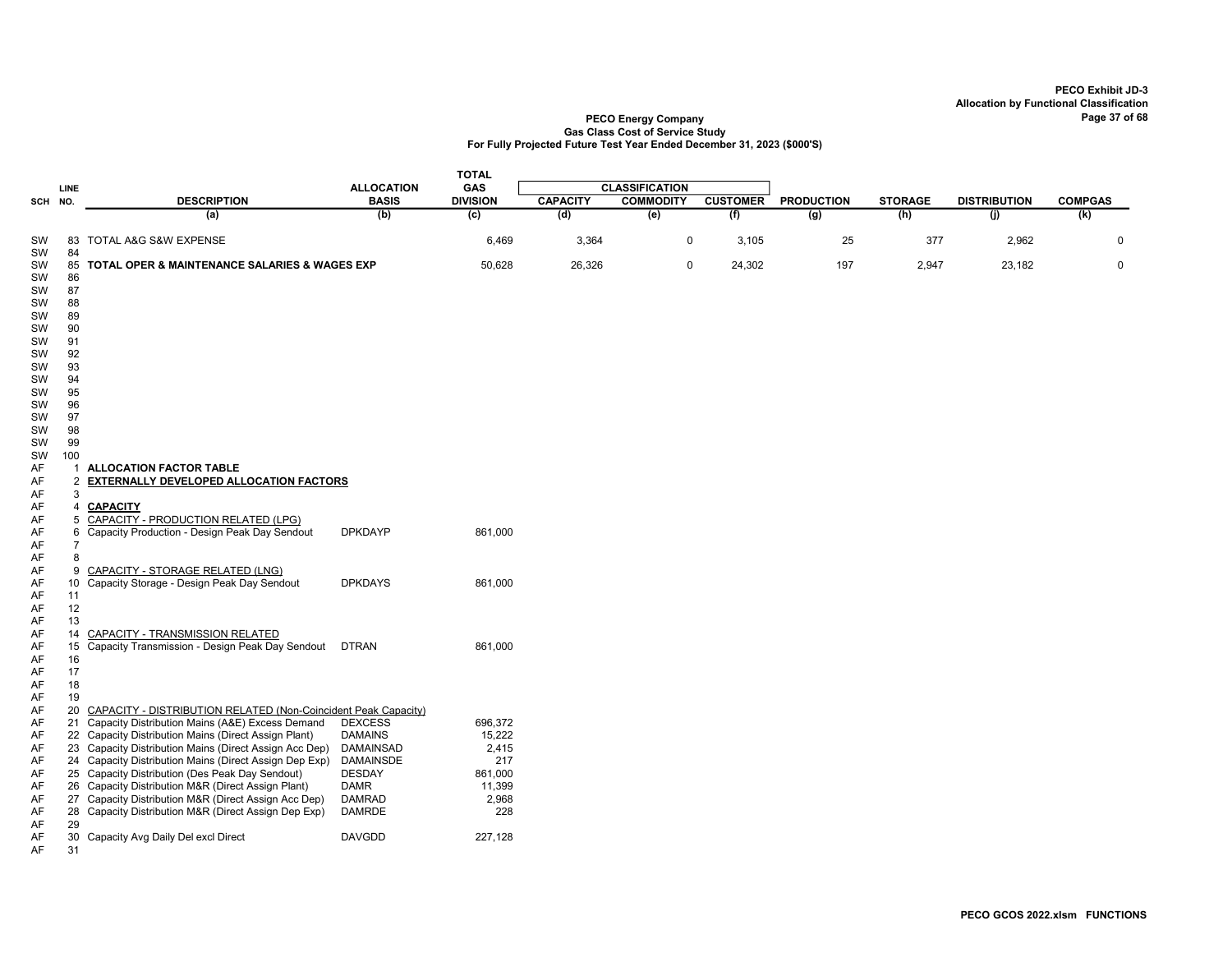|         | LINE           |                                                                | <b>ALLOCATION</b> |               |                 |               |                    |                 |                 |
|---------|----------------|----------------------------------------------------------------|-------------------|---------------|-----------------|---------------|--------------------|-----------------|-----------------|
| SCH NO. |                | <b>DESCRIPTION</b>                                             | <b>BASIS</b>      | <b>COMOTH</b> | <b>SERVICES</b> | <b>METERS</b> | <b>CUSTINSTALL</b> | <b>CUSTSERV</b> | <b>CUSTACCT</b> |
|         |                | (a)                                                            | (b)               | (I)           | (m)             | (n)           | (o)                | (p)             | (q)             |
| SW      |                | 83 TOTAL A&G S&W EXPENSE                                       |                   | 0             | 722             | 453           | 821                | 93              | 1,016           |
| SW      | 84             |                                                                |                   |               |                 |               |                    |                 |                 |
| SW      |                | 85 TOTAL OPER & MAINTENANCE SALARIES & WAGES EXP               |                   | 0             | 5,653           | 3,549         | 6,424              | 728             | 7,948           |
| SW      | 86             |                                                                |                   |               |                 |               |                    |                 |                 |
| SW      | 87             |                                                                |                   |               |                 |               |                    |                 |                 |
| SW      | 88             |                                                                |                   |               |                 |               |                    |                 |                 |
| SW      | 89             |                                                                |                   |               |                 |               |                    |                 |                 |
| SW      | 90             |                                                                |                   |               |                 |               |                    |                 |                 |
| SW      | 91             |                                                                |                   |               |                 |               |                    |                 |                 |
| SW      | 92             |                                                                |                   |               |                 |               |                    |                 |                 |
| SW      | 93             |                                                                |                   |               |                 |               |                    |                 |                 |
| SW      | 94             |                                                                |                   |               |                 |               |                    |                 |                 |
| SW      | 95             |                                                                |                   |               |                 |               |                    |                 |                 |
| SW      | 96             |                                                                |                   |               |                 |               |                    |                 |                 |
| SW      | 97             |                                                                |                   |               |                 |               |                    |                 |                 |
| SW      | 98             |                                                                |                   |               |                 |               |                    |                 |                 |
| SW      | 99             |                                                                |                   |               |                 |               |                    |                 |                 |
| SW      | 100            |                                                                |                   |               |                 |               |                    |                 |                 |
| AF      |                | 1 ALLOCATION FACTOR TABLE                                      |                   |               |                 |               |                    |                 |                 |
| AF      | $\overline{2}$ | <b>EXTERNALLY DEVELOPED ALLOCATION FACTORS</b>                 |                   |               |                 |               |                    |                 |                 |
| AF      | 3              |                                                                |                   |               |                 |               |                    |                 |                 |
| AF      |                | 4 CAPACITY                                                     |                   |               |                 |               |                    |                 |                 |
| AF      |                | 5 CAPACITY - PRODUCTION RELATED (LPG)                          |                   |               |                 |               |                    |                 |                 |
| AF      |                | 6 Capacity Production - Design Peak Day Sendout                | <b>DPKDAYP</b>    |               |                 |               |                    |                 |                 |
| AF      | $\overline{7}$ |                                                                |                   |               |                 |               |                    |                 |                 |
| AF      | 8              |                                                                |                   |               |                 |               |                    |                 |                 |
| AF      | 9              | CAPACITY - STORAGE RELATED (LNG)                               |                   |               |                 |               |                    |                 |                 |
| AF      | 10             | Capacity Storage - Design Peak Day Sendout                     | <b>DPKDAYS</b>    |               |                 |               |                    |                 |                 |
| AF      | 11             |                                                                |                   |               |                 |               |                    |                 |                 |
| AF      | 12             |                                                                |                   |               |                 |               |                    |                 |                 |
| AF      | 13             |                                                                |                   |               |                 |               |                    |                 |                 |
| AF      | 14             | CAPACITY - TRANSMISSION RELATED                                |                   |               |                 |               |                    |                 |                 |
| AF      | 15             | Capacity Transmission - Design Peak Day Sendout                | <b>DTRAN</b>      |               |                 |               |                    |                 |                 |
| AF      | 16             |                                                                |                   |               |                 |               |                    |                 |                 |
| AF      | 17             |                                                                |                   |               |                 |               |                    |                 |                 |
| AF      | 18             |                                                                |                   |               |                 |               |                    |                 |                 |
| AF      | 19             |                                                                |                   |               |                 |               |                    |                 |                 |
| AF      | 20             | CAPACITY - DISTRIBUTION RELATED (Non-Coincident Peak Capacity) |                   |               |                 |               |                    |                 |                 |
| AF      |                | 21 Capacity Distribution Mains (A&E) Excess Demand             | <b>DEXCESS</b>    |               |                 |               |                    |                 |                 |
| AF      |                | 22 Capacity Distribution Mains (Direct Assign Plant)           | <b>DAMAINS</b>    |               |                 |               |                    |                 |                 |
| AF      |                | 23 Capacity Distribution Mains (Direct Assign Acc Dep)         | DAMAINSAD         |               |                 |               |                    |                 |                 |
| AF      |                | 24 Capacity Distribution Mains (Direct Assign Dep Exp)         | <b>DAMAINSDE</b>  |               |                 |               |                    |                 |                 |
| AF      |                | 25 Capacity Distribution (Des Peak Day Sendout)                | <b>DESDAY</b>     |               |                 |               |                    |                 |                 |
| AF      |                | 26 Capacity Distribution M&R (Direct Assign Plant)             | <b>DAMR</b>       |               |                 |               |                    |                 |                 |
| AF      |                | 27 Capacity Distribution M&R (Direct Assign Acc Dep)           | DAMRAD            |               |                 |               |                    |                 |                 |
| AF      |                | 28 Capacity Distribution M&R (Direct Assign Dep Exp)           | <b>DAMRDE</b>     |               |                 |               |                    |                 |                 |
| AF      | 29             |                                                                |                   |               |                 |               |                    |                 |                 |
| AF      | 30             | Capacity Avg Daily Del excl Direct                             | <b>DAVGDD</b>     |               |                 |               |                    |                 |                 |
| AF      | 31             |                                                                |                   |               |                 |               |                    |                 |                 |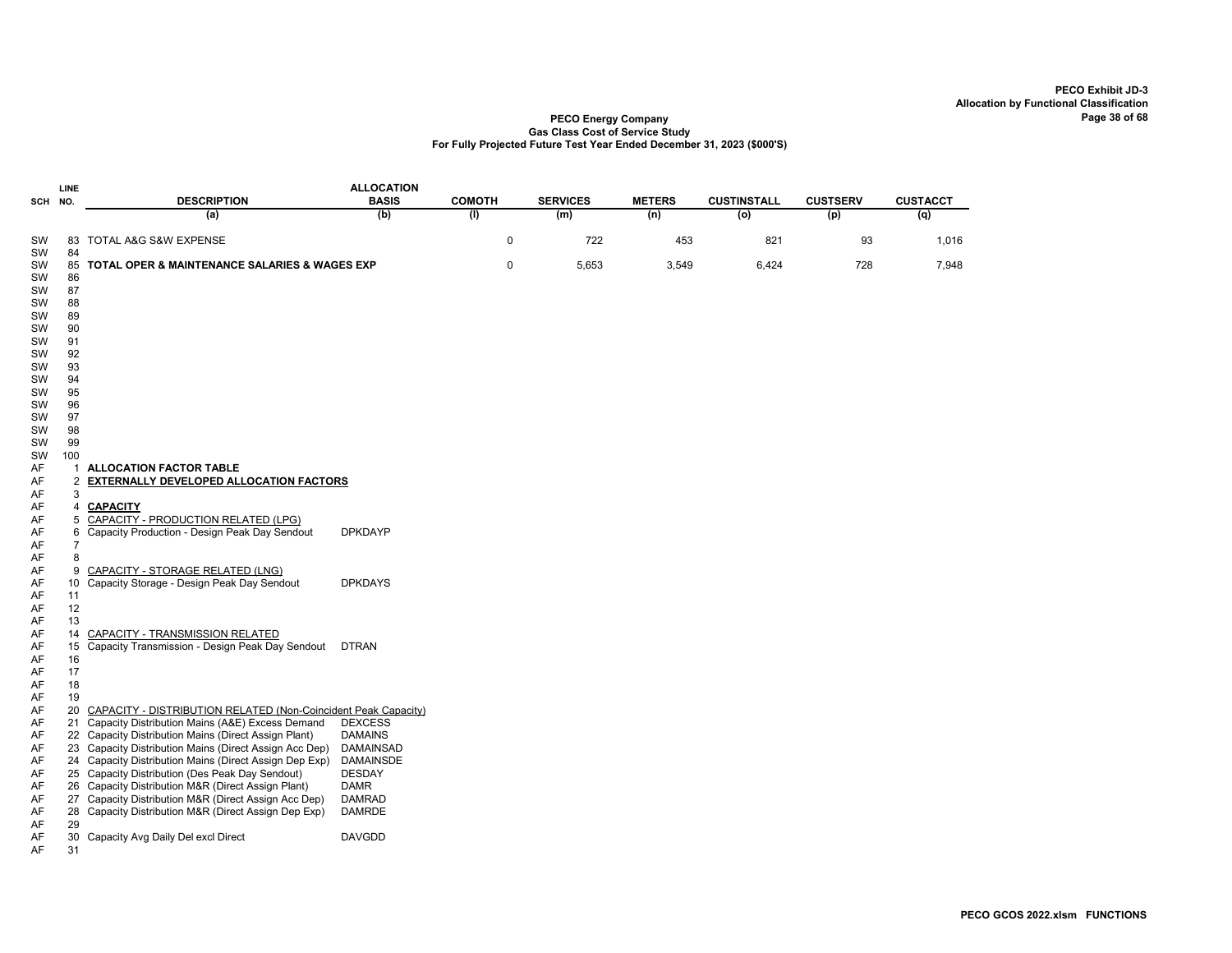|          |          |                                                |                    | <b>TOTAL</b>    |                 |                       |                 |                   |                |                     |                |
|----------|----------|------------------------------------------------|--------------------|-----------------|-----------------|-----------------------|-----------------|-------------------|----------------|---------------------|----------------|
|          | LINE     |                                                | <b>ALLOCATION</b>  | <b>GAS</b>      |                 | <b>CLASSIFICATION</b> |                 |                   |                |                     |                |
| SCH NO.  |          | <b>DESCRIPTION</b>                             | <b>BASIS</b>       | <b>DIVISION</b> | <b>CAPACITY</b> | <b>COMMODITY</b>      | <b>CUSTOMER</b> | <b>PRODUCTION</b> | <b>STORAGE</b> | <b>DISTRIBUTION</b> | <b>COMPGAS</b> |
|          |          | (a)                                            | (b)                | (c)             | (d)             | (e)                   | (f)             | $\overline{(g)}$  | (h)            | (j)                 | (k)            |
|          |          |                                                |                    |                 |                 |                       |                 |                   |                |                     |                |
| AF       | 32       |                                                |                    |                 |                 |                       |                 |                   |                |                     |                |
| AF       | 33       |                                                |                    |                 |                 |                       |                 |                   |                |                     |                |
| AF       | 34       |                                                |                    |                 |                 |                       |                 |                   |                |                     |                |
| AF       | 35       |                                                |                    |                 |                 |                       |                 |                   |                |                     |                |
| AF<br>AF | 36<br>37 |                                                |                    |                 |                 |                       |                 |                   |                |                     |                |
| AF       | 38       |                                                |                    |                 |                 |                       |                 |                   |                |                     |                |
| AF       | 39       |                                                |                    |                 |                 |                       |                 |                   |                |                     |                |
| AF       | 40       |                                                |                    |                 |                 |                       |                 |                   |                |                     |                |
| AF       | 41       |                                                |                    |                 |                 |                       |                 |                   |                |                     |                |
| AF       | 42       |                                                |                    |                 |                 |                       |                 |                   |                |                     |                |
| AF       | 43       |                                                |                    |                 |                 |                       |                 |                   |                |                     |                |
| AF       | 44       |                                                |                    |                 |                 |                       |                 |                   |                |                     |                |
| AF       | 45       |                                                |                    |                 |                 |                       |                 |                   |                |                     |                |
| AF       | 46       |                                                |                    |                 |                 |                       |                 |                   |                |                     |                |
| AF       | 47       |                                                |                    |                 |                 |                       |                 |                   |                |                     |                |
| AF       | 48       |                                                |                    |                 |                 |                       |                 |                   |                |                     |                |
| AF       | 49       |                                                |                    |                 |                 |                       |                 |                   |                |                     |                |
| AF       | 50       |                                                |                    |                 |                 |                       |                 |                   |                |                     |                |
| AF       | 51       | ALLOCATION FACTOR TABLE CONTINUED              |                    |                 |                 |                       |                 |                   |                |                     |                |
| AF<br>AF | 52<br>53 | <b>EXTERNALLY DEVELOPED ALLOCATION FACTORS</b> |                    |                 |                 |                       |                 |                   |                |                     |                |
| AF       | 54       | <b>COMMODITY</b>                               |                    |                 |                 |                       |                 |                   |                |                     |                |
| AF       |          | 55 Annual Gas Deliveries - Thruput (Mcf)       | <b>ETHRUPUT</b>    | 90,442,559      |                 |                       |                 |                   |                |                     |                |
| AF       |          | 56 Annual Gas Deliveries - Firm                | <b>ETHRUPUTF</b>   | 76,965,300      |                 |                       |                 |                   |                |                     |                |
| AF       |          | 57 Annual Gas Deliveries - Transportation Only | <b>ETHRUPUTT</b>   | 25,266,702      |                 |                       |                 |                   |                |                     |                |
| AF       | 58       |                                                |                    |                 |                 |                       |                 |                   |                |                     |                |
| AF       | 59       |                                                |                    |                 |                 |                       |                 |                   |                |                     |                |
| AF       | 60       | <b>Commodity Gas Storage</b>                   | <b>ESTORAGE</b>    | 1.0000          |                 |                       |                 |                   |                |                     |                |
| AF       | 61       |                                                |                    |                 |                 |                       |                 |                   |                |                     |                |
| AF       | 62       |                                                |                    |                 |                 |                       |                 |                   |                |                     |                |
| AF       | 63       |                                                |                    |                 |                 |                       |                 |                   |                |                     |                |
| AF       | 64       |                                                |                    |                 |                 |                       |                 |                   |                |                     |                |
| AF       | 65       | Annual Gas Cost (PGC)                          | EGAS               | 227,443         |                 |                       |                 |                   |                |                     |                |
| AF       | 66       | Commodity - Balancing Service Charge (BSC)     | <b>EBSC</b>        | 26,572          |                 |                       |                 |                   |                |                     |                |
| AF<br>AF | 67       | 68 CUSTOMER                                    |                    |                 |                 |                       |                 |                   |                |                     |                |
| AF       | 69       | 380-Services                                   | <b>CSERVICE</b>    | 3,788,963       |                 |                       |                 |                   |                |                     |                |
| AF       |          | 70 381-Meters (Avg Cost per meter)             | <b>CMETERS</b>     | 250,410         |                 |                       |                 |                   |                |                     |                |
| AF       |          | 71 381-Meters Direct Assignment                | CMETERSDA          | -1              |                 |                       |                 |                   |                |                     |                |
| AF       |          | 72 382-Meters Installations Direct Assignment  | <b>CMETINSTDA</b>  | $\overline{1}$  |                 |                       |                 |                   |                |                     |                |
| AF       | 73       |                                                |                    |                 |                 |                       |                 |                   |                |                     |                |
| AF       |          | 74 Customer Deposits                           | <b>CUSTDEP</b>     | 11,692          |                 |                       |                 |                   |                |                     |                |
| AF       |          | 75 Customer Deposits Interest                  | <b>CUSTDEPINT</b>  | 126             |                 |                       |                 |                   |                |                     |                |
| AF       | 76       |                                                |                    |                 |                 |                       |                 |                   |                |                     |                |
| AF       |          | 77 879-Customer Installation Expense           | <b>CUSTINSTALL</b> | 551,768         |                 |                       |                 |                   |                |                     |                |
| AF       |          | 78 902-Meter Reading Expense                   | <b>CMETRDG</b>     | 551,768         |                 |                       |                 |                   |                |                     |                |
| AF       |          | 79 903-Customer Records and Collections        | <b>CUSTREC</b>     | 1.0000          |                 |                       |                 |                   |                |                     |                |
| AF       |          | 80 905-Miscellaneous Customer Accounts         | <b>CUSTCAM</b>     | 551,768         |                 |                       |                 |                   |                |                     |                |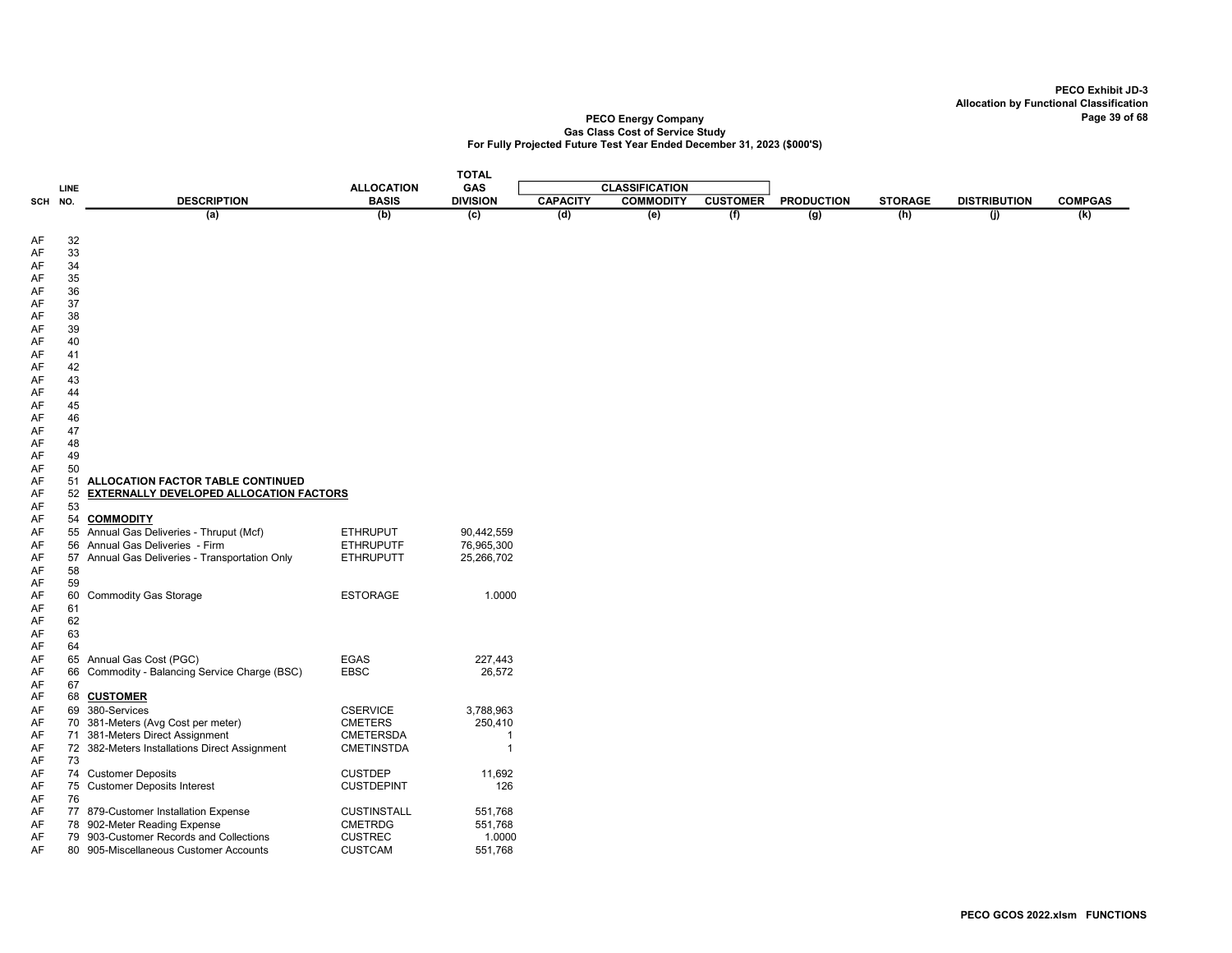|          | LINE     |                                                                                        | <b>ALLOCATION</b>  |               |                 |               |                    |                 |                 |
|----------|----------|----------------------------------------------------------------------------------------|--------------------|---------------|-----------------|---------------|--------------------|-----------------|-----------------|
| SCH      | NO.      | <b>DESCRIPTION</b>                                                                     | <b>BASIS</b>       | <b>COMOTH</b> | <b>SERVICES</b> | <b>METERS</b> | <b>CUSTINSTALL</b> | <b>CUSTSERV</b> | <b>CUSTACCT</b> |
|          |          | (a)                                                                                    | (b)                | (1)           | (m)             | (n)           | $\overline{0}$     | (p)             | (q)             |
|          |          |                                                                                        |                    |               |                 |               |                    |                 |                 |
| AF       | 32       |                                                                                        |                    |               |                 |               |                    |                 |                 |
| AF       | 33       |                                                                                        |                    |               |                 |               |                    |                 |                 |
| AF       | 34       |                                                                                        |                    |               |                 |               |                    |                 |                 |
| AF<br>AF | 35<br>36 |                                                                                        |                    |               |                 |               |                    |                 |                 |
| AF       | 37       |                                                                                        |                    |               |                 |               |                    |                 |                 |
| AF       | 38       |                                                                                        |                    |               |                 |               |                    |                 |                 |
| AF       | 39       |                                                                                        |                    |               |                 |               |                    |                 |                 |
| AF       | 40       |                                                                                        |                    |               |                 |               |                    |                 |                 |
| AF       | 41       |                                                                                        |                    |               |                 |               |                    |                 |                 |
| AF       | 42       |                                                                                        |                    |               |                 |               |                    |                 |                 |
| AF       | 43       |                                                                                        |                    |               |                 |               |                    |                 |                 |
| AF       | 44       |                                                                                        |                    |               |                 |               |                    |                 |                 |
| AF       | 45       |                                                                                        |                    |               |                 |               |                    |                 |                 |
| AF       | 46       |                                                                                        |                    |               |                 |               |                    |                 |                 |
| AF       | 47       |                                                                                        |                    |               |                 |               |                    |                 |                 |
| AF       | 48       |                                                                                        |                    |               |                 |               |                    |                 |                 |
| AF       | 49       |                                                                                        |                    |               |                 |               |                    |                 |                 |
| AF       | 50       |                                                                                        |                    |               |                 |               |                    |                 |                 |
| AF<br>AF | 52       | 51 ALLOCATION FACTOR TABLE CONTINUED<br><b>EXTERNALLY DEVELOPED ALLOCATION FACTORS</b> |                    |               |                 |               |                    |                 |                 |
| AF       | 53       |                                                                                        |                    |               |                 |               |                    |                 |                 |
| AF       | 54       | <b>COMMODITY</b>                                                                       |                    |               |                 |               |                    |                 |                 |
| AF       |          | 55 Annual Gas Deliveries - Thruput (Mcf)                                               | <b>ETHRUPUT</b>    |               |                 |               |                    |                 |                 |
| AF       |          | 56 Annual Gas Deliveries - Firm                                                        | <b>ETHRUPUTF</b>   |               |                 |               |                    |                 |                 |
| AF       | 57       | Annual Gas Deliveries - Transportation Only                                            | <b>ETHRUPUTT</b>   |               |                 |               |                    |                 |                 |
| AF       | 58       |                                                                                        |                    |               |                 |               |                    |                 |                 |
| AF       | 59       |                                                                                        |                    |               |                 |               |                    |                 |                 |
| AF       | 60       | <b>Commodity Gas Storage</b>                                                           | <b>ESTORAGE</b>    |               |                 |               |                    |                 |                 |
| AF       | 61       |                                                                                        |                    |               |                 |               |                    |                 |                 |
| AF       | 62       |                                                                                        |                    |               |                 |               |                    |                 |                 |
| AF       | 63       |                                                                                        |                    |               |                 |               |                    |                 |                 |
| AF       | 64       |                                                                                        |                    |               |                 |               |                    |                 |                 |
| AF       | 65       | Annual Gas Cost (PGC)                                                                  | EGAS               |               |                 |               |                    |                 |                 |
| AF<br>AF | 66<br>67 | Commodity - Balancing Service Charge (BSC)                                             | <b>EBSC</b>        |               |                 |               |                    |                 |                 |
| AF       |          | 68 CUSTOMER                                                                            |                    |               |                 |               |                    |                 |                 |
| AF       | 69       | 380-Services                                                                           | <b>CSERVICE</b>    |               |                 |               |                    |                 |                 |
| AF       |          | 70 381-Meters (Avg Cost per meter)                                                     | <b>CMETERS</b>     |               |                 |               |                    |                 |                 |
| AF       |          | 71 381-Meters Direct Assignment                                                        | <b>CMETERSDA</b>   |               |                 |               |                    |                 |                 |
| AF       |          | 72 382-Meters Installations Direct Assignment                                          | <b>CMETINSTDA</b>  |               |                 |               |                    |                 |                 |
| AF       | 73       |                                                                                        |                    |               |                 |               |                    |                 |                 |
| AF       |          | 74 Customer Deposits                                                                   | <b>CUSTDEP</b>     |               |                 |               |                    |                 |                 |
| AF       | 75       | <b>Customer Deposits Interest</b>                                                      | <b>CUSTDEPINT</b>  |               |                 |               |                    |                 |                 |
| AF       | 76       |                                                                                        |                    |               |                 |               |                    |                 |                 |
| AF       |          | 77 879-Customer Installation Expense                                                   | <b>CUSTINSTALL</b> |               |                 |               |                    |                 |                 |
| AF       |          | 78 902-Meter Reading Expense                                                           | <b>CMETRDG</b>     |               |                 |               |                    |                 |                 |
| AF       |          | 79 903-Customer Records and Collections                                                | <b>CUSTREC</b>     |               |                 |               |                    |                 |                 |
| AF       |          | 80 905-Miscellaneous Customer Accounts                                                 | <b>CUSTCAM</b>     |               |                 |               |                    |                 |                 |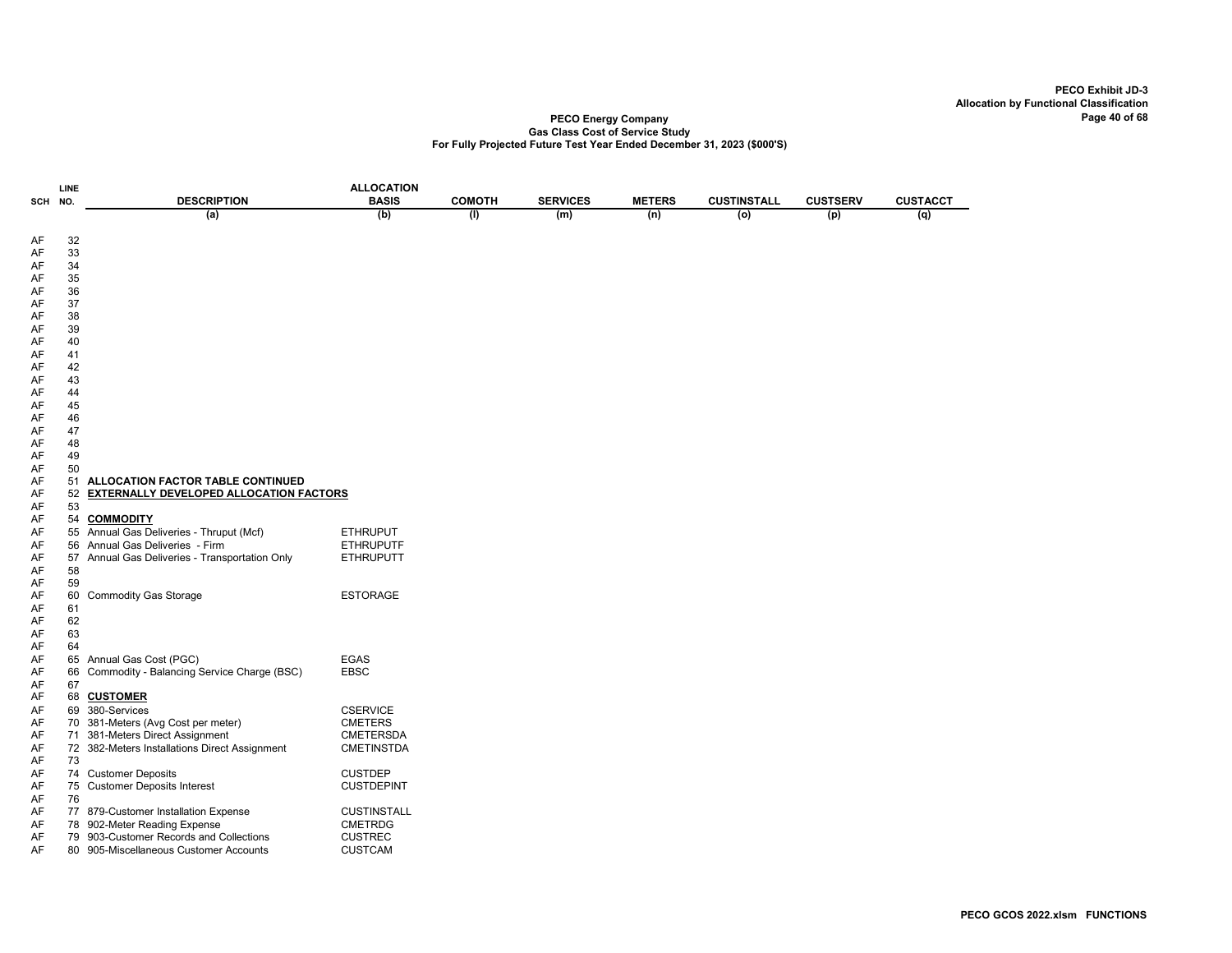|          |      |                                                                                                  |                                   | <b>TOTAL</b>           |                 |                       |                 |                   |                |                     |                |
|----------|------|--------------------------------------------------------------------------------------------------|-----------------------------------|------------------------|-----------------|-----------------------|-----------------|-------------------|----------------|---------------------|----------------|
|          | LINE |                                                                                                  | <b>ALLOCATION</b>                 | GAS                    |                 | <b>CLASSIFICATION</b> |                 |                   |                |                     |                |
| SCH NO.  |      | <b>DESCRIPTION</b>                                                                               | <b>BASIS</b>                      | <b>DIVISION</b>        | <b>CAPACITY</b> | <b>COMMODITY</b>      | <b>CUSTOMER</b> | <b>PRODUCTION</b> | <b>STORAGE</b> | <b>DISTRIBUTION</b> | <b>COMPGAS</b> |
|          |      | (a)                                                                                              | (b)                               | $\overline{c}$         | (d)             | (e)                   | (f)             | $\overline{g}$    | (h)            | (j)                 | (k)            |
| AF       |      | 81 908-Customer Assistance                                                                       | <b>CUSTASST</b>                   | 1.0000                 |                 |                       |                 |                   |                |                     |                |
| AF       |      | 82 908-Customer Assistance - Direct Assignment                                                   | <b>CUSTASSTDA</b>                 | 567                    |                 |                       |                 |                   |                |                     |                |
| AF       |      | 83 909-Informational and Instructional Advertising                                               | <b>CUSTADVT</b>                   | 1.0000                 |                 |                       |                 |                   |                |                     |                |
| AF       | 84   | 910-Miscellaneous Customer Service                                                               | <b>CUSTCSM</b>                    | 1.0000                 |                 |                       |                 |                   |                |                     |                |
| AF       |      | 85 916-Miscellaneous Sales Expense                                                               | <b>CUSTSALES</b>                  | 1.0000                 |                 |                       |                 |                   |                |                     |                |
| AF       | 86   |                                                                                                  |                                   |                        |                 |                       |                 |                   |                |                     |                |
| AF       |      | 87 Number of Bills                                                                               | <b>CUSTBILLS</b>                  | 6,621,217              |                 |                       |                 |                   |                |                     |                |
| AF       |      | 88 Number of Customers (Average Annual)                                                          | <b>CUST</b>                       | 551,768                |                 |                       |                 |                   |                |                     |                |
| AF       | 89   |                                                                                                  |                                   |                        |                 |                       |                 |                   |                |                     |                |
| AF       | 90   | Safe & Efficient Heating Program - Direct Assignment CSEHPDA                                     |                                   | 1                      |                 |                       |                 |                   |                |                     |                |
| AF       | 91   |                                                                                                  |                                   |                        |                 |                       |                 |                   |                |                     |                |
| AF       | 92   |                                                                                                  |                                   |                        |                 |                       |                 |                   |                |                     |                |
| AF       | 93   |                                                                                                  |                                   |                        |                 |                       |                 |                   |                |                     |                |
| AF       | 94   |                                                                                                  |                                   |                        |                 |                       |                 |                   |                |                     |                |
| AF       | 95   |                                                                                                  |                                   |                        |                 |                       |                 |                   |                |                     |                |
| AF       | 96   |                                                                                                  |                                   |                        |                 |                       |                 |                   |                |                     |                |
| AF       | 97   |                                                                                                  |                                   |                        |                 |                       |                 |                   |                |                     |                |
| AF       | 98   |                                                                                                  |                                   |                        |                 |                       |                 |                   |                |                     |                |
| AF       | 99   |                                                                                                  |                                   |                        |                 |                       |                 |                   |                |                     |                |
| AF       | 100  |                                                                                                  |                                   |                        |                 |                       |                 |                   |                |                     |                |
| AF       |      | 101 ALLOCATION FACTOR TABLE CONTINUED                                                            |                                   |                        |                 |                       |                 |                   |                |                     |                |
| AF       | 102  | <b>INTERNALLY DEVELOPED ALLOCATION FACTORS</b>                                                   |                                   |                        |                 |                       |                 |                   |                |                     |                |
| AF       | 103  | <b>Plant Related</b>                                                                             |                                   |                        |                 |                       |                 |                   |                |                     |                |
| AF       | 104  | Intangible Plant                                                                                 | <b>INTPLT</b>                     | 24,972                 |                 |                       |                 |                   |                |                     |                |
| AF       |      | 105 Production Plant                                                                             | <b>PRODPLT</b>                    | 15,539                 |                 |                       |                 |                   |                |                     |                |
| AF       |      | 106 Storage Plant                                                                                | <b>STORPLT</b>                    | 124,260                |                 |                       |                 |                   |                |                     |                |
| AF       | 107  | Transmission Plant in Service                                                                    | <b>TRANPLT</b>                    | $\Omega$               |                 |                       |                 |                   |                |                     |                |
| AF       |      | 108 Distribution Plant in Service                                                                | <b>DISTPLT</b>                    | 3,804,871              |                 |                       |                 |                   |                |                     |                |
| AF       |      | 109 General Plant in Service                                                                     | <b>GENLPLT</b>                    | 39,624                 |                 |                       |                 |                   |                |                     |                |
| AF       |      | 110 Total Gas Plant In Service                                                                   | <b>TOTPLT</b>                     | 4,009,266              |                 |                       |                 |                   |                |                     |                |
| AF<br>AF | 111  | <b>Distribution Plant Excl Asset Retirement</b><br>112 Total Transmission and Distribution Plant | <b>DISTPLTXAR</b><br><b>TDPLT</b> | 3,803,437              |                 |                       |                 |                   |                |                     |                |
| AF       | 113  | Total Prod, Stor, Trans, Dist & Gen Plant                                                        | <b>PSTDGPLT</b>                   | 3,804,871<br>3,984,294 |                 |                       |                 |                   |                |                     |                |
| AF       |      | 114 Total Distribution and General Plant                                                         | <b>DGPLT</b>                      | 3,844,495              |                 |                       |                 |                   |                |                     |                |
| AF       |      | 115 Rate Base                                                                                    | RATEBASE                          | 2,884,136              |                 |                       |                 |                   |                |                     |                |
| AF       | 116  | Distribution Plant in Service - Capacity Related                                                 | <b>DDISTPLT</b>                   | 2,145,424              |                 |                       |                 |                   |                |                     |                |
| AF       | 117  |                                                                                                  |                                   |                        |                 |                       |                 |                   |                |                     |                |
| AF       |      | 118 Account 374                                                                                  | <b>PLT 374</b>                    | 3,852                  |                 |                       |                 |                   |                |                     |                |
| AF       |      | 119 Account 375                                                                                  | <b>PLT 375</b>                    | 16,017                 |                 |                       |                 |                   |                |                     |                |
| AF       |      | 120 Account 376-General Excess                                                                   | <b>PLT 376GE</b>                  | 1,527,346              |                 |                       |                 |                   |                |                     |                |
| AF       |      | 121 Account 376-General Average                                                                  | PLT 376GA                         | 498,159                |                 |                       |                 |                   |                |                     |                |
| AF       |      | 122 Account 376-DA                                                                               | PLT 376DA                         | 15,222                 |                 |                       |                 |                   |                |                     |                |
| AF       |      | 123 Account 376                                                                                  | PLT_376                           | 2,040,727              |                 |                       |                 |                   |                |                     |                |
| AF       |      | 124 Account 378                                                                                  | <b>PLT 378</b>                    | 24,128                 |                 |                       |                 |                   |                |                     |                |
| AF       |      | 125 Account 379-City Gate                                                                        | <b>PLT 379CG</b>                  | 69,170                 |                 |                       |                 |                   |                |                     |                |
| AF       |      | 126 Account 379-Joint                                                                            | PLT 379DA                         | 11,399                 |                 |                       |                 |                   |                |                     |                |
| AF       |      | 127 Account 379                                                                                  | <b>PLT 379</b>                    | 80,569                 |                 |                       |                 |                   |                |                     |                |
| AF       |      | 128 Account 380                                                                                  | <b>PLT 380</b>                    | 1,213,694              |                 |                       |                 |                   |                |                     |                |
| AF       |      | 129 Account 381                                                                                  | PLT 381                           | 170,903                |                 |                       |                 |                   |                |                     |                |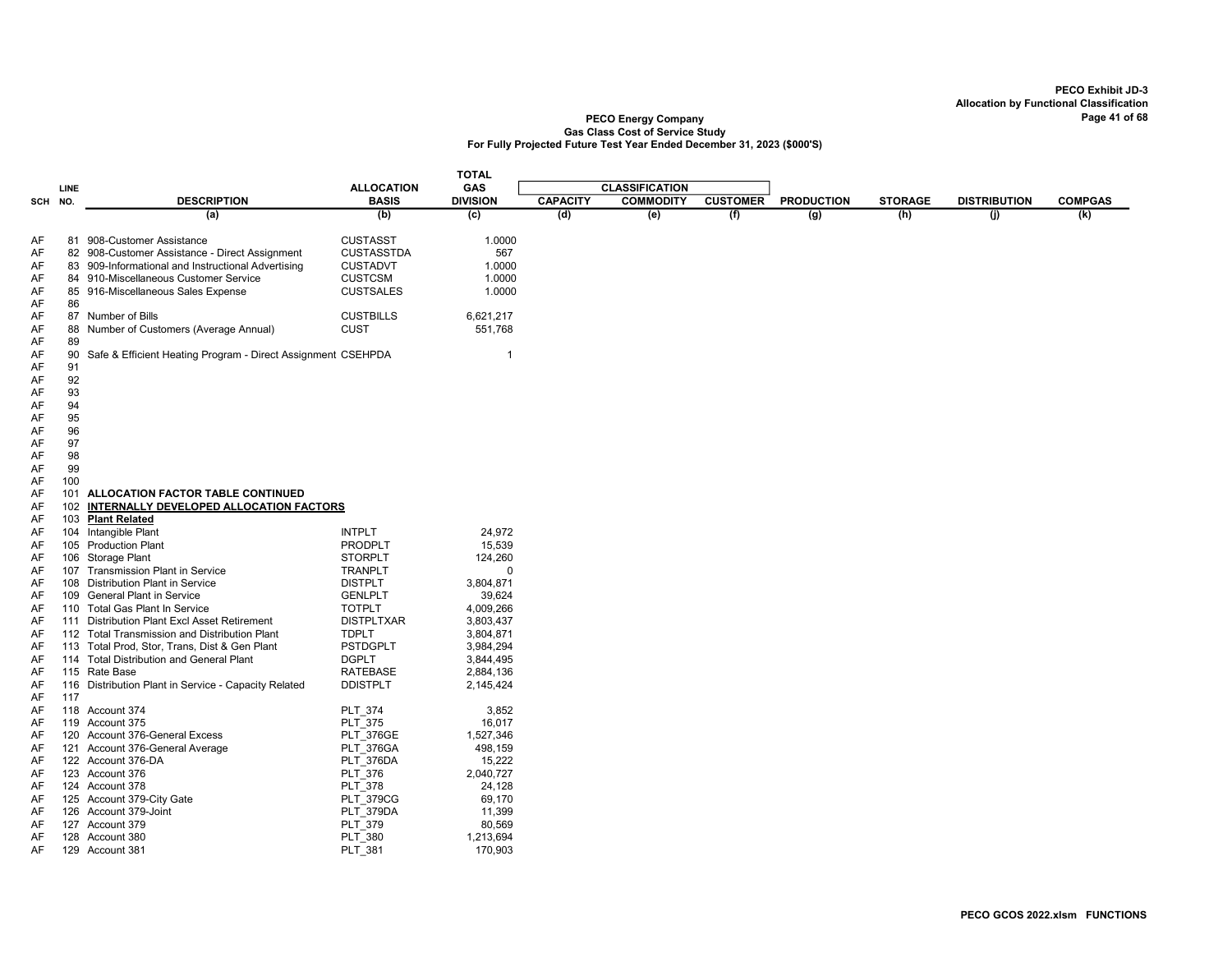|            | LINE |                                                              | <b>ALLOCATION</b> |               |                 |               |                    |                 |                 |
|------------|------|--------------------------------------------------------------|-------------------|---------------|-----------------|---------------|--------------------|-----------------|-----------------|
| <b>SCH</b> | NO.  | <b>DESCRIPTION</b>                                           | <b>BASIS</b>      | <b>COMOTH</b> | <b>SERVICES</b> | <b>METERS</b> | <b>CUSTINSTALL</b> | <b>CUSTSERV</b> | <b>CUSTACCT</b> |
|            |      | (a)                                                          | (b)               | (1)           | (m)             | (n)           | (o)                | (p)             | (q)             |
|            |      |                                                              |                   |               |                 |               |                    |                 |                 |
| AF         |      | 81 908-Customer Assistance                                   | <b>CUSTASST</b>   |               |                 |               |                    |                 |                 |
| AF         |      | 82 908-Customer Assistance - Direct Assignment               | <b>CUSTASSTDA</b> |               |                 |               |                    |                 |                 |
| AF         |      | 83 909-Informational and Instructional Advertising           | <b>CUSTADVT</b>   |               |                 |               |                    |                 |                 |
| AF         |      | 84 910-Miscellaneous Customer Service                        | <b>CUSTCSM</b>    |               |                 |               |                    |                 |                 |
| AF         |      | 85 916-Miscellaneous Sales Expense                           | <b>CUSTSALES</b>  |               |                 |               |                    |                 |                 |
| AF         | 86   |                                                              |                   |               |                 |               |                    |                 |                 |
| AF         |      | 87 Number of Bills                                           | <b>CUSTBILLS</b>  |               |                 |               |                    |                 |                 |
| AF         |      | 88 Number of Customers (Average Annual)                      | <b>CUST</b>       |               |                 |               |                    |                 |                 |
| AF         | 89   |                                                              |                   |               |                 |               |                    |                 |                 |
| AF         | 90   | Safe & Efficient Heating Program - Direct Assignment CSEHPDA |                   |               |                 |               |                    |                 |                 |
| AF         | 91   |                                                              |                   |               |                 |               |                    |                 |                 |
| AF         | 92   |                                                              |                   |               |                 |               |                    |                 |                 |
| AF         | 93   |                                                              |                   |               |                 |               |                    |                 |                 |
| AF         | 94   |                                                              |                   |               |                 |               |                    |                 |                 |
| AF         | 95   |                                                              |                   |               |                 |               |                    |                 |                 |
| AF         | 96   |                                                              |                   |               |                 |               |                    |                 |                 |
| AF         | 97   |                                                              |                   |               |                 |               |                    |                 |                 |
| AF         | 98   |                                                              |                   |               |                 |               |                    |                 |                 |
| AF         | 99   |                                                              |                   |               |                 |               |                    |                 |                 |
| AF         | 100  |                                                              |                   |               |                 |               |                    |                 |                 |
| AF         |      | 101 ALLOCATION FACTOR TABLE CONTINUED                        |                   |               |                 |               |                    |                 |                 |
| AF         |      | 102 INTERNALLY DEVELOPED ALLOCATION FACTORS                  |                   |               |                 |               |                    |                 |                 |
| AF         |      | 103 Plant Related                                            |                   |               |                 |               |                    |                 |                 |
| AF         |      | 104 Intangible Plant                                         | <b>INTPLT</b>     |               |                 |               |                    |                 |                 |
| AF         |      | 105 Production Plant                                         | <b>PRODPLT</b>    |               |                 |               |                    |                 |                 |
| AF         |      | 106 Storage Plant                                            | <b>STORPLT</b>    |               |                 |               |                    |                 |                 |
| AF         |      | 107 Transmission Plant in Service                            | <b>TRANPLT</b>    |               |                 |               |                    |                 |                 |
| AF         |      | 108 Distribution Plant in Service                            | <b>DISTPLT</b>    |               |                 |               |                    |                 |                 |
| AF         |      | 109 General Plant in Service                                 | <b>GENLPLT</b>    |               |                 |               |                    |                 |                 |
| AF         |      | 110 Total Gas Plant In Service                               | <b>TOTPLT</b>     |               |                 |               |                    |                 |                 |
| AF         |      | 111 Distribution Plant Excl Asset Retirement                 | <b>DISTPLTXAR</b> |               |                 |               |                    |                 |                 |
| AF         |      | 112 Total Transmission and Distribution Plant                | <b>TDPLT</b>      |               |                 |               |                    |                 |                 |
| AF         |      | 113 Total Prod, Stor, Trans, Dist & Gen Plant                | <b>PSTDGPLT</b>   |               |                 |               |                    |                 |                 |
| AF         |      | 114 Total Distribution and General Plant                     | <b>DGPLT</b>      |               |                 |               |                    |                 |                 |
| AF         |      | 115 Rate Base                                                | <b>RATEBASE</b>   |               |                 |               |                    |                 |                 |
| AF         |      | 116 Distribution Plant in Service - Capacity Related         | <b>DDISTPLT</b>   |               |                 |               |                    |                 |                 |
| AF         | 117  |                                                              |                   |               |                 |               |                    |                 |                 |
|            |      | 118 Account 374                                              |                   |               |                 |               |                    |                 |                 |
| AF<br>AF   |      | 119 Account 375                                              | <b>PLT 374</b>    |               |                 |               |                    |                 |                 |
|            |      |                                                              | <b>PLT 375</b>    |               |                 |               |                    |                 |                 |
| AF         |      | 120 Account 376-General Excess                               | <b>PLT 376GE</b>  |               |                 |               |                    |                 |                 |
| AF         |      | 121 Account 376-General Average                              | PLT_376GA         |               |                 |               |                    |                 |                 |
| AF         |      | 122 Account 376-DA                                           | PLT 376DA         |               |                 |               |                    |                 |                 |
| AF         |      | 123 Account 376                                              | <b>PLT 376</b>    |               |                 |               |                    |                 |                 |
| AF         |      | 124 Account 378                                              | <b>PLT 378</b>    |               |                 |               |                    |                 |                 |
| AF         |      | 125 Account 379-City Gate                                    | <b>PLT 379CG</b>  |               |                 |               |                    |                 |                 |
| AF         |      | 126 Account 379-Joint                                        | PLT 379DA         |               |                 |               |                    |                 |                 |
| AF         |      | 127 Account 379                                              | PLT 379           |               |                 |               |                    |                 |                 |
| AF         |      | 128 Account 380                                              | <b>PLT 380</b>    |               |                 |               |                    |                 |                 |
| AF         |      | 129 Account 381                                              | PLT 381           |               |                 |               |                    |                 |                 |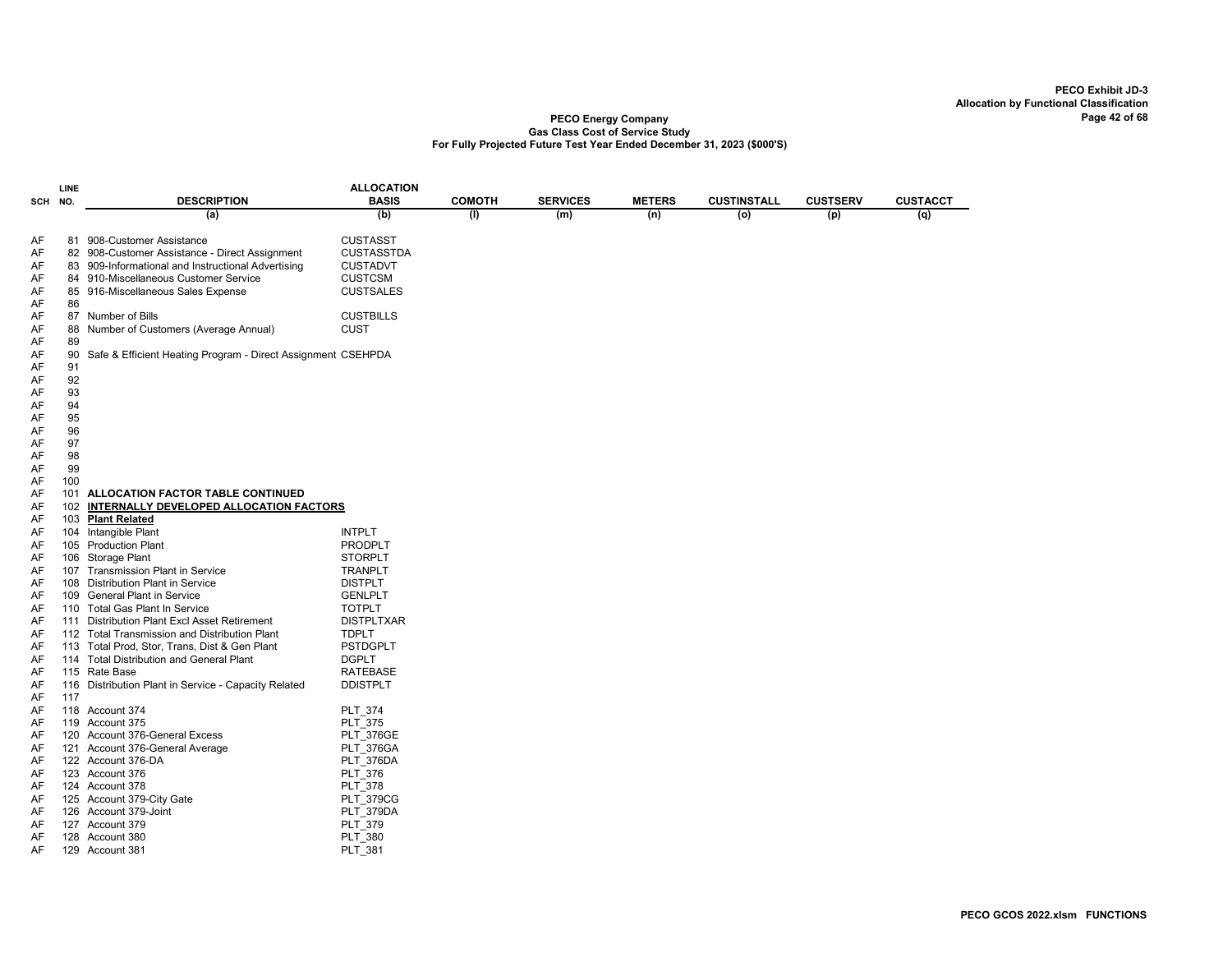|          |            |                                                                                         |                   | <b>TOTAL</b>    |                 |                       |                 |                   |                |                     |                |
|----------|------------|-----------------------------------------------------------------------------------------|-------------------|-----------------|-----------------|-----------------------|-----------------|-------------------|----------------|---------------------|----------------|
|          | LINE       |                                                                                         | <b>ALLOCATION</b> | GAS             |                 | <b>CLASSIFICATION</b> |                 |                   |                |                     |                |
| SCH NO.  |            | <b>DESCRIPTION</b>                                                                      | <b>BASIS</b>      | <b>DIVISION</b> | <b>CAPACITY</b> | <b>COMMODITY</b>      | <b>CUSTOMER</b> | <b>PRODUCTION</b> | <b>STORAGE</b> | <b>DISTRIBUTION</b> | <b>COMPGAS</b> |
|          |            | (a)                                                                                     | (b)               | (c)             | (d)             | (e)                   | (f)             | (g)               | (h)            | (i)                 | (k)            |
|          |            |                                                                                         |                   |                 |                 |                       |                 |                   |                |                     |                |
| AF       |            | 130 Account 382                                                                         | <b>PLT 382</b>    | 251,428         |                 |                       |                 |                   |                |                     |                |
| AF       |            | 131 Account 387                                                                         | <b>PLT 387</b>    | 2,118           |                 |                       |                 |                   |                |                     |                |
| AF       |            | 132 Account 388-Asset Retirement Costs for Distribution PLT 388                         |                   | 1,434           |                 |                       |                 |                   |                |                     |                |
| AF       |            | 133 Accounts 376, 378 & 379 - Mains & M&R                                               | PLT 376379        | 2,145,424       |                 |                       |                 |                   |                |                     |                |
| AF<br>AF |            | 134 Accounts 376 & 380 - Mains & Services<br>135 Accounts 380 & 381 - Services & Meters | PLT 376380        | 3,254,421       |                 |                       |                 |                   |                |                     |                |
|          |            | 136 Accounts 374 & 375 - Land & Structures                                              | PLT 380381        | 1,384,597       |                 |                       |                 |                   |                |                     |                |
| AF       |            |                                                                                         | PLT 374375        | 19,869          |                 |                       |                 |                   |                |                     |                |
| AF       |            | 137 Accounts 381 through 385                                                            | PLT 3815          | 422,331         |                 |                       |                 |                   |                |                     |                |
| AF<br>AF | 139        | 138 Accounts 378, 379, & 387                                                            | PLT_378387        | 106,816         |                 |                       |                 |                   |                |                     |                |
| AF       |            | 140 Residential                                                                         | <b>DPLTRES</b>    | 2,258,673       |                 |                       |                 |                   |                |                     |                |
| AF       | 141        | Small Commercial and Industrilal                                                        | <b>DPLTCI</b>     | 869,906         |                 |                       |                 |                   |                |                     |                |
| AF       |            | 142 Large High Load Factor                                                              | <b>DPLTLHLF</b>   | 308             |                 |                       |                 |                   |                |                     |                |
| AF       |            | 143 Motor Vehicle - Firm                                                                | <b>DPLTMVF</b>    | 3,805           |                 |                       |                 |                   |                |                     |                |
| AF       |            | 144 Motor Vehicle - Interruptible                                                       | <b>DPLTMVI</b>    | 8               |                 |                       |                 |                   |                |                     |                |
| AF       |            | 145 Interruptible Service                                                               | <b>DPLTIS</b>     | 73              |                 |                       |                 |                   |                |                     |                |
| AF       | 146        | <b>Temperature Control</b>                                                              | <b>DPLTTC</b>     | 1.085           |                 |                       |                 |                   |                |                     |                |
| AF       |            | 147 Transportation Service - Firm                                                       | <b>DPLTTSF</b>    | 157,646         |                 |                       |                 |                   |                |                     |                |
| AF       | 148        | Transportation Service - Interruptible                                                  | <b>DPLTTSI</b>    | 67,614          |                 |                       |                 |                   |                |                     |                |
| AF       | 149        |                                                                                         |                   |                 |                 |                       |                 |                   |                |                     |                |
| AF       | 150        |                                                                                         |                   |                 |                 |                       |                 |                   |                |                     |                |
| AF       | 151        | ALLOCATION FACTOR TABLE CONTINUED                                                       |                   |                 |                 |                       |                 |                   |                |                     |                |
| AF       | 152        | INTERNALLY DEVELOPED ALLOCATION FACTORS                                                 |                   |                 |                 |                       |                 |                   |                |                     |                |
| AF       | 153        |                                                                                         |                   |                 |                 |                       |                 |                   |                |                     |                |
| AF       | 154        | <b>Production Expense Related</b>                                                       |                   |                 |                 |                       |                 |                   |                |                     |                |
| AF       |            | 155 Account 717                                                                         | OX 717            | 135             |                 |                       |                 |                   |                |                     |                |
| AF       |            | 156 Account 741                                                                         | MX 741            | 90              |                 |                       |                 |                   |                |                     |                |
| AF       |            | 157 Account 742                                                                         | MX 742            | 224             |                 |                       |                 |                   |                |                     |                |
| AF       | 158        | Manufactured Gas Production Operation Expense                                           | OX PRODM          | 135             |                 |                       |                 |                   |                |                     |                |
| AF       | 159        | Manufactured Gas Production Maintenance Expense MX PRODM                                |                   | 314             |                 |                       |                 |                   |                |                     |                |
| AF       | 160        | Other Production Operation Expense                                                      | OX PRODO          | 254,015         |                 |                       |                 |                   |                |                     |                |
| AF       | 161        |                                                                                         |                   |                 |                 |                       |                 |                   |                |                     |                |
| AF       | 162        |                                                                                         |                   |                 |                 |                       |                 |                   |                |                     |                |
| AF       | 163        | <b>Storage Expense Related</b>                                                          |                   |                 |                 |                       |                 |                   |                |                     |                |
| AF       | 164        | <b>Storage Operation Expense</b>                                                        | OX STOR           | 1,197           |                 |                       |                 |                   |                |                     |                |
| AF       | 165        | Storage Maintenance Expense                                                             | MX STOR           | 5,089           |                 |                       |                 |                   |                |                     |                |
| AF       | 166        |                                                                                         |                   |                 |                 |                       |                 |                   |                |                     |                |
| AF       | 167        |                                                                                         |                   |                 |                 |                       |                 |                   |                |                     |                |
| AF       | 168        | <b>Transmission Expense Related</b>                                                     |                   |                 |                 |                       |                 |                   |                |                     |                |
| AF       | 169        | <b>Transmission Operation Expense</b>                                                   | OX TRAN           | $\mathbf 0$     |                 |                       |                 |                   |                |                     |                |
| AF       | 170        | <b>Transmission Maintenance Expense</b>                                                 | MX_TRAN           | 0               |                 |                       |                 |                   |                |                     |                |
| AF       | 171        | Transmission Salaries & Wages Accounts 511-567                                          | <b>SALWAGTO</b>   | 0               |                 |                       |                 |                   |                |                     |                |
| AF       | 172        | Transmission Salaries & Wages Accounts 569-574                                          | <b>SALWAGTM</b>   | 0               |                 |                       |                 |                   |                |                     |                |
| AF       | 173        |                                                                                         |                   |                 |                 |                       |                 |                   |                |                     |                |
| AF       | 174<br>175 | <b>Distribution Expense Related</b>                                                     |                   |                 |                 |                       |                 |                   |                |                     |                |
| AF<br>AF |            | 176 Account 874                                                                         | OX 874            | 15.266          |                 |                       |                 |                   |                |                     |                |
| AF       |            | 177 Account 875                                                                         | OX 875            | 1,322           |                 |                       |                 |                   |                |                     |                |
| AF       |            | 178 Account 878                                                                         | OX_878            | 5,917           |                 |                       |                 |                   |                |                     |                |
|          |            |                                                                                         |                   |                 |                 |                       |                 |                   |                |                     |                |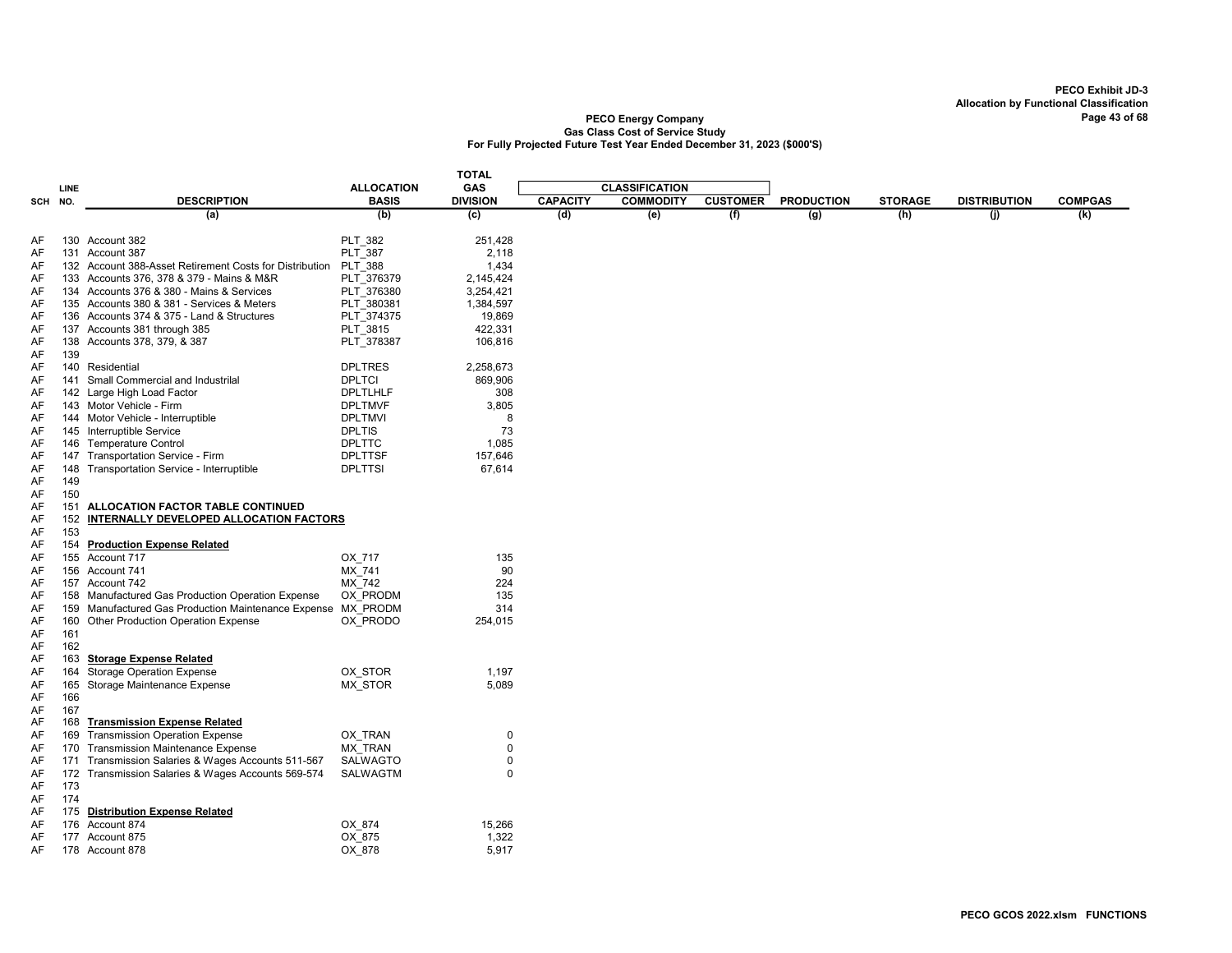|     | LINE |                                                          | <b>ALLOCATION</b> |               |                 |               |             |                 |                 |
|-----|------|----------------------------------------------------------|-------------------|---------------|-----------------|---------------|-------------|-----------------|-----------------|
| SCH | NO.  | <b>DESCRIPTION</b>                                       | <b>BASIS</b>      | <b>COMOTH</b> | <b>SERVICES</b> | <b>METERS</b> | CUSTINSTALL | <b>CUSTSERV</b> | <b>CUSTACCT</b> |
|     |      | (a)                                                      | (b)               | (1)           | (m)             | (n)           | (o)         | (p)             | (q)             |
|     |      |                                                          |                   |               |                 |               |             |                 |                 |
| AF  |      | 130 Account 382                                          | PLT 382           |               |                 |               |             |                 |                 |
| AF  |      | 131 Account 387                                          | PLT_387           |               |                 |               |             |                 |                 |
| AF  |      | 132 Account 388-Asset Retirement Costs for Distribution  | <b>PLT 388</b>    |               |                 |               |             |                 |                 |
| AF  |      | 133 Accounts 376, 378 & 379 - Mains & M&R                | PLT 376379        |               |                 |               |             |                 |                 |
| AF  |      | 134 Accounts 376 & 380 - Mains & Services                | PLT 376380        |               |                 |               |             |                 |                 |
| AF  |      | 135 Accounts 380 & 381 - Services & Meters               | PLT 380381        |               |                 |               |             |                 |                 |
| AF  |      | 136 Accounts 374 & 375 - Land & Structures               | PLT_374375        |               |                 |               |             |                 |                 |
| AF  |      | 137 Accounts 381 through 385                             | PLT 3815          |               |                 |               |             |                 |                 |
| AF  | 138  | Accounts 378, 379, & 387                                 | PLT 378387        |               |                 |               |             |                 |                 |
| AF  | 139  |                                                          |                   |               |                 |               |             |                 |                 |
| AF  |      | 140 Residential                                          | <b>DPLTRES</b>    |               |                 |               |             |                 |                 |
| AF  | 141  | Small Commercial and Industrilal                         | <b>DPLTCI</b>     |               |                 |               |             |                 |                 |
| AF  |      | 142 Large High Load Factor                               | <b>DPLTLHLF</b>   |               |                 |               |             |                 |                 |
| AF  |      | 143 Motor Vehicle - Firm                                 | <b>DPLTMVF</b>    |               |                 |               |             |                 |                 |
| AF  |      | 144 Motor Vehicle - Interruptible                        | <b>DPLTMVI</b>    |               |                 |               |             |                 |                 |
| AF  |      | 145 Interruptible Service                                | <b>DPLTIS</b>     |               |                 |               |             |                 |                 |
| AF  |      | 146 Temperature Control                                  | <b>DPLTTC</b>     |               |                 |               |             |                 |                 |
| AF  |      | 147 Transportation Service - Firm                        | <b>DPLTTSF</b>    |               |                 |               |             |                 |                 |
| AF  | 148  | Transportation Service - Interruptible                   | <b>DPLTTSI</b>    |               |                 |               |             |                 |                 |
| AF  | 149  |                                                          |                   |               |                 |               |             |                 |                 |
| AF  | 150  |                                                          |                   |               |                 |               |             |                 |                 |
| AF  | 151  | ALLOCATION FACTOR TABLE CONTINUED                        |                   |               |                 |               |             |                 |                 |
| AF  | 152  | INTERNALLY DEVELOPED ALLOCATION FACTORS                  |                   |               |                 |               |             |                 |                 |
| AF  | 153  |                                                          |                   |               |                 |               |             |                 |                 |
| AF  | 154  | <b>Production Expense Related</b>                        |                   |               |                 |               |             |                 |                 |
| AF  |      | 155 Account 717                                          | OX 717            |               |                 |               |             |                 |                 |
| AF  |      | 156 Account 741                                          | MX 741            |               |                 |               |             |                 |                 |
| AF  |      | 157 Account 742                                          |                   |               |                 |               |             |                 |                 |
|     |      |                                                          | MX 742            |               |                 |               |             |                 |                 |
| AF  |      | 158 Manufactured Gas Production Operation Expense        | OX PRODM          |               |                 |               |             |                 |                 |
| AF  | 159  | Manufactured Gas Production Maintenance Expense MX PRODM |                   |               |                 |               |             |                 |                 |
| AF  | 160  | Other Production Operation Expense                       | OX PRODO          |               |                 |               |             |                 |                 |
| AF  | 161  |                                                          |                   |               |                 |               |             |                 |                 |
| AF  | 162  |                                                          |                   |               |                 |               |             |                 |                 |
| AF  | 163  | <b>Storage Expense Related</b>                           |                   |               |                 |               |             |                 |                 |
| AF  | 164  | <b>Storage Operation Expense</b>                         | OX STOR           |               |                 |               |             |                 |                 |
| AF  | 165  | Storage Maintenance Expense                              | <b>MX STOR</b>    |               |                 |               |             |                 |                 |
| AF  | 166  |                                                          |                   |               |                 |               |             |                 |                 |
| AF  | 167  |                                                          |                   |               |                 |               |             |                 |                 |
| AF  | 168  | <b>Transmission Expense Related</b>                      |                   |               |                 |               |             |                 |                 |
| AF  | 169  | <b>Transmission Operation Expense</b>                    | OX TRAN           |               |                 |               |             |                 |                 |
| AF  | 170  | <b>Transmission Maintenance Expense</b>                  | <b>MX TRAN</b>    |               |                 |               |             |                 |                 |
| AF  | 171  | Transmission Salaries & Wages Accounts 511-567           | <b>SALWAGTO</b>   |               |                 |               |             |                 |                 |
| AF  | 172  | Transmission Salaries & Wages Accounts 569-574           | SALWAGTM          |               |                 |               |             |                 |                 |
| AF  | 173  |                                                          |                   |               |                 |               |             |                 |                 |
| AF  | 174  |                                                          |                   |               |                 |               |             |                 |                 |
| AF  | 175  | <b>Distribution Expense Related</b>                      |                   |               |                 |               |             |                 |                 |
| AF  |      | 176 Account 874                                          | OX 874            |               |                 |               |             |                 |                 |
| AF  |      | 177 Account 875                                          | OX 875            |               |                 |               |             |                 |                 |
| AF  |      | 178 Account 878                                          | OX 878            |               |                 |               |             |                 |                 |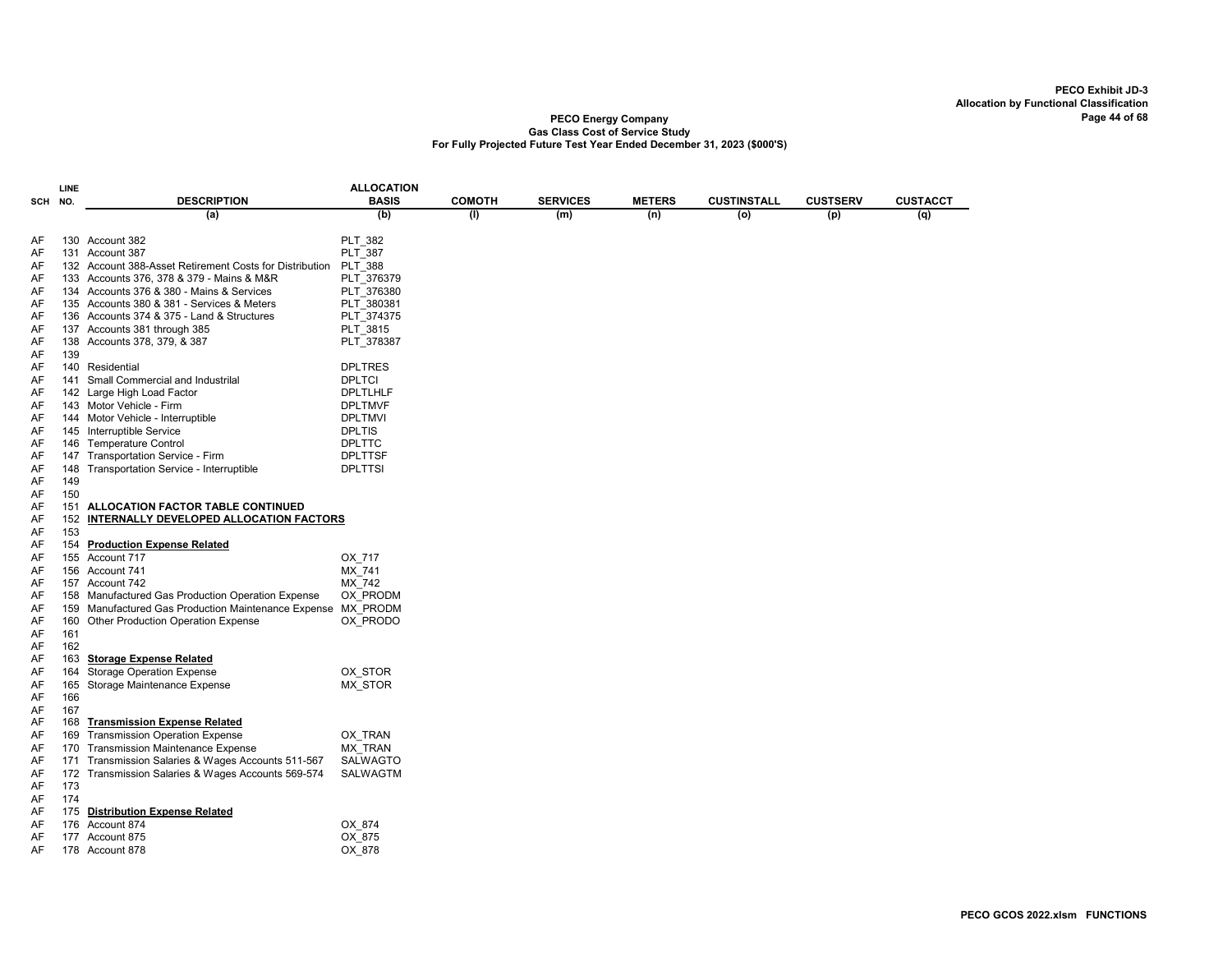|          |      |                                                  |                     | <b>TOTAL</b>    |                 |                       |                 |                   |                |                     |                |
|----------|------|--------------------------------------------------|---------------------|-----------------|-----------------|-----------------------|-----------------|-------------------|----------------|---------------------|----------------|
|          | LINE |                                                  | <b>ALLOCATION</b>   | GAS             |                 | <b>CLASSIFICATION</b> |                 |                   |                |                     |                |
| SCH NO.  |      | <b>DESCRIPTION</b>                               | <b>BASIS</b>        | <b>DIVISION</b> | <b>CAPACITY</b> | <b>COMMODITY</b>      | <b>CUSTOMER</b> | <b>PRODUCTION</b> | <b>STORAGE</b> | <b>DISTRIBUTION</b> | <b>COMPGAS</b> |
|          |      | (a)                                              | (b)                 | (c)             | (d)             | (e)                   | (f)             | (g)               | (h)            | (j)                 | (k)            |
|          |      |                                                  |                     |                 |                 |                       |                 |                   |                |                     |                |
| AF       |      | 179 Account 879                                  | OX 879              | 7,534           |                 |                       |                 |                   |                |                     |                |
| AF       |      | 180 Account 880                                  | OX 880              | 17,064          |                 |                       |                 |                   |                |                     |                |
| AF       |      | 181 Account 887                                  | MX 887              | 22,988          |                 |                       |                 |                   |                |                     |                |
| AF       |      | 182 Account 889                                  | MX_889              | 1,632           |                 |                       |                 |                   |                |                     |                |
| AF       |      | 183 Account 892                                  | MX 892              | 2,857           |                 |                       |                 |                   |                |                     |                |
| AF       |      | 184 Account 893                                  | MX 893              | 1,459           |                 |                       |                 |                   |                |                     |                |
| AF       |      | 185 Account 894                                  | MX 894              | 818             |                 |                       |                 |                   |                |                     |                |
| AF       |      | 186 O&M Accounts 870-880                         | OX DIST             | 47,330          |                 |                       |                 |                   |                |                     |                |
| AF       | 187  | O&M Accounts 887-894                             | MX_DIST             | 29,754          |                 |                       |                 |                   |                |                     |                |
| AF       | 188  |                                                  |                     |                 |                 |                       |                 |                   |                |                     |                |
| AF       | 189  |                                                  |                     |                 |                 |                       |                 |                   |                |                     |                |
| AF       | 190  |                                                  |                     |                 |                 |                       |                 |                   |                |                     |                |
| AF       | 191  |                                                  |                     |                 |                 |                       |                 |                   |                |                     |                |
| AF       | 192  |                                                  |                     |                 |                 |                       |                 |                   |                |                     |                |
| AF       | 193  |                                                  |                     |                 |                 |                       |                 |                   |                |                     |                |
| AF       | 194  |                                                  |                     |                 |                 |                       |                 |                   |                |                     |                |
| AF       | 195  |                                                  |                     |                 |                 |                       |                 |                   |                |                     |                |
| AF       | 196  |                                                  |                     |                 |                 |                       |                 |                   |                |                     |                |
| AF       | 197  |                                                  |                     |                 |                 |                       |                 |                   |                |                     |                |
| AF       | 198  |                                                  |                     |                 |                 |                       |                 |                   |                |                     |                |
| AF       | 199  |                                                  |                     |                 |                 |                       |                 |                   |                |                     |                |
| AF       | 200  |                                                  |                     |                 |                 |                       |                 |                   |                |                     |                |
| AF       | 201  | ALLOCATION FACTOR TABLE CONTINUED                |                     |                 |                 |                       |                 |                   |                |                     |                |
| AF       | 202  | INTERNALLY DEVELOPED ALLOCATION FACTORS          |                     |                 |                 |                       |                 |                   |                |                     |                |
| AF       | 203  |                                                  |                     |                 |                 |                       |                 |                   |                |                     |                |
| AF       | 204  | <b>Customer Distribution Expense Related</b>     |                     |                 |                 |                       |                 |                   |                |                     |                |
|          |      | 205 Account 902                                  |                     | 113             |                 |                       |                 |                   |                |                     |                |
| AF<br>AF |      | 206 Account 903                                  | OX_902<br>OX 903    | 15,672          |                 |                       |                 |                   |                |                     |                |
|          |      | 207 Account 904                                  |                     | 2,761           |                 |                       |                 |                   |                |                     |                |
| AF       |      |                                                  | OX 904              |                 |                 |                       |                 |                   |                |                     |                |
| AF       |      | 208 O&M Accounts 902-905                         | OX_CA               | 19,555          |                 |                       |                 |                   |                |                     |                |
| AF       | 209  |                                                  |                     |                 |                 |                       |                 |                   |                |                     |                |
| AF       |      | 210 Account908                                   | OX_908              | 5,013           |                 |                       |                 |                   |                |                     |                |
| AF       |      | 211 Account909                                   | OX_909              | 727<br>$\Omega$ |                 |                       |                 |                   |                |                     |                |
| AF       |      | 212 Account910                                   | OX 910<br>$OX$ $CS$ |                 |                 |                       |                 |                   |                |                     |                |
| AF       |      | 213 O&M Accounts 908-910                         |                     | 5,740           |                 |                       |                 |                   |                |                     |                |
| AF       |      | 214 Accounts 901-916                             | X_CACS              | 27,021          |                 |                       |                 |                   |                |                     |                |
| AF       | 215  |                                                  |                     |                 |                 |                       |                 |                   |                |                     |                |
| AF       | 216  | Total O&M less Purchased Gas                     | OMXPP               | 149,820         |                 |                       |                 |                   |                |                     |                |
| AF       | 217  |                                                  |                     |                 |                 |                       |                 |                   |                |                     |                |
| AF       | 218  | Total O&M less Purchased Gas, Payroll, & Pension | OMXPPPP             | 87,024          |                 |                       |                 |                   |                |                     |                |
| AF       | 219  |                                                  |                     |                 |                 |                       |                 |                   |                |                     |                |
| AF       | 220  | Base Taxable Income                              | EBT                 | 85,428          |                 |                       |                 |                   |                |                     |                |
| AF       | 221  |                                                  |                     |                 |                 |                       |                 |                   |                |                     |                |
| AF       | 222  |                                                  |                     |                 |                 |                       |                 |                   |                |                     |                |
| AF       | 223  | Salaries and Wages Expense Related               |                     |                 |                 |                       |                 |                   |                |                     |                |
| AF       |      | 224 Salaries & Wages Accounts 870-880            | SALWAGDO            | 17,949          |                 |                       |                 |                   |                |                     |                |
| AF       | 225  | Salaries & Wages Accounts 887-894                | SALWAGDM            | 15,901          |                 |                       |                 |                   |                |                     |                |
| AF       | 226  | Salaries & Wages Accounts 902-905                | SALWAGCA            | 6,933           |                 |                       |                 |                   |                |                     |                |
| AF       |      | 227 Salaries & Wages Accounts 908-910            | <b>SALWAGCS</b>     | 223             |                 |                       |                 |                   |                |                     |                |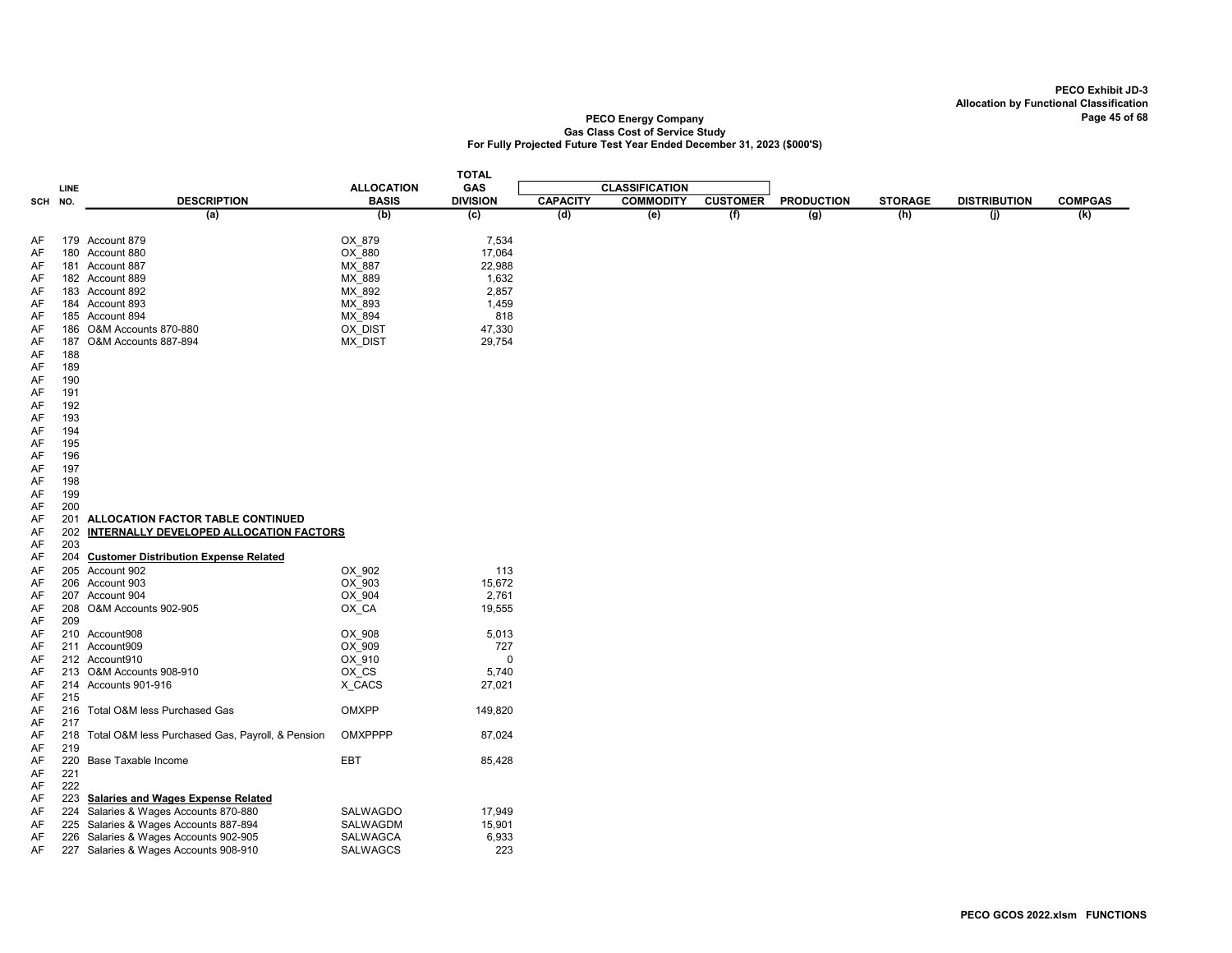|     | LINE |                                                  | <b>ALLOCATION</b> |               |                 |               |                    |                 |                 |
|-----|------|--------------------------------------------------|-------------------|---------------|-----------------|---------------|--------------------|-----------------|-----------------|
| SCH | NO.  | <b>DESCRIPTION</b>                               | <b>BASIS</b>      | <b>COMOTH</b> | <b>SERVICES</b> | <b>METERS</b> | <b>CUSTINSTALL</b> | <b>CUSTSERV</b> | <b>CUSTACCT</b> |
|     |      | (a)                                              | (b)               | (1)           | (m)             | (n)           | $\overline{o}$     | (p)             | (q)             |
|     |      |                                                  |                   |               |                 |               |                    |                 |                 |
| AF  |      | 179 Account 879                                  | OX 879            |               |                 |               |                    |                 |                 |
| AF  |      | 180 Account 880                                  | $OX$ $880$        |               |                 |               |                    |                 |                 |
| AF  |      | 181 Account 887                                  | MX 887            |               |                 |               |                    |                 |                 |
| AF  |      | 182 Account 889                                  | MX 889            |               |                 |               |                    |                 |                 |
| AF  |      | 183 Account 892                                  | MX_892            |               |                 |               |                    |                 |                 |
| AF  |      | 184 Account 893                                  | MX_893            |               |                 |               |                    |                 |                 |
| AF  |      | 185 Account 894                                  | MX 894            |               |                 |               |                    |                 |                 |
| AF  |      | 186 O&M Accounts 870-880                         | OX DIST           |               |                 |               |                    |                 |                 |
| AF  | 187  | O&M Accounts 887-894                             | MX_DIST           |               |                 |               |                    |                 |                 |
| AF  | 188  |                                                  |                   |               |                 |               |                    |                 |                 |
| AF  | 189  |                                                  |                   |               |                 |               |                    |                 |                 |
| AF  | 190  |                                                  |                   |               |                 |               |                    |                 |                 |
| AF  | 191  |                                                  |                   |               |                 |               |                    |                 |                 |
| AF  | 192  |                                                  |                   |               |                 |               |                    |                 |                 |
| AF  | 193  |                                                  |                   |               |                 |               |                    |                 |                 |
| AF  | 194  |                                                  |                   |               |                 |               |                    |                 |                 |
| AF  | 195  |                                                  |                   |               |                 |               |                    |                 |                 |
| AF  | 196  |                                                  |                   |               |                 |               |                    |                 |                 |
| AF  | 197  |                                                  |                   |               |                 |               |                    |                 |                 |
|     |      |                                                  |                   |               |                 |               |                    |                 |                 |
| AF  | 198  |                                                  |                   |               |                 |               |                    |                 |                 |
| AF  | 199  |                                                  |                   |               |                 |               |                    |                 |                 |
| AF  | 200  |                                                  |                   |               |                 |               |                    |                 |                 |
| AF  | 201  | ALLOCATION FACTOR TABLE CONTINUED                |                   |               |                 |               |                    |                 |                 |
| AF  | 202  | INTERNALLY DEVELOPED ALLOCATION FACTORS          |                   |               |                 |               |                    |                 |                 |
| AF  | 203  |                                                  |                   |               |                 |               |                    |                 |                 |
| AF  | 204  | <b>Customer Distribution Expense Related</b>     |                   |               |                 |               |                    |                 |                 |
| AF  |      | 205 Account 902                                  | OX_902            |               |                 |               |                    |                 |                 |
| AF  |      | 206 Account 903                                  | OX 903            |               |                 |               |                    |                 |                 |
| AF  |      | 207 Account 904                                  | OX 904            |               |                 |               |                    |                 |                 |
| AF  |      | 208 O&M Accounts 902-905                         | OX_CA             |               |                 |               |                    |                 |                 |
| AF  | 209  |                                                  |                   |               |                 |               |                    |                 |                 |
| AF  |      | 210 Account908                                   | OX 908            |               |                 |               |                    |                 |                 |
| AF  |      | 211 Account909                                   | OX 909            |               |                 |               |                    |                 |                 |
| AF  |      | 212 Account910                                   | OX 910            |               |                 |               |                    |                 |                 |
| AF  |      | 213 O&M Accounts 908-910                         | $OX_C S$          |               |                 |               |                    |                 |                 |
| AF  |      | 214 Accounts 901-916                             | X_CACS            |               |                 |               |                    |                 |                 |
| AF  | 215  |                                                  |                   |               |                 |               |                    |                 |                 |
| AF  | 216  | Total O&M less Purchased Gas                     | OMXPP             |               |                 |               |                    |                 |                 |
| AF  | 217  |                                                  |                   |               |                 |               |                    |                 |                 |
| AF  | 218  | Total O&M less Purchased Gas, Payroll, & Pension | <b>OMXPPPP</b>    |               |                 |               |                    |                 |                 |
| AF  | 219  |                                                  |                   |               |                 |               |                    |                 |                 |
| AF  | 220  | <b>Base Taxable Income</b>                       | EBT               |               |                 |               |                    |                 |                 |
| AF  | 221  |                                                  |                   |               |                 |               |                    |                 |                 |
| AF  | 222  |                                                  |                   |               |                 |               |                    |                 |                 |
| AF  | 223  | <b>Salaries and Wages Expense Related</b>        |                   |               |                 |               |                    |                 |                 |
| AF  | 224  | Salaries & Wages Accounts 870-880                | SALWAGDO          |               |                 |               |                    |                 |                 |
| AF  |      | 225 Salaries & Wages Accounts 887-894            | SALWAGDM          |               |                 |               |                    |                 |                 |
| AF  |      | 226 Salaries & Wages Accounts 902-905            | SALWAGCA          |               |                 |               |                    |                 |                 |
| AF  |      | 227 Salaries & Wages Accounts 908-910            | SALWAGCS          |               |                 |               |                    |                 |                 |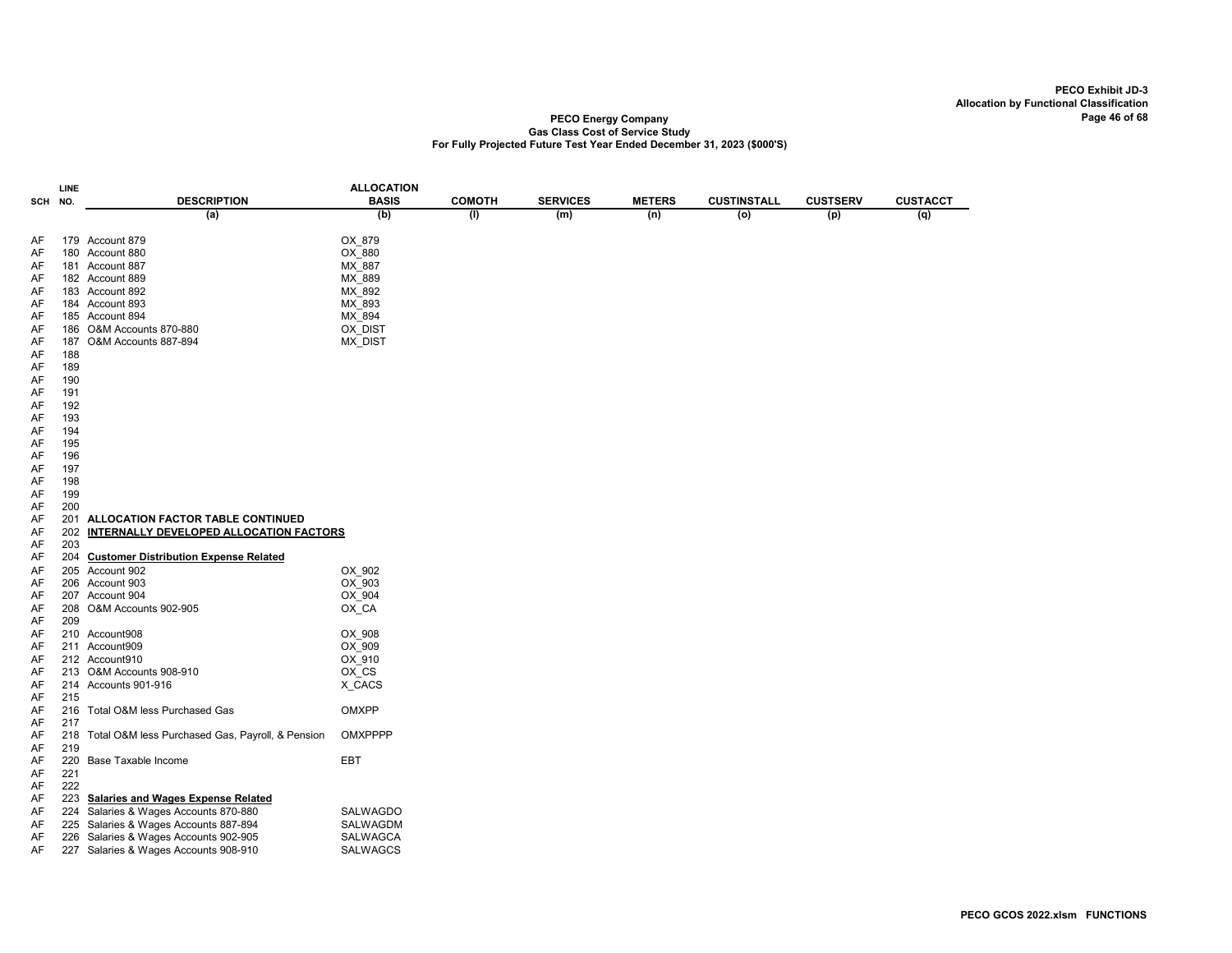|                                                                                                                                  |                                                                                                                                                        |                                                                                                                                                                                                                                                                                               |                                                                                                                                                              | <b>TOTAL</b>                                                                     |                 |                       |                 |                   |                |                     |                |
|----------------------------------------------------------------------------------------------------------------------------------|--------------------------------------------------------------------------------------------------------------------------------------------------------|-----------------------------------------------------------------------------------------------------------------------------------------------------------------------------------------------------------------------------------------------------------------------------------------------|--------------------------------------------------------------------------------------------------------------------------------------------------------------|----------------------------------------------------------------------------------|-----------------|-----------------------|-----------------|-------------------|----------------|---------------------|----------------|
|                                                                                                                                  | LINE                                                                                                                                                   |                                                                                                                                                                                                                                                                                               | <b>ALLOCATION</b>                                                                                                                                            | GAS                                                                              |                 | <b>CLASSIFICATION</b> |                 |                   |                |                     |                |
| SCH                                                                                                                              | NO.                                                                                                                                                    | <b>DESCRIPTION</b>                                                                                                                                                                                                                                                                            | <b>BASIS</b>                                                                                                                                                 | <b>DIVISION</b>                                                                  | <b>CAPACITY</b> | <b>COMMODITY</b>      | <b>CUSTOMER</b> | <b>PRODUCTION</b> | <b>STORAGE</b> | <b>DISTRIBUTION</b> | <b>COMPGAS</b> |
|                                                                                                                                  |                                                                                                                                                        | (a)                                                                                                                                                                                                                                                                                           | (b)                                                                                                                                                          | $\overline{c}$                                                                   | (d)             | (e)                   | (f)             | (g)               | (h)            | (j)                 | (k)            |
| AF<br>AF<br>AF<br>AF<br>AF<br>AF<br>AF<br>AF<br>AF<br>AF<br>AF<br>AF<br>AF<br>AF<br>AF<br>AF<br>AF<br>AF<br>AF<br>AF<br>AF<br>AF | 228<br>229<br>230<br>231<br>232<br>233<br>234<br>235<br>236<br>237<br>238<br>239<br>240<br>241<br>242<br>243<br>244<br>245<br>246<br>247<br>248<br>249 | Salaries & Wages Excluding Admin & Gen<br><b>Total Salaries and Wages Expense</b>                                                                                                                                                                                                             | SALWAGXAG<br><b>SALWAGES</b>                                                                                                                                 | 44,159<br>50,628                                                                 |                 |                       |                 |                   |                |                     |                |
| AF<br>AF                                                                                                                         | 250<br>251                                                                                                                                             | <b>REVENUES AND BILLING DETERMINANTS</b>                                                                                                                                                                                                                                                      |                                                                                                                                                              |                                                                                  |                 |                       |                 |                   |                |                     |                |
| AF<br>AF<br>AF                                                                                                                   | 252<br>254                                                                                                                                             | 253 Base Rate Sales Revenue                                                                                                                                                                                                                                                                   | <b>SALESREV</b>                                                                                                                                              | 395,125                                                                          |                 |                       |                 |                   |                |                     |                |
| AF<br>AF<br>AF<br>AF<br>AF<br>AF<br>AF<br>AF<br>AF<br>AF<br>AF                                                                   | 263<br>264<br>265                                                                                                                                      | 255 Residential<br>256 Small Commercial and Industrilal<br>257 Large High Load Factor<br>258 Motor Vehicle - Firm<br>259 Motor Vehicle - Interruptible<br>260 Interruptible Service<br>261 Temperature Control<br>262 Transportation Service - Firm<br>Transportation Service - Interruptible | <b>SREVRES</b><br><b>SREVCI</b><br><b>SREVLHLF</b><br><b>SREVMVF</b><br><b>SREVMVI</b><br><b>SREVIS</b><br><b>SREVTC</b><br><b>SREVTSF</b><br><b>SREVTSI</b> | 269,114<br>99,850<br>77<br>464<br>$\overline{2}$<br>10<br>444<br>15,534<br>9,630 |                 |                       |                 |                   |                |                     |                |
| AF<br>AF<br>AF<br>AF<br>AF<br>AF<br>AF<br>AF<br>AF<br>AF<br>AF                                                                   | 266<br>267<br>268<br>269<br>270<br>271<br>272<br>273<br>275                                                                                            | Claimed Rate Sales Revenue<br>PRESENT REVENUES FROM SALES INPUT<br>274 Total Sales of Gas Revenues<br>Sales of Gas Revenues - Distribution<br>276 Sales of Gas Revenues - PGC                                                                                                                 | <b>CLAIMREV</b>                                                                                                                                              | 731,250<br>649,141<br>395,125<br>227,443                                         |                 |                       |                 |                   |                |                     |                |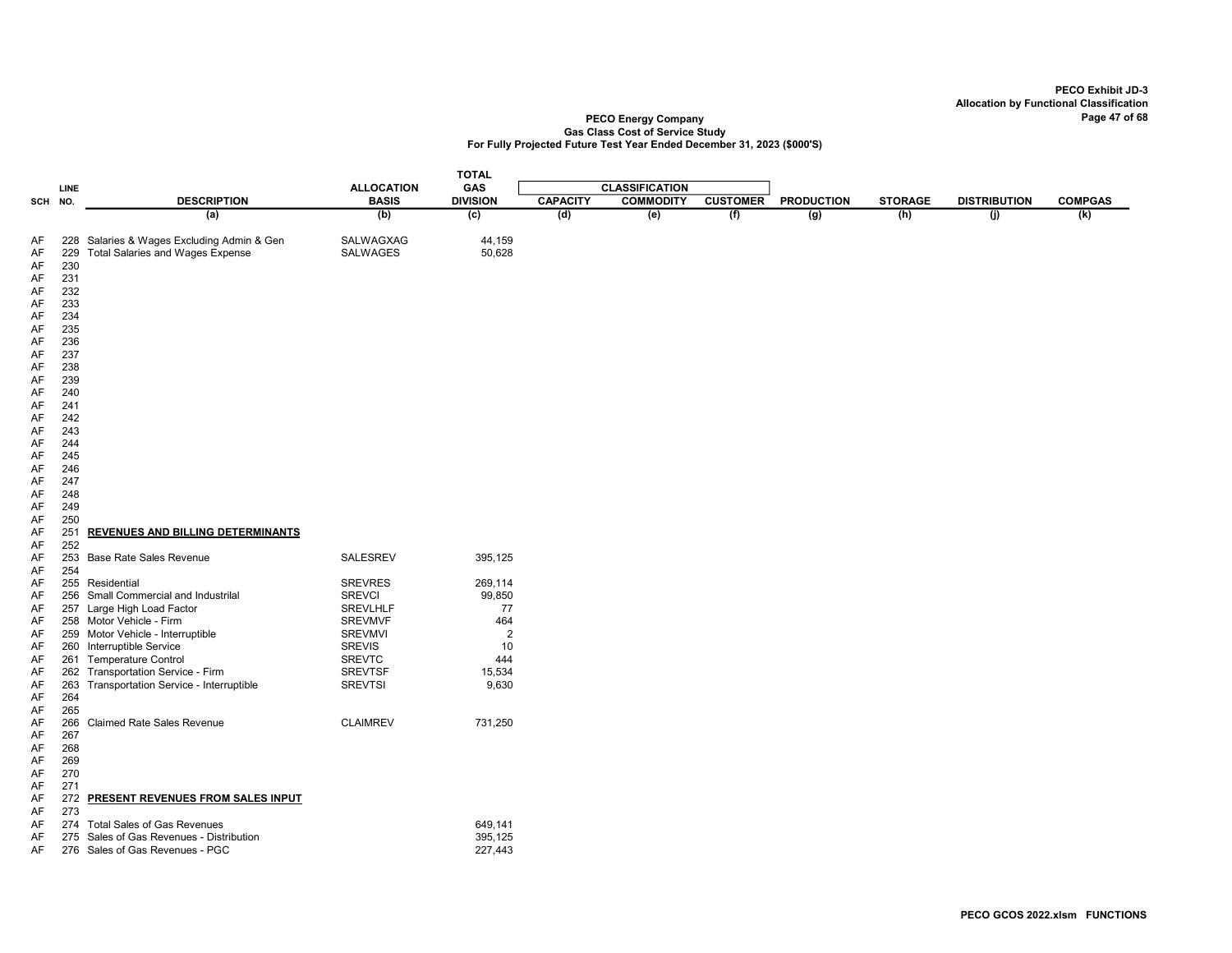|                            | <b>LINE</b>              |                                                                                       | <b>ALLOCATION</b>               |               |                 |               |                    |                 |                 |
|----------------------------|--------------------------|---------------------------------------------------------------------------------------|---------------------------------|---------------|-----------------|---------------|--------------------|-----------------|-----------------|
| SCH                        | NO.                      | <b>DESCRIPTION</b>                                                                    | <b>BASIS</b>                    | <b>COMOTH</b> | <b>SERVICES</b> | <b>METERS</b> | <b>CUSTINSTALL</b> | <b>CUSTSERV</b> | <b>CUSTACCT</b> |
|                            |                          | (a)                                                                                   | (b)                             | (1)           | (m)             | (n)           | $\overline{o}$     | (p)             | (q)             |
| AF<br>AF<br>AF<br>AF<br>AF | 229<br>230<br>231<br>232 | 228 Salaries & Wages Excluding Admin & Gen<br><b>Total Salaries and Wages Expense</b> | SALWAGXAG<br><b>SALWAGES</b>    |               |                 |               |                    |                 |                 |
| AF                         | 233                      |                                                                                       |                                 |               |                 |               |                    |                 |                 |
| AF                         | 234                      |                                                                                       |                                 |               |                 |               |                    |                 |                 |
| AF                         | 235                      |                                                                                       |                                 |               |                 |               |                    |                 |                 |
| AF                         | 236                      |                                                                                       |                                 |               |                 |               |                    |                 |                 |
| AF<br>AF                   | 237<br>238               |                                                                                       |                                 |               |                 |               |                    |                 |                 |
| AF                         | 239                      |                                                                                       |                                 |               |                 |               |                    |                 |                 |
| AF                         | 240                      |                                                                                       |                                 |               |                 |               |                    |                 |                 |
| AF                         | 241                      |                                                                                       |                                 |               |                 |               |                    |                 |                 |
| AF                         | 242                      |                                                                                       |                                 |               |                 |               |                    |                 |                 |
| AF                         | 243                      |                                                                                       |                                 |               |                 |               |                    |                 |                 |
| AF                         | 244                      |                                                                                       |                                 |               |                 |               |                    |                 |                 |
| AF                         | 245                      |                                                                                       |                                 |               |                 |               |                    |                 |                 |
| AF<br>AF                   | 246<br>247               |                                                                                       |                                 |               |                 |               |                    |                 |                 |
| AF                         | 248                      |                                                                                       |                                 |               |                 |               |                    |                 |                 |
| AF                         | 249                      |                                                                                       |                                 |               |                 |               |                    |                 |                 |
| AF                         | 250                      |                                                                                       |                                 |               |                 |               |                    |                 |                 |
| AF                         | 251                      | REVENUES AND BILLING DETERMINANTS                                                     |                                 |               |                 |               |                    |                 |                 |
| AF                         | 252                      |                                                                                       |                                 |               |                 |               |                    |                 |                 |
| AF                         | 253                      | <b>Base Rate Sales Revenue</b>                                                        | <b>SALESREV</b>                 |               |                 |               |                    |                 |                 |
| AF                         | 254                      |                                                                                       |                                 |               |                 |               |                    |                 |                 |
| AF<br>AF                   |                          | 255 Residential<br>256 Small Commercial and Industrilal                               | <b>SREVRES</b><br><b>SREVCI</b> |               |                 |               |                    |                 |                 |
| AF                         |                          | 257 Large High Load Factor                                                            | <b>SREVLHLF</b>                 |               |                 |               |                    |                 |                 |
| AF                         |                          | 258 Motor Vehicle - Firm                                                              | <b>SREVMVF</b>                  |               |                 |               |                    |                 |                 |
| AF                         |                          | 259 Motor Vehicle - Interruptible                                                     | <b>SREVMVI</b>                  |               |                 |               |                    |                 |                 |
| AF                         |                          | 260 Interruptible Service                                                             | <b>SREVIS</b>                   |               |                 |               |                    |                 |                 |
| AF                         |                          | 261 Temperature Control                                                               | <b>SREVTC</b>                   |               |                 |               |                    |                 |                 |
| AF                         |                          | 262 Transportation Service - Firm                                                     | <b>SREVTSF</b>                  |               |                 |               |                    |                 |                 |
| AF<br>AF                   | 263<br>264               | Transportation Service - Interruptible                                                | <b>SREVTSI</b>                  |               |                 |               |                    |                 |                 |
| AF                         | 265                      |                                                                                       |                                 |               |                 |               |                    |                 |                 |
| AF                         | 266                      | Claimed Rate Sales Revenue                                                            | <b>CLAIMREV</b>                 |               |                 |               |                    |                 |                 |
| AF                         | 267                      |                                                                                       |                                 |               |                 |               |                    |                 |                 |
| AF                         | 268                      |                                                                                       |                                 |               |                 |               |                    |                 |                 |
| AF                         | 269                      |                                                                                       |                                 |               |                 |               |                    |                 |                 |
| AF                         | 270                      |                                                                                       |                                 |               |                 |               |                    |                 |                 |
| AF                         | 271                      |                                                                                       |                                 |               |                 |               |                    |                 |                 |
| AF<br>AF                   | 273                      | 272 PRESENT REVENUES FROM SALES INPUT                                                 |                                 |               |                 |               |                    |                 |                 |
| AF                         |                          | 274 Total Sales of Gas Revenues                                                       |                                 |               |                 |               |                    |                 |                 |
| AF                         |                          | 275 Sales of Gas Revenues - Distribution                                              |                                 |               |                 |               |                    |                 |                 |
| AF                         |                          | 276 Sales of Gas Revenues - PGC                                                       |                                 |               |                 |               |                    |                 |                 |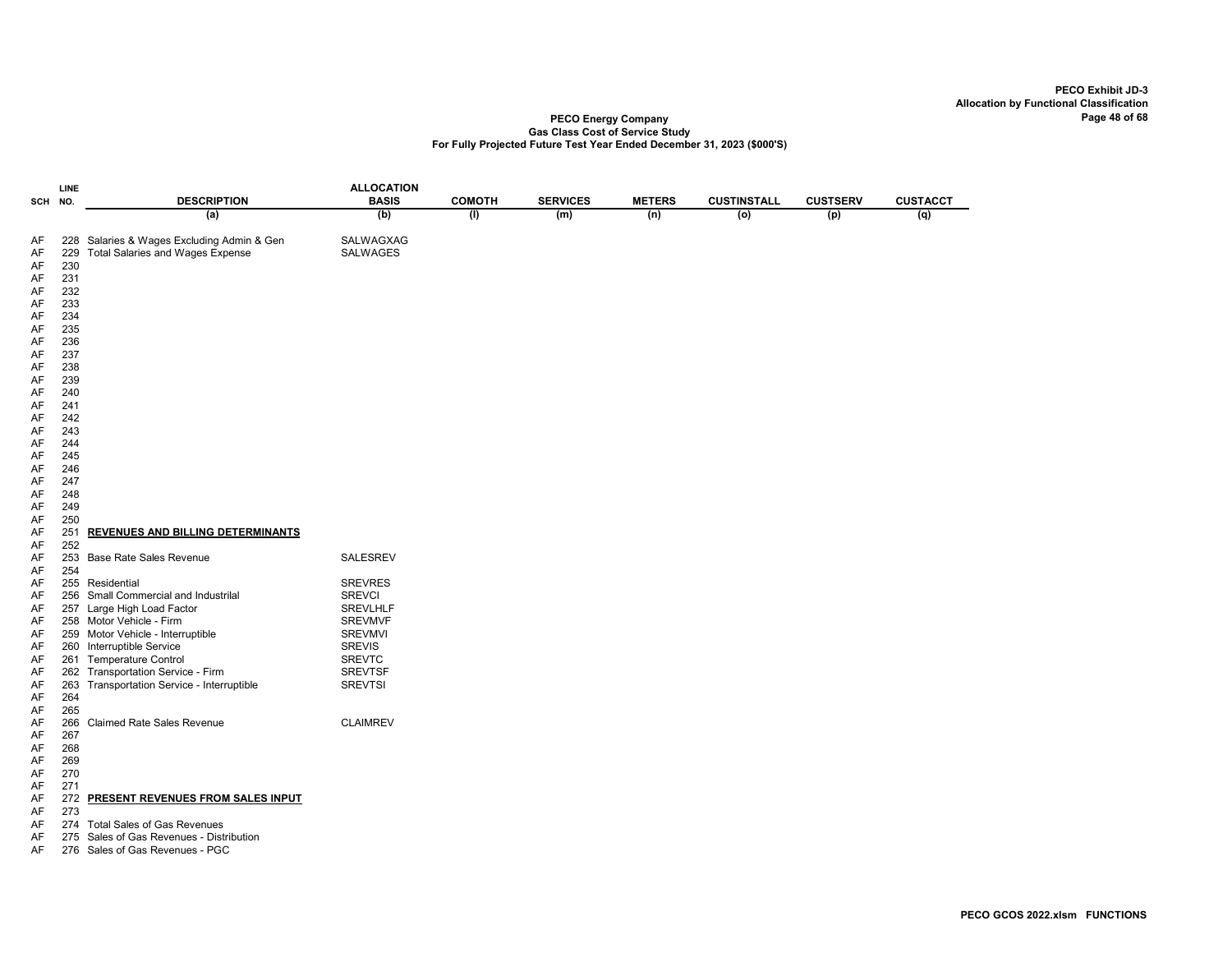|          |                       |                                                                                                                |                                    | <b>TOTAL</b>       |                    |                       |                    |                    |                    |                     |                    |
|----------|-----------------------|----------------------------------------------------------------------------------------------------------------|------------------------------------|--------------------|--------------------|-----------------------|--------------------|--------------------|--------------------|---------------------|--------------------|
|          | LINE                  |                                                                                                                | <b>ALLOCATION</b>                  | <b>GAS</b>         |                    | <b>CLASSIFICATION</b> |                    |                    |                    |                     |                    |
| SCH NO.  |                       | <b>DESCRIPTION</b>                                                                                             | <b>BASIS</b>                       | <b>DIVISION</b>    | <b>CAPACITY</b>    | <b>COMMODITY</b>      | <b>CUSTOMER</b>    | <b>PRODUCTION</b>  | <b>STORAGE</b>     | <b>DISTRIBUTION</b> | <b>COMPGAS</b>     |
|          |                       | (a)                                                                                                            | (b)                                | (c)                | (d)                | (e)                   | (f)                | (g)                | (h)                | (i)                 | (k)                |
| AF       |                       | 277 Sales of Gas Revenues - BSC                                                                                |                                    | 26,572             |                    |                       |                    |                    |                    |                     |                    |
| AF       | 278                   |                                                                                                                |                                    |                    |                    |                       |                    |                    |                    |                     |                    |
| AF       | 279                   |                                                                                                                |                                    |                    |                    |                       |                    |                    |                    |                     |                    |
| AF       |                       | 280 Sales of Gas Revenues - Transmission                                                                       |                                    | 0                  |                    |                       |                    |                    |                    |                     |                    |
| AF       | 281                   |                                                                                                                |                                    |                    |                    |                       |                    |                    |                    |                     |                    |
| AF<br>AF | 282                   | 283 BILLING DETERMINATE INPUTS                                                                                 |                                    |                    |                    |                       |                    |                    |                    |                     |                    |
| AF       |                       | 284 Number of Customer Bills                                                                                   | SCH AF, LN 87                      | 6,621,217          |                    |                       |                    |                    |                    |                     |                    |
| AF       |                       | 285 Annual Booked Throughput Sales (Mcf)                                                                       | SCH AF, LN 55                      | 90,442,559         |                    |                       |                    |                    |                    |                     |                    |
| AF       | 286                   |                                                                                                                |                                    |                    |                    |                       |                    |                    |                    |                     |                    |
| AF       | 287                   |                                                                                                                |                                    |                    |                    |                       |                    |                    |                    |                     |                    |
| AF<br>AF | 288<br>289            | <b>RATE OF RETURN</b>                                                                                          |                                    |                    |                    |                       |                    |                    |                    |                     |                    |
| AF       | 290                   | Rate of Return (Equalized)                                                                                     | SCH AF, LN 290                     | 7.68%              |                    |                       |                    |                    |                    |                     |                    |
| AF       | 291                   |                                                                                                                |                                    |                    |                    |                       |                    |                    |                    |                     |                    |
| AF       | 292                   |                                                                                                                |                                    |                    |                    |                       |                    |                    |                    |                     |                    |
| AF       | 293<br>294            |                                                                                                                |                                    |                    |                    |                       |                    |                    |                    |                     |                    |
| AF<br>AF | 295                   |                                                                                                                |                                    |                    |                    |                       |                    |                    |                    |                     |                    |
| AF       | 296                   |                                                                                                                |                                    |                    |                    |                       |                    |                    |                    |                     |                    |
| AF       | 297                   |                                                                                                                |                                    |                    |                    |                       |                    |                    |                    |                     |                    |
| AF       | 298                   |                                                                                                                |                                    |                    |                    |                       |                    |                    |                    |                     |                    |
| AF<br>AF | 299<br>300            |                                                                                                                |                                    |                    |                    |                       |                    |                    |                    |                     |                    |
| AP       | 1                     | <b>ALLOCATION PROPORTIONS TABLE</b>                                                                            |                                    |                    |                    |                       |                    |                    |                    |                     |                    |
| AP       | $\overline{2}$        | EXTERNALLY DEVELOPED ALLOCATION FACTOF                                                                         |                                    |                    |                    |                       |                    |                    |                    |                     |                    |
| AP       | 3                     |                                                                                                                |                                    |                    |                    |                       |                    |                    |                    |                     |                    |
| AP       | 4                     | <b>CAPACITY</b>                                                                                                |                                    |                    |                    |                       |                    |                    |                    |                     |                    |
| AP<br>AP | 5<br>6                | <b>CAPACITY - PRODUCTION RELATED (LPG)</b><br>Capacity Production - Design Peak Day Sendout                    | <b>DPKDAYP</b>                     | 1.00000            | 1.00000            | 0.00000               | 0.00000            | 1.00000            | 0.00000            | 0.00000             | 0.00000            |
| AP       |                       |                                                                                                                |                                    |                    |                    |                       |                    |                    |                    |                     |                    |
| AP       | 8                     |                                                                                                                |                                    |                    |                    |                       |                    |                    |                    |                     |                    |
| AP       | 9                     | CAPACITY - STORAGE RELATED (LNG)                                                                               |                                    |                    |                    |                       |                    |                    |                    |                     |                    |
| AP<br>AP | 10 <sup>°</sup><br>11 | Capacity Storage - Design Peak Day Sendout                                                                     | <b>DPKDAYS</b>                     | 1.00000            | 1.00000            | 0.00000               | 0.00000            | 0.00000            | 1.00000            | 0.00000             | 0.00000            |
| AP       | 12                    |                                                                                                                |                                    |                    |                    |                       |                    |                    |                    |                     |                    |
| AP       | 13                    |                                                                                                                |                                    |                    |                    |                       |                    |                    |                    |                     |                    |
| AP       | 14                    | <b>CAPACITY - TRANSMISSION RELATED</b>                                                                         |                                    |                    |                    |                       |                    |                    |                    |                     |                    |
| AP       | 15                    | Capacity Transmission - Design Peak Day Sendout                                                                | <b>DTRAN</b>                       | 1.00000            | 1.00000            | 0.00000               | 0.00000            | 0.00000            | 0.00000            | 0.00000             | 0.00000            |
| AP<br>AP | 16<br>17              |                                                                                                                |                                    |                    |                    |                       |                    |                    |                    |                     |                    |
| AP       | 18                    |                                                                                                                |                                    |                    |                    |                       |                    |                    |                    |                     |                    |
| AP       | 19                    |                                                                                                                |                                    |                    |                    |                       |                    |                    |                    |                     |                    |
| AP       |                       | 20 CAPACITY - DISTRIBUTION RELATED (Non-Coincid                                                                |                                    |                    |                    |                       |                    |                    |                    |                     |                    |
| AP       |                       | 21 Capacity Distribution Mains (A&E) Excess Demand                                                             | <b>DEXCESS</b>                     | 1.00000            | 1.00000            | 0.00000               | 0.00000            | 0.00000            | 0.00000            | 1.00000             | 0.00000            |
| AP<br>AP |                       | 22 Capacity Distribution Mains (Direct Assign Plant)<br>23 Capacity Distribution Mains (Direct Assign Acc Dep) | <b>DAMAINS</b><br><b>DAMAINSAD</b> | 1.00000<br>1.00000 | 1.00000<br>1.00000 | 0.00000<br>0.00000    | 0.00000<br>0.00000 | 0.00000<br>0.00000 | 0.00000<br>0.00000 | 1.00000<br>1.00000  | 0.00000<br>0.00000 |
| AP       |                       | 24 Capacity Distribution Mains (Direct Assign Dep Exp)                                                         | <b>DAMAINSDE</b>                   | 1.00000            | 1.00000            | 0.00000               | 0.00000            | 0.00000            | 0.00000            | 1.00000             | 0.00000            |
| AP       |                       | 25 Capacity Distribution (Des Peak Day Sendout)                                                                | <b>DESDAY</b>                      | 1.00000            | 1.00000            | 0.00000               | 0.00000            | 0.00000            | 0.00000            | 1.00000             | 0.00000            |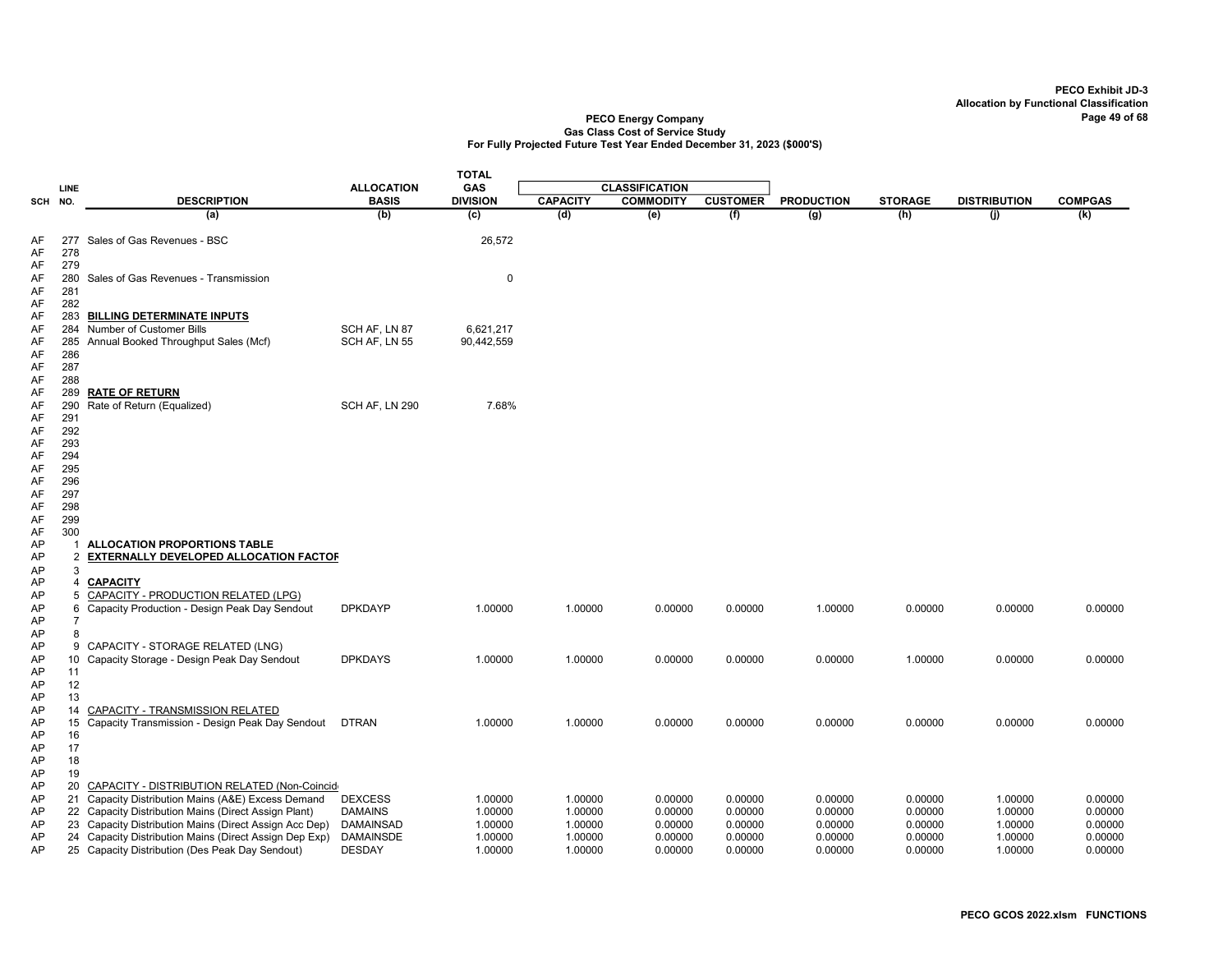|          | LINE           |                                                                                                          | <b>ALLOCATION</b>                  |                      |                        |                    |                    |                    |                    |
|----------|----------------|----------------------------------------------------------------------------------------------------------|------------------------------------|----------------------|------------------------|--------------------|--------------------|--------------------|--------------------|
| SCH      | NO.            | <b>DESCRIPTION</b><br>(a)                                                                                | <b>BASIS</b><br>(b)                | <b>COMOTH</b><br>(1) | <b>SERVICES</b><br>(m) | <b>METERS</b>      | <b>CUSTINSTALL</b> | <b>CUSTSERV</b>    | <b>CUSTACCT</b>    |
|          |                |                                                                                                          |                                    |                      |                        | (n)                | (o)                | (p)                | (q)                |
| AF       | 277            | Sales of Gas Revenues - BSC                                                                              |                                    |                      |                        |                    |                    |                    |                    |
| AF       | 278            |                                                                                                          |                                    |                      |                        |                    |                    |                    |                    |
| AF       | 279            |                                                                                                          |                                    |                      |                        |                    |                    |                    |                    |
| AF       | 280            | Sales of Gas Revenues - Transmission                                                                     |                                    |                      |                        |                    |                    |                    |                    |
| AF       | 281            |                                                                                                          |                                    |                      |                        |                    |                    |                    |                    |
| AF       | 282            |                                                                                                          |                                    |                      |                        |                    |                    |                    |                    |
| AF<br>AF | 283<br>284     | <b>BILLING DETERMINATE INPUTS</b><br>Number of Customer Bills                                            |                                    |                      |                        |                    |                    |                    |                    |
| AF       | 285            | Annual Booked Throughput Sales (Mcf)                                                                     | SCH AF, LN 87<br>SCH AF, LN 55     |                      |                        |                    |                    |                    |                    |
| AF       | 286            |                                                                                                          |                                    |                      |                        |                    |                    |                    |                    |
| AF       | 287            |                                                                                                          |                                    |                      |                        |                    |                    |                    |                    |
| AF       | 288            |                                                                                                          |                                    |                      |                        |                    |                    |                    |                    |
| AF       | 289            | <b>RATE OF RETURN</b>                                                                                    |                                    |                      |                        |                    |                    |                    |                    |
| AF       | 290            | Rate of Return (Equalized)                                                                               | SCH AF, LN 290                     |                      |                        |                    |                    |                    |                    |
| AF       | 291            |                                                                                                          |                                    |                      |                        |                    |                    |                    |                    |
| AF       | 292            |                                                                                                          |                                    |                      |                        |                    |                    |                    |                    |
| AF       | 293            |                                                                                                          |                                    |                      |                        |                    |                    |                    |                    |
| AF       | 294            |                                                                                                          |                                    |                      |                        |                    |                    |                    |                    |
| AF       | 295            |                                                                                                          |                                    |                      |                        |                    |                    |                    |                    |
| AF<br>AF | 296<br>297     |                                                                                                          |                                    |                      |                        |                    |                    |                    |                    |
| AF       | 298            |                                                                                                          |                                    |                      |                        |                    |                    |                    |                    |
| AF       | 299            |                                                                                                          |                                    |                      |                        |                    |                    |                    |                    |
| AF       | 300            |                                                                                                          |                                    |                      |                        |                    |                    |                    |                    |
| AP       | 1              | <b>ALLOCATION PROPORTIONS TABLE</b>                                                                      |                                    |                      |                        |                    |                    |                    |                    |
| AP       | 2              | <b>EXTERNALLY DEVELOPED ALLOCATION FACTOF</b>                                                            |                                    |                      |                        |                    |                    |                    |                    |
| AP       | 3              |                                                                                                          |                                    |                      |                        |                    |                    |                    |                    |
| AP       | 4              | <b>CAPACITY</b>                                                                                          |                                    |                      |                        |                    |                    |                    |                    |
| AP       | 5              | CAPACITY - PRODUCTION RELATED (LPG)                                                                      |                                    |                      |                        |                    |                    |                    |                    |
| AP       | 6              | Capacity Production - Design Peak Day Sendout                                                            | <b>DPKDAYP</b>                     | 0.00000              | 0.00000                | 0.00000            | 0.00000            | 0.00000            | 0.00000            |
| AP       | $\overline{7}$ |                                                                                                          |                                    |                      |                        |                    |                    |                    |                    |
| AP       | 8              |                                                                                                          |                                    |                      |                        |                    |                    |                    |                    |
| AP<br>AP | 9<br>10        | CAPACITY - STORAGE RELATED (LNG)<br>Capacity Storage - Design Peak Day Sendout                           | <b>DPKDAYS</b>                     | 0.00000              | 0.00000                | 0.00000            | 0.00000            | 0.00000            | 0.00000            |
| AP       | 11             |                                                                                                          |                                    |                      |                        |                    |                    |                    |                    |
| AP       | 12             |                                                                                                          |                                    |                      |                        |                    |                    |                    |                    |
| AP       | 13             |                                                                                                          |                                    |                      |                        |                    |                    |                    |                    |
| AP       | 14             | <b>CAPACITY - TRANSMISSION RELATED</b>                                                                   |                                    |                      |                        |                    |                    |                    |                    |
| AP       | 15             | Capacity Transmission - Design Peak Day Sendout                                                          | <b>DTRAN</b>                       | 0.00000              | 0.00000                | 0.00000            | 0.00000            | 0.00000            | 0.00000            |
| AP       | 16             |                                                                                                          |                                    |                      |                        |                    |                    |                    |                    |
| AP       | 17             |                                                                                                          |                                    |                      |                        |                    |                    |                    |                    |
| AP       | 18             |                                                                                                          |                                    |                      |                        |                    |                    |                    |                    |
| AP       | 19             |                                                                                                          |                                    |                      |                        |                    |                    |                    |                    |
| AP       | 20             | CAPACITY - DISTRIBUTION RELATED (Non-Coincid                                                             |                                    |                      |                        |                    |                    |                    |                    |
| AP       | 21             | Capacity Distribution Mains (A&E) Excess Demand                                                          | <b>DEXCESS</b>                     | 0.00000              | 0.00000                | 0.00000            | 0.00000            | 0.00000            | 0.00000            |
| AP<br>AP | 22<br>23       | Capacity Distribution Mains (Direct Assign Plant)<br>Capacity Distribution Mains (Direct Assign Acc Dep) | <b>DAMAINS</b><br><b>DAMAINSAD</b> | 0.00000              | 0.00000                | 0.00000            | 0.00000            | 0.00000            | 0.00000            |
| AP       | 24             | Capacity Distribution Mains (Direct Assign Dep Exp)                                                      | <b>DAMAINSDE</b>                   | 0.00000<br>0.00000   | 0.00000<br>0.00000     | 0.00000<br>0.00000 | 0.00000<br>0.00000 | 0.00000<br>0.00000 | 0.00000<br>0.00000 |
| AP       |                | 25 Capacity Distribution (Des Peak Day Sendout)                                                          | <b>DESDAY</b>                      | 0.00000              | 0.00000                | 0.00000            | 0.00000            | 0.00000            | 0.00000            |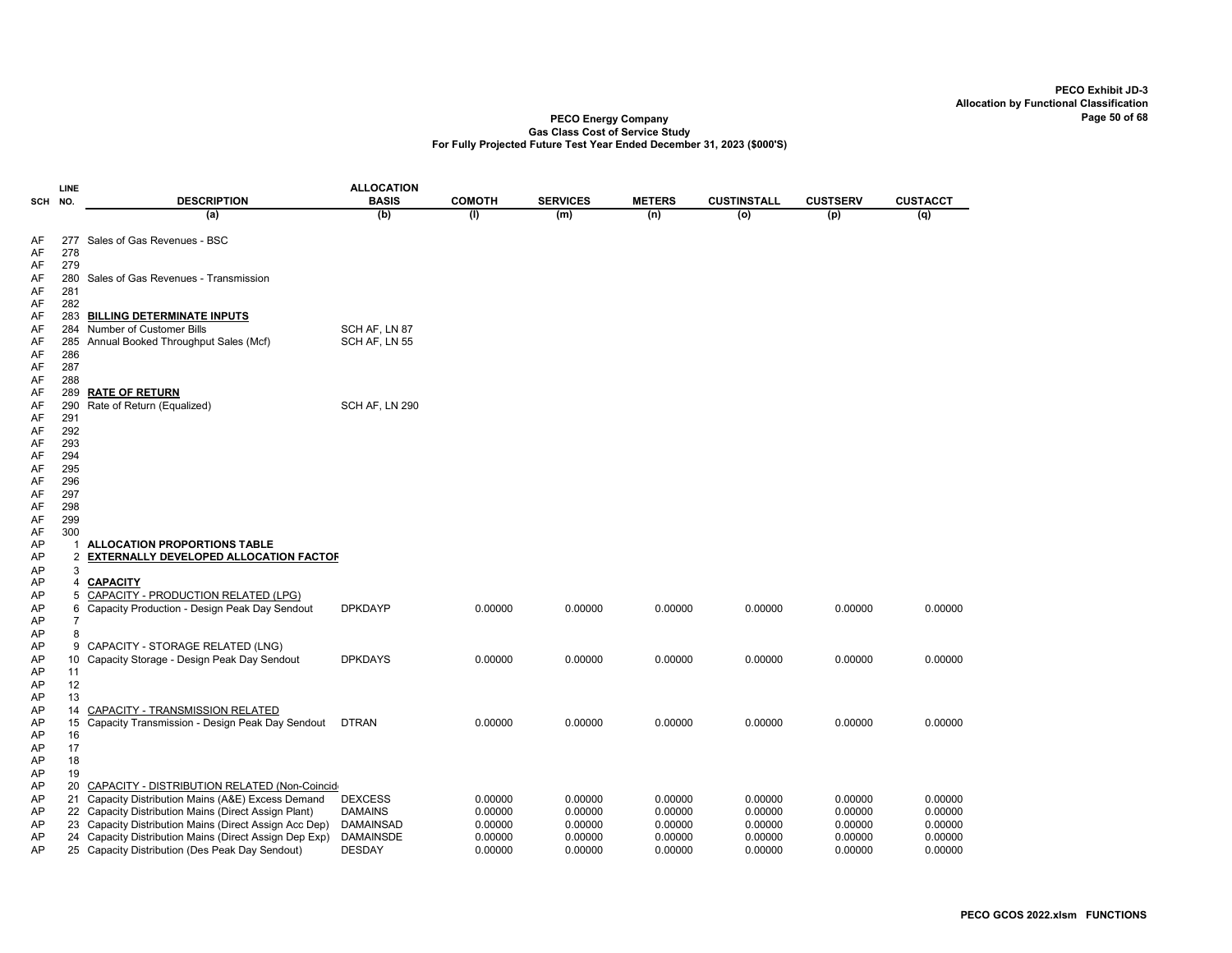|          |          |                                                    |                   | <b>TOTAL</b>    |                 |                       |                 |                   |                |                     |                |
|----------|----------|----------------------------------------------------|-------------------|-----------------|-----------------|-----------------------|-----------------|-------------------|----------------|---------------------|----------------|
|          | LINE     |                                                    | <b>ALLOCATION</b> | <b>GAS</b>      |                 | <b>CLASSIFICATION</b> |                 |                   |                |                     |                |
| SCH NO.  |          | <b>DESCRIPTION</b>                                 | <b>BASIS</b>      | <b>DIVISION</b> | <b>CAPACITY</b> | <b>COMMODITY</b>      | <b>CUSTOMER</b> | <b>PRODUCTION</b> | <b>STORAGE</b> | <b>DISTRIBUTION</b> | <b>COMPGAS</b> |
|          |          | (a)                                                | (b)               | (c)             | (d)             | (e)                   | (f)             | (g)               | (h)            | (i)                 | (k)            |
| AP       |          | 26 Capacity Distribution M&R (Direct Assign Plant) | <b>DAMR</b>       | 1.00000         | 1.00000         | 0.00000               | 0.00000         | 0.00000           | 0.00000        | 1.00000             | 0.00000        |
| AP       | 27       | Capacity Distribution M&R (Direct Assign Acc Dep)  | <b>DAMRAD</b>     | 1.00000         | 1.00000         | 0.00000               | 0.00000         | 0.00000           | 0.00000        | 1.00000             | 0.00000        |
| AP       | 28       | Capacity Distribution M&R (Direct Assign Dep Exp)  | <b>DAMRDE</b>     | 1.00000         | 1.00000         | 0.00000               | 0.00000         | 0.00000           | 0.00000        | 1.00000             | 0.00000        |
| AP       | 29       |                                                    |                   |                 |                 |                       |                 |                   |                |                     |                |
| AP       | 30       | Capacity Avg Daily Del excl Direct                 | <b>DAVGDD</b>     | 1.00000         | 1.00000         | 0.00000               | 0.00000         | 0.00000           | 0.00000        | 1.00000             | 0.00000        |
| AP       | 31       |                                                    |                   |                 |                 |                       |                 |                   |                |                     |                |
| AP       | 32       |                                                    |                   |                 |                 |                       |                 |                   |                |                     |                |
| AP       | 33       |                                                    |                   |                 |                 |                       |                 |                   |                |                     |                |
| AP       | 34       |                                                    |                   |                 |                 |                       |                 |                   |                |                     |                |
| AP       | 35       |                                                    |                   |                 |                 |                       |                 |                   |                |                     |                |
| AP       | 36       |                                                    |                   |                 |                 |                       |                 |                   |                |                     |                |
| AP       | 37       |                                                    |                   |                 |                 |                       |                 |                   |                |                     |                |
| AP       | 38       |                                                    |                   |                 |                 |                       |                 |                   |                |                     |                |
| AP<br>AP | 39<br>40 |                                                    |                   |                 |                 |                       |                 |                   |                |                     |                |
| AP       | 41       |                                                    |                   |                 |                 |                       |                 |                   |                |                     |                |
| AP       | 42       |                                                    |                   |                 |                 |                       |                 |                   |                |                     |                |
| AP       | 43       |                                                    |                   |                 |                 |                       |                 |                   |                |                     |                |
| AP       | 44       |                                                    |                   |                 |                 |                       |                 |                   |                |                     |                |
| AP       | 45       |                                                    |                   |                 |                 |                       |                 |                   |                |                     |                |
| AP       | 46       |                                                    |                   |                 |                 |                       |                 |                   |                |                     |                |
| AP       | 47       |                                                    |                   |                 |                 |                       |                 |                   |                |                     |                |
| AP       | 48       |                                                    |                   |                 |                 |                       |                 |                   |                |                     |                |
| AP       | 49       |                                                    |                   |                 |                 |                       |                 |                   |                |                     |                |
| AP       | 50<br>51 | ALLOCATION PROPORTIONS TABLE CONTINUED             |                   |                 |                 |                       |                 |                   |                |                     |                |
| AP<br>AP | 52       | <b>EXTERNALLY DEVELOPED ALLOCATION FACTORS</b>     |                   |                 |                 |                       |                 |                   |                |                     |                |
| AP       | 53       |                                                    |                   |                 |                 |                       |                 |                   |                |                     |                |
| AP       |          | 54 COMMODITY                                       |                   |                 |                 |                       |                 |                   |                |                     |                |
| AP       |          | 55 Annual Gas Deliveries - Thruput (Mcf)           | <b>ETHRUPUT</b>   | 1.00000         | 0.00000         | 1.00000               | 0.00000         | 0.00000           | 0.00000        | 0.00000             | 0.00000        |
| AP       |          | 56 Annual Gas Deliveries - Firm                    | <b>ETHRUPUTF</b>  | 1.00000         | 0.00000         | 1.00000               | 0.00000         | 0.00000           | 0.00000        | 0.00000             | 0.00000        |
| AP       |          | 57 Annual Gas Deliveries - Transportation Only     | <b>ETHRUPUTT</b>  | 1.00000         | 0.00000         | 1.00000               | 0.00000         | 0.00000           | 0.00000        | 0.00000             | 0.00000        |
| AP       | 58       |                                                    |                   |                 |                 |                       |                 |                   |                |                     |                |
| AP       | 59       |                                                    |                   |                 |                 |                       |                 |                   |                |                     |                |
| AP       | 60       | <b>Commodity Gas Storage</b>                       | <b>ESTORAGE</b>   | 1.00000         | 0.00000         | 1.00000               | 0.00000         | 0.00000           | 0.00000        | 0.00000             | 0.00000        |
| AP       | 61       |                                                    |                   |                 |                 |                       |                 |                   |                |                     |                |
| AP       | 62       |                                                    |                   |                 |                 |                       |                 |                   |                |                     |                |
| AP<br>AP | 63<br>64 |                                                    |                   |                 |                 |                       |                 |                   |                |                     |                |
| AP       |          | 65 Annual Gas Cost (PGC)                           | <b>EGAS</b>       | 1.00000         | 0.00000         | 1.00000               | 0.00000         | 0.00000           | 0.00000        | 0.00000             | 1.00000        |
| AP       | 66       | Commodity - Balancing Service Charge (BSC)         | <b>EBSC</b>       | 1.00000         | 0.00000         | 1.00000               | 0.00000         | 0.00000           | 0.00000        | 0.00000             | 1.00000        |
| AP       | 67       |                                                    |                   |                 |                 |                       |                 |                   |                |                     |                |
| AP       |          | 68 CUSTOMER                                        |                   |                 |                 |                       |                 |                   |                |                     |                |
| AP       |          | 69 380-Services                                    | <b>CSERVICE</b>   | 1.00000         | 0.00000         | 0.00000               | 1.00000         | 0.00000           | 0.00000        | 0.00000             | 0.00000        |
| AP       |          | 70 381-Meters (Avg Cost per meter)                 | <b>CMETERS</b>    | 1.00000         | 0.00000         | 0.00000               | 1.00000         | 0.00000           | 0.00000        | 0.00000             | 0.00000        |
| AP       |          | 71 381-Meters Direct Assignment                    | <b>CMETERSDA</b>  | 1.00000         | 0.00000         | 0.00000               | 1.00000         | 0.00000           | 0.00000        | 0.00000             | 0.00000        |
| AP       |          | 72 382-Meters Installations Direct Assignment      | <b>CMETINSTDA</b> | 1.00000         | 0.00000         | 0.00000               | 1.00000         | 0.00000           | 0.00000        | 0.00000             | 0.00000        |
| AP       | 73       |                                                    |                   |                 |                 |                       |                 |                   |                |                     |                |
| AP       |          | 74 Customer Deposits                               | <b>CUSTDEP</b>    | 1.00000         | 0.00000         | 0.00000               | 1.00000         | 0.00000           | 0.00000        | 0.00000             | 0.00000        |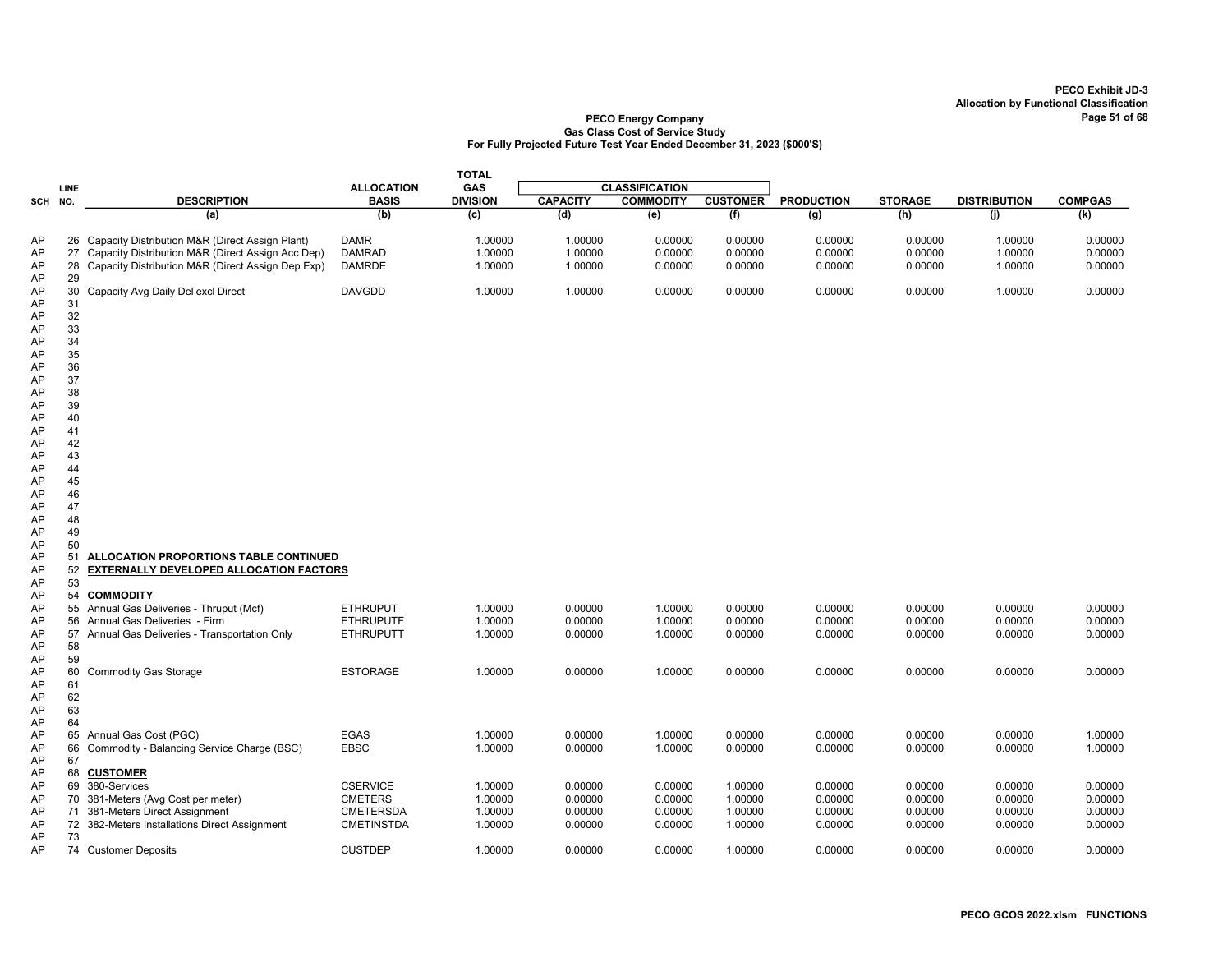|                                                                                  | LINE                                                                             |                                                                                                                                                              | <b>ALLOCATION</b>                                                          |                                          |                                          |                                          |                                          |                                          |                                          |
|----------------------------------------------------------------------------------|----------------------------------------------------------------------------------|--------------------------------------------------------------------------------------------------------------------------------------------------------------|----------------------------------------------------------------------------|------------------------------------------|------------------------------------------|------------------------------------------|------------------------------------------|------------------------------------------|------------------------------------------|
| SCH NO.                                                                          |                                                                                  | <b>DESCRIPTION</b>                                                                                                                                           | <b>BASIS</b>                                                               | <b>COMOTH</b>                            | <b>SERVICES</b>                          | <b>METERS</b>                            | <b>CUSTINSTALL</b>                       | <b>CUSTSERV</b>                          | <b>CUSTACCT</b>                          |
|                                                                                  |                                                                                  | (a)                                                                                                                                                          | (b)                                                                        | (1)                                      | (m)                                      | (n)                                      | (o)                                      | (p)                                      | (q)                                      |
| AP<br>AP<br>AP<br>AP                                                             | 27<br>28<br>29                                                                   | 26 Capacity Distribution M&R (Direct Assign Plant)<br>Capacity Distribution M&R (Direct Assign Acc Dep)<br>Capacity Distribution M&R (Direct Assign Dep Exp) | <b>DAMR</b><br><b>DAMRAD</b><br><b>DAMRDE</b>                              | 0.00000<br>0.00000<br>0.00000            | 0.00000<br>0.00000<br>0.00000            | 0.00000<br>0.00000<br>0.00000            | 0.00000<br>0.00000<br>0.00000            | 0.00000<br>0.00000<br>0.00000            | 0.00000<br>0.00000<br>0.00000            |
| AP<br>AP<br>AP<br>AP<br>AP<br>AP<br>AP<br>AP<br>AP<br>AP<br>AP<br>AP<br>AP<br>AP | 30<br>31<br>32<br>33<br>34<br>35<br>36<br>37<br>38<br>39<br>40<br>41<br>42<br>43 | Capacity Avg Daily Del excl Direct                                                                                                                           | <b>DAVGDD</b>                                                              | 0.00000                                  | 0.00000                                  | 0.00000                                  | 0.00000                                  | 0.00000                                  | 0.00000                                  |
| AP<br>AP<br>AP<br>AP<br>AP<br>AP<br>AP<br>AP<br>AP                               | 44<br>45<br>46<br>47<br>48<br>49<br>50<br>51<br>52                               | ALLOCATION PROPORTIONS TABLE CONTINUED<br><b>EXTERNALLY DEVELOPED ALLOCATION FACTORS</b>                                                                     |                                                                            |                                          |                                          |                                          |                                          |                                          |                                          |
| AP<br>AP<br>AP<br>AP<br>AP<br>AP<br>AP                                           | 53<br>55<br>56<br>57<br>58<br>59                                                 | 54 COMMODITY<br>Annual Gas Deliveries - Thruput (Mcf)<br>Annual Gas Deliveries - Firm<br>Annual Gas Deliveries - Transportation Only                         | <b>ETHRUPUT</b><br><b>ETHRUPUTF</b><br><b>ETHRUPUTT</b>                    | 1.00000<br>1.00000<br>1.00000            | 0.00000<br>0.00000<br>0.00000            | 0.00000<br>0.00000<br>0.00000            | 0.00000<br>0.00000<br>0.00000            | 0.00000<br>0.00000<br>0.00000            | 0.00000<br>0.00000<br>0.00000            |
| AP<br>AP<br>AP<br>AP<br>AP                                                       | 60<br>61<br>62<br>63<br>64                                                       | <b>Commodity Gas Storage</b>                                                                                                                                 | <b>ESTORAGE</b>                                                            | 1.00000                                  | 0.00000                                  | 0.00000                                  | 0.00000                                  | 0.00000                                  | 0.00000                                  |
| AP<br>AP<br>AP<br>AP                                                             | 65<br>66<br>67                                                                   | Annual Gas Cost (PGC)<br>Commodity - Balancing Service Charge (BSC)<br>68 CUSTOMER                                                                           | <b>EGAS</b><br><b>EBSC</b>                                                 | 0.00000<br>0.00000                       | 0.00000<br>0.00000                       | 0.00000<br>0.00000                       | 0.00000<br>0.00000                       | 0.00000<br>0.00000                       | 0.00000<br>0.00000                       |
| AP<br>AP<br>AP<br>AP<br>AP                                                       | 70<br>71<br>72<br>73                                                             | 69 380-Services<br>381-Meters (Avg Cost per meter)<br>381-Meters Direct Assignment<br>382-Meters Installations Direct Assignment                             | <b>CSERVICE</b><br><b>CMETERS</b><br><b>CMETERSDA</b><br><b>CMETINSTDA</b> | 0.00000<br>0.00000<br>0.00000<br>0.00000 | 1.00000<br>0.00000<br>0.00000<br>0.00000 | 0.00000<br>1.00000<br>1.00000<br>1.00000 | 0.00000<br>0.00000<br>0.00000<br>0.00000 | 0.00000<br>0.00000<br>0.00000<br>0.00000 | 0.00000<br>0.00000<br>0.00000<br>0.00000 |
| AP                                                                               |                                                                                  | 74 Customer Deposits                                                                                                                                         | <b>CUSTDEP</b>                                                             | 0.00000                                  | 0.00000                                  | 0.00000                                  | 0.00000                                  | 0.00000                                  | 1.00000                                  |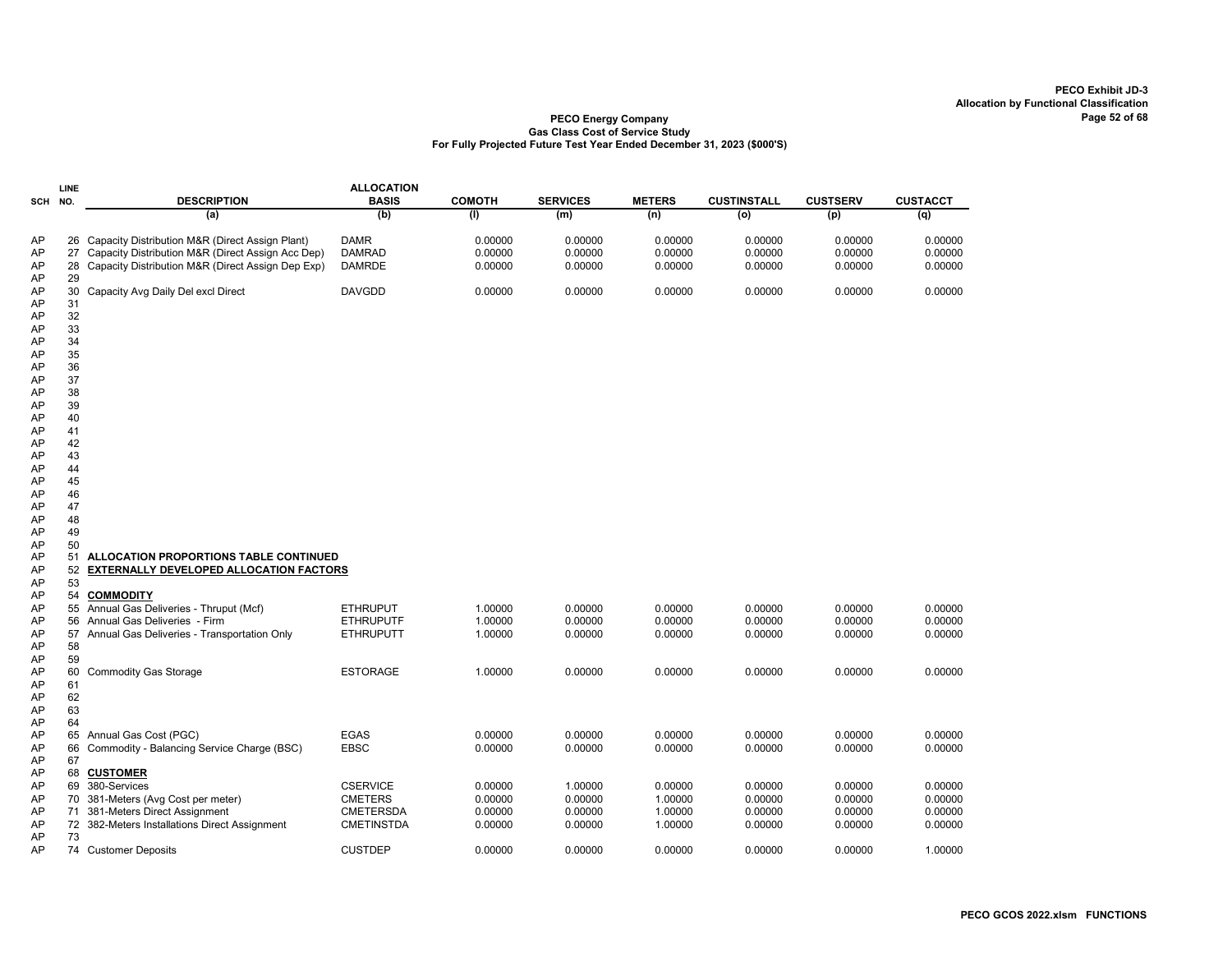|            |      |                                                              |                    | <b>TOTAL</b>    |                 |                       |                 |                   |                |                     |                |
|------------|------|--------------------------------------------------------------|--------------------|-----------------|-----------------|-----------------------|-----------------|-------------------|----------------|---------------------|----------------|
|            | LINE |                                                              | <b>ALLOCATION</b>  | <b>GAS</b>      |                 | <b>CLASSIFICATION</b> |                 |                   |                |                     |                |
| <b>SCH</b> | NO.  | <b>DESCRIPTION</b>                                           | <b>BASIS</b>       | <b>DIVISION</b> | <b>CAPACITY</b> | <b>COMMODITY</b>      | <b>CUSTOMER</b> | <b>PRODUCTION</b> | <b>STORAGE</b> | <b>DISTRIBUTION</b> | <b>COMPGAS</b> |
|            |      | (a)                                                          | (b)                | (c)             | (d)             | (e)                   | (f)             | (g)               | (h)            | (i)                 | (k)            |
| AP<br>AP   | 76   | 75 Customer Deposits Interest                                | <b>CUSTDEPINT</b>  | 1.00000         | 0.00000         | 0.00000               | 1.00000         | 0.00000           | 0.00000        | 0.00000             | 0.00000        |
| AP         |      | 77 879-Customer Installation Expense                         | <b>CUSTINSTALL</b> | 1.00000         | 0.00000         | 0.00000               | 1.00000         | 0.00000           | 0.00000        | 0.00000             | 0.00000        |
| AP         |      | 78 902-Meter Reading Expense                                 | <b>CMETRDG</b>     | 1.00000         | 0.00000         | 0.00000               | 1.00000         | 0.00000           | 0.00000        | 0.00000             | 0.00000        |
| AP         |      | 79 903-Customer Records and Collections                      | <b>CUSTREC</b>     | 1.00000         | 0.00000         | 0.00000               | 1.00000         | 0.00000           | 0.00000        | 0.00000             | 0.00000        |
| AP         |      | 80 905-Miscellaneous Customer Accounts                       | <b>CUSTCAM</b>     | 1.00000         | 0.00000         | 0.00000               | 1.00000         | 0.00000           | 0.00000        | 0.00000             | 0.00000        |
| AP         |      | 81 908-Customer Assistance                                   | <b>CUSTASST</b>    | 1.00000         | 0.00000         | 0.00000               | 1.00000         | 0.00000           | 0.00000        | 0.00000             | 0.00000        |
| AP         |      | 82 908-Customer Assistance - Direct Assignment               | <b>CUSTASSTDA</b>  | 1.00000         | 0.00000         | 0.00000               | 1.00000         | 0.00000           | 0.00000        | 0.00000             | 0.00000        |
| AP         |      | 83 909-Informational and Instructional Advertising           | <b>CUSTADVT</b>    | 1.00000         | 0.00000         | 0.00000               | 1.00000         | 0.00000           | 0.00000        | 0.00000             | 0.00000        |
| AP         |      | 84 910-Miscellaneous Customer Service                        | <b>CUSTCSM</b>     | 1.00000         | 0.00000         | 0.00000               | 1.00000         | 0.00000           | 0.00000        | 0.00000             | 0.00000        |
| AP         |      | 85 916-Miscellaneous Sales Expense                           | <b>CUSTSALES</b>   | 1.00000         | 0.00000         | 0.00000               | 1.00000         | 0.00000           | 0.00000        | 0.00000             | 0.00000        |
| AP         | 86   |                                                              |                    |                 |                 |                       |                 |                   |                |                     |                |
| AP         |      | 87 Number of Bills                                           | <b>CUSTBILLS</b>   | 1.00000         | 0.00000         | 0.00000               | 1.00000         | 0.00000           | 0.00000        | 0.00000             | 0.00000        |
| AP         |      | 88 Number of Customers (Average Annual)                      | CUST               | 1.00000         | 0.00000         | 0.00000               | 1.00000         | 0.00000           | 0.00000        | 0.00000             | 0.00000        |
| AP         | 89   |                                                              |                    |                 |                 |                       |                 |                   |                |                     |                |
| AP         | 90   | Safe & Efficient Heating Program - Direct Assignment CSEHPDA |                    | 1.00000         | 0.00000         | 0.00000               | 1.00000         | 0.00000           | 0.00000        | 0.00000             | 0.00000        |
| AP         | 91   |                                                              |                    |                 |                 |                       |                 |                   |                |                     |                |
| AP         | 92   |                                                              |                    |                 |                 |                       |                 |                   |                |                     |                |
| AP         | 93   |                                                              |                    |                 |                 |                       |                 |                   |                |                     |                |
| AP         | 94   |                                                              |                    |                 |                 |                       |                 |                   |                |                     |                |
| AP         | 95   |                                                              |                    |                 |                 |                       |                 |                   |                |                     |                |
| AP         | 96   |                                                              |                    |                 |                 |                       |                 |                   |                |                     |                |
| AP         | 97   |                                                              |                    |                 |                 |                       |                 |                   |                |                     |                |
| AP         | 98   |                                                              |                    |                 |                 |                       |                 |                   |                |                     |                |
| AP         | 99   |                                                              |                    |                 |                 |                       |                 |                   |                |                     |                |
| AP<br>AP   | 100  | 101 ALLOCATION PROPORTIONS TABLE CONTINUED                   |                    |                 |                 |                       |                 |                   |                |                     |                |
| AP         |      | 102 INTERNALLY DEVELOPED ALLOCATION FACTORS                  |                    |                 |                 |                       |                 |                   |                |                     |                |
| AP         | 103  | <b>Plant Related</b>                                         |                    |                 |                 |                       |                 |                   |                |                     |                |
| AP         | 104  | Intangible Plant                                             | <b>INTPLT</b>      | 1.00000         | 0.58422         | 0.00000               | 0.41578         | 0.00394           | 0.03177        | 0.54852             | 0.00000        |
| AP         |      | 105 Production Plant                                         | PRODPLT            | 1.00000         | 1.00000         | 0.00000               | 0.00000         | 1.00000           | 0.00000        | 0.00000             | 0.00000        |
| AP         |      | 106 Storage Plant                                            | <b>STORPLT</b>     | 1.00000         | 1.00000         | 0.00000               | 0.00000         | 0.00000           | 1.00000        | 0.00000             | 0.00000        |
| AP         |      | 107 Transmission Plant in Service                            | <b>TRANPLT</b>     | 0.00000         | 0.00000         | 0.00000               | 0.00000         | 0.00000           | 0.00000        | 0.00000             | 0.00000        |
| AP         |      | 108 Distribution Plant in Service                            | <b>DISTPLT</b>     | 1.00000         | 0.56962         | 0.00000               | 0.43038         | 0.00000           | 0.00000        | 0.56962             | 0.00000        |
| AP         |      | 109 General Plant in Service                                 | <b>GENLPLT</b>     | 1.00000         | 0.51999         | 0.00000               | 0.48001         | 0.00388           | 0.05821        | 0.45789             | 0.00000        |
| AP         |      | 110 Total Gas Plant In Service                               | <b>TOTPLT</b>      | 1.00000         | 0.58422         | 0.00000               | 0.41578         | 0.00394           | 0.03177        | 0.54852             | 0.00000        |
| AP         |      | 111 Distribution Plant Excl Asset Retirement                 | <b>DISTPLTXAR</b>  | 1.00000         | 0.56962         | 0.00000               | 0.43038         | 0.00000           | 0.00000        | 0.56962             | 0.00000        |
| AP         |      | 112 Total Transmission and Distribution Plant                | <b>TDPLT</b>       | 1.00000         | 0.56962         | 0.00000               | 0.43038         | 0.00000           | 0.00000        | 0.56962             | 0.00000        |
| AP         |      | 113 Total Prod, Stor, Trans, Dist & Gen Plant                | <b>PSTDGPLT</b>    | 1.00000         | 0.58422         | 0.00000               | 0.41578         | 0.00394           | 0.03177        | 0.54852             | 0.00000        |
| AP         |      | 114 Total Distribution and General Plant                     | <b>DGPLT</b>       | 1.00000         | 0.56910         | 0.00000               | 0.43090         | 0.00004           | 0.00060        | 0.56846             | 0.00000        |
| AP         |      | 115 Rate Base                                                | <b>RATEBASE</b>    | 1.00000         | 0.59460         | 0.01576               | 0.38964         | 0.00041           | 0.03038        | 0.56381             | 0.00422        |
| AP         |      | 116 Distribution Plant in Service - Capacity Related         | <b>DDISTPLT</b>    | 1.00000         | 1.00000         | 0.00000               | 0.00000         | 0.00000           | 0.00000        | 1.00000             | 0.00000        |
| AP         | 117  |                                                              |                    |                 |                 |                       |                 |                   |                |                     |                |
| AP         |      | 118 Account 374                                              | PLT 374            | 1.00000         | 1.00000         | 0.00000               | 0.00000         | 0.00000           | 0.00000        | 1.00000             | 0.00000        |
| AP         |      | 119 Account 375                                              | <b>PLT 375</b>     | 1.00000         | 1.00000         | 0.00000               | 0.00000         | 0.00000           | 0.00000        | 1.00000             | 0.00000        |
| AP         |      | 120 Account 376-General Excess                               | <b>PLT 376GE</b>   | 1.00000         | 1.00000         | 0.00000               | 0.00000         | 0.00000           | 0.00000        | 1.00000             | 0.00000        |
| AP         |      | 121 Account 376-General Average                              | PLT 376GA          | 1.00000         | 1.00000         | 0.00000               | 0.00000         | 0.00000           | 0.00000        | 1.00000             | 0.00000        |
| AP         |      | 122 Account 376-DA                                           | PLT 376DA          | 1.00000         | 1.00000         | 0.00000               | 0.00000         | 0.00000           | 0.00000        | 1.00000             | 0.00000        |
| AP         |      | 123 Account 376                                              | PLT_376            | 1.00000         | 1.00000         | 0.00000               | 0.00000         | 0.00000           | 0.00000        | 1.00000             | 0.00000        |
|            |      |                                                              |                    |                 |                 |                       |                 |                   |                |                     |                |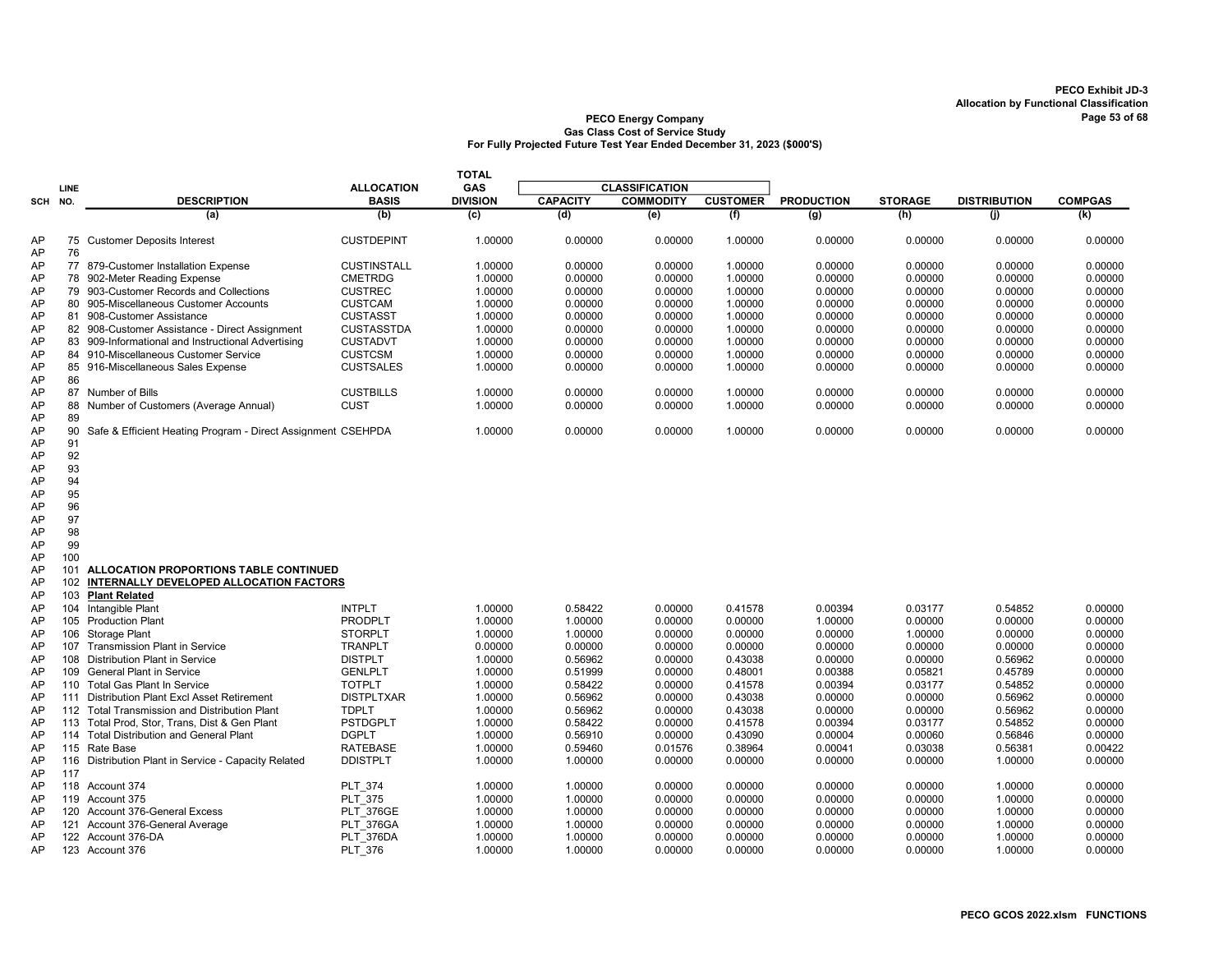|          | LINE |                                                              | <b>ALLOCATION</b>  |               |                 |               |                    |                 |                 |
|----------|------|--------------------------------------------------------------|--------------------|---------------|-----------------|---------------|--------------------|-----------------|-----------------|
| SCH      | NO.  | <b>DESCRIPTION</b>                                           | <b>BASIS</b>       | <b>COMOTH</b> | <b>SERVICES</b> | <b>METERS</b> | <b>CUSTINSTALL</b> | <b>CUSTSERV</b> | <b>CUSTACCT</b> |
|          |      | (a)                                                          | (b)                | (1)           | (m)             | (n)           | (o)                | (p)             | (q)             |
| AP<br>AP | 76   | 75 Customer Deposits Interest                                | <b>CUSTDEPINT</b>  | 0.00000       | 0.00000         | 0.00000       | 0.00000            | 0.00000         | 1.00000         |
| AP       |      | 77 879-Customer Installation Expense                         | <b>CUSTINSTALL</b> | 0.00000       | 0.00000         | 0.00000       | 1.00000            | 0.00000         | 0.00000         |
| AP       |      | 78 902-Meter Reading Expense                                 | <b>CMETRDG</b>     | 0.00000       | 0.00000         | 0.00000       | 0.00000            | 0.00000         | 1.00000         |
| AP       | 79   | 903-Customer Records and Collections                         | <b>CUSTREC</b>     | 0.00000       | 0.00000         | 0.00000       | 0.00000            | 0.00000         | 1.00000         |
| AP       |      | 80 905-Miscellaneous Customer Accounts                       | <b>CUSTCAM</b>     | 0.00000       | 0.00000         | 0.00000       | 0.00000            | 0.00000         | 1.00000         |
| AP       | 81   | 908-Customer Assistance                                      | <b>CUSTASST</b>    | 0.00000       | 0.00000         | 0.00000       | 0.00000            | 1.00000         | 0.00000         |
| AP       |      | 82 908-Customer Assistance - Direct Assignment               | <b>CUSTASSTDA</b>  | 0.00000       | 0.00000         | 0.00000       | 0.00000            | 1.00000         | 0.00000         |
| AP       |      | 83 909-Informational and Instructional Advertising           | <b>CUSTADVT</b>    | 0.00000       | 0.00000         | 0.00000       | 0.00000            | 1.00000         | 0.00000         |
| AP       |      | 84 910-Miscellaneous Customer Service                        | <b>CUSTCSM</b>     | 0.00000       | 0.00000         | 0.00000       | 0.00000            | 1.00000         | 0.00000         |
| AP       |      | 85 916-Miscellaneous Sales Expense                           | <b>CUSTSALES</b>   | 0.00000       | 0.00000         | 0.00000       | 0.00000            | 1.00000         | 0.00000         |
| AP       | 86   |                                                              |                    |               |                 |               |                    |                 |                 |
| AP       | 87   | Number of Bills                                              | <b>CUSTBILLS</b>   | 0.00000       | 0.00000         | 0.00000       | 0.00000            | 1.00000         | 0.00000         |
| AP       | 88   | Number of Customers (Average Annual)                         | <b>CUST</b>        | 0.00000       | 0.00000         | 0.00000       | 0.00000            | 1.00000         | 0.00000         |
| AP       | 89   |                                                              |                    |               |                 |               |                    |                 |                 |
| AP       | 90   | Safe & Efficient Heating Program - Direct Assignment CSEHPDA |                    | 0.00000       | 0.00000         | 0.00000       | 0.00000            | 1.00000         | 0.00000         |
| AP       | 91   |                                                              |                    |               |                 |               |                    |                 |                 |
| AP       | 92   |                                                              |                    |               |                 |               |                    |                 |                 |
| AP       | 93   |                                                              |                    |               |                 |               |                    |                 |                 |
| AP       | 94   |                                                              |                    |               |                 |               |                    |                 |                 |
| AP       | 95   |                                                              |                    |               |                 |               |                    |                 |                 |
| AP       | 96   |                                                              |                    |               |                 |               |                    |                 |                 |
| AP       | 97   |                                                              |                    |               |                 |               |                    |                 |                 |
| AP       | 98   |                                                              |                    |               |                 |               |                    |                 |                 |
| AP       | 99   |                                                              |                    |               |                 |               |                    |                 |                 |
| AP       | 100  |                                                              |                    |               |                 |               |                    |                 |                 |
| AP       | 101  | ALLOCATION PROPORTIONS TABLE CONTINUED                       |                    |               |                 |               |                    |                 |                 |
| AP       | 102  | INTERNALLY DEVELOPED ALLOCATION FACTORS                      |                    |               |                 |               |                    |                 |                 |
| AP       | 103  | <b>Plant Related</b>                                         |                    |               |                 |               |                    |                 |                 |
| AP       | 104  | Intangible Plant                                             | <b>INTPLT</b>      | 0.00000       | 0.30601         | 0.10680       | 0.00126            | 0.00014         | 0.00156         |
| AP       | 105  | <b>Production Plant</b>                                      | <b>PRODPLT</b>     | 0.00000       | 0.00000         | 0.00000       | 0.00000            | 0.00000         | 0.00000         |
| AP       | 106  | Storage Plant                                                | <b>STORPLT</b>     | 0.00000       | 0.00000         | 0.00000       | 0.00000            | 0.00000         | 0.00000         |
| AP       | 107  | <b>Transmission Plant in Service</b>                         | <b>TRANPLT</b>     | 0.00000       | 0.00000         | 0.00000       | 0.00000            | 0.00000         | 0.00000         |
| AP       | 108  | <b>Distribution Plant in Service</b>                         | <b>DISTPLT</b>     | 0.00000       | 0.31928         | 0.11110       | 0.00000            | 0.00000         | 0.00000         |
| AP       | 109  | <b>General Plant in Service</b>                              | <b>GENLPLT</b>     | 0.00000       | 0.11165         | 0.07010       | 0.12689            | 0.01438         | 0.15699         |
| AP       | 110  | <b>Total Gas Plant In Service</b>                            | <b>TOTPLT</b>      | 0.00000       | 0.30601         | 0.10680       | 0.00126            | 0.00014         | 0.00156         |
| AP       | 111  | Distribution Plant Excl Asset Retirement                     | <b>DISTPLTXAR</b>  | 0.00000       | 0.31928         | 0.11110       | 0.00000            | 0.00000         | 0.00000         |
| AP       |      | 112 Total Transmission and Distribution Plant                | <b>TDPLT</b>       | 0.00000       | 0.31928         | 0.11110       | 0.00000            | 0.00000         | 0.00000         |
| AP       | 113  | Total Prod, Stor, Trans, Dist & Gen Plant                    | <b>PSTDGPLT</b>    | 0.00000       | 0.30601         | 0.10680       | 0.00126            | 0.00014         | 0.00156         |
| AP       |      | 114 Total Distribution and General Plant                     | <b>DGPLT</b>       | 0.00000       | 0.31714         | 0.11068       | 0.00131            | 0.00015         | 0.00162         |
| AP       |      | 115 Rate Base                                                | <b>RATEBASE</b>    | 0.01155       | 0.29193         | 0.08181       | 0.00799            | 0.00109         | 0.00682         |
| AP       | 116  | Distribution Plant in Service - Capacity Related             | <b>DDISTPLT</b>    | 0.00000       | 0.00000         | 0.00000       | 0.00000            | 0.00000         | 0.00000         |
| AP       | 117  |                                                              |                    |               |                 |               |                    |                 |                 |
| AP       |      | 118 Account 374                                              | <b>PLT 374</b>     | 0.00000       | 0.00000         | 0.00000       | 0.00000            | 0.00000         | 0.00000         |
| AP       | 119  | Account 375                                                  | <b>PLT 375</b>     | 0.00000       | 0.00000         | 0.00000       | 0.00000            | 0.00000         | 0.00000         |
| AP       | 120  | Account 376-General Excess                                   | <b>PLT 376GE</b>   | 0.00000       | 0.00000         | 0.00000       | 0.00000            | 0.00000         | 0.00000         |
| AP       | 121  | Account 376-General Average                                  | <b>PLT 376GA</b>   | 0.00000       | 0.00000         | 0.00000       | 0.00000            | 0.00000         | 0.00000         |
| AP       | 122  | Account 376-DA                                               | PLT 376DA          | 0.00000       | 0.00000         | 0.00000       | 0.00000            | 0.00000         | 0.00000         |
| AP       |      | 123 Account 376                                              | <b>PLT 376</b>     | 0.00000       | 0.00000         | 0.00000       | 0.00000            | 0.00000         | 0.00000         |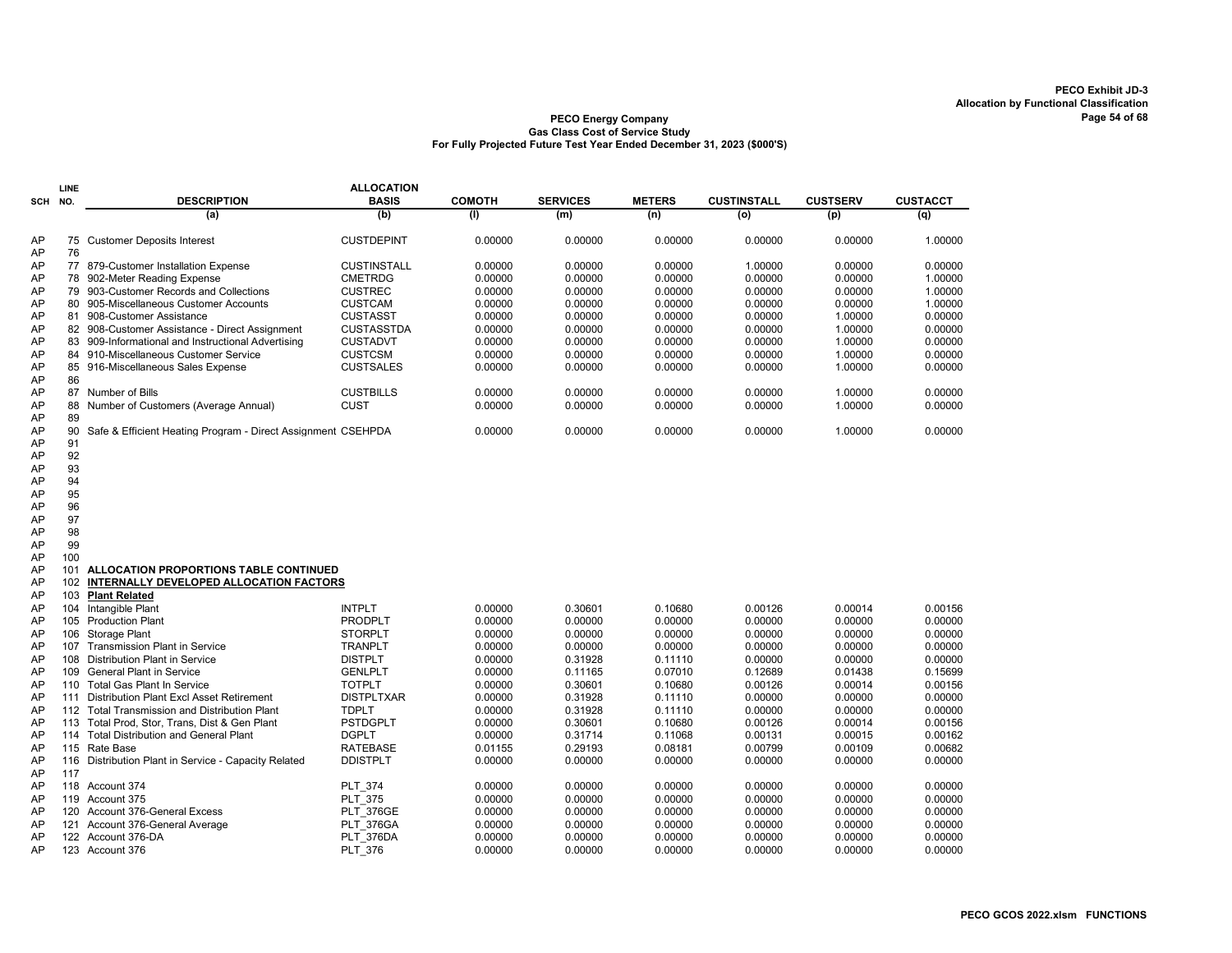|         |             |                                                                 |                   | <b>TOTAL</b>    |                 |                       |                 |                   |                |                     |                |
|---------|-------------|-----------------------------------------------------------------|-------------------|-----------------|-----------------|-----------------------|-----------------|-------------------|----------------|---------------------|----------------|
|         | <b>LINE</b> |                                                                 | <b>ALLOCATION</b> | GAS             |                 | <b>CLASSIFICATION</b> |                 |                   |                |                     |                |
| SCH NO. |             | <b>DESCRIPTION</b>                                              | <b>BASIS</b>      | <b>DIVISION</b> | <b>CAPACITY</b> | <b>COMMODITY</b>      | <b>CUSTOMER</b> | <b>PRODUCTION</b> | <b>STORAGE</b> | <b>DISTRIBUTION</b> | <b>COMPGAS</b> |
|         |             | (a)                                                             | (b)               | (c)             | (d)             | (e)                   | (f)             | (g)               | (h)            | (i)                 | (k)            |
| AP      |             | 124 Account 378                                                 | <b>PLT 378</b>    | 1.00000         | 1.00000         | 0.00000               | 0.00000         | 0.00000           | 0.00000        | 1.00000             | 0.00000        |
| AP      |             | 125 Account 379-City Gate                                       | <b>PLT</b> 379CG  | 1.00000         | 1.00000         | 0.00000               | 0.00000         | 0.00000           | 0.00000        | 1.00000             | 0.00000        |
| AP      |             | 126 Account 379-Joint                                           | PLT 379DA         | 1.00000         | 1.00000         | 0.00000               | 0.00000         | 0.00000           | 0.00000        | 1.00000             | 0.00000        |
| AP      |             | 127 Account 379                                                 | PLT 379           | 1.00000         | 1.00000         | 0.00000               | 0.00000         | 0.00000           | 0.00000        | 1.00000             | 0.00000        |
| AP      |             | 128 Account 380                                                 | <b>PLT 380</b>    | 1.00000         | 0.00000         | 0.00000               | 1.00000         | 0.00000           | 0.00000        | 0.00000             | 0.00000        |
| AP      |             | 129 Account 381                                                 | PLT 381           | 1.00000         | 0.00000         | 0.00000               | 1.00000         | 0.00000           | 0.00000        | 0.00000             | 0.00000        |
| AP      |             | 130 Account 382                                                 | <b>PLT 382</b>    | 1.00000         | 0.00000         | 0.00000               | 1.00000         | 0.00000           | 0.00000        | 0.00000             | 0.00000        |
| AP      |             | 131 Account 387                                                 | <b>PLT 387</b>    | 1.00000         | 0.56962         | 0.00000               | 0.43038         | 0.00000           | 0.00000        | 0.56962             | 0.00000        |
| AP      |             | 132 Account 388-Asset Retirement Costs for Distribution PLT 388 |                   | 1.00000         | 0.56962         | 0.00000               | 0.43038         | 0.00000           | 0.00000        | 0.56962             | 0.00000        |
| AP      |             | 133 Accounts 376, 378 & 379 - Mains & M&R                       | PLT 376379        | 1.00000         | 1.00000         | 0.00000               | 0.00000         | 0.00000           | 0.00000        | 1.00000             | 0.00000        |
| AP      |             | 134 Accounts 376 & 380 - Mains & Services                       | PLT 376380        | 1.00000         | 0.62706         | 0.00000               | 0.37294         | 0.00000           | 0.00000        | 0.62706             | 0.00000        |
| AP      |             | 135 Accounts 380 & 381 - Services & Meters                      | PLT 380381        | 1.00000         | 0.00000         | 0.00000               | 1.00000         | 0.00000           | 0.00000        | 0.00000             | 0.00000        |
| AP      |             | 136 Accounts 374 & 375 - Land & Structures                      | PLT 374375        | 1.00000         | 1.00000         | 0.00000               | 0.00000         | 0.00000           | 0.00000        | 1.00000             | 0.00000        |
| AP      |             | 137 Accounts 381 through 385                                    | PLT 3815          | 1.00000         | 0.00000         | 0.00000               | 1.00000         | 0.00000           | 0.00000        | 0.00000             | 0.00000        |
| AP      |             | 138 Accounts 378, 379, & 387                                    | PLT 378387        | 1.00000         | 0.99146         | 0.00000               | 0.00854         | 0.00000           | 0.00000        | 0.99146             | 0.00000        |
| AP      | 139         |                                                                 |                   |                 |                 |                       |                 |                   |                |                     |                |
| AP      |             | 140 Residential                                                 | <b>DPLTRES</b>    | 1.00000         | 0.57402         | 0.00000               | 0.42598         | 0.00000           | 0.00000        | 0.57402             | 0.00000        |
| AP      |             | 141 Small Commercial and Industrilal                            | <b>DPLTCI</b>     | 1.00000         | 0.71525         | 0.00000               | 0.28475         | 0.00000           | 0.00000        | 0.71525             | 0.00000        |
| AP      |             | 142 Large High Load Factor                                      | <b>DPLTLHLF</b>   | 1.00000         | 0.91062         | 0.00000               | 0.08938         | 0.00000           | 0.00000        | 0.91062             | 0.00000        |
| AP      |             | 143 Motor Vehicle - Firm                                        | <b>DPLTMVF</b>    | 1.00000         | 0.97832         | 0.00000               | 0.02168         | 0.00000           | 0.00000        | 0.97832             | 0.00000        |
| AP      |             | 144 Motor Vehicle - Interruptible                               | <b>DPLTMVI</b>    | 1.00000         | 0.32479         | 0.00000               | 0.67521         | 0.00000           | 0.00000        | 0.32479             | 0.00000        |
| AP      |             | 145 Interruptible Service                                       | <b>DPLTIS</b>     | 1.00000         | 0.92512         | 0.00000               | 0.07488         | 0.00000           | 0.00000        | 0.92512             | 0.00000        |
| AP      |             | 146 Temperature Control                                         | <b>DPLTTC</b>     | 1.00000         | 0.88717         | 0.00000               | 0.11283         | 0.00000           | 0.00000        | 0.88717             | 0.00000        |
| AP      | 147         | Transportation Service - Firm                                   | <b>DPLTTSF</b>    | 1.00000         | 0.98531         | 0.00000               | 0.01469         | 0.00000           | 0.00000        | 0.98531             | 0.00000        |
| AP      | 148         | Transportation Service - Interruptible                          | <b>DPLTTSI</b>    | 1.00000         | 0.98121         | 0.00000               | 0.01879         | 0.00000           | 0.00000        | 0.98121             | 0.00000        |
| AP      | 149         |                                                                 |                   |                 |                 |                       |                 |                   |                |                     |                |
| AP      | 150         |                                                                 |                   |                 |                 |                       |                 |                   |                |                     |                |
| AP      |             | 151 ALLOCATION PROPORTIONS TABLE CONTINUED                      |                   |                 |                 |                       |                 |                   |                |                     |                |
| AP      | 152         | INTERNALLY DEVELOPED ALLOCATION FACTORS                         |                   |                 |                 |                       |                 |                   |                |                     |                |
| AP      | 153         |                                                                 |                   |                 |                 |                       |                 |                   |                |                     |                |
| AP      |             | 154 Production Expense Related                                  |                   |                 |                 |                       |                 |                   |                |                     |                |
| AP      |             | 155 Account 717                                                 | OX 717            | 1.00000         | 1.00000         | 0.00000               | 0.00000         | 1.00000           | 0.00000        | 0.00000             | 0.00000        |
| AP      |             | 156 Account 741                                                 | MX 741            | 1.00000         | 1.00000         | 0.00000               | 0.00000         | 1.00000           | 0.00000        | 0.00000             | 0.00000        |
| AP      |             | 157 Account 742                                                 | MX 742            | 1.00000         | 1.00000         | 0.00000               | 0.00000         | 1.00000           | 0.00000        | 0.00000             | 0.00000        |
| AP      |             | 158 Manufactured Gas Production Operation Expense               | OX PRODM          | 1.00000         | 1.00000         | 0.00000               | 0.00000         | 1.00000           | 0.00000        | 0.00000             | 0.00000        |
| AP      |             | 159 Manufactured Gas Production Maintenance Expense MX PRODM    |                   | 1.00000         | 1.00000         | 0.00000               | 0.00000         | 1.00000           | 0.00000        | 0.00000             | 0.00000        |
| AP      |             | 160 Other Production Operation Expense                          | OX PRODO          | 1.00000         | 0.00000         | 1.00000               | 0.00000         | 0.00000           | 0.00000        | 0.00000             | 1.00000        |
| AP      | 161         |                                                                 |                   |                 |                 |                       |                 |                   |                |                     |                |
| AP      | 162         |                                                                 |                   |                 |                 |                       |                 |                   |                |                     |                |
| AP      | 163         | <b>Storage Expense Related</b>                                  |                   |                 |                 |                       |                 |                   |                |                     |                |
| AP      | 164         | <b>Storage Operation Expense</b>                                | OX STOR           | 1.00000         | 1.00000         | 0.00000               | 0.00000         | 0.00000           | 1.00000        | 0.00000             | 0.00000        |
| AP      | 165         | Storage Maintenance Expense                                     | MX STOR           | 1.00000         | 1.00000         | 0.00000               | 0.00000         | 0.00000           | 1.00000        | 0.00000             | 0.00000        |
| AP      | 166         |                                                                 |                   |                 |                 |                       |                 |                   |                |                     |                |
| AP      | 167         |                                                                 |                   |                 |                 |                       |                 |                   |                |                     |                |
| AP      | 168         | <b>Transmission Expense Related</b>                             |                   |                 |                 |                       |                 |                   |                |                     |                |
| AP      | 169         | <b>Transmission Operation Expense</b>                           | OX TRAN           | 0.00000         | 0.00000         | 0.00000               | 0.00000         | 0.00000           | 0.00000        | 0.00000             | 0.00000        |
| AP      | 170         | <b>Transmission Maintenance Expense</b>                         | <b>MX TRAN</b>    | 0.00000         | 0.00000         | 0.00000               | 0.00000         | 0.00000           | 0.00000        | 0.00000             | 0.00000        |
| AP      |             | 171 Transmission Salaries & Wages Accounts 511-567              | <b>SALWAGTO</b>   | 0.00000         | 0.00000         | 0.00000               | 0.00000         | 0.00000           | 0.00000        | 0.00000             | 0.00000        |
| AP      |             | 172 Transmission Salaries & Wages Accounts 569-574              | <b>SALWAGTM</b>   | 0.00000         | 0.00000         | 0.00000               | 0.00000         | 0.00000           | 0.00000        | 0.00000             | 0.00000        |
|         |             |                                                                 |                   |                 |                 |                       |                 |                   |                |                     |                |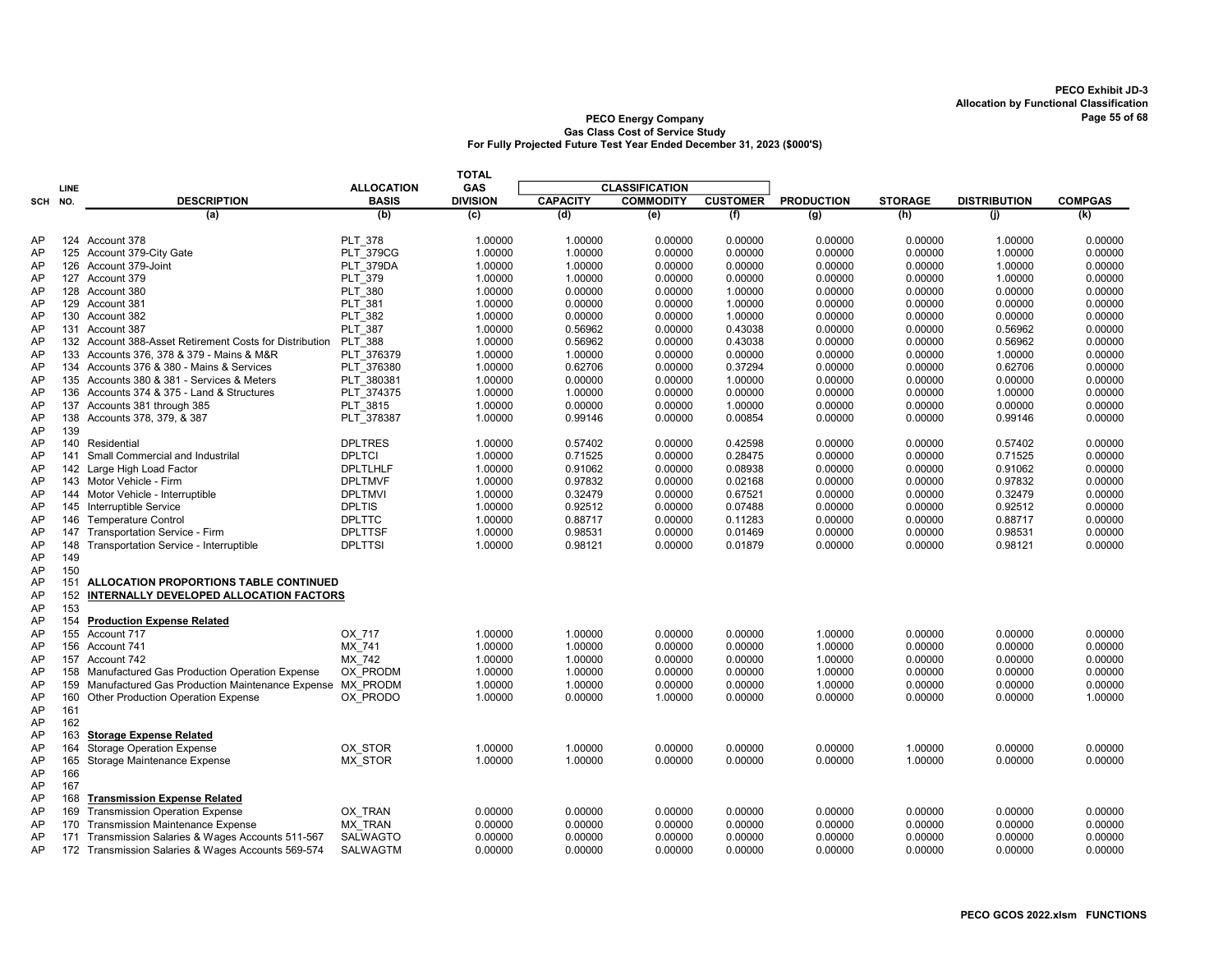|          | LINE |                                                          | <b>ALLOCATION</b>         |                    |                    |                    |                    |                    |                    |
|----------|------|----------------------------------------------------------|---------------------------|--------------------|--------------------|--------------------|--------------------|--------------------|--------------------|
| SCH      | NO.  | <b>DESCRIPTION</b>                                       | <b>BASIS</b>              | <b>COMOTH</b>      | <b>SERVICES</b>    | <b>METERS</b>      | <b>CUSTINSTALL</b> | <b>CUSTSERV</b>    | <b>CUSTACCT</b>    |
|          |      | (a)                                                      | (b)                       | (1)                | (m)                | (n)                | (o)                | (p)                | (q)                |
| AP       |      | 124 Account 378                                          | <b>PLT 378</b>            | 0.00000            | 0.00000            | 0.00000            | 0.00000            | 0.00000            | 0.00000            |
| AP       |      | 125 Account 379-City Gate                                | <b>PLT 379CG</b>          |                    | 0.00000            | 0.00000            | 0.00000            | 0.00000            | 0.00000            |
| AP       |      | 126 Account 379-Joint                                    | PLT 379DA                 | 0.00000<br>0.00000 | 0.00000            | 0.00000            | 0.00000            | 0.00000            | 0.00000            |
| AP       |      |                                                          |                           | 0.00000            | 0.00000            | 0.00000            | 0.00000            | 0.00000            | 0.00000            |
|          |      | 127 Account 379                                          | PLT 379                   |                    |                    |                    |                    |                    |                    |
| AP<br>AP |      | 128 Account 380<br>129 Account 381                       | <b>PLT 380</b><br>PLT 381 | 0.00000<br>0.00000 | 1.00000<br>0.00000 | 0.00000<br>1.00000 | 0.00000<br>0.00000 | 0.00000<br>0.00000 | 0.00000<br>0.00000 |
| AP       |      | 130 Account 382                                          | <b>PLT 382</b>            | 0.00000            | 0.00000            | 1.00000            | 0.00000            | 0.00000            | 0.00000            |
| AP       |      |                                                          |                           |                    |                    |                    |                    |                    |                    |
|          |      | 131 Account 387                                          | <b>PLT 387</b>            | 0.00000            | 0.31928            | 0.11110            | 0.00000            | 0.00000            | 0.00000            |
| AP       |      | 132 Account 388-Asset Retirement Costs for Distribution  | <b>PLT 388</b>            | 0.00000            | 0.31928            | 0.11110            | 0.00000            | 0.00000            | 0.00000            |
| AP       |      | 133 Accounts 376, 378 & 379 - Mains & M&R                | PLT 376379                | 0.00000            | 0.00000            | 0.00000            | 0.00000            | 0.00000            | 0.00000            |
| AP       |      | 134 Accounts 376 & 380 - Mains & Services                | PLT 376380                | 0.00000            | 0.37294            | 0.00000            | 0.00000            | 0.00000            | 0.00000            |
| AP       |      | 135 Accounts 380 & 381 - Services & Meters               | PLT 380381                | 0.00000            | 0.87657            | 0.12343            | 0.00000            | 0.00000            | 0.00000            |
| AP       |      | 136 Accounts 374 & 375 - Land & Structures               | PLT 374375                | 0.00000            | 0.00000            | 0.00000            | 0.00000            | 0.00000            | 0.00000            |
| AP       | 137  | Accounts 381 through 385                                 | PLT 3815                  | 0.00000            | 0.00000            | 1.00000            | 0.00000            | 0.00000            | 0.00000            |
| AP       | 138  | Accounts 378, 379, & 387                                 | PLT 378387                | 0.00000            | 0.00633            | 0.00220            | 0.00000            | 0.00000            | 0.00000            |
| AP       | 139  |                                                          |                           |                    |                    |                    |                    |                    |                    |
| AP       |      | 140 Residential                                          | <b>DPLTRES</b>            | 0.00000            | 0.42598            | 0.00000            | 0.00000            | 0.00000            | 0.00000            |
| AP       | 141  | Small Commercial and Industrilal                         | <b>DPLTCI</b>             | 0.00000            | 0.28475            | 0.00000            | 0.00000            | 0.00000            | 0.00000            |
| AP       | 142  | Large High Load Factor                                   | DPLTLHLF                  | 0.00000            | 0.08938            | 0.00000            | 0.00000            | 0.00000            | 0.00000            |
| AP       | 143  | Motor Vehicle - Firm                                     | <b>DPLTMVF</b>            | 0.00000            | 0.02168            | 0.00000            | 0.00000            | 0.00000            | 0.00000            |
| AP       |      | 144 Motor Vehicle - Interruptible                        | <b>DPLTMVI</b>            | 0.00000            | 0.67521            | 0.00000            | 0.00000            | 0.00000            | 0.00000            |
| AP       | 145  | Interruptible Service                                    | <b>DPLTIS</b>             | 0.00000            | 0.07488            | 0.00000            | 0.00000            | 0.00000            | 0.00000            |
| AP       |      | 146 Temperature Control                                  | <b>DPLTTC</b>             | 0.00000            | 0.11283            | 0.00000            | 0.00000            | 0.00000            | 0.00000            |
| AP       | 147  | Transportation Service - Firm                            | <b>DPLTTSF</b>            | 0.00000            | 0.01469            | 0.00000            | 0.00000            | 0.00000            | 0.00000            |
| AP       | 148  | Transportation Service - Interruptible                   | <b>DPLTTSI</b>            | 0.00000            | 0.01879            | 0.00000            | 0.00000            | 0.00000            | 0.00000            |
| AP       | 149  |                                                          |                           |                    |                    |                    |                    |                    |                    |
| AP       | 150  |                                                          |                           |                    |                    |                    |                    |                    |                    |
| AP       | 151  | ALLOCATION PROPORTIONS TABLE CONTINUED                   |                           |                    |                    |                    |                    |                    |                    |
| AP       | 152  | INTERNALLY DEVELOPED ALLOCATION FACTORS                  |                           |                    |                    |                    |                    |                    |                    |
| AP       | 153  |                                                          |                           |                    |                    |                    |                    |                    |                    |
| AP       | 154  | <b>Production Expense Related</b>                        |                           |                    |                    |                    |                    |                    |                    |
| AP       |      | 155 Account 717                                          | OX 717                    | 0.00000            | 0.00000            | 0.00000            | 0.00000            | 0.00000            | 0.00000            |
| AP       |      | 156 Account 741                                          | MX 741                    | 0.00000            | 0.00000            | 0.00000            | 0.00000            | 0.00000            | 0.00000            |
| AP       |      | 157 Account 742                                          | MX 742                    | 0.00000            | 0.00000            | 0.00000            | 0.00000            | 0.00000            | 0.00000            |
| AP       |      | 158 Manufactured Gas Production Operation Expense        | OX PRODM                  | 0.00000            | 0.00000            | 0.00000            | 0.00000            | 0.00000            | 0.00000            |
| AP       | 159  | Manufactured Gas Production Maintenance Expense MX PRODM |                           | 0.00000            | 0.00000            | 0.00000            | 0.00000            | 0.00000            | 0.00000            |
| AP       | 160  | Other Production Operation Expense                       | OX PRODO                  | 0.00000            | 0.00000            | 0.00000            | 0.00000            | 0.00000            | 0.00000            |
| AP       | 161  |                                                          |                           |                    |                    |                    |                    |                    |                    |
| AP       | 162  |                                                          |                           |                    |                    |                    |                    |                    |                    |
| AP       | 163  | <b>Storage Expense Related</b>                           |                           |                    |                    |                    |                    |                    |                    |
| AP       | 164  | <b>Storage Operation Expense</b>                         | OX STOR                   | 0.00000            | 0.00000            | 0.00000            | 0.00000            | 0.00000            | 0.00000            |
| AP       | 165  | Storage Maintenance Expense                              | MX STOR                   | 0.00000            | 0.00000            | 0.00000            | 0.00000            | 0.00000            | 0.00000            |
| AP       | 166  |                                                          |                           |                    |                    |                    |                    |                    |                    |
| AP       | 167  |                                                          |                           |                    |                    |                    |                    |                    |                    |
| AP       | 168  | <b>Transmission Expense Related</b>                      |                           |                    |                    |                    |                    |                    |                    |
| AP       | 169  | <b>Transmission Operation Expense</b>                    | OX TRAN                   | 0.00000            | 0.00000            | 0.00000            | 0.00000            | 0.00000            | 0.00000            |
| AP       | 170  | <b>Transmission Maintenance Expense</b>                  | <b>MX TRAN</b>            | 0.00000            | 0.00000            | 0.00000            | 0.00000            | 0.00000            | 0.00000            |
| AP       |      | 171 Transmission Salaries & Wages Accounts 511-567       | <b>SALWAGTO</b>           | 0.00000            | 0.00000            | 0.00000            | 0.00000            | 0.00000            | 0.00000            |
| AP       |      | 172 Transmission Salaries & Wages Accounts 569-574       | SALWAGTM                  | 0.00000            | 0.00000            | 0.00000            | 0.00000            | 0.00000            | 0.00000            |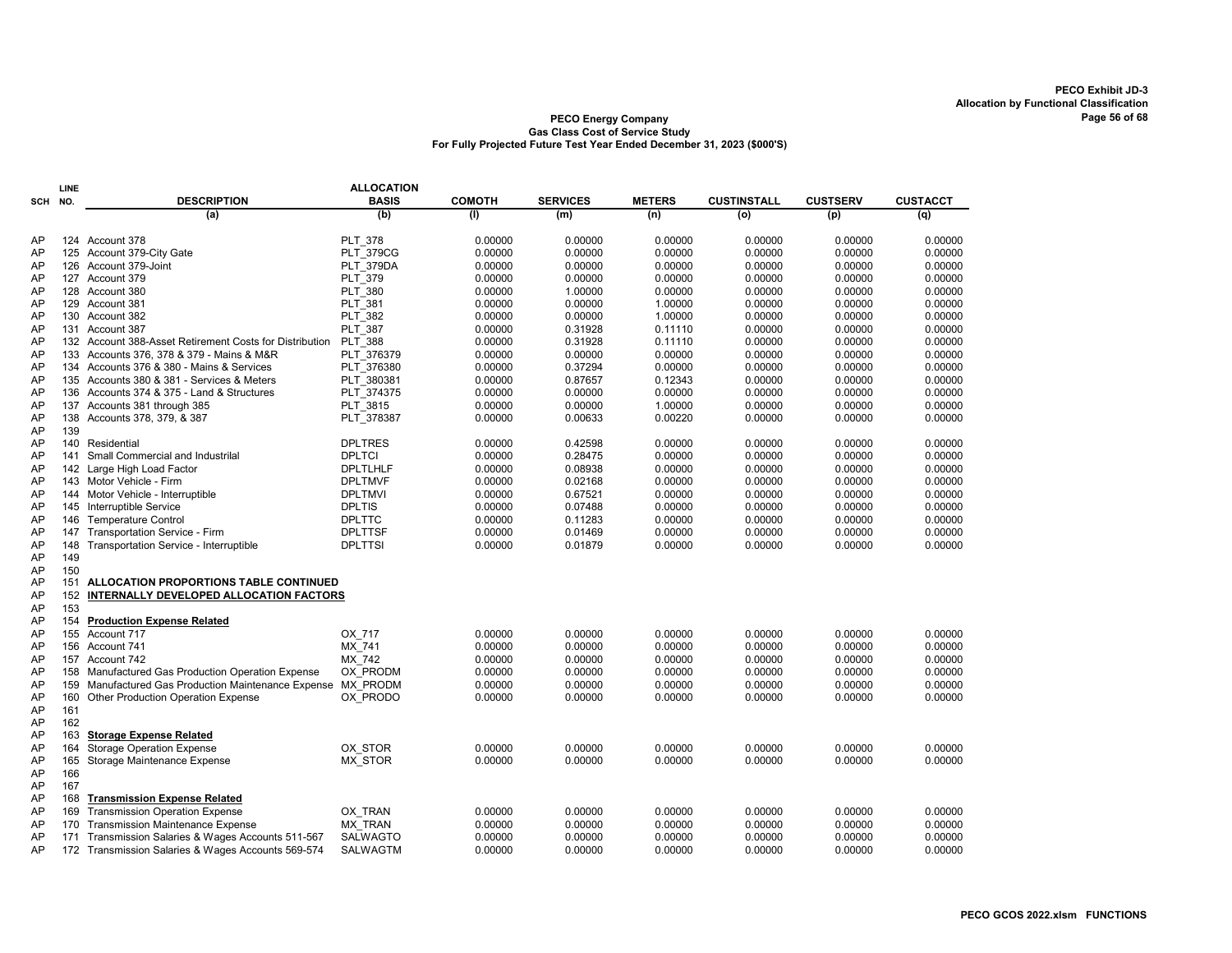|          |            |                                                      |                   | <b>TOTAL</b>    |                 |                       |                 |                   |                |                     |                |
|----------|------------|------------------------------------------------------|-------------------|-----------------|-----------------|-----------------------|-----------------|-------------------|----------------|---------------------|----------------|
|          | LINE       |                                                      | <b>ALLOCATION</b> | GAS             |                 | <b>CLASSIFICATION</b> |                 |                   |                |                     |                |
|          | SCH NO.    | <b>DESCRIPTION</b>                                   | <b>BASIS</b>      | <b>DIVISION</b> | <b>CAPACITY</b> | <b>COMMODITY</b>      | <b>CUSTOMER</b> | <b>PRODUCTION</b> | <b>STORAGE</b> | <b>DISTRIBUTION</b> | <b>COMPGAS</b> |
|          |            | (a)                                                  | (b)               | (c)             | (d)             | $\overline{e}$        | (f)             | $\overline{g}$    | (h)            | (i)                 | (k)            |
|          |            |                                                      |                   |                 |                 |                       |                 |                   |                |                     |                |
| AP<br>AP | 173<br>174 |                                                      |                   |                 |                 |                       |                 |                   |                |                     |                |
| AP       |            | 175 Distribution Expense Related                     |                   |                 |                 |                       |                 |                   |                |                     |                |
| AP       | 176        | Account 874                                          | OX 874            | 1.00000         | 0.62706         | 0.00000               | 0.37294         | 0.00000           | 0.00000        | 0.62706             | 0.00000        |
| AP       |            | 177 Account 875                                      | OX 875            | 1.00000         | 1.00000         | 0.00000               | 0.00000         | 0.00000           | 0.00000        | 1.00000             | 0.00000        |
| AP       |            | 178 Account 878                                      | OX 878            | 1.00000         | 0.00000         | 0.00000               | 1.00000         | 0.00000           | 0.00000        | 0.00000             | 0.00000        |
| AP       |            | 179 Account 879                                      | OX 879            | 1.00000         | 0.00000         | 0.00000               | 1.00000         | 0.00000           | 0.00000        | 0.00000             | 0.00000        |
| AP       |            | 180 Account 880                                      | OX_880            | 1.00000         | 0.56962         | 0.00000               | 0.43038         | 0.00000           | 0.00000        | 0.56962             | 0.00000        |
| AP       |            | 181 Account 887                                      | MX 887            | 1.00000         | 1.00000         | 0.00000               | 0.00000         | 0.00000           | 0.00000        | 1.00000             | 0.00000        |
| AP       |            | 182 Account 889                                      | MX 889            | 1.00000         | 1.00000         | 0.00000               | 0.00000         | 0.00000           | 0.00000        | 1.00000             | 0.00000        |
| AP       |            | 183 Account 892                                      | MX 892            | 1.00000         | 0.00000         | 0.00000               | 1.00000         | 0.00000           | 0.00000        | 0.00000             | 0.00000        |
| AP       |            | 184 Account 893                                      | MX 893            | 1.00000         | 0.00000         | 0.00000               | 1.00000         | 0.00000           | 0.00000        | 0.00000             | 0.00000        |
| AP       |            | 185 Account 894                                      | MX 894            | 1.00000         | 0.56962         | 0.00000               | 0.43038         | 0.00000           | 0.00000        | 0.56962             | 0.00000        |
| AP       | 186        | O&M Accounts 870-880                                 | OX DIST           | 1.00000         | 0.43738         | 0.00000               | 0.56262         | 0.00000           | 0.00000        | 0.43738             | 0.00000        |
| AP       | 187        | O&M Accounts 887-894                                 | <b>MX DIST</b>    | 1.00000         | 0.84311         | 0.00000               | 0.15689         | 0.00000           | 0.00000        | 0.84311             | 0.00000        |
| AP       | 188<br>189 |                                                      |                   |                 |                 |                       |                 |                   |                |                     |                |
| AP<br>AP | 190        |                                                      |                   |                 |                 |                       |                 |                   |                |                     |                |
| AP       | 191        |                                                      |                   |                 |                 |                       |                 |                   |                |                     |                |
| AP       | 192        |                                                      |                   |                 |                 |                       |                 |                   |                |                     |                |
| AP       | 193        |                                                      |                   |                 |                 |                       |                 |                   |                |                     |                |
| AP       | 194        |                                                      |                   |                 |                 |                       |                 |                   |                |                     |                |
| AP       | 195        |                                                      |                   |                 |                 |                       |                 |                   |                |                     |                |
| AP       | 196        |                                                      |                   |                 |                 |                       |                 |                   |                |                     |                |
| AP       | 197        |                                                      |                   |                 |                 |                       |                 |                   |                |                     |                |
| AP       | 198        |                                                      |                   |                 |                 |                       |                 |                   |                |                     |                |
| AP       | 199        |                                                      |                   |                 |                 |                       |                 |                   |                |                     |                |
| AP       | 200        |                                                      |                   |                 |                 |                       |                 |                   |                |                     |                |
| AP       | 201        | ALLOCATION PROPORTIONS TABLE CONTINUED               |                   |                 |                 |                       |                 |                   |                |                     |                |
| AP       | 202        | INTERNALLY DEVELOPED ALLOCATION FACTORS              |                   |                 |                 |                       |                 |                   |                |                     |                |
| AP<br>AP | 203<br>204 | <b>Customer Distribution Expense Related</b>         |                   |                 |                 |                       |                 |                   |                |                     |                |
| AP       |            | 205 Account 902                                      | OX 902            | 1.00000         | 0.00000         | 0.00000               | 1.00000         | 0.00000           | 0.00000        | 0.00000             | 0.00000        |
| AP       |            | 206 Account 903                                      | OX 903            | 1.00000         | 0.00000         | 0.00000               | 1.00000         | 0.00000           | 0.00000        | 0.00000             | 0.00000        |
| AP       |            | 207 Account 904                                      | OX 904            | 1.00000         | 0.48569         | 0.01211               | 0.50220         | 0.00192           | 0.04310        | 0.44067             | 0.00553        |
| AP       |            | 208 O&M Accounts 902-905                             | OX CA             | 1.00000         | 0.06856         | 0.00171               | 0.92973         | 0.00027           | 0.00608        | 0.06221             | 0.00078        |
| AP       | 209        |                                                      |                   |                 |                 |                       |                 |                   |                |                     |                |
| AP       |            | 210 Account908                                       | OX 908            | 1.00000         | 0.00000         | 0.00000               | 1.00000         | 0.00000           | 0.00000        | 0.00000             | 0.00000        |
| AP       |            | 211 Account909                                       | OX_909            | 1.00000         | 0.00000         | 0.00000               | 1.00000         | 0.00000           | 0.00000        | 0.00000             | 0.00000        |
| AP       |            | 212 Account910                                       | OX 910            | 0.00000         | 0.00000         | 0.00000               | 0.00000         | 0.00000           | 0.00000        | 0.00000             | 0.00000        |
| AP       |            | 213 O&M Accounts 908-910                             | OX CS             | 1.00000         | 0.00000         | 0.00000               | 1.00000         | 0.00000           | 0.00000        | 0.00000             | 0.00000        |
| AP       |            | 214 Accounts 901-916                                 | X_CACS            | 1.00000         | 0.04962         | 0.00124               | 0.94914         | 0.00020           | 0.00440        | 0.04502             | 0.00056        |
| AP       | 215        |                                                      |                   |                 |                 |                       |                 |                   |                |                     |                |
| AP       |            | 216 Total O&M less Purchased Gas                     | OMXPP             | 1.00000         | 0.49185         | 0.00679               | 0.50137         | 0.00399           | 0.05730        | 0.43056             | 0.00657        |
| AP       | 217        |                                                      |                   |                 |                 |                       |                 |                   |                |                     |                |
| AP       | 219        | 218 Total O&M less Purchased Gas, Payroll, & Pension | OMXPPPP           | 1.00000         | 0.47263         | 0.01130               | 0.51607         | 0.00413           | 0.05712        | 0.41138             | 0.01113        |
| AP<br>AP | 220        | Base Taxable Income                                  | EBT               | 1.00000         | 0.62574         | 0.02575               | 0.34850         | (0.00179)         | 0.02893        | 0.59861             | 0.00683        |
| AP       | 221        |                                                      |                   |                 |                 |                       |                 |                   |                |                     |                |
|          |            |                                                      |                   |                 |                 |                       |                 |                   |                |                     |                |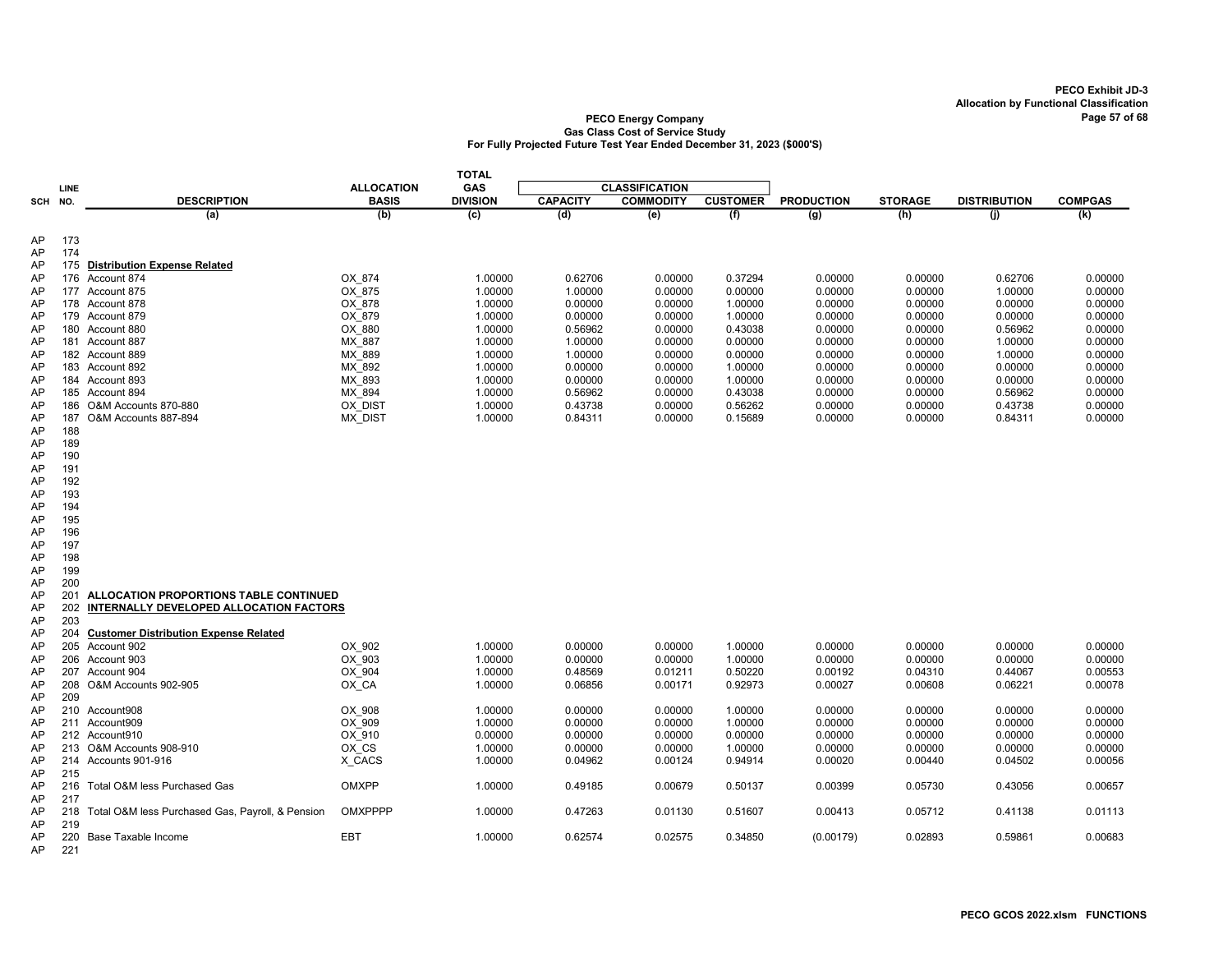|            | <b>ALLOCATION</b><br>LINE |                                                  |              |               |                 |               |                    |                 |                 |
|------------|---------------------------|--------------------------------------------------|--------------|---------------|-----------------|---------------|--------------------|-----------------|-----------------|
| <b>SCH</b> | NO.                       | <b>DESCRIPTION</b>                               | <b>BASIS</b> | <b>COMOTH</b> | <b>SERVICES</b> | <b>METERS</b> | <b>CUSTINSTALL</b> | <b>CUSTSERV</b> | <b>CUSTACCT</b> |
|            |                           | (a)                                              | (b)          | (1)           | (m)             | (n)           | (o)                | (p)             | (q)             |
|            |                           |                                                  |              |               |                 |               |                    |                 |                 |
| AP         | 173                       |                                                  |              |               |                 |               |                    |                 |                 |
| AP         | 174                       |                                                  |              |               |                 |               |                    |                 |                 |
| AP         | 175                       | <b>Distribution Expense Related</b>              |              |               |                 |               |                    |                 |                 |
| AP         | 176                       | Account 874                                      | OX 874       | 0.00000       | 0.37294         | 0.00000       | 0.00000            | 0.00000         | 0.00000         |
| AP         | 177                       | Account 875                                      | OX 875       | 0.00000       | 0.00000         | 0.00000       | 0.00000            | 0.00000         | 0.00000         |
| AP         |                           | 178 Account 878                                  | $OX$ 878     | 0.00000       | 0.00000         | 1.00000       | 0.00000            | 0.00000         | 0.00000         |
| AP         |                           | 179 Account 879                                  | OX 879       | 0.00000       | 0.00000         | 0.00000       | 1.00000            | 0.00000         | 0.00000         |
| AP         |                           | 180 Account 880                                  | OX_880       | 0.00000       | 0.31928         | 0.11110       | 0.00000            | 0.00000         | 0.00000         |
| AP         |                           | 181 Account 887                                  | MX 887       | 0.00000       | 0.00000         | 0.00000       | 0.00000            | 0.00000         | 0.00000         |
| AP         |                           | 182 Account 889                                  | MX 889       | 0.00000       | 0.00000         | 0.00000       | 0.00000            | 0.00000         | 0.00000         |
| AP         |                           | 183 Account 892                                  | MX 892       | 0.00000       | 1.00000         | 0.00000       | 0.00000            | 0.00000         | 0.00000         |
| AP         |                           | 184 Account 893                                  | MX 893       | 0.00000       | 0.00000         | 1.00000       | 0.00000            | 0.00000         | 0.00000         |
| AP         |                           | 185 Account 894                                  | MX 894       | 0.00000       | 0.31928         | 0.11110       | 0.00000            | 0.00000         | 0.00000         |
| AP         | 186                       | O&M Accounts 870-880                             | OX DIST      | 0.00000       | 0.23632         | 0.16562       | 0.16067            | 0.00000         | 0.00000         |
| AP         | 187                       | O&M Accounts 887-894                             | MX_DIST      | 0.00000       | 0.10480         | 0.05208       | 0.00000            | 0.00000         | 0.00000         |
| AP         | 188                       |                                                  |              |               |                 |               |                    |                 |                 |
| AP         | 189                       |                                                  |              |               |                 |               |                    |                 |                 |
| AP         | 190                       |                                                  |              |               |                 |               |                    |                 |                 |
| AP         | 191                       |                                                  |              |               |                 |               |                    |                 |                 |
| AP         | 192                       |                                                  |              |               |                 |               |                    |                 |                 |
| AP         | 193                       |                                                  |              |               |                 |               |                    |                 |                 |
| AP         | 194                       |                                                  |              |               |                 |               |                    |                 |                 |
| AP         | 195                       |                                                  |              |               |                 |               |                    |                 |                 |
| AP         | 196                       |                                                  |              |               |                 |               |                    |                 |                 |
| AP         | 197                       |                                                  |              |               |                 |               |                    |                 |                 |
| AP         | 198                       |                                                  |              |               |                 |               |                    |                 |                 |
| AP         | 199                       |                                                  |              |               |                 |               |                    |                 |                 |
| AP         | 200                       |                                                  |              |               |                 |               |                    |                 |                 |
| AP         | 201<br>202                | ALLOCATION PROPORTIONS TABLE CONTINUED           |              |               |                 |               |                    |                 |                 |
| AP         | 203                       | INTERNALLY DEVELOPED ALLOCATION FACTORS          |              |               |                 |               |                    |                 |                 |
| AP<br>AP   | 204                       | <b>Customer Distribution Expense Related</b>     |              |               |                 |               |                    |                 |                 |
| AP         | 205                       | Account 902                                      | OX 902       | 0.00000       | 0.00000         | 0.00000       | 0.00000            | 0.00000         | 1.00000         |
| AP         |                           | 206 Account 903                                  | OX 903       | 0.00000       | 0.00000         | 0.00000       | 0.00000            | 0.00000         | 1.00000         |
| AP         | 207                       | Account 904                                      | OX 904       | 0.00658       | 0.24682         | 0.09114       | 0.04738            | 0.03777         | 0.07909         |
| AP         | 208                       | O&M Accounts 902-905                             | OX_CA        | 0.00093       | 0.03484         | 0.01287       | 0.00669            | 0.00533         | 0.87000         |
| AP         | 209                       |                                                  |              |               |                 |               |                    |                 |                 |
| AP         |                           | 210 Account908                                   | OX 908       | 0.00000       | 0.00000         | 0.00000       | 0.00000            | 1.00000         | 0.00000         |
| AP         |                           | 211 Account909                                   | OX 909       | 0.00000       | 0.00000         | 0.00000       | 0.00000            | 1.00000         | 0.00000         |
| AP         |                           | 212 Account910                                   | OX 910       | 0.00000       | 0.00000         | 0.00000       | 0.00000            | 0.00000         | 0.00000         |
| AP         | 213                       | O&M Accounts 908-910                             | OX CS        | 0.00000       | 0.00000         | 0.00000       | 0.00000            | 1.00000         | 0.00000         |
| AP         |                           | 214 Accounts 901-916                             | X CACS       | 0.00067       | 0.02522         | 0.00931       | 0.00484            | 0.28016         | 0.62961         |
| AP         | 215                       |                                                  |              |               |                 |               |                    |                 |                 |
| AP         | 216                       | Total O&M less Purchased Gas                     | <b>OMXPP</b> | 0.00022       | 0.13001         | 0.08238       | 0.08262            | 0.05429         | 0.15207         |
| AP         | 217                       |                                                  |              |               |                 |               |                    |                 |                 |
| AP         | 218                       | Total O&M less Purchased Gas, Payroll, & Pension | OMXPPPP      | 0.00017       | 0.13897         | 0.09057       | 0.05320            | 0.08235         | 0.15098         |
| AP         | 219                       |                                                  |              |               |                 |               |                    |                 |                 |
| AP         | 220                       | Base Taxable Income                              | EBT          | 0.01892       | 0.26744         | 0.06583       | 0.00861            | 0.00125         | 0.00537         |
| AP         | 221                       |                                                  |              |               |                 |               |                    |                 |                 |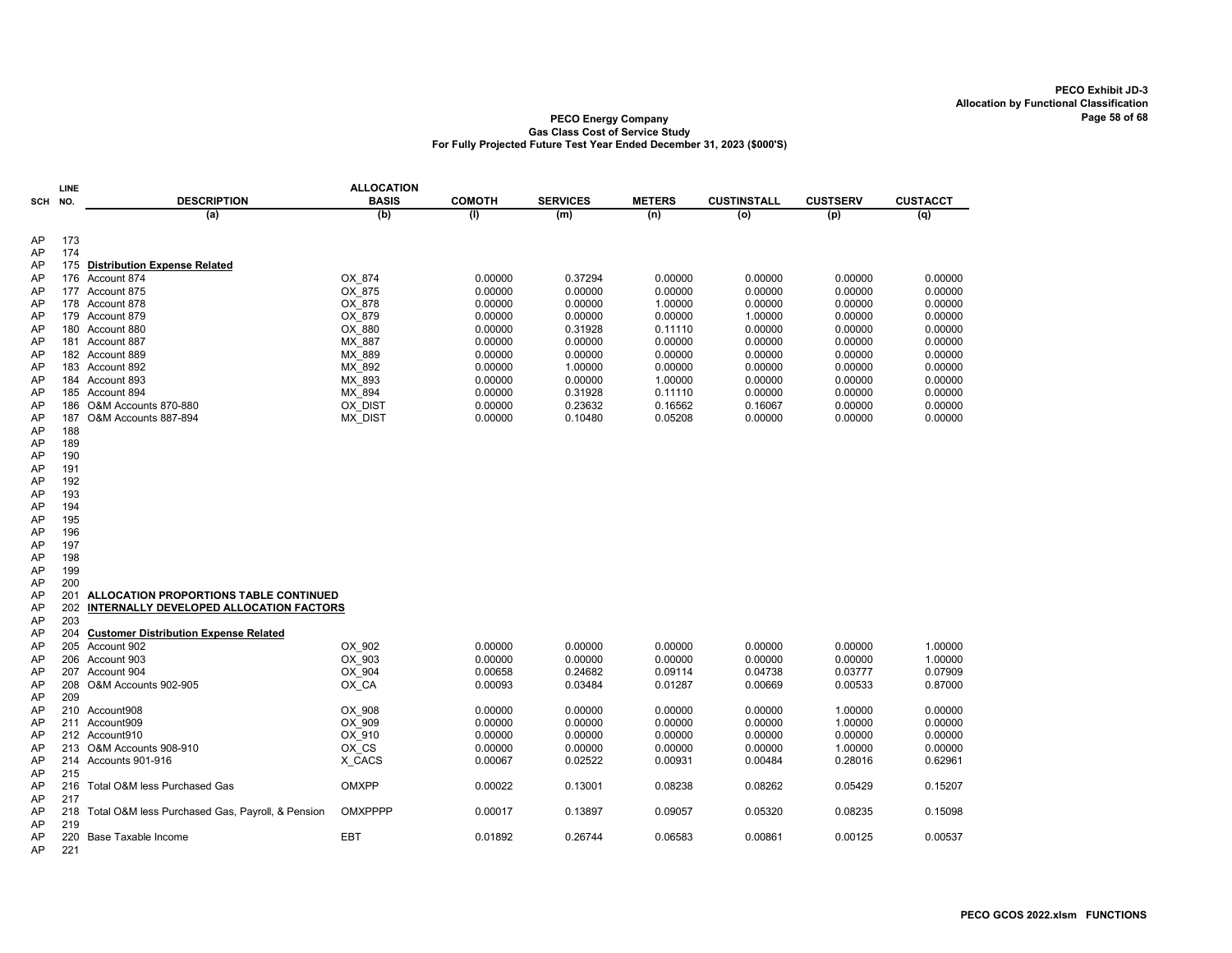### PECO Energy Company Page 59 of 68 Gas Class Cost of Service Study For Fully Projected Future Test Year Ended December 31, 2023 (\$000'S)

|          |            |                                            |                   | <b>TOTAL</b>    |                 |                       |                 |                   |                |                     |                |
|----------|------------|--------------------------------------------|-------------------|-----------------|-----------------|-----------------------|-----------------|-------------------|----------------|---------------------|----------------|
|          | LINE       |                                            | <b>ALLOCATION</b> | <b>GAS</b>      |                 | <b>CLASSIFICATION</b> |                 |                   |                |                     |                |
| SCH NO.  |            | <b>DESCRIPTION</b>                         | <b>BASIS</b>      | <b>DIVISION</b> | <b>CAPACITY</b> | <b>COMMODITY</b>      | <b>CUSTOMER</b> | <b>PRODUCTION</b> | <b>STORAGE</b> | <b>DISTRIBUTION</b> | <b>COMPGAS</b> |
|          |            | (a)                                        | (b)               | (c)             | (d)             | $\overline{e}$        | (f)             | $\overline{(g)}$  | (h)            | (i)                 | (k)            |
|          |            |                                            |                   |                 |                 |                       |                 |                   |                |                     |                |
| AP<br>AP | 222        | 223 Salaries and Wages Expense Related     |                   |                 |                 |                       |                 |                   |                |                     |                |
| AP       |            | 224 Salaries & Wages Accounts 870-880      | SALWAGDO          | 1.00000         | 0.38162         | 0.00000               | 0.61838         | 0.00000           | 0.00000        | 0.38162             | 0.00000        |
| AP       |            | 225 Salaries & Wages Accounts 887-894      | SALWAGDM          | 1.00000         | 0.84086         | 0.00000               | 0.15914         | 0.00000           | 0.00000        | 0.84086             | 0.00000        |
| AP       |            | 226 Salaries & Wages Accounts 902-905      | <b>SALWAGCA</b>   | 1.00000         | 0.00000         | 0.00000               | 1.00000         | 0.00000           | 0.00000        | 0.00000             | 0.00000        |
| AP       | 227        | Salaries & Wages Accounts 908-910          | <b>SALWAGCS</b>   | 1.00000         | 0.00000         | 0.00000               | 1.00000         | 0.00000           | 0.00000        | 0.00000             | 0.00000        |
| AP       | 228        | Salaries & Wages Excluding Admin & Gen     | SALWAGXAG         | 1.00000         | 0.51999         | 0.00000               | 0.48001         | 0.00388           | 0.05821        | 0.45789             | 0.00000        |
| AP       | 229        | <b>Total Salaries and Wages Expense</b>    | SALWAGES          | 1.00000         | 0.51999         | 0.00000               | 0.48001         | 0.00388           | 0.05821        | 0.45789             | 0.00000        |
| AP       | 230        |                                            |                   |                 |                 |                       |                 |                   |                |                     |                |
| AP       | 231        |                                            |                   |                 |                 |                       |                 |                   |                |                     |                |
| AP       | 232        |                                            |                   |                 |                 |                       |                 |                   |                |                     |                |
| AP       | 233        |                                            |                   |                 |                 |                       |                 |                   |                |                     |                |
| AP       | 234        |                                            |                   |                 |                 |                       |                 |                   |                |                     |                |
| AP       | 235        |                                            |                   |                 |                 |                       |                 |                   |                |                     |                |
| AP       | 236<br>237 |                                            |                   |                 |                 |                       |                 |                   |                |                     |                |
| AP<br>AP | 238        |                                            |                   |                 |                 |                       |                 |                   |                |                     |                |
| AP       | 239        |                                            |                   |                 |                 |                       |                 |                   |                |                     |                |
| AP       | 240        |                                            |                   |                 |                 |                       |                 |                   |                |                     |                |
| AP       | 241        |                                            |                   |                 |                 |                       |                 |                   |                |                     |                |
| AP       | 242        |                                            |                   |                 |                 |                       |                 |                   |                |                     |                |
| AP       | 243        |                                            |                   |                 |                 |                       |                 |                   |                |                     |                |
| AP       | 244        |                                            |                   |                 |                 |                       |                 |                   |                |                     |                |
| AP       | 245        |                                            |                   |                 |                 |                       |                 |                   |                |                     |                |
| AP       | 246        |                                            |                   |                 |                 |                       |                 |                   |                |                     |                |
| AP       | 247        |                                            |                   |                 |                 |                       |                 |                   |                |                     |                |
| AP       | 248        |                                            |                   |                 |                 |                       |                 |                   |                |                     |                |
| AP       | 249        |                                            |                   |                 |                 |                       |                 |                   |                |                     |                |
| AP       | 250        |                                            |                   |                 |                 |                       |                 |                   |                |                     |                |
| AP       | 251<br>252 | REVENUES AND BILLING DETERMINANTS          |                   |                 |                 |                       |                 |                   |                |                     |                |
| AP<br>AP |            | 253 Base Rate Sales Revenue                | <b>SALESREV</b>   | 1.00000         | 0.54325         | 0.01237               | 0.44438         | 0.00190           | 0.04307        | 0.49828             | 0.00510        |
| AP       | 254        |                                            |                   |                 |                 |                       |                 |                   |                |                     |                |
| AP       |            | 255 Residential                            | <b>SREVRES</b>    | 1.00000         | 0.46573         | 0.01181               | 0.52246         | 0.00187           | 0.04182        | 0.42204             | 0.00550        |
| AP       |            | 256 Small Commercial and Industrilal       | <b>SREVCI</b>     | 1.00000         | 0.66412         | 0.01428               | 0.32160         | 0.00245           | 0.05736        | 0.60431             | 0.00504        |
| AP       |            | 257 Large High Load Factor                 | <b>SREVLHLF</b>   | 1.00000         | 0.79591         | 0.01601               | 0.18844         | 0.00174           | 0.05669        | 0.73713             | 0.01328        |
| AP       |            | 258 Motor Vehicle - Firm                   | <b>SREVMVF</b>    | 1.00000         | 0.85962         | 0.03660               | 0.10376         | 0.00311           | 0.07321        | 0.78328             | 0.02478        |
| AP       |            | 259 Motor Vehicle - Interruptible          | <b>SREVMVI</b>    | 1.00000         | 0.25676         | 0.03708               | 0.70616         | 0.00000           | 0.00000        | 0.25676             | 0.03538        |
| AP       |            | 260 Interruptible Service                  | <b>SREVIS</b>     | 1.00000         | 0.73615         | 0.05764               | 0.20621         | 0.00000           | 0.00000        | 0.73615             | 0.05033        |
| AP       |            | 261 Temperature Control                    | <b>SREVTC</b>     | 1.00000         | 0.66772         | 0.04328               | 0.28910         | 0.00000           | 0.00000        | 0.66772             | 0.04089        |
| AP       |            | 262 Transportation Service - Firm          | <b>SREVTSF</b>    | 1.00000         | 0.89840         | 0.00686               | 0.09474         | 0.00000           | 0.00000        | 0.89840             | 0.00000        |
| AP       |            | 263 Transportation Service - Interruptible | <b>SREVTSI</b>    | 1.00000         | 0.86021         | 0.01455               | 0.12524         | 0.00000           | 0.00000        | 0.86021             | 0.00000        |
| AP       | 264        |                                            |                   |                 |                 |                       |                 |                   |                |                     |                |
| AP       | 265        |                                            |                   |                 |                 |                       |                 |                   |                |                     |                |
| AP       | 266        | <b>Claimed Rate Sales Revenue</b>          | <b>CLAIMREV</b>   | 1.00000         | 0.35669         | 0.35692               | 0.28639         | 0.00107           | 0.02672        | 0.32890             | 0.35171        |
| AP<br>AP | 267<br>268 |                                            |                   |                 |                 |                       |                 |                   |                |                     |                |
| AP       | 269        |                                            |                   |                 |                 |                       |                 |                   |                |                     |                |
|          |            |                                            |                   |                 |                 |                       |                 |                   |                |                     |                |

AP 270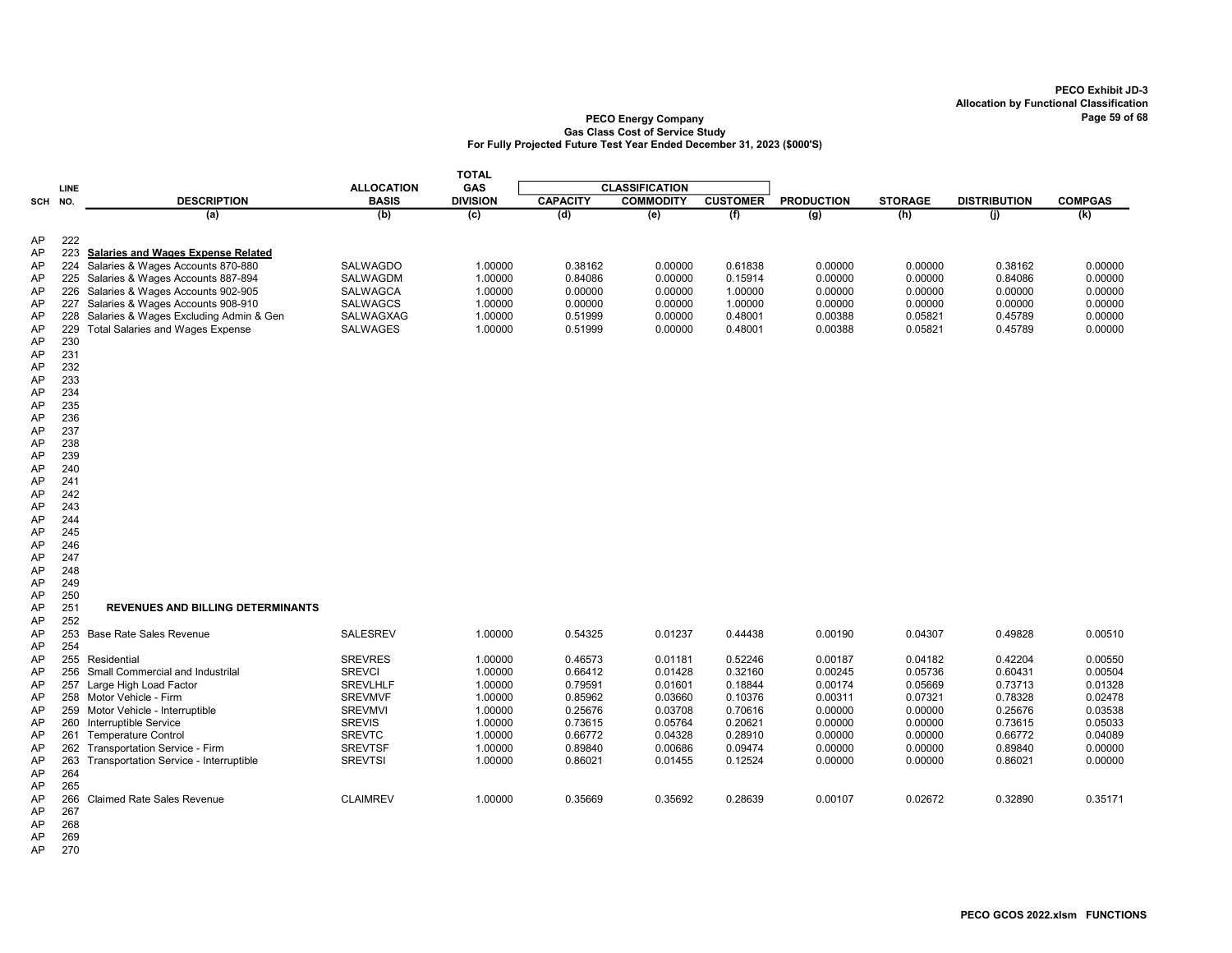#### PECO Energy Company Gas Class Cost of Service Study For Fully Projected Future Test Year Ended December 31, 2023 (\$000'S)

|          | <b>LINE</b> |                                           | <b>ALLOCATION</b> |               |                 |               |                    |                 |                 |
|----------|-------------|-------------------------------------------|-------------------|---------------|-----------------|---------------|--------------------|-----------------|-----------------|
| SCH      | NO.         | <b>DESCRIPTION</b>                        | <b>BASIS</b>      | <b>COMOTH</b> | <b>SERVICES</b> | <b>METERS</b> | <b>CUSTINSTALL</b> | <b>CUSTSERV</b> | <b>CUSTACCT</b> |
|          |             | (a)                                       | (b)               | (1)           | (m)             | (n)           | (o)                | (p)             | (q)             |
|          | 222         |                                           |                   |               |                 |               |                    |                 |                 |
| AP<br>AP | 223         | <b>Salaries and Wages Expense Related</b> |                   |               |                 |               |                    |                 |                 |
| AP       | 224         | Salaries & Wages Accounts 870-880         | SALWAGDO          | 0.00000       | 0.19177         | 0.11442       | 0.31218            | 0.00000         | 0.00000         |
| AP       | 225         | Salaries & Wages Accounts 887-894         | SALWAGDM          | 0.00000       | 0.09361         | 0.06553       | 0.00000            | 0.00000         | 0.00000         |
| AP       | 226         | Salaries & Wages Accounts 902-905         | <b>SALWAGCA</b>   | 0.00000       | 0.00000         | 0.00000       | 0.00000            | 0.00000         | 1.00000         |
| AP       | 227         | Salaries & Wages Accounts 908-910         | <b>SALWAGCS</b>   | 0.00000       | 0.00000         | 0.00000       | 0.00000            | 1.00000         | 0.00000         |
| AP       | 228         | Salaries & Wages Excluding Admin & Gen    | SALWAGXAG         | 0.00000       | 0.11165         | 0.07010       | 0.12689            | 0.01438         | 0.15699         |
| AP       | 229         | <b>Total Salaries and Wages Expense</b>   | <b>SALWAGES</b>   | 0.00000       | 0.11165         | 0.07010       | 0.12689            | 0.01438         | 0.15699         |
| AP       | 230         |                                           |                   |               |                 |               |                    |                 |                 |
| AP       | 231         |                                           |                   |               |                 |               |                    |                 |                 |
| AP       | 232         |                                           |                   |               |                 |               |                    |                 |                 |
| AP       | 233         |                                           |                   |               |                 |               |                    |                 |                 |
| AP       | 234         |                                           |                   |               |                 |               |                    |                 |                 |
| AP       | 235         |                                           |                   |               |                 |               |                    |                 |                 |
| AP       | 236         |                                           |                   |               |                 |               |                    |                 |                 |
| AP       | 237         |                                           |                   |               |                 |               |                    |                 |                 |
| AP       | 238         |                                           |                   |               |                 |               |                    |                 |                 |
| AP       | 239         |                                           |                   |               |                 |               |                    |                 |                 |
| AP       | 240         |                                           |                   |               |                 |               |                    |                 |                 |
| AP       | 241         |                                           |                   |               |                 |               |                    |                 |                 |
| AP       | 242         |                                           |                   |               |                 |               |                    |                 |                 |
| AP       | 243         |                                           |                   |               |                 |               |                    |                 |                 |
| AP       | 244         |                                           |                   |               |                 |               |                    |                 |                 |
| AP       | 245         |                                           |                   |               |                 |               |                    |                 |                 |
| AP       | 246         |                                           |                   |               |                 |               |                    |                 |                 |
| AP       | 247         |                                           |                   |               |                 |               |                    |                 |                 |
| AP       | 248         |                                           |                   |               |                 |               |                    |                 |                 |
| AP       | 249         |                                           |                   |               |                 |               |                    |                 |                 |
| AP       | 250         |                                           |                   |               |                 |               |                    |                 |                 |
| AP       | 251         | <b>REVENUES AND BILLING DETERMINANTS</b>  |                   |               |                 |               |                    |                 |                 |
| AP       | 252         |                                           |                   |               |                 |               |                    |                 |                 |
| AP       | 254         | 253 Base Rate Sales Revenue               | <b>SALESREV</b>   | 0.00727       | 0.22313         | 0.08932       | 0.03804            | 0.02952         | 0.06436         |
| AP<br>AP |             | 255 Residential                           | <b>SREVRES</b>    | 0.00631       | 0.25315         | 0.09120       | 0.05117            | 0.04136         | 0.08558         |
| AP       | 256         | Small Commercial and Industrilal          | <b>SREVCI</b>     | 0.00924       | 0.19712         | 0.09012       | 0.01245            | 0.00397         | 0.01794         |
| AP       |             | 257 Large High Load Factor                | <b>SREVLHLF</b>   | 0.00273       | 0.06281         | 0.04450       | 0.00217            | 0.01415         | 0.06445         |
| AP       |             | 258 Motor Vehicle - Firm                  | <b>SREVMVF</b>    | 0.01181       | 0.01422         | 0.07169       | 0.00090            | 0.00016         | 0.01679         |
| AP       | 259         | Motor Vehicle - Interruptible             | <b>SREVMVI</b>    | 0.00170       | 0.45865         | 0.20938       | 0.01828            | 0.00306         | 0.01678         |
| AP       | 260         | Interruptible Service                     | <b>SREVIS</b>     | 0.00731       | 0.04943         | 0.04509       | 0.00277            | 0.02042         | 0.08850         |
| AP       | 261         | <b>Temperature Control</b>                | <b>SREVTC</b>     | 0.00239       | 0.07507         | 0.20029       | 0.00196            | 0.00028         | 0.01140         |
| AP       | 262         | Transportation Service - Firm             | <b>SREVTSF</b>    | 0.00686       | 0.01088         | 0.05331       | 0.00074            | 0.00560         | 0.02422         |
| AP       | 263         | Transportation Service - Interruptible    | <b>SREVTSI</b>    | 0.01455       | 0.01473         | 0.08244       | 0.00070            | 0.00505         | 0.02232         |
| AP       | 264         |                                           |                   |               |                 |               |                    |                 |                 |
| AP       | 265         |                                           |                   |               |                 |               |                    |                 |                 |
| AP       | 266         | <b>Claimed Rate Sales Revenue</b>         | <b>CLAIMREV</b>   | 0.00521       | 0.15555         | 0.05745       | 0.02157            | 0.01609         | 0.03573         |
| AP       | 267         |                                           |                   |               |                 |               |                    |                 |                 |
| AP       | 268         |                                           |                   |               |                 |               |                    |                 |                 |
| AP       | 269         |                                           |                   |               |                 |               |                    |                 |                 |

AP 270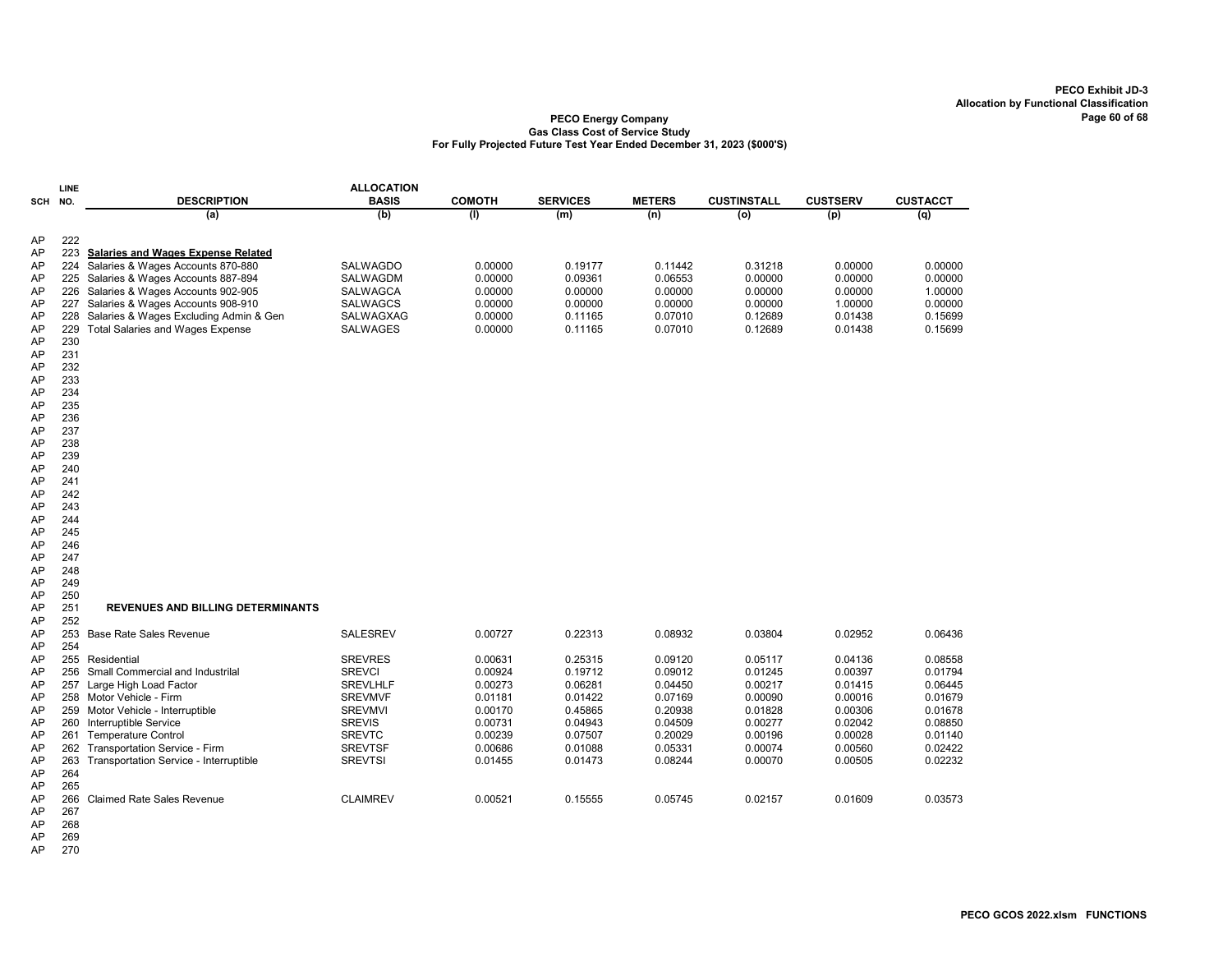#### PECO Energy Company Page 61 of 68 Gas Class Cost of Service Study For Fully Projected Future Test Year Ended December 31, 2023 (\$000'S)

|               |             |                                                  |                   | <b>TOTAL</b>     |                 |                       |                 |                   |                |                     |                |
|---------------|-------------|--------------------------------------------------|-------------------|------------------|-----------------|-----------------------|-----------------|-------------------|----------------|---------------------|----------------|
|               | <b>LINE</b> |                                                  | <b>ALLOCATION</b> | GAS              |                 | <b>CLASSIFICATION</b> |                 |                   |                |                     |                |
| SCH NO.       |             | <b>DESCRIPTION</b>                               | <b>BASIS</b>      | <b>DIVISION</b>  | <b>CAPACITY</b> | <b>COMMODITY</b>      | <b>CUSTOMER</b> | <b>PRODUCTION</b> | <b>STORAGE</b> | <b>DISTRIBUTION</b> | <b>COMPGAS</b> |
|               |             | (a)                                              | (b)               | $\overline{(c)}$ | (d)             | (e)                   | (f)             | (g)               | (h)            | (i)                 | (k)            |
|               |             |                                                  |                   |                  |                 |                       |                 |                   |                |                     |                |
| AP            | 271         |                                                  |                   |                  |                 |                       |                 |                   |                |                     |                |
| AP            |             | 272 PRESENT REVENUES FROM SALES INPUT            |                   |                  |                 |                       |                 |                   |                |                     |                |
| AP            | 273         |                                                  |                   |                  |                 |                       |                 |                   |                |                     |                |
| AP            |             | 274 Total Sales of Gas Revenues                  |                   | 1.00000          | 1.00000         | 1.00000               | 1.00000         | 1.00000           | 1.00000        | 1.00000             | 1.00000        |
| AP            |             | 275 Sales of Gas Revenues - Distribution         |                   | 1.00000          | 1.00000         | 1.00000               | 1.00000         | 1.00000           | 1.00000        | 1.00000             | 1.00000        |
| AP            |             | 276 Sales of Gas Revenues - PGC                  |                   | 1.00000          | 1.00000         | 1.00000               | 1.00000         | 1.00000           | 1.00000        | 1.00000             | 1.00000        |
| AP            | 277         | Sales of Gas Revenues - BSC                      |                   | 1.00000          | 1.00000         | 1.00000               | 1.00000         | 1.00000           | 1.00000        | 1.00000             | 1.00000        |
| AP            | 278         |                                                  |                   |                  |                 |                       |                 |                   |                |                     |                |
| AP            | 279         |                                                  |                   |                  |                 |                       |                 |                   |                |                     |                |
| AP<br>AP      | 280<br>281  | Sales of Gas Revenues - Transmission             |                   | 0.00000          | 0.00000         | 0.00000               | 0.00000         | 0.00000           | 0.00000        | 0.00000             | 0.00000        |
| AP            | 282         |                                                  |                   |                  |                 |                       |                 |                   |                |                     |                |
| AP            | 283         |                                                  |                   |                  |                 |                       |                 |                   |                |                     |                |
| AP            | 284         |                                                  |                   |                  |                 |                       |                 |                   |                |                     |                |
| AP            | 285         |                                                  |                   |                  |                 |                       |                 |                   |                |                     |                |
| AP            | 286         |                                                  |                   |                  |                 |                       |                 |                   |                |                     |                |
| AP            | 287         |                                                  |                   |                  |                 |                       |                 |                   |                |                     |                |
| AP            | 288         |                                                  |                   |                  |                 |                       |                 |                   |                |                     |                |
| AP            | 289         |                                                  |                   |                  |                 |                       |                 |                   |                |                     |                |
| AP            | 290         |                                                  |                   |                  |                 |                       |                 |                   |                |                     |                |
| AP            | 291         |                                                  |                   |                  |                 |                       |                 |                   |                |                     |                |
| AP            | 292         |                                                  |                   |                  |                 |                       |                 |                   |                |                     |                |
| AP            | 293         |                                                  |                   |                  |                 |                       |                 |                   |                |                     |                |
| AP            | 294         |                                                  |                   |                  |                 |                       |                 |                   |                |                     |                |
| AP            | 295         |                                                  |                   |                  |                 |                       |                 |                   |                |                     |                |
| AP            | 296         |                                                  |                   |                  |                 |                       |                 |                   |                |                     |                |
| AP            | 297         |                                                  |                   |                  |                 |                       |                 |                   |                |                     |                |
| AP            | 298         |                                                  |                   |                  |                 |                       |                 |                   |                |                     |                |
| AP            | 299         |                                                  |                   |                  |                 |                       |                 |                   |                |                     |                |
| AP            | 300         |                                                  |                   |                  |                 |                       |                 |                   |                |                     |                |
| ADA           |             | 1 ALLOCATED DIRECT ASSIGNMENTS                   |                   |                  |                 |                       |                 |                   |                |                     |                |
| <b>ADA</b>    |             | 2 DIRECT ASSIGN TO CLASSES W/SALES REV FUNCTIONS |                   |                  |                 |                       |                 |                   |                |                     |                |
| ada           | 3           |                                                  |                   |                  |                 |                       |                 |                   |                |                     |                |
| <b>ADA</b>    |             | 4 Net Write-Offs                                 |                   |                  |                 |                       |                 |                   |                |                     |                |
| ada           |             | 5 Residential                                    | <b>SREVRES</b>    | 0.89             | 0.89            | 0.89                  | 0.89            | 0.89              | 0.89           | 0.89                | 0.89           |
| <b>ADA</b>    |             | 6 Small Commercial and Industrilal               | <b>SREVCI</b>     | 0.10             | 0.10            | 0.10                  | 0.10            | 0.10              | 0.10           | 0.10                | 0.10           |
| <b>ADA</b>    |             | 7 Large High Load Factor                         | <b>SREVLHLF</b>   | 0.00             | 0.00            | 0.00                  | 0.00            | 0.00              | 0.00           | 0.00                | 0.00           |
| ada           |             | 8 Motor Vehicle - Firm                           | <b>SREVMVF</b>    | 0.00             | 0.00            | 0.00                  | 0.00            | 0.00              | 0.00           | 0.00                | 0.00           |
| <b>ADA</b>    |             | 9 Motor Vehicle - Interruptible                  | <b>SREVMVI</b>    | 0.00             | 0.00            | 0.00                  | 0.00            | 0.00              | 0.00           | 0.00                | 0.00           |
| ada           |             | 10 Interruptible Service                         | <b>SREVIS</b>     | 0.00             | 0.00            | 0.00                  | 0.00            | 0.00              | 0.00           | 0.00                | 0.00           |
| <b>ADA</b>    |             | 11 Temperature Control                           | <b>SREVTC</b>     | 0.00             | 0.00            | 0.00                  | 0.00            | 0.00              | 0.00           | 0.00                | 0.00           |
| <b>ADA</b>    |             | 12 Transportation Service - Firm                 | <b>SREVTSF</b>    | 0.00             | 0.00            | 0.00                  | 0.00            | 0.00              | 0.00           | 0.00                | 0.00           |
| ADA           |             | 13 Transportation Service - Interruptible        | <b>SREVTSI</b>    | 0.00             | 0.00            | 0.00                  | 0.00            | 0.00              | 0.00           | 0.00                | 0.00           |
| ada           | 14          |                                                  |                   |                  |                 |                       |                 |                   |                |                     |                |
| ADA           |             | 15 Total Write-Offs                              | EXP_904           | 1.00             | 1.00            | 1.00                  | 1.00            | 1.00              | 1.00           | 1.00                | 1.00           |
| ada<br>ADA    | 16          | 17 Total Write-Offs                              | EXP_904           | 1.00000          | 0.48861         | 0.01215               | 0.49924         | 0.00192           | 0.04329        | 0.44340             | 0.00553        |
| ADA           | 18          |                                                  |                   |                  |                 |                       |                 |                   |                |                     |                |
| $\sim$ $\sim$ |             |                                                  |                   |                  |                 |                       |                 |                   |                |                     |                |

ADA 19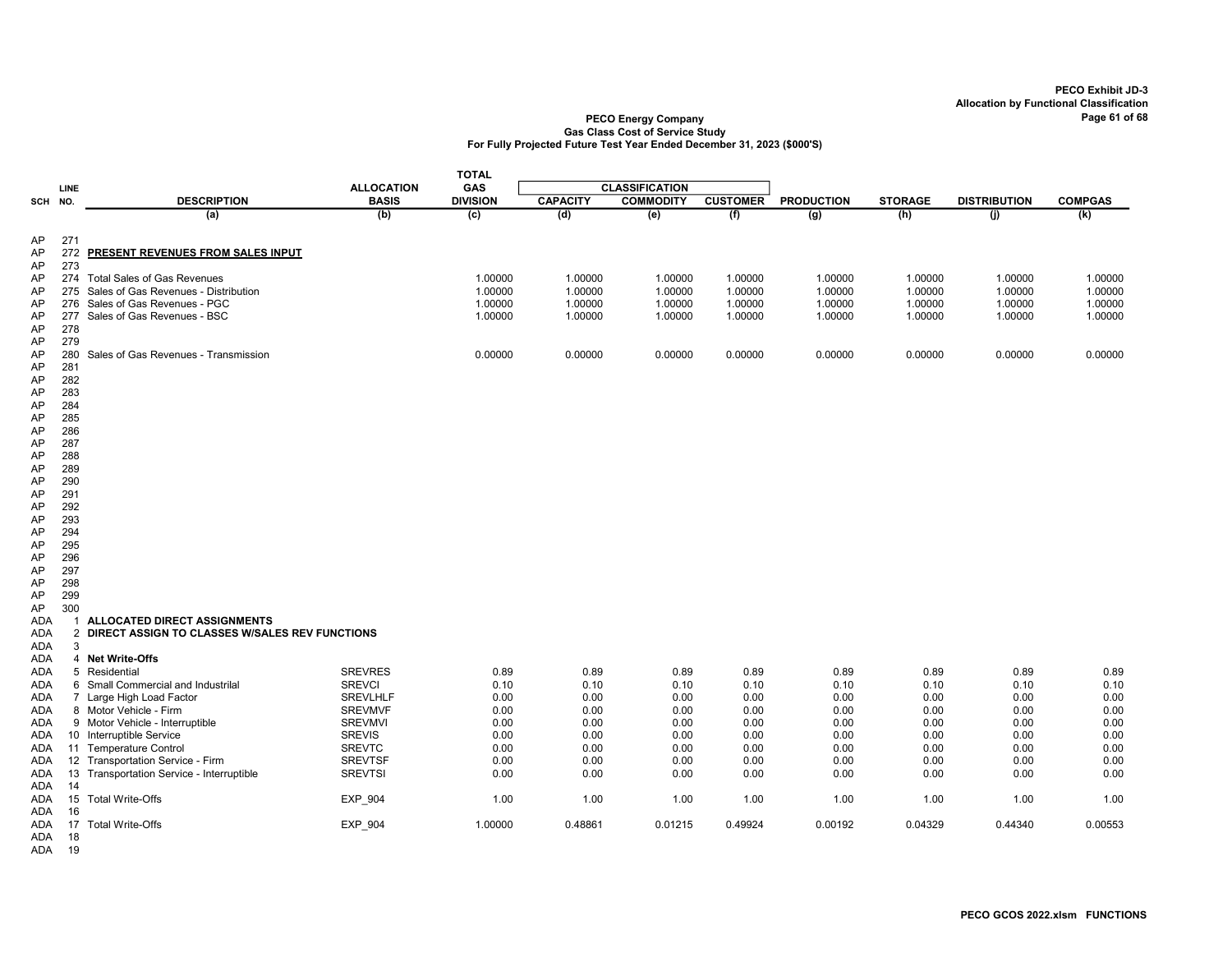#### PECO Energy Company Gas Class Cost of Service Study For Fully Projected Future Test Year Ended December 31, 2023 (\$000'S)

|            | <b>LINE</b>    |                                                | <b>ALLOCATION</b> |               |                 |               |                    |                 |                 |
|------------|----------------|------------------------------------------------|-------------------|---------------|-----------------|---------------|--------------------|-----------------|-----------------|
| SCH        | NO.            | <b>DESCRIPTION</b>                             | <b>BASIS</b>      | <b>COMOTH</b> | <b>SERVICES</b> | <b>METERS</b> | <b>CUSTINSTALL</b> | <b>CUSTSERV</b> | <b>CUSTACCT</b> |
|            |                | (a)                                            | (b)               | (1)           | (m)             | (n)           | (0)                | (p)             | (q)             |
| AP         | 271            |                                                |                   |               |                 |               |                    |                 |                 |
| AP         | 272            | PRESENT REVENUES FROM SALES INPUT              |                   |               |                 |               |                    |                 |                 |
| AP         | 273            |                                                |                   |               |                 |               |                    |                 |                 |
| AP         | 274            | <b>Total Sales of Gas Revenues</b>             |                   | 1.00000       | 1.00000         | 1.00000       | 1.00000            | 1.00000         | 1.00000         |
| AP         | 275            | Sales of Gas Revenues - Distribution           |                   | 1.00000       | 1.00000         | 1.00000       | 1.00000            | 1.00000         | 1.00000         |
| AP         | 276            | Sales of Gas Revenues - PGC                    |                   | 1.00000       | 1.00000         | 1.00000       | 1.00000            | 1.00000         | 1.00000         |
| AP         | 277            | Sales of Gas Revenues - BSC                    |                   | 1.00000       | 1.00000         | 1.00000       | 1.00000            | 1.00000         | 1.00000         |
| AP         | 278            |                                                |                   |               |                 |               |                    |                 |                 |
| AP         | 279            |                                                |                   |               |                 |               |                    |                 |                 |
| AP         | 280            | Sales of Gas Revenues - Transmission           |                   | 0.00000       | 0.00000         | 0.00000       | 0.00000            | 0.00000         | 0.00000         |
| AP         | 281            |                                                |                   |               |                 |               |                    |                 |                 |
| AP         | 282            |                                                |                   |               |                 |               |                    |                 |                 |
| AP         | 283            |                                                |                   |               |                 |               |                    |                 |                 |
| AP         | 284            |                                                |                   |               |                 |               |                    |                 |                 |
| AP         | 285            |                                                |                   |               |                 |               |                    |                 |                 |
| AP         | 286            |                                                |                   |               |                 |               |                    |                 |                 |
| AP         | 287            |                                                |                   |               |                 |               |                    |                 |                 |
| AP         | 288            |                                                |                   |               |                 |               |                    |                 |                 |
| AP         | 289            |                                                |                   |               |                 |               |                    |                 |                 |
| AP         | 290            |                                                |                   |               |                 |               |                    |                 |                 |
| AP         | 291            |                                                |                   |               |                 |               |                    |                 |                 |
| AP         | 292            |                                                |                   |               |                 |               |                    |                 |                 |
| AP         | 293            |                                                |                   |               |                 |               |                    |                 |                 |
| AP         | 294            |                                                |                   |               |                 |               |                    |                 |                 |
| AP         | 295            |                                                |                   |               |                 |               |                    |                 |                 |
| AP<br>AP   | 296<br>297     |                                                |                   |               |                 |               |                    |                 |                 |
| AP         | 298            |                                                |                   |               |                 |               |                    |                 |                 |
| AP         | 299            |                                                |                   |               |                 |               |                    |                 |                 |
| AP         | 300            |                                                |                   |               |                 |               |                    |                 |                 |
| ada        | $\mathbf{1}$   | ALLOCATED DIRECT ASSIGNMENTS                   |                   |               |                 |               |                    |                 |                 |
| <b>ADA</b> | $\overline{2}$ | DIRECT ASSIGN TO CLASSES W/SALES REV FUNCTIONS |                   |               |                 |               |                    |                 |                 |
| <b>ADA</b> | 3              |                                                |                   |               |                 |               |                    |                 |                 |
| ADA        | $\overline{4}$ | <b>Net Write-Offs</b>                          |                   |               |                 |               |                    |                 |                 |
| ADA        |                | 5 Residential                                  | <b>SREVRES</b>    | 0.89          | 0.89            | 0.89          | 0.89               | 0.89            | 0.89            |
| ada        | 6              | Small Commercial and Industrilal               | <b>SREVCI</b>     | 0.10          | 0.10            | 0.10          | 0.10               | 0.10            | 0.10            |
| ada        |                | 7 Large High Load Factor                       | <b>SREVLHLF</b>   | 0.00          | 0.00            | 0.00          | 0.00               | 0.00            | 0.00            |
| ADA        |                | 8 Motor Vehicle - Firm                         | <b>SREVMVF</b>    | 0.00          | 0.00            | 0.00          | 0.00               | 0.00            | 0.00            |
| ADA        |                | 9 Motor Vehicle - Interruptible                | <b>SREVMVI</b>    | 0.00          | 0.00            | 0.00          | 0.00               | 0.00            | 0.00            |
| ada        |                | 10 Interruptible Service                       | <b>SREVIS</b>     | 0.00          | 0.00            | 0.00          | 0.00               | 0.00            | 0.00            |
| ADA        |                | 11 Temperature Control                         | <b>SREVTC</b>     | 0.00          | 0.00            | 0.00          | 0.00               | 0.00            | 0.00            |
| ADA        |                | 12 Transportation Service - Firm               | <b>SREVTSF</b>    | 0.00          | 0.00            | 0.00          | 0.00               | 0.00            | 0.00            |
| ADA        | 13             | Transportation Service - Interruptible         | <b>SREVTSI</b>    | 0.00          | 0.00            | 0.00          | 0.00               | 0.00            | 0.00            |
| ADA        | 14             |                                                |                   |               |                 |               |                    |                 |                 |
| ADA        |                | 15 Total Write-Offs                            | <b>EXP 904</b>    | 1.00          | 1.00            | 1.00          | 1.00               | 1.00            | 1.00            |
| ADA        | 16             |                                                |                   |               |                 |               |                    |                 |                 |
| ada        |                | 17 Total Write-Offs                            | EXP_904           | 0.00662       | 0.24590         | 0.09113       | 0.04683            | 0.03724         | 0.07814         |
| ADA        | 18             |                                                |                   |               |                 |               |                    |                 |                 |

ADA 19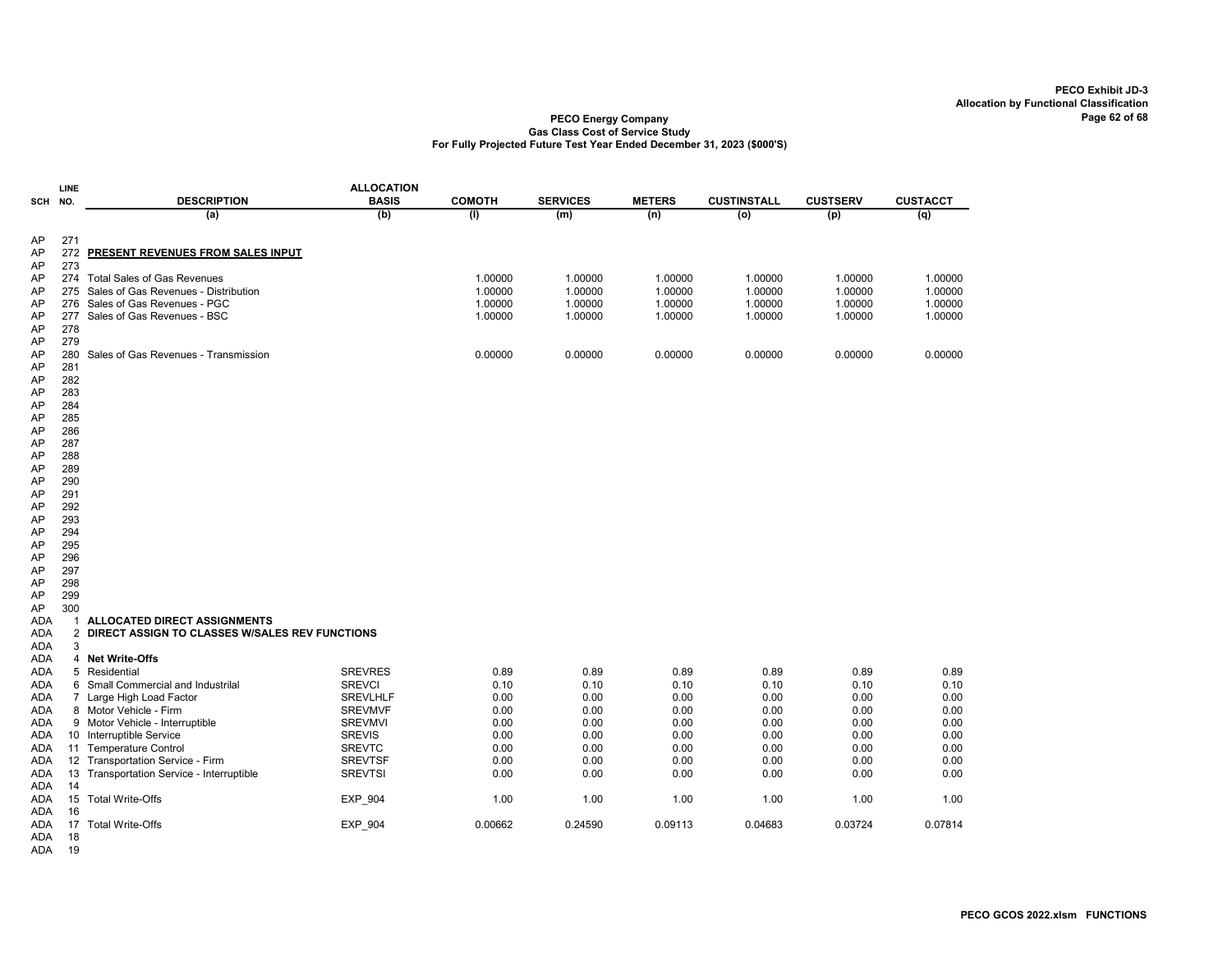|                   |          |                                                   |                   | <b>TOTAL</b>    |                 |                       |                 |                   |                |                     |                |
|-------------------|----------|---------------------------------------------------|-------------------|-----------------|-----------------|-----------------------|-----------------|-------------------|----------------|---------------------|----------------|
|                   | LINE     |                                                   | <b>ALLOCATION</b> | GAS             |                 | <b>CLASSIFICATION</b> |                 |                   |                |                     |                |
| SCH NO.           |          | <b>DESCRIPTION</b>                                | <b>BASIS</b>      | <b>DIVISION</b> | <b>CAPACITY</b> | <b>COMMODITY</b>      | <b>CUSTOMER</b> | <b>PRODUCTION</b> | <b>STORAGE</b> | <b>DISTRIBUTION</b> | <b>COMPGAS</b> |
|                   |          | (a)                                               | (b)               | (c)             | (d)             | (e)                   | (f)             | $\overline{(g)}$  | (h)            | (i)                 | (k)            |
|                   |          |                                                   |                   |                 |                 |                       |                 |                   |                |                     |                |
| ADA               |          | 20 Net Write-Offs - Pre-Program Arrearages (PPA)  |                   |                 |                 |                       |                 |                   |                |                     |                |
| <b>ADA</b>        |          | 21 Residential                                    | <b>SREVRES</b>    | 1.00            | 1.00            | 1.00                  | 1.00            | 1.00              | 1.00           | 1.00                | 1.00           |
| ADA               |          | 22 Small Commercial and Industrilal               | <b>SREVCI</b>     | 0.00            | 0.00            | 0.00                  | 0.00            | 0.00              | 0.00           | 0.00                | 0.00           |
| ADA               |          | 23 Large High Load Factor                         | <b>SREVLHLF</b>   | 0.00            | 0.00            | 0.00                  | 0.00            | 0.00              | 0.00           | 0.00                | 0.00           |
| ADA               |          | 24 Motor Vehicle - Firm                           | <b>SREVMVF</b>    | 0.00            | 0.00            | 0.00                  | 0.00            | 0.00              | 0.00           | 0.00                | 0.00           |
| ADA               | 25       | Motor Vehicle - Interruptible                     | <b>SREVMVI</b>    | 0.00            | 0.00            | 0.00                  | 0.00            | 0.00              | 0.00           | 0.00                | 0.00           |
| ADA               |          | 26 Interruptible Service                          | <b>SREVIS</b>     | 0.00            | 0.00            | 0.00                  | 0.00            | 0.00              | 0.00           | 0.00                | 0.00           |
| ADA               |          | 27 Temperature Control                            | <b>SREVTC</b>     | 0.00            | 0.00            | 0.00                  | 0.00            | 0.00              | 0.00           | 0.00                | 0.00           |
| ADA               | 28       | Transportation Service - Firm                     | <b>SREVTSF</b>    | 0.00            | 0.00            | 0.00                  | 0.00            | 0.00              | 0.00           | 0.00                | 0.00           |
| ADA               | 29       | Transportation Service - Interruptible            | <b>SREVTSI</b>    | 0.00            | 0.00            | 0.00                  | 0.00            | 0.00              | 0.00           | 0.00                | 0.00           |
| <b>ADA</b>        | 30       |                                                   |                   |                 |                 |                       |                 |                   |                |                     |                |
| ADA               |          | 31 Total Write-Offs                               | EXP_904PPA        | 1.00            | 1.00            | 1.00                  | 1.00            | 1.00              | 1.00           | 1.00                | 1.00           |
| <b>ADA</b>        | 32<br>33 |                                                   |                   |                 | 0.46573         | 0.01181               | 0.52246         |                   | 0.04182        | 0.42204             | 0.00550        |
| <b>ADA</b>        |          | Total Write-Offs                                  | EXP_904PPA        | 1.00000         |                 |                       |                 | 0.00187           |                |                     |                |
| ADA               | 34       |                                                   |                   |                 |                 |                       |                 |                   |                |                     |                |
| ADA<br><b>ADA</b> | 35<br>36 | <b>Forfeited Discounts - Account 487</b>          |                   |                 |                 |                       |                 |                   |                |                     |                |
|                   |          | Residential                                       | <b>SREVRES</b>    |                 |                 | 527                   |                 |                   | 527            |                     |                |
| ADA               | 37       |                                                   | <b>SREVCI</b>     | 527             | 527             |                       | 527             | 527               |                | 527                 | 527            |
| ADA               | 38       | Small Commercial and Industrilal                  |                   | 145             | 145             | 145                   | 145             | 145               | 145            | 145                 | 145            |
| ADA               |          | 39 Large High Load Factor                         | <b>SREVLHLF</b>   | $\mathbf 0$     | $\mathbf 0$     | $\Omega$              | $\mathbf 0$     | $\mathbf 0$       | $\Omega$       | $\Omega$            | $\mathbf 0$    |
| ADA               |          | 40 Motor Vehicle - Firm                           | <b>SREVMVF</b>    | -1              | 1               |                       | -1              | 1                 |                |                     | $\mathbf 1$    |
| <b>ADA</b>        |          | 41 Motor Vehicle - Interruptible                  | <b>SREVMVI</b>    | $\mathbf 0$     | $\Omega$        | $\Omega$              | $\mathbf 0$     | $\Omega$          | $\Omega$       | $\Omega$            | $\Omega$       |
| ADA               |          | 42 Interruptible Service                          | <b>SREVIS</b>     | $\mathbf 0$     | $\Omega$        | $\Omega$              | $\mathbf 0$     | 0                 | $\Omega$       | $\Omega$            | $\mathbf 0$    |
| <b>ADA</b>        |          | 43 Temperature Control                            | <b>SREVTC</b>     | $\overline{1}$  | 1               | -1                    | $\overline{1}$  | $\overline{1}$    | $\overline{1}$ | 1                   | $\overline{1}$ |
| ADA               |          | 44 Transportation Service - Firm                  | <b>SREVTSF</b>    | 21              | 21              | 21                    | 21              | 21                | 21             | 21                  | 21             |
| <b>ADA</b>        | 45       | Transportation Service - Interruptible            | <b>SREVTSI</b>    | 13              | 13              | 13                    | 13              | 13                | 13             | 13                  | 13             |
| ADA               | 46       |                                                   |                   |                 |                 |                       |                 |                   |                |                     |                |
| ADA               | 47       | <b>Total Forfeited Discounts</b>                  | <b>REV 487</b>    | 707             | 707             | 707                   | 707             | 707               | 707            | 707                 | 707            |
| ADA               | 48       |                                                   |                   |                 |                 |                       |                 |                   |                |                     |                |
| ADA               | 49       | <b>Total Forfeited Discounts</b>                  | <b>REV 487</b>    | 1.00000         | 0.52723         | 0.01227               | 0.46049         | 0.00190           | 0.04298        | 0.48235             | 0.00520        |
| ADA               | 50       |                                                   |                   |                 |                 |                       |                 |                   |                |                     |                |
| ADA               |          | 51 ALLOCATED DIRECT ASSIGNMENTS                   |                   |                 |                 |                       |                 |                   |                |                     |                |
| ADA               |          | 52 DIRECT ASSIGN TO CLASSES W/SALES REV FUNCTIONS |                   |                 |                 |                       |                 |                   |                |                     |                |
| <b>ADA</b>        | 53       |                                                   |                   |                 |                 |                       |                 |                   |                |                     |                |
| ADA               | 54       | <b>Purchase of Receivables (POR)</b>              |                   |                 |                 |                       |                 |                   |                |                     |                |
| ADA               |          | 55 Residential                                    | <b>SREVRES</b>    | 58,660          | 58,660          | 58,660                | 58,660          | 58,660            | 58,660         | 58,660              | 58,660         |
| ADA               | 56       | Small Commercial and Industrilal                  | <b>SREVCI</b>     | 29,527          | 29,527          | 29,527                | 29,527          | 29,527            | 29,527         | 29,527              | 29,527         |
| ADA               | 57       | Large High Load Factor                            | <b>SREVLHLF</b>   | $\mathbf 0$     | 0               | $\mathbf 0$           | $\mathbf 0$     | 0                 | $\Omega$       | $\Omega$            | $\mathbf 0$    |
| ADA               |          | 58 Motor Vehicle - Firm                           | <b>SREVMVF</b>    | 137             | 137             | 137                   | 137             | 137               | 137            | 137                 | 137            |
| ADA               |          | 59 Motor Vehicle - Interruptible                  | <b>SREVMVI</b>    | $\overline{1}$  | $\overline{1}$  | -1                    | $\overline{1}$  | $\overline{1}$    | -1             | $\mathbf 1$         | -1             |
| ADA               |          | 60 Interruptible Service                          | <b>SREVIS</b>     | $\Omega$        | $\Omega$        | $\Omega$              | $\mathbf 0$     | $\mathbf 0$       | $\Omega$       | $\mathbf 0$         | $\mathbf 0$    |
| ADA               |          | 61 Temperature Control                            | <b>SREVTC</b>     | 131             | 131             | 131                   | 131             | 131               | 131            | 131                 | 131            |
| ADA               |          | 62 Transportation Service - Firm                  | <b>SREVTSF</b>    | 0               | $\Omega$        | $\Omega$              | $\Omega$        | $\Omega$          | $\Omega$       | $\Omega$            | $\mathbf 0$    |
| ADA               | 63       | Transportation Service - Interruptible            | <b>SREVTSI</b>    | $\mathbf 0$     | $\Omega$        | $\Omega$              | $\Omega$        | $\Omega$          | $\Omega$       | $\Omega$            | $\Omega$       |
| <b>ADA</b>        | 64       |                                                   |                   |                 |                 |                       |                 |                   |                |                     |                |
| ADA               | 65       | Purchase of Receivables                           | <b>REV POR</b>    | 88,456          | 88,456          | 88,456                | 88,456          | 88,456            | 88,456         | 88,456              | 88,456         |
| ADA               | 66       |                                                   |                   |                 |                 |                       |                 |                   |                |                     |                |
| ADA               | 67       | Purchase of Receivables                           | REV POR           | 1.00000         | 0.53286         | 0.01272               | 0.45442         | 0.00206           | 0.04699        | 0.48381             | 0.00543        |
| <b>ADA</b>        | 68       |                                                   |                   |                 |                 |                       |                 |                   |                |                     |                |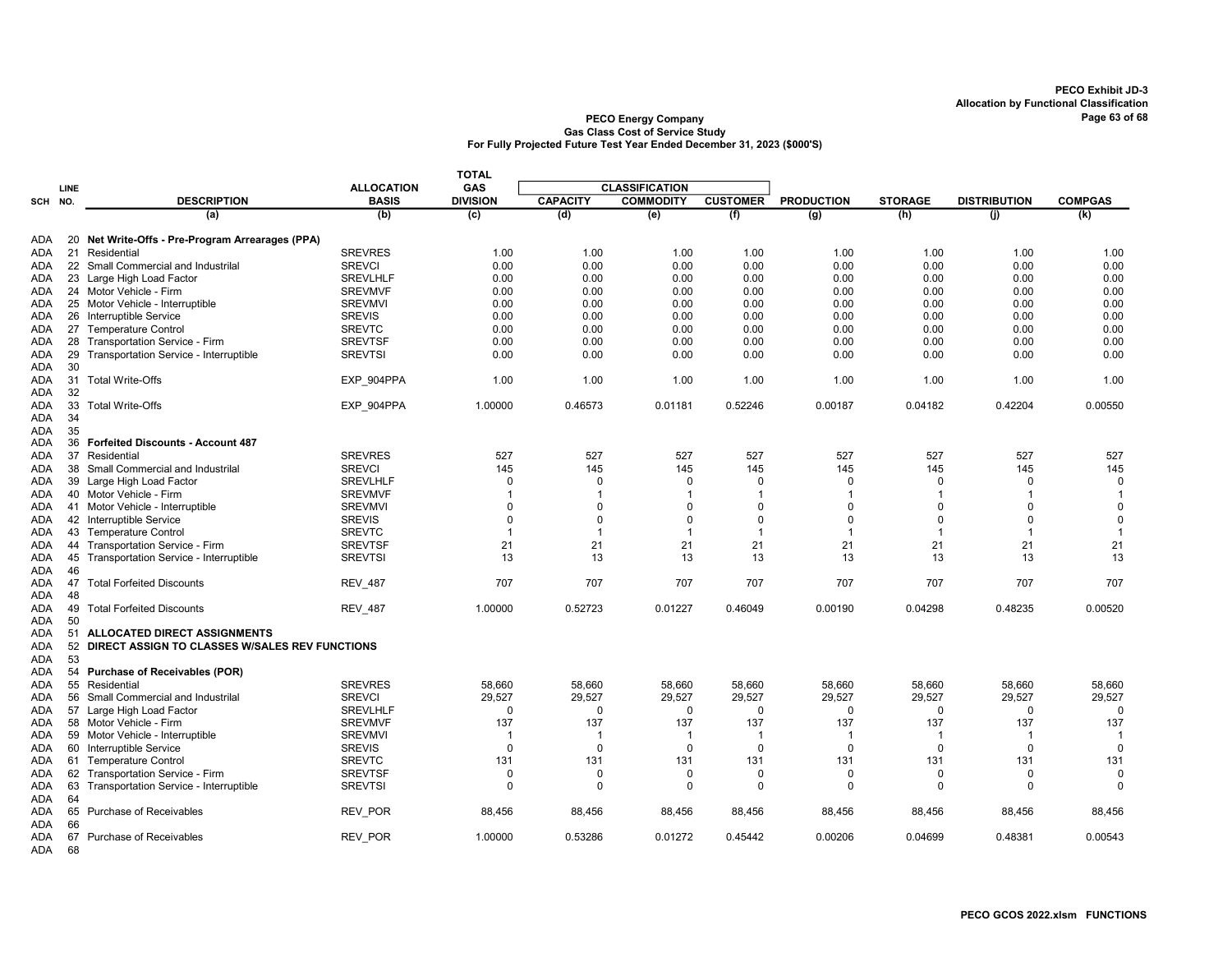|            | LINE |                                                   | <b>ALLOCATION</b> |                |                 |                |                    |                 |                 |
|------------|------|---------------------------------------------------|-------------------|----------------|-----------------|----------------|--------------------|-----------------|-----------------|
| <b>SCH</b> | NO.  | <b>DESCRIPTION</b>                                | <b>BASIS</b>      | <b>COMOTH</b>  | <b>SERVICES</b> | <b>METERS</b>  | <b>CUSTINSTALL</b> | <b>CUSTSERV</b> | <b>CUSTACCT</b> |
|            |      | (a)                                               | (b)               | (1)            | (m)             | (n)            | (o)                | (p)             | (q)             |
|            |      |                                                   |                   |                |                 |                |                    |                 |                 |
| <b>ADA</b> | 20   | Net Write-Offs - Pre-Program Arrearages (PPA)     |                   |                |                 |                |                    |                 |                 |
| ada        | 21   | Residential                                       | <b>SREVRES</b>    | 1.00           | 1.00            | 1.00           | 1.00               | 1.00            | 1.00            |
| ADA        |      | 22 Small Commercial and Industrilal               | <b>SREVCI</b>     | 0.00           | 0.00            | 0.00           | 0.00               | 0.00            | 0.00            |
| ADA        |      | 23 Large High Load Factor                         | <b>SREVLHLF</b>   | 0.00           | 0.00            | 0.00           | 0.00               | 0.00            | 0.00            |
| <b>ADA</b> |      | 24 Motor Vehicle - Firm                           | <b>SREVMVF</b>    | 0.00           | 0.00            | 0.00           | 0.00               | 0.00            | 0.00            |
| ada        |      | 25 Motor Vehicle - Interruptible                  | <b>SREVMVI</b>    | 0.00           | 0.00            | 0.00           | 0.00               | 0.00            | 0.00            |
| ADA        |      | 26 Interruptible Service                          | <b>SREVIS</b>     | 0.00           | 0.00            | 0.00           | 0.00               | 0.00            | 0.00            |
| <b>ADA</b> |      | 27 Temperature Control                            | <b>SREVTC</b>     | 0.00           | 0.00            | 0.00           | 0.00               | 0.00            | 0.00            |
| ada        | 28   | Transportation Service - Firm                     | <b>SREVTSF</b>    | 0.00           | 0.00            | 0.00           | 0.00               | 0.00            | 0.00            |
| ADA        | 29   | Transportation Service - Interruptible            | <b>SREVTSI</b>    | 0.00           | 0.00            | 0.00           | 0.00               | 0.00            | 0.00            |
| ada        | 30   |                                                   |                   |                |                 |                |                    |                 |                 |
| ADA        | 31   | <b>Total Write-Offs</b>                           | EXP 904PPA        | 1.00           | 1.00            | 1.00           | 1.00               | 1.00            | 1.00            |
| <b>ADA</b> | 32   |                                                   |                   |                |                 |                |                    |                 |                 |
| ada        | 33   | <b>Total Write-Offs</b>                           | EXP 904PPA        | 0.00631        | 0.25315         | 0.09120        | 0.05117            | 0.04136         | 0.08558         |
| <b>ADA</b> | 34   |                                                   |                   |                |                 |                |                    |                 |                 |
| ADA        | 35   |                                                   |                   |                |                 |                |                    |                 |                 |
| ADA        |      | 36 Forfeited Discounts - Account 487              |                   |                |                 |                |                    |                 |                 |
| <b>ADA</b> |      | 37 Residential                                    | <b>SREVRES</b>    | 527            | 527             | 527            | 527                | 527             | 527             |
| ADA        | 38   | Small Commercial and Industrilal                  | <b>SREVCI</b>     | 145            | 145             | 145            | 145                | 145             | 145             |
| <b>ADA</b> | 39   | Large High Load Factor                            | <b>SREVLHLF</b>   | $\Omega$       | $\Omega$        | 0              | $\mathbf 0$        | $\Omega$        | 0               |
| ada        |      | 40 Motor Vehicle - Firm                           | <b>SREVMVF</b>    | -1             | -1              | 1              | $\overline{1}$     | 1               | $\mathbf{1}$    |
| <b>ADA</b> | 41   | Motor Vehicle - Interruptible                     | <b>SREVMVI</b>    | $\Omega$       | $\Omega$        | 0              | $\mathbf 0$        | $\Omega$        | $\mathbf 0$     |
| ada        |      | 42 Interruptible Service                          | <b>SREVIS</b>     | $\Omega$       | $\Omega$        | $\Omega$       | $\Omega$           | $\Omega$        | $\mathbf 0$     |
| ADA        | 43   | <b>Temperature Control</b>                        | <b>SREVTC</b>     | $\mathbf{1}$   | $\overline{1}$  | $\overline{1}$ | $\mathbf{1}$       | $\overline{1}$  | $\mathbf{1}$    |
| <b>ADA</b> |      | 44 Transportation Service - Firm                  | <b>SREVTSF</b>    | 21             | 21              | 21             | 21                 | 21              | 21              |
| ADA        | 45   | Transportation Service - Interruptible            | <b>SREVTSI</b>    | 13             | 13              | 13             | 13                 | 13              | 13              |
| ADA        | 46   |                                                   |                   |                |                 |                |                    |                 |                 |
| ADA        |      | 47 Total Forfeited Discounts                      | <b>REV_487</b>    | 707            | 707             | 707            | 707                | 707             | 707             |
| ADA        | 48   |                                                   |                   |                |                 |                |                    |                 |                 |
| ADA        |      | 49 Total Forfeited Discounts                      | <b>REV_487</b>    | 0.00708        | 0.22961         | 0.08976        | 0.04068            | 0.03187         | 0.06856         |
| ada        | 50   |                                                   |                   |                |                 |                |                    |                 |                 |
| ADA        | 51   | <b>ALLOCATED DIRECT ASSIGNMENTS</b>               |                   |                |                 |                |                    |                 |                 |
| ada        |      | 52 DIRECT ASSIGN TO CLASSES W/SALES REV FUNCTIONS |                   |                |                 |                |                    |                 |                 |
| <b>ADA</b> | 53   |                                                   |                   |                |                 |                |                    |                 |                 |
| ADA        |      | 54 Purchase of Receivables (POR)                  |                   |                |                 |                |                    |                 |                 |
| <b>ADA</b> |      | 55 Residential                                    | <b>SREVRES</b>    | 58,660         | 58,660          | 58,660         | 58,660             | 58,660          | 58,660          |
| <b>ADA</b> |      | 56 Small Commercial and Industrilal               | <b>SREVCI</b>     | 29.527         | 29,527          | 29.527         | 29.527             | 29,527          | 29,527          |
| ada        | 57   | Large High Load Factor                            | <b>SREVLHLF</b>   | 0              | 0               | 0              | $\mathbf 0$        | 0               | 0               |
| ADA        |      | 58 Motor Vehicle - Firm                           | <b>SREVMVF</b>    | 137            | 137             | 137            | 137                | 137             | 137             |
| ADA        |      | 59 Motor Vehicle - Interruptible                  | <b>SREVMVI</b>    | $\overline{1}$ | -1              | $\mathbf 1$    | $\mathbf 1$        | -1              | $\overline{1}$  |
| ADA        | 60   | Interruptible Service                             | <b>SREVIS</b>     | $\mathbf 0$    | $\mathbf 0$     | $\mathbf 0$    | $\mathbf 0$        | $\mathbf 0$     | $\mathbf 0$     |
| ada        |      | 61 Temperature Control                            | <b>SREVTC</b>     | 131            | 131             | 131            | 131                | 131             | 131             |
| ada        | 62   | Transportation Service - Firm                     | <b>SREVTSF</b>    | 0              | 0               | 0              | $\mathbf 0$        | 0               | 0               |
| ADA        | 63   | Transportation Service - Interruptible            | <b>SREVTSI</b>    | $\Omega$       | $\Omega$        | $\Omega$       | $\Omega$           | $\Omega$        | $\Omega$        |
| ada        | 64   |                                                   |                   |                |                 |                |                    |                 |                 |
| ADA        | 65   | <b>Purchase of Receivables</b>                    | <b>REV POR</b>    | 88,456         | 88.456          | 88,456         | 88,456             | 88,456          | 88,456          |
| ADA        | 66   |                                                   |                   |                |                 |                |                    |                 |                 |
| ADA        | 67   | Purchase of Receivables                           | REV POR           | 0.00729        | 0.23381         | 0.09097        | 0.03809            | 0.02876         | 0.06278         |
| ADA        | 68   |                                                   |                   |                |                 |                |                    |                 |                 |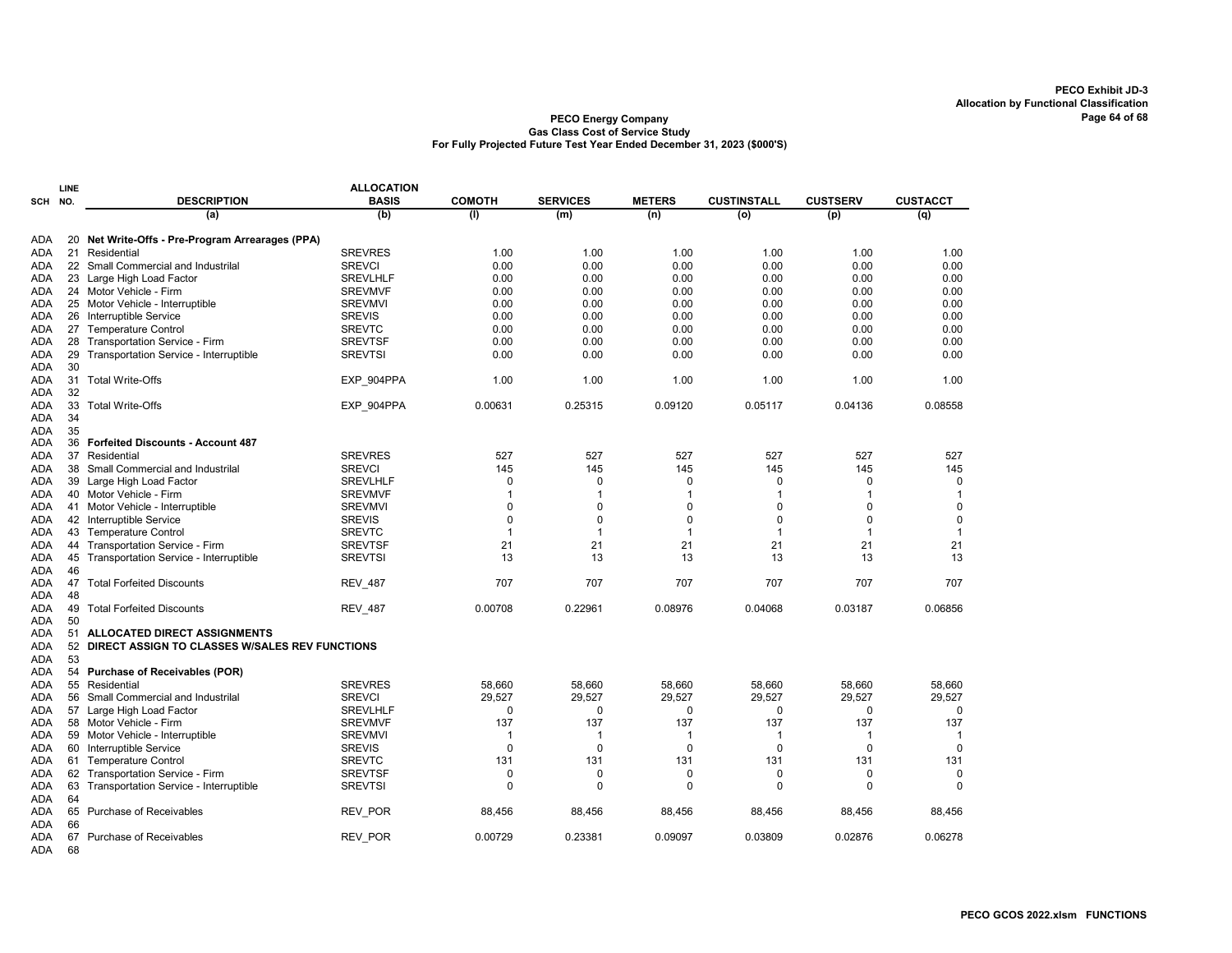|                          |                      |                                                     |                   | <b>TOTAL</b>    |                 |                       |                 |                   |                |                     |                |
|--------------------------|----------------------|-----------------------------------------------------|-------------------|-----------------|-----------------|-----------------------|-----------------|-------------------|----------------|---------------------|----------------|
|                          | LINE                 |                                                     | <b>ALLOCATION</b> | GAS             |                 | <b>CLASSIFICATION</b> |                 |                   |                |                     |                |
| SCH NO.                  |                      | <b>DESCRIPTION</b>                                  | <b>BASIS</b>      | <b>DIVISION</b> | <b>CAPACITY</b> | <b>COMMODITY</b>      | <b>CUSTOMER</b> | <b>PRODUCTION</b> | <b>STORAGE</b> | <b>DISTRIBUTION</b> | <b>COMPGAS</b> |
|                          |                      | (a)                                                 | (b)               | (c)             | (d)             | (e)                   | (f)             | (g)               | (h)            | (i)                 | (k)            |
| ADA.<br>ADA<br>ADA       | 69<br>70<br>71       | DIRECT ASSIGN TO CLASSES W/SALES DIST PLT FUNCTIONS |                   |                 |                 |                       |                 |                   |                |                     |                |
| ADA                      |                      | 72 Customer Advances for Construction               |                   |                 |                 |                       |                 |                   |                |                     |                |
| ADA                      | 73                   | Residential                                         | <b>DPLTRES</b>    | 711             | 711             | 711                   | 711             | 711               | 711            | 711                 | 711            |
| ADA                      | 74                   | Small Commercial and Industrilal                    | <b>DPLTCI</b>     | 440             | 440             | 440                   | 440             | 440               | 440            | 440                 | 440            |
| ADA                      |                      | 75 Large High Load Factor                           | DPLTLHLF          | 0               | $\mathbf 0$     | 0                     | 0               | 0                 | $\mathbf 0$    | $\Omega$            | $\mathbf 0$    |
| ADA                      |                      | 76 Motor Vehicle - Firm                             | <b>DPLTMVF</b>    | $\Omega$        | $\Omega$        | $\Omega$              | $\Omega$        | $\Omega$          | $\Omega$       | $\Omega$            | $\mathbf 0$    |
| ADA                      |                      | 77 Motor Vehicle - Interruptible                    | <b>DPLTMVI</b>    | $\Omega$        | $\Omega$        | $\Omega$              | $\mathbf 0$     | $\mathbf 0$       | $\Omega$       | $\Omega$            | $\mathbf 0$    |
| ADA                      | 78                   | Interruptible Service                               | <b>DPLTIS</b>     | $\mathbf{0}$    | $\Omega$        | $\Omega$              | $\mathbf 0$     | $\mathbf 0$       | $\Omega$       | $\Omega$            | $\mathsf 0$    |
| ADA                      | 79                   | <b>Temperature Control</b>                          | <b>DPLTTC</b>     | $\Omega$        | $\mathbf 0$     | $\Omega$              | $\mathbf 0$     | $\mathbf 0$       | $\Omega$       | $\Omega$            | 0              |
| ADA                      |                      | 80 Transportation Service - Firm                    | <b>DPLTTSF</b>    | $\mathbf 0$     | $\mathbf 0$     | $\Omega$              | $\mathbf 0$     | $\mathbf 0$       | 0              | $\Omega$            | $\mathbf 0$    |
| ADA<br>ADA               | 81<br>82             | Transportation Service - Interruptible              | <b>DPLTTSI</b>    | 79              | 79              | 79                    | 79              | 79                | 79             | 79                  | 79             |
| <b>ADA</b><br>ADA        | 83<br>84             | <b>Customer Advances for Construction</b>           | <b>CUSTADV</b>    | 1,230           | 1,230           | 1,230                 | 1,230           | 1,230             | 1,230          | 1,230               | 1,230          |
| ADA<br>ADA<br>ADA        | 85<br>86<br>87       | <b>Customer Advances for Construction</b>           | <b>CUSTADV</b>    | 1.00000         | 0.65068         | 0.00000               | 0.34932         | 0.00000           | 0.00000        | 0.65068             | 0.00000        |
| ADA<br>ADA<br>ADA        | 88<br>89<br>90       |                                                     |                   |                 |                 |                       |                 |                   |                |                     |                |
| ADA                      | 91<br>92             |                                                     |                   |                 |                 |                       |                 |                   |                |                     |                |
| ADA<br>ADA               | 93                   |                                                     |                   |                 |                 |                       |                 |                   |                |                     |                |
| <b>ADA</b>               | 94                   |                                                     |                   |                 |                 |                       |                 |                   |                |                     |                |
| ADA                      | 95                   |                                                     |                   |                 |                 |                       |                 |                   |                |                     |                |
| ADA                      | 96                   |                                                     |                   |                 |                 |                       |                 |                   |                |                     |                |
| ADA                      | 97                   |                                                     |                   |                 |                 |                       |                 |                   |                |                     |                |
| ADA                      | 98                   |                                                     |                   |                 |                 |                       |                 |                   |                |                     |                |
| ADA                      | 99                   |                                                     |                   |                 |                 |                       |                 |                   |                |                     |                |
| ADA                      | 100                  |                                                     |                   |                 |                 |                       |                 |                   |                |                     |                |
| <b>RRW</b><br><b>RRW</b> | -1<br>$\overline{2}$ | <b>DISTRIBUTION REVENUE REQUIREMENTS</b>            |                   |                 |                 |                       |                 |                   |                |                     |                |
| <b>RRW</b><br><b>RRW</b> | 3<br>$\overline{4}$  | PRESENT RATES - Excludes Purchased Gas              |                   |                 |                 |                       |                 |                   |                |                     |                |
| <b>RRW</b>               | 5                    | <b>RATE BASE</b>                                    |                   | 2,873,297       | 1,714,902       | 34,624                | 1,123,771       | 1,171             | 87,630         | 1,626,101           | 1,325          |
| <b>RRW</b>               | 6                    | NET OPER INC (PRESENT RATES)                        |                   | 163.404         | 98.728          | 2,528                 | 62.148          | 66                | 4,930          | 93.732              | 642            |
| <b>RRW</b>               | 7                    | RATE OF RETURN (PRES RATES)                         |                   | 5.69%           | 5.76%           | 7.30%                 | 5.53%           | 5.63%             | 5.63%          | 5.76%               | 48.45%         |
| <b>RRW</b>               | 8                    | RELATIVE RATE OF RETURN                             |                   | 1.00            | 1.00            | 1.00                  | 1.00            | 1.00              | 1.00           | 1.00                | 1.00           |
| <b>RRW</b>               | 9                    | SALES REVENUE (PRE RATES)                           |                   | 395,125         | 214,651         | 4,889                 | 175,586         | 749               | 17,019         | 196,883             | 2,016          |
| <b>RRW</b>               | 10                   | <b>REVENUE PRES RATES \$/Mcf</b>                    |                   | \$4.3688        | \$2.3733        | \$0.0541              | \$1.9414        | \$0.0083          | \$0.1882       | \$2.1769            | \$0.0223       |
| <b>RRW</b>               | 11                   | REVENUE REQUIRED - \$/MO/CUST                       |                   | \$59.68         | \$32.42         | \$0.74                | \$26.52         | \$0.11            | \$2.57         | \$29.74             | \$0.30         |
| RRW                      | 12                   |                                                     |                   |                 |                 |                       |                 |                   |                |                     |                |
|                          | <b>RRW 13</b>        |                                                     |                   |                 |                 |                       |                 |                   |                |                     |                |
| RRW                      | 14                   | <b>CLAIMED RATE OF RETURN</b>                       |                   |                 |                 |                       |                 |                   |                |                     |                |
| <b>RRW</b>               | 15                   |                                                     |                   |                 |                 |                       |                 |                   |                |                     |                |
| <b>RRW</b>               | 16                   | <b>CLAIMED RATE OF RETURN</b>                       |                   | 7.68%           | 7.68%           | 7.68%                 | 7.68%           | 7.68%             | 7.68%          | 7.68%               | 7.68%          |
| RRW                      | 17                   | RETURN REQ FOR CLAIMED ROR - Excludes Purchased Gas |                   | 220,671         | 131,377         | 3,220                 | 86,073          | 90                | 6,712          | 124,576             | 670            |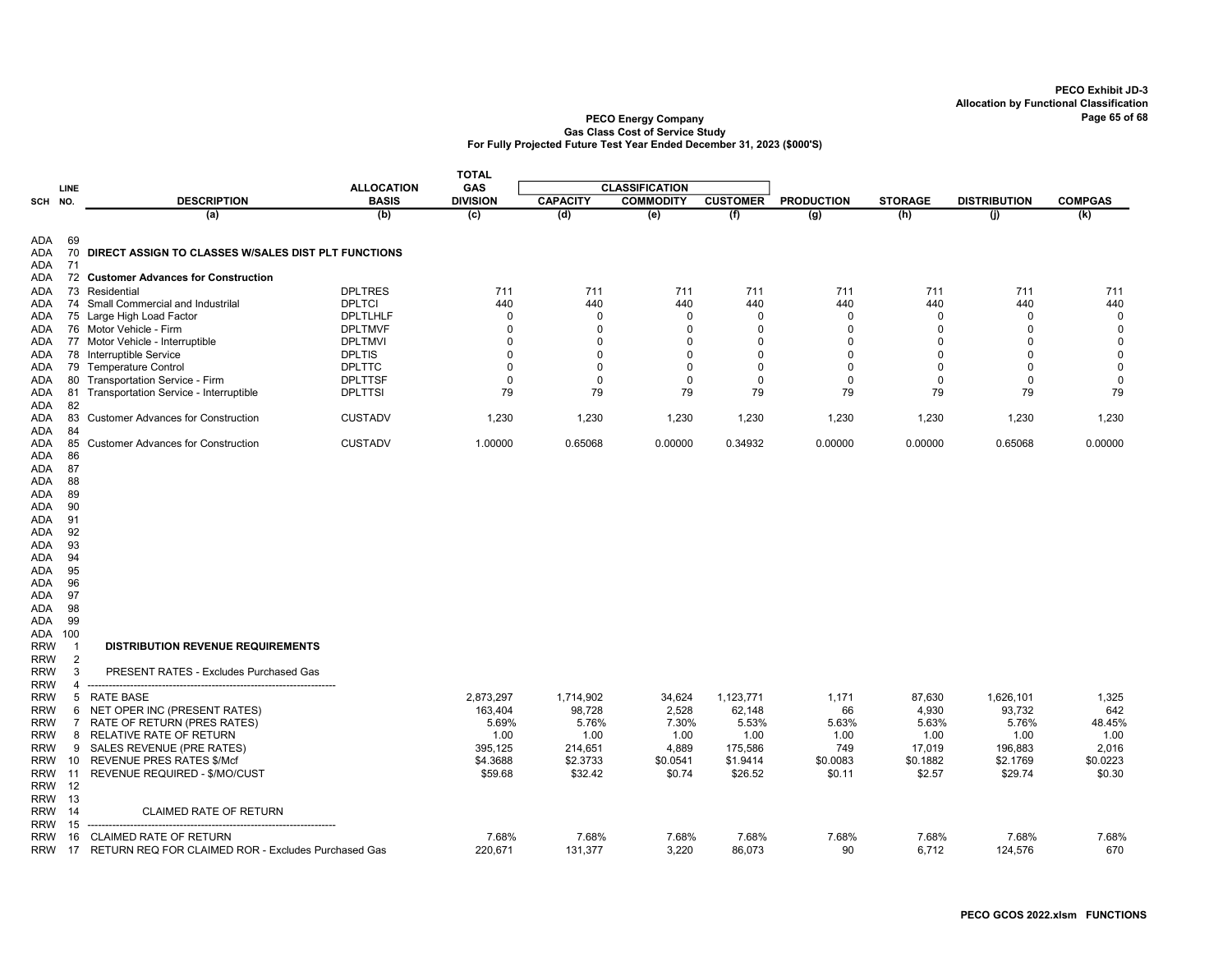|            | <b>LINE</b>    |                                                     | <b>ALLOCATION</b> |               |                 |               |                    |                 |                 |
|------------|----------------|-----------------------------------------------------|-------------------|---------------|-----------------|---------------|--------------------|-----------------|-----------------|
| SCH        | NO.            | <b>DESCRIPTION</b>                                  | <b>BASIS</b>      | <b>COMOTH</b> | <b>SERVICES</b> | <b>METERS</b> | <b>CUSTINSTALL</b> | <b>CUSTSERV</b> | <b>CUSTACCT</b> |
|            |                | (a)                                                 | (b)               | (1)           | (m)             | (n)           | (o)                | (p)             | $\overline{q}$  |
| ada        | 69             |                                                     |                   |               |                 |               |                    |                 |                 |
| <b>ADA</b> | 70<br>71       | DIRECT ASSIGN TO CLASSES W/SALES DIST PLT FUNCTIONS |                   |               |                 |               |                    |                 |                 |
| ADA<br>ada |                | 72 Customer Advances for Construction               |                   |               |                 |               |                    |                 |                 |
| ada        |                | 73 Residential                                      | <b>DPLTRES</b>    | 711           | 711             | 711           | 711                | 711             | 711             |
| ada        |                | 74 Small Commercial and Industrilal                 | <b>DPLTCI</b>     | 440           | 440             | 440           | 440                | 440             | 440             |
| ada        |                | 75 Large High Load Factor                           | DPLTLHLF          | 0             | 0               | $\Omega$      | 0                  | $\Omega$        | $\mathbf 0$     |
| ada        |                | 76 Motor Vehicle - Firm                             | <b>DPLTMVF</b>    | $\Omega$      | $\mathbf 0$     | O             | 0                  | $\Omega$        | $\mathbf 0$     |
| ADA        |                | 77 Motor Vehicle - Interruptible                    | <b>DPLTMVI</b>    | 0             | $\mathbf 0$     | $\Omega$      | 0                  | $\Omega$        | $\mathbf 0$     |
| ADA        |                | 78 Interruptible Service                            | <b>DPLTIS</b>     | 0             | 0               | 0             | 0                  | 0               | 0               |
| ada        |                | 79 Temperature Control                              | <b>DPLTTC</b>     | 0             | $\mathbf 0$     | $\Omega$      | 0                  | $\mathbf 0$     | $\mathbf 0$     |
| ADA        | 80             | Transportation Service - Firm                       | <b>DPLTTSF</b>    | 0             | $\mathbf 0$     | $\mathbf 0$   | 0                  | 0               | $\mathbf 0$     |
| ADA        | 81             | Transportation Service - Interruptible              | <b>DPLTTSI</b>    | 79            | 79              | 79            | 79                 | 79              | 79              |
| ada        | 82             |                                                     |                   |               |                 |               |                    |                 |                 |
| ADA        | 83             | <b>Customer Advances for Construction</b>           | <b>CUSTADV</b>    | 1,230         | 1,230           | 1,230         | 1,230              | 1,230           | 1,230           |
| ADA        | 84             |                                                     |                   |               |                 |               |                    |                 |                 |
| ADA        | 85             | <b>Customer Advances for Construction</b>           | <b>CUSTADV</b>    | 0.00000       | 0.34932         | 0.00000       | 0.00000            | 0.00000         | 0.00000         |
| ada        | 86             |                                                     |                   |               |                 |               |                    |                 |                 |
| ada        | 87             |                                                     |                   |               |                 |               |                    |                 |                 |
| ADA        | 88             |                                                     |                   |               |                 |               |                    |                 |                 |
| ADA        | 89             |                                                     |                   |               |                 |               |                    |                 |                 |
| ada        | 90             |                                                     |                   |               |                 |               |                    |                 |                 |
| ADA        | 91             |                                                     |                   |               |                 |               |                    |                 |                 |
| ADA        | 92             |                                                     |                   |               |                 |               |                    |                 |                 |
| ada        | 93             |                                                     |                   |               |                 |               |                    |                 |                 |
| ada        | 94             |                                                     |                   |               |                 |               |                    |                 |                 |
| ADA        | 95             |                                                     |                   |               |                 |               |                    |                 |                 |
| ada        | 96             |                                                     |                   |               |                 |               |                    |                 |                 |
| ada        | 97             |                                                     |                   |               |                 |               |                    |                 |                 |
| ada        | 98             |                                                     |                   |               |                 |               |                    |                 |                 |
| ada        | 99             |                                                     |                   |               |                 |               |                    |                 |                 |
| ADA        | 100            |                                                     |                   |               |                 |               |                    |                 |                 |
| <b>RRW</b> | $\mathbf 1$    | <b>DISTRIBUTION REVENUE REQUIREMENTS</b>            |                   |               |                 |               |                    |                 |                 |
| RRW        | $\overline{2}$ |                                                     |                   |               |                 |               |                    |                 |                 |
| <b>RRW</b> | 3              | PRESENT RATES - Excludes Purchased Gas              |                   |               |                 |               |                    |                 |                 |
| <b>RRW</b> | 4              |                                                     |                   |               |                 |               |                    |                 |                 |
| <b>RRW</b> | 5              | RATE BASE                                           |                   | 33,299        | 841,964         | 235,947       | 23,048             | 3,144           | 19,668          |
| <b>RRW</b> | 6              | NET OPER INC (PRESENT RATES)                        |                   | 1,886         | 46,400          | 13,323        | 1,240              | 169             | 1,016           |
| RRW        | $\overline{7}$ | RATE OF RETURN (PRES RATES)                         |                   | 5.67%         | 5.51%           | 5.65%         | 5.38%              | 5.36%           | 5.17%           |
| <b>RRW</b> | 8              | RELATIVE RATE OF RETURN                             |                   | 1.00          | 1.00            | 1.00          | 1.00               | 1.00            | 1.00            |
| <b>RRW</b> | 9              | SALES REVENUE (PRE RATES)                           |                   | 2,873         | 88,165          | 35,291        | 15,032             | 11,666          | 25,432          |
| <b>RRW</b> | 10             | <b>REVENUE PRES RATES \$/Mcf</b>                    |                   | \$0.0318      | \$0.9748        | \$0.3902      | \$0.1662           | \$0.1290        | \$0.2812        |
| <b>RRW</b> | 11             | REVENUE REQUIRED - \$/MO/CUST                       |                   | \$0.43        | \$13.32         | \$5.33        | \$2.27             | \$1.76          | \$3.84          |
| <b>RRW</b> | 12             |                                                     |                   |               |                 |               |                    |                 |                 |
| <b>RRW</b> | 13             |                                                     |                   |               |                 |               |                    |                 |                 |
| <b>RRW</b> | 14             | <b>CLAIMED RATE OF RETURN</b>                       |                   |               |                 |               |                    |                 |                 |
| <b>RRW</b> | 15             |                                                     |                   |               |                 |               |                    |                 |                 |
| <b>RRW</b> | 16             | <b>CLAIMED RATE OF RETURN</b>                       |                   | 7.68%         | 7.68%           | 7.68%         | 7.68%              | 7.68%           | 7.68%           |
| <b>RRW</b> | 17             | RETURN REQ FOR CLAIMED ROR - Excludes Purchased Gas |                   | 2,551         | 64,489          | 18,072        | 1,765              | 241             | 1,506           |
|            |                |                                                     |                   |               |                 |               |                    |                 |                 |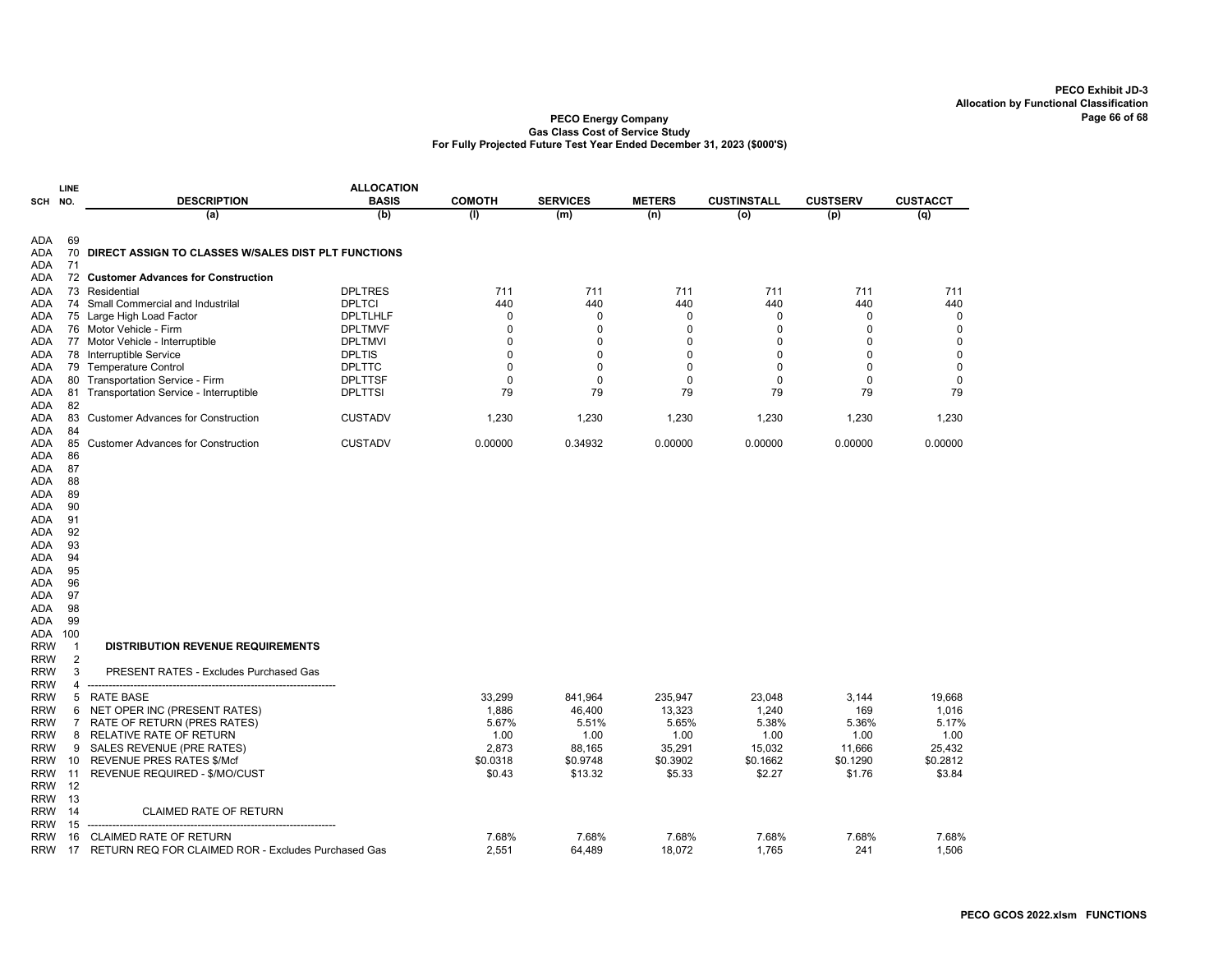#### PECO Energy Company Page 10 of 58 and 20 of 68 and 20 of 68 and 20 of 68 and 20 of 68 and 20 of 68 and 20 of 68 and 20 of 68 and 20 of 68 and 20 of 70 of 70 of 70 of 70 of 70 of 70 of 70 of 70 of 70 of 70 of 70 of 70 of 70 Gas Class Cost of Service Study For Fully Projected Future Test Year Ended December 31, 2023 (\$000'S)

|            |      |                                                        |                   | <b>TOTAL</b>    |                 |                       |                 |                   |                |                     |                |
|------------|------|--------------------------------------------------------|-------------------|-----------------|-----------------|-----------------------|-----------------|-------------------|----------------|---------------------|----------------|
|            | LINE |                                                        | <b>ALLOCATION</b> | <b>GAS</b>      |                 | <b>CLASSIFICATION</b> |                 |                   |                |                     |                |
| SCH NO.    |      | <b>DESCRIPTION</b>                                     | <b>BASIS</b>      | <b>DIVISION</b> | <b>CAPACITY</b> | <b>COMMODITY</b>      | <b>CUSTOMER</b> | <b>PRODUCTION</b> | <b>STORAGE</b> | <b>DISTRIBUTION</b> | <b>COMPGAS</b> |
|            |      | (a)                                                    | (b)               | (c)             | (d)             | (e)                   | (f)             | (g)               | (h)            | (j)                 | (k)            |
| <b>RRW</b> | 18   | SALES REVENUE REQ CLAIMED ROR - Excludes Purchased Gas |                   | 476.117         | 260.828         | 5,865                 | 209.423         | 783               | 19.539         | 240.506             | 2,053          |
| <b>RRW</b> | 19   | REVENUE DEFICIENCY SALES REV                           |                   | 82.110          | 46.177          | 2,095                 | 33,838          | 34                | 2,520          | 43,624              | 1,155          |
| <b>RRW</b> | 20.  | PERCENT INCREASE REQUIRED                              |                   | 20.78%          | 21.51%          | 42.85%                | 19.27%          | 4.49%             | 14.81%         | 22.16%              | 57.31%         |
| <b>RRW</b> |      | ANNUAL BOOKED THROUGHPUT SALES (Mcf)                   |                   | 90,442,559      | 90,442,559      | 90,442,559            | 90.442.559      | 90.442.559        | 90.442.559     | 90.442.559          | 90,442,559     |
| <b>RRW</b> | 22   | SALES REV REQUIRED \$/Mcf                              |                   | \$5.2643        | \$2.8839        | \$0.0649              | \$2,3155        | \$0.0087          | \$0.2160       | \$2.6592            | \$0.0227       |
| <b>RRW</b> | 23   | <b>REVENUE DEFICIENCY \$/Mcf</b>                       |                   | \$0.9079        | \$0.5106        | \$0.0232              | \$0.3741        | \$0,0004          | \$0.0279       | \$0.4823            | \$0.0128       |
| <b>RRW</b> | 24   | SALES REVENUE REQ CLAIMED ROR - Purchased Gas          |                   | 255.133         |                 | 255.133               | $\Omega$        |                   |                | 0                   | 255,133        |
| <b>RRW</b> | - 25 |                                                        |                   |                 |                 |                       |                 |                   |                |                     |                |
| <b>RRW</b> | 26.  | SALES REVENUE REQ CLAIMED ROR - COMPOSITE              |                   | 731.250         | 260,828         | 260,999               | 209,423         | 783               | 19,539         | 240,506             | 257,186        |
| RRW        | - 27 |                                                        |                   |                 |                 |                       |                 |                   |                |                     |                |
|            | P''  |                                                        |                   |                 |                 |                       |                 |                   |                |                     |                |

RRW 28

RRW 29

RRW 30